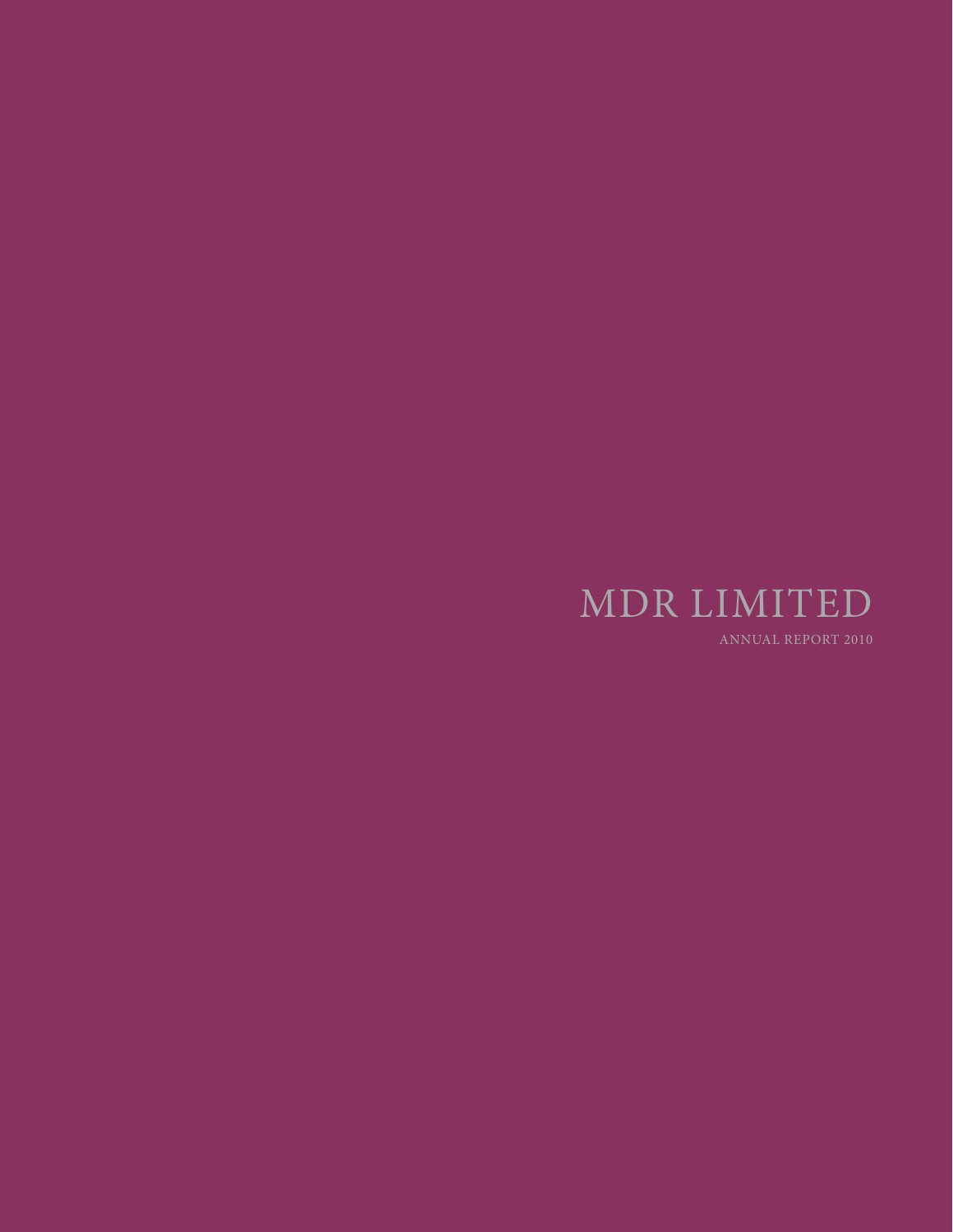### **Contents**

- Corporate Profile
- Chairman's Statement
- DMS Group Retail Network
- Board of Directors
- Group Stucture
- Corporate Governance
- Report of the Directors
- Statement of Directors
- Independent Auditors' Report
- Statements of Financial Position
- Consolidated Statement of Comprehensive Income
- Statements of Changes in Equity
- Consolidated Statement of Cash Flows
- Notes to Financial Statements
- Statistics of Shareholdings
- Notice of Annual General Meeting Proxy Form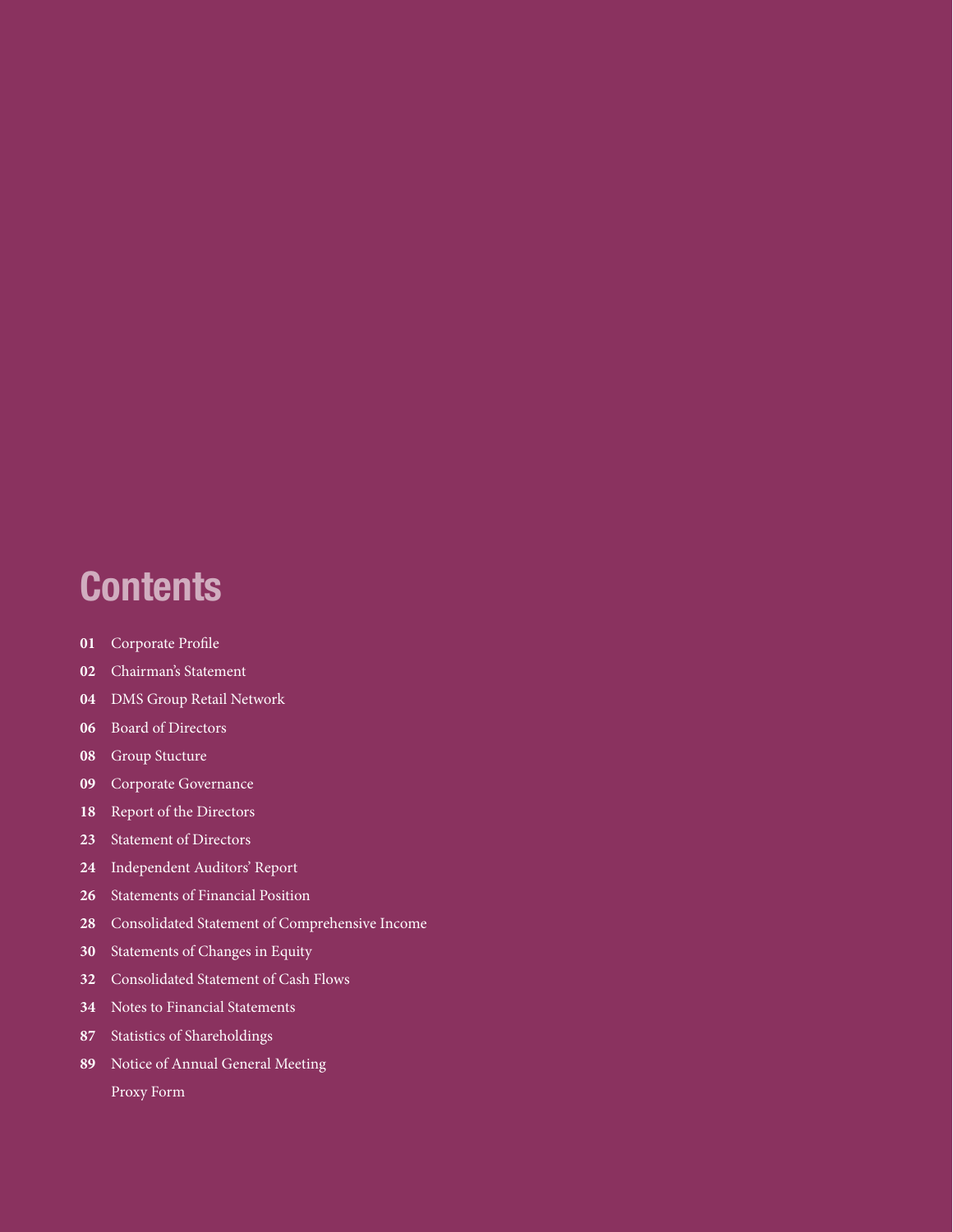### Corporate Profile

**mDR Limited** ("mDR" or the "Company") is an established distributor and retailer ("DMS") of mobile telecommunication devices and mobile related services. It also provides after market services ("AMS") for mobile devices, IT and consumer electronic products.

In our DMS business, we have been an established provider of distribution management solutions for mobile telecommunication equipment and mobile related services since April 2004. There are two major divisions in the DMS business, the distribution and retail business. We distribute major mobile phone brands such as Nokia, Samsung, Sony Ericsson and LG in Singapore to local retailers and dealers, as well as through our own retail outlets and franchised stores. We manage one of the largest mobile phone retail networks in Singapore comprising Nokia stores, multi-brand stores managed by us, operating under the shop branding "Handphone Shop", "3Mobile" and "Mobilephone Megastore", as well as franchised stores.

In AMS, we offer a comprehensive suite of integrated after-sales customer services including customer relationship management and technical services management on behalf of our partners to their end consumers. We currently represent global brands such as Samsung, Sony Ericsson, Philips and Panasonic in the AMS business.

m





Our retail outlets at The Shoppes at Marina Bay Sands.

**NOKIA**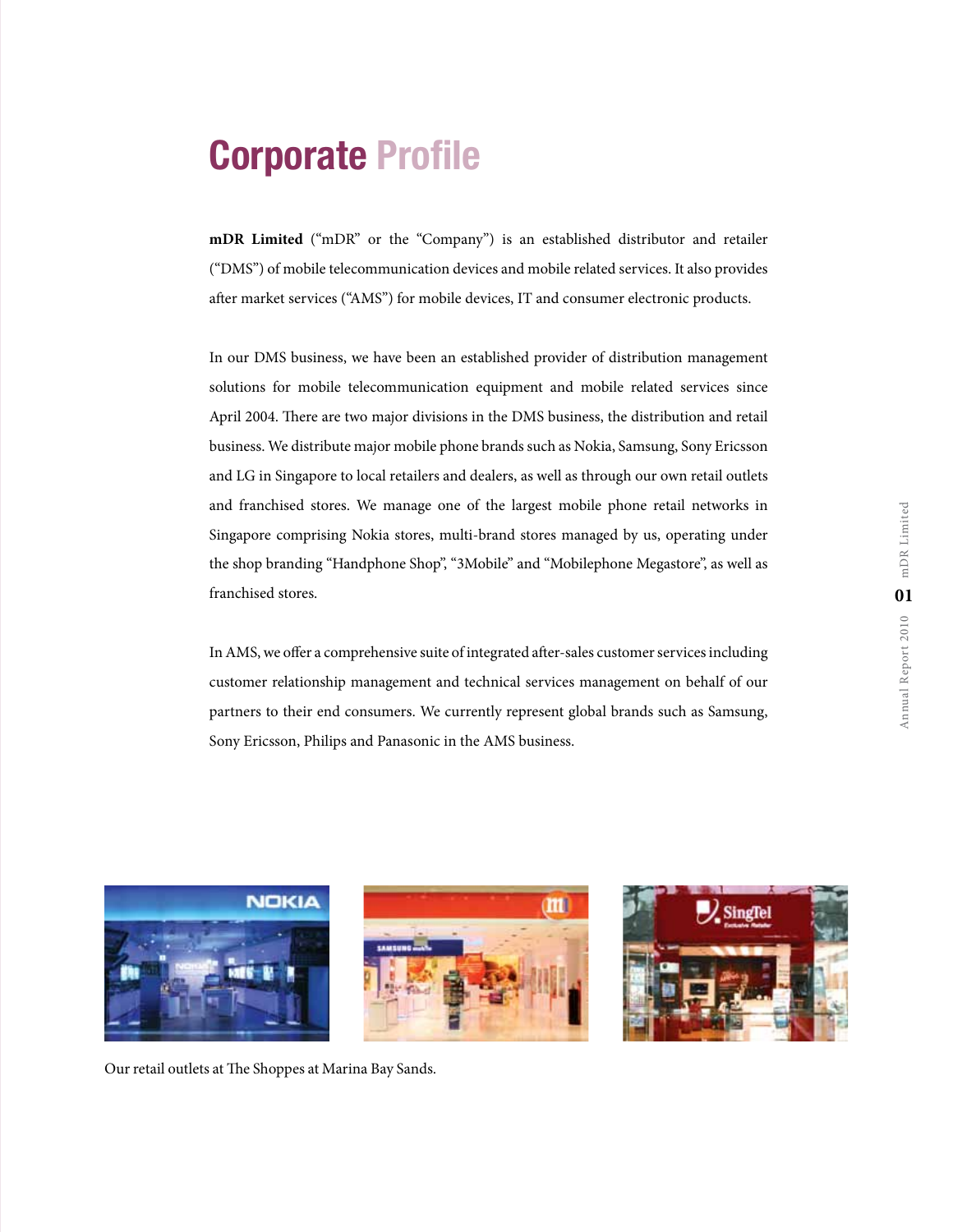### Chairman's Statement



2010 turned out to be a watershed year for the Group, where for the first time, the Group reported 5 consecutive financial quarters of positive operating profits from 4Q 2009 to the last quarter of 2010. The strong economy in 2010 had contributed significantly to this good performance, especially in our DMS business, which now accounts for close to 94% of the Group's total revenues.

#### **Business Review**

I am pleased to inform shareholders that the Group chalked up a turnover of \$315.8 million for the financial year ended 31 December 2010, as compared to a turnover of \$224.7 million in 2009. Net profits after tax of \$6.2 million were achieved, which was a significant turnaround from the net loss of \$2.6 million for financial year 2009. Excluding gains arising from de-consolidation of disposed subsidiaries, and other once-off items of \$1.3 million, the Group reported operating profits of \$4.9 million, compared to an operating loss of \$1.2 million after excluding once-off items for financial year 2009.

Presently, DMS being the largest mobile phone distributor and retailer in Singapore, is operating a total of 62 outlets in Singapore. 2010 also marked the opening of our three new retail outlets at the luxury shopping mall The Shoppes at Marina Bay Sands. DMS also scores another first in the industry with the opening of its first "Gadget World" retail outlet at The Shoppes at Marina Bay Sands. Gadget World showcases and retails a wide variety of the latest mobile accessories and gadgets from top brands in the market.

The Group will focus its efforts in expanding the DMS' business and to find new ways to better serve our existing customers.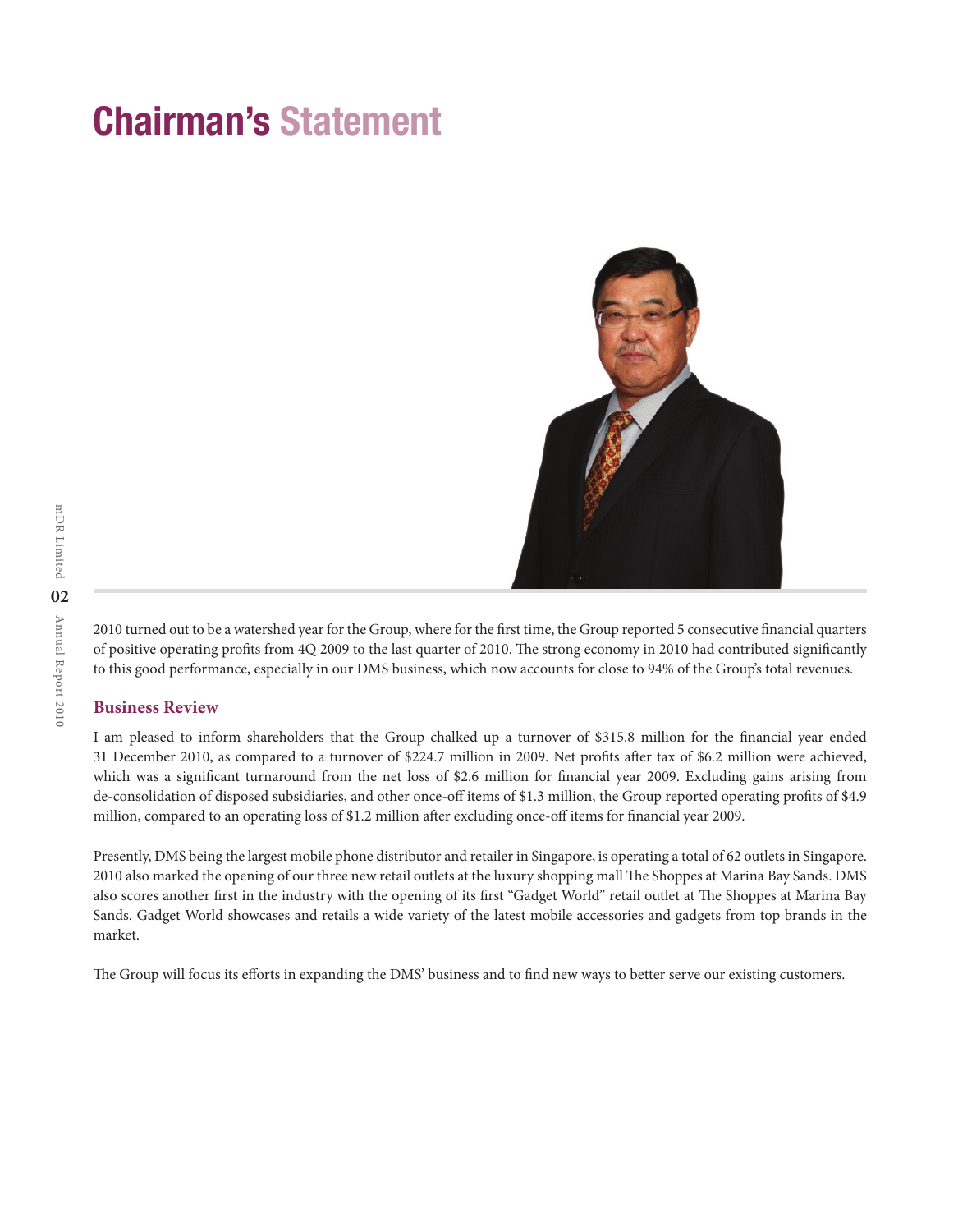## Chairman's Statement

#### **Corporate Restructuring**

In 2010, as a measure to streamline and align entities within the Group and to reduce cost, steps were taken to dispose its dormant subsidiaries or subsidiaries with limited business prospects in China, Thailand, India, Indonesia and Hong Kong Special Administrative Region. As at the date of this report, we had disposed and/or de-registered Accord Customer Care Solutions (Suzhou) Co. Ltd., ACCS PRC Limited (BVI), Accord Customer Care Solution (Asia) Limited, Accord CCS (Thailand) Co. Ltd., Pacific Cellular (Thailand) Limited, mDR Services (India) Pte. Ltd, Accord Customer Care Solutions (India) Pte. Ltd, PT Accord Express Customer Care Solutions and PT Accord Customer Care Solutions.

Liquidation of mDR (New Zealand) Ltd has also commenced and it is expected to be completed by the end of 2011.

With the disposal of these dormant subsidiaries, the corporate structure is now trimmer and less complex. In 2011, we will continue to streamline and close its other dormant companies in Malaysia and Singapore in order to create an even leaner and efficient corporate structure.

#### **Bank Restructuring**

The Group has been negotiating with its 3 lenders on the restructure of the convertible bonds of \$5.3 million which had already matured and overdraft facilities of \$8.7 million since the end of 2009. Although the banks have yet to formally approve the proposed debt restructuring plan, we have commenced repaying the 3 lenders \$170,000 per month since January 2010 in accordance to the proposed debt restructuring plan.

In addition, with the improvement in the Company's financial performance and cashflow, we proactively accelerated the repayment of our bank borrowings by fully redeeming the convertible bonds on 31 March 2011.

We are optimistic of formalizing the proposed repayment plan of \$170,000 per month for the remaining overdraft facilities with our 3 lenders soon, and in the meantime, will continue to honor our financial obligations to them.

#### **Looking at the year ahead**

The outlook for the Group remains positive as the Singapore economy is expected to weather the global secondary slowdown relatively well and the rapid increase in tourist arrivals to Singapore will further improve the performance of the retail sector.

The Group believes that it will enjoy further growth with our strong working relationship with our existing principals and we will continue to strengthen the working relationship with our principals, mobile phone manufacturers, channel partners and dealers to beat the competition and deliver greater growth.

We will also take advantage of the positive outlook of the Singapore economy to review our current operations and explore potential and new business opportunities to yield better results.

#### **Acknowledgements**

I wish to extend my heartfelt appreciation to my fellow Board Members and the management for their wisdom, guidance and counsel during the year. Much of the Group's success would not be possible without the competence, passion and teamwork of our staff and dedicated Board Members.

I would also like to thank our shareholders, customers and business partners, for their continuing support and confidence over the years. We are on the right track, and we look forward to your continued support to steer the Group to perform even better for financial year 2011.

#### **PHILIP ENG HENG NEE**

Chairman 31 March 2011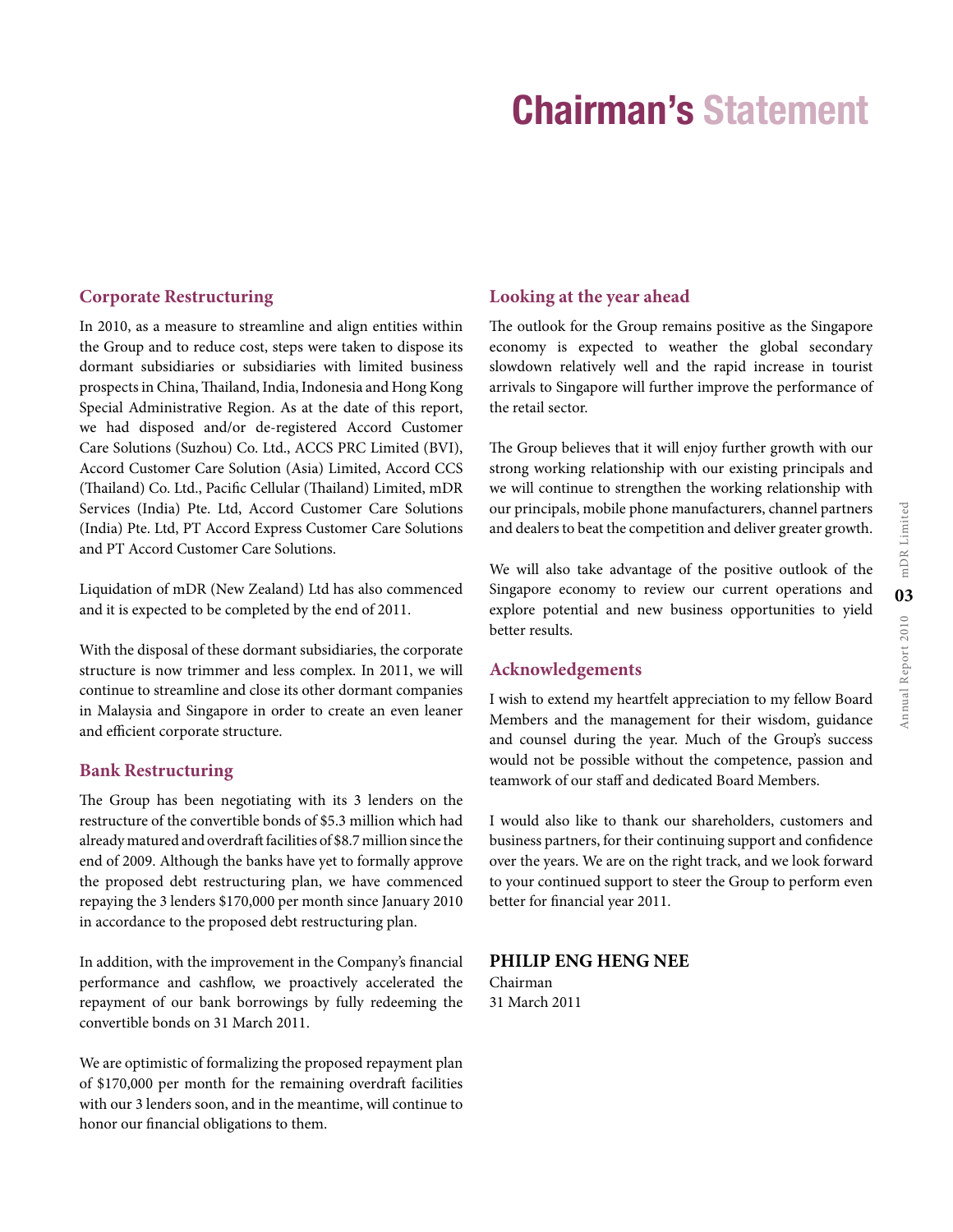# **DMS Group Retail Network**

### **M1 Platinum Partner**



**Ang Mo Kio Central**  Blk 726 Ave 6 #01-4162 S (560726) Tel: 6458 7259

**Bedok Central**  Blk 211 New Upper Changi Road #01-747 S (460211) Tel: 6245 2268

#### **Century Square**

2 Tampines Central 5 #04-14A S (529509) Tel: 6784 8079

#### **City Square Mall**

180 Kitchener Road #B2-50 S (208539) Tel: 6509 9683

#### **Clementi Central**  Blk 449 Clementi Ave 3

#01-263 S (120449) Tel: 6779 2122

### **Hougang Festival Market**

1 Hougang Street 91 #01-51 S (538692) Tel: 6384 2088

#### **ION Orchard**

2 Orchard Turn #B3-15A S (238801) Tel: 6884 5936

#### **Junction 8 Shopping Centre**

9 Bishan Place #02-30 S (579837) Tel: 6254 0800

**Jurong Point Shopping Centre**  1 Jurong West Central 2 #03-19 S (648886) Tel: 6792 2228

**Lot 1 Shoppers' Mall**  21 Choa Chu Kang Ave 4 #B1-18 S (689812) Tel: 6767 2268

#### **Marina Bay Sands Shoppes**

2 Bayfront Avenue #B2-60 S (018972) Tel: 6688 7298

#### **NEX**

23 Serangoon Central #04-43/44 S (556083) Tel6753 3693

### **Suntec City Mall**

3 Temasek Boulevard #02-054 S (038983) Tel: 6333 6222

### **Taman Jurong**

Blk 399 Yung Sheng Road #01-47 S (610399) Tel: 6264 8384

#### **The Verge**

2 Serangoon Rd #01-03 S (218227) Tel: 6396 4650

**Toa Payoh Central**  Blk 183 Toa Payoh Central #01-284 S (310183) Tel: 6235 2138

**Toa Payoh HDB Hub**  Blk 190 Lorong 6 Toa Payoh #01-548 S (310190) Tel: 63582268

**VivoCity**  1 Harbourfront Walk #02-26 S (098585) Tel: 6376 8026

**West Coast Plaza**  154 West Coast Road #B1-03 S (127371) Tel: 6777 9752

**White Sands Shopping Centre**  1 Pasir Ris Central St. 3 #03-22 S (518457) Tel: 6585 2388

### **Samsung Mobile Plaza**

**Plaza Singapura** 68 Orchard Road #B2-23 S (238839) Tel: 6884 8591

### **Mobile Phone**

### **Megastore**



**Jurong Point Shopping Centre** 63 Jurong West Central #B1-87/88 S (648886) Tel: 6861 0125

### **Nokia Branded Stores**

#### **Ang Mo Kio Hub**

53 Ang Mo Kio Ave 3 #B1-58 S (569933) Tel: 6853 9848

### **Century Square**

2 Tampines Central 5 #04-07 S (529509) Tel: 6789 2218

**Funan DigitaLife Mall**  109 North Bridge Road

Level 1 Kiosk 8 S (179097) Tel: 6334 9083

**ION Orchard**  2 Orchard Turn

#B3-33 S (238801) Tel: 6509 8716

#### **Marina Bay Sands Shoppes**

2 Bayfront Avenue #B2-61 S (018972) Tel:6634 2717

#### **Parkway Parade**

80 Marine Parade Road #B1-45/46 S (449269) Tel:6345 1033

**Suntec City Mall** 

3 Temasek Boulevard #02-056 S (038983) Tel:6333 1579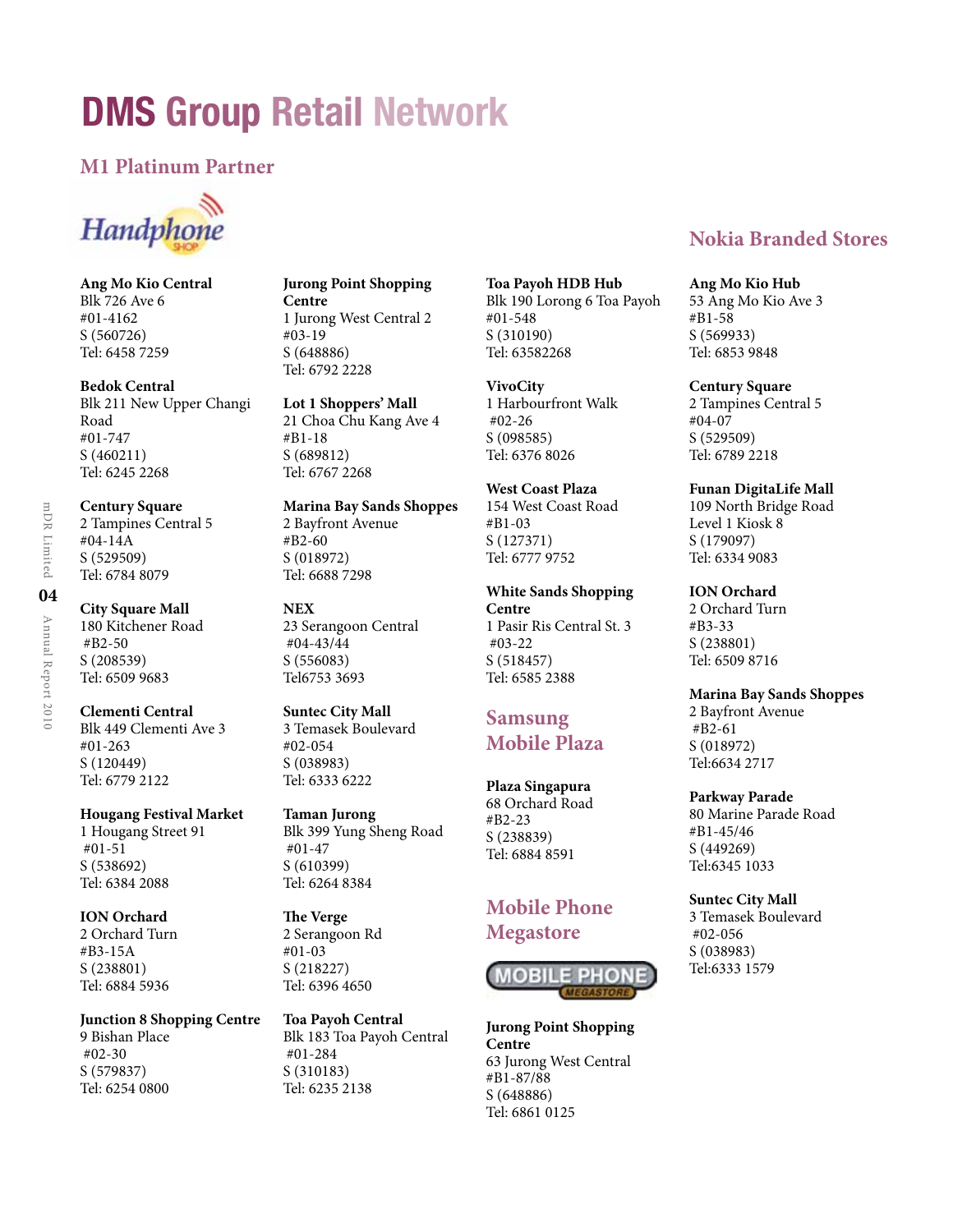# **DMS Group Retail Network**

### **SingTel Platinum Partner**



**Ang Mo Kio**  Blk 704 Ang Mo Kio Ave 8 #01-2547 S (560704) Tel: 6456 5758

**Ang Mo Kio Central**  Blk 726 Ang Mo Kio Ave 6 #01-4162 S (560726) Tel: 6554 1493

**Ang Mo Kio Central**  Blk 727 Ang Mo Kio Ave 6 #01-4250 S (560727) Tel: 6451 5451

**Ang Mo Kio Hub**  53 Ang Mo Kio Ave 3 #01-17/18 S (569933) Tel: 6753 3822

**Bedok Central**  Blk 211 New Upper Changi Road #01-747 S (460211) Tel: 6448 5892

**Bedok South**  Blk 18 Bedok South Road #01-77 S (460018) Tel: 6244 3808

**Boon Lay Shopping Centre**  Blk 221 Boon Lay Place #01-116 S (640221) Tel: 6265 6020

**Century Square**  2 Tampines Central 5 #05-22 S (529509) Tel: 6787 3403

**City Square Mall**  180 Kitchener Road #B1-22 S (208539) Tel: 6509 8861

**Clementi Central**  Blk 449 Clementi Ave 3 #01-263 S (120449) Tel: 6873 2511

**Compass Point**  1 Seng Kang Square #02-32 S (545078) Tel: 6489 0761

**Funan DigitaLife Mall**  109 North Bridge Road #01-11 S (179097) Tel: 6339 4340

**Great World City**  1 Kim Seng Promenade #02-38 S (237994) Tel: 6235 1134

**Hougang Mall**  90 Hougang Ave 10 #04-17 S (538766) Tel: 6285 6301

**IMM**  2 Jurong East St 21 IMM Building #02-02 S (609601) Tel: 6552 6388

**ION Orchard**  2 Orchard Turn #B3-34 S (238801) Tel: 6509 8083

**Junction 8 Shopping Centre**  9 Bishan Place #02-32 S (579837) Tel: 6352 9530

**Jurong East**  Blk 132 Jurong East Street 13 #01-283 S (600132) Tel: 6569 6118

**Jurong Point Shopping Centre**  1 Jurong West Central 2 #03-25A S (648884) Tel: 6795 1961

**Jurong West**  Blk 501 Street 51 #01-271 S (640501) Tel: 6567 5165

**Loyang Point**  Blk 258 Pasir Ris St 21 #02-341 S (510258) Tel: 6581 0266

**Marina Bay Sands Shoppes**  2 Bayfront Ave #01-65 S (018972) Tel:6688 7916

**NTUC Resort (Downtown East)**  1 Pasir Ris Close #01-09A/B S (519599) Tel: 6583 6266

**Parkway Parade**  80 Marine Parade Road #B1-153 S (449269) Tel: 6348 7533

**Pearl Centre**  100 Eu Tong Sen St #01-K3 S (059812) Tel: 6324 0811

**Queensway Shopping Centre**  1 Queensway #01-42 S (149053) Tel: 6475 5206

**Tampines Mart**  11 Tampines Street 32 #01-02A S (529287) Tel: 6781 8355

**The Verge**  2 Serangoon Road #01-05 S(218227) Tel: 6297 8513

**Thomson Plaza**  310 Upper Thomson Road #01-77 S (574408) Tel: 6452 4882

**VivoCity**  1 Harbourfront Walk #01-171/172/173/174 S (098585) Tel: 6376 8289

**VivoCity**  1 Harbourfront Walk #02-08 S (098585) Tel: 6376 8102

**West Cost Plaza**  154 West Coast Road #B1-38 S (127371) Tel: 6775 9188

**Yishun**  Blk 293 Yishun St 22 #01-0251 S (760293) Tel: 6754 7594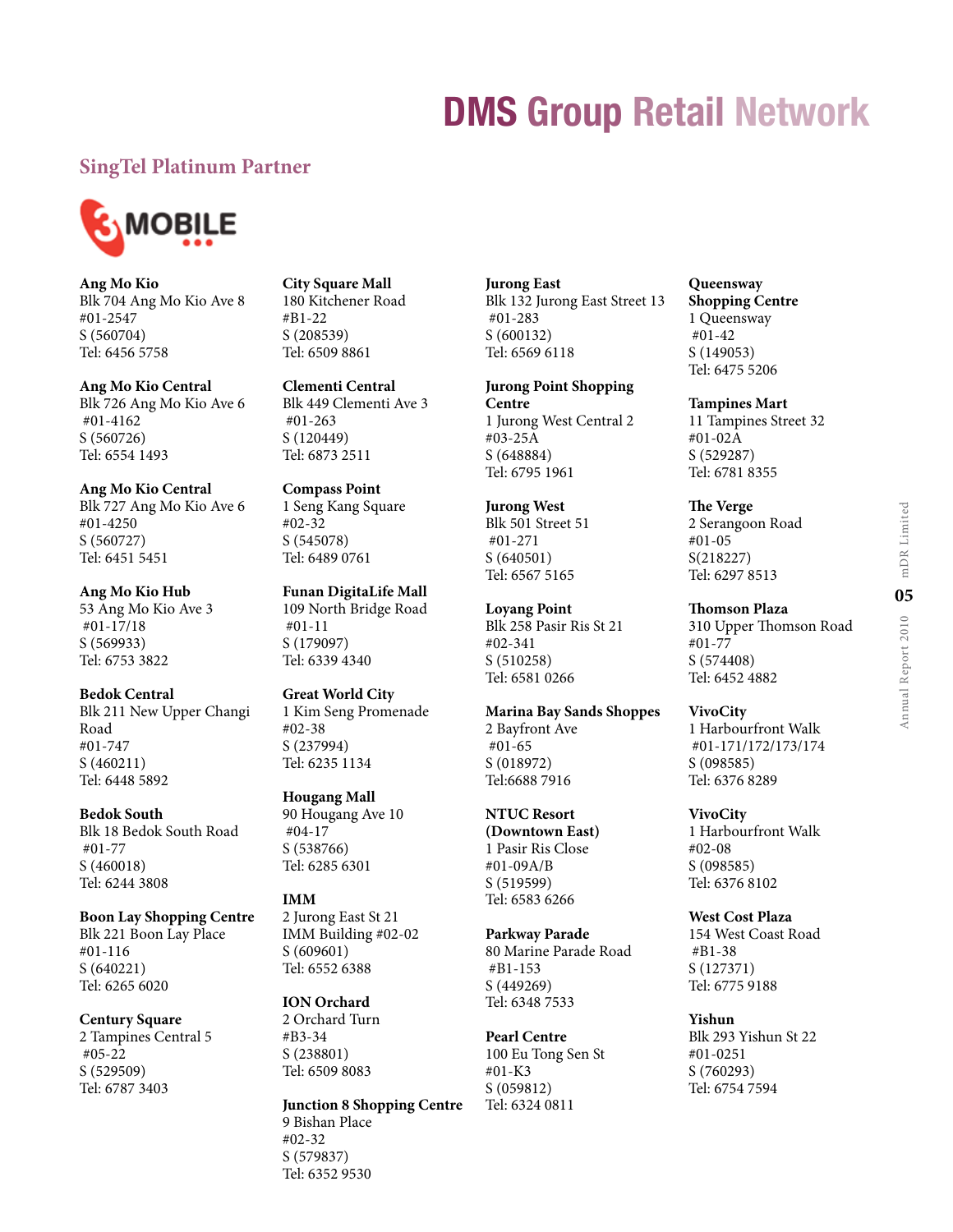### Board of Directors



**Philip Eng Heng Nee Chairman, Independent & Non-Executive Director** Appointed on 1 June 2005

Mr. Philip Eng is a Non-Executive Chairman of Frasers Centrepoint Asset Management Ltd and Executive Deputy Chairman of Hup Soon Global Corporation. Mr. Eng is also a director of several private and public-listed companies.

At present, Mr. Eng is Singapore's Ambassador to Greece and High Commissioner to Cyprus. He graduated from the University of New South Wales with a Bachelor of Commerce in Accountancy and is an Associate Member of the Institute of Chartered Accountants in Australia.

#### **Ong Ghim Choon**

**Executive Director & Chief Executive Officer** Appointed on 19 August 2009

Mr. Ong is the Chief Executive Officer of the Group's principal subsidiary Distribution Management Solutions Pte. Ltd., a position he has held since May 2004. Mr. Ong is responsible for the overall management of the business of the Group. He has extensive experience in the telecommunications industry and Mr. Ong has been responsible for the establishment and management of several telecommunications companies since 1993. He was the founder of the retail chain "Handphone Shop", and his previous companies Pacific Page Pte. Ltd. and Pacific Cellular Pte. Ltd. were involved in the import, export, distribution and retail of telecommunication and related products and accessories.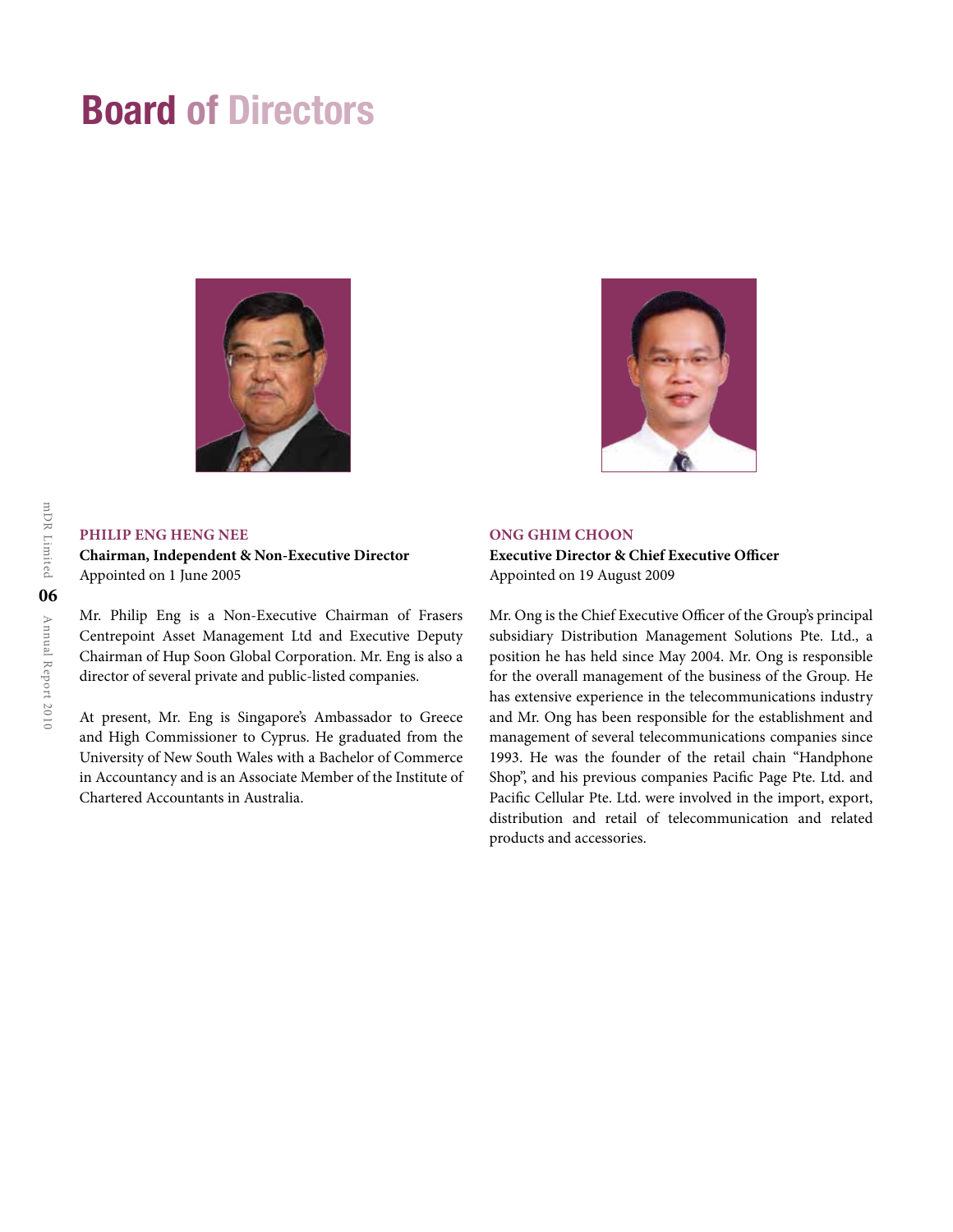## Board of Directors



#### **Mah Kah On Independent & Non-Executive Director** Appointed on 9 September 2005

Mr. Mah built a 25-year career in the financial services sector, holding various positions through the years at UMF (S) Limited (formerly known as Associated Merchant Bank Pte Ltd). He was the Chief Executive Officer from 1999 until 30 June 2005, when he retired. Mr. Mah is a qualified chartered accountant with the Institute of Chartered Accountants in England and Wales and he is currently a member of the Institute of Certified Public Accountants in Singapore.



#### **Tham Khai Wor**

**Independent & Non-Executive Director** Appointed on 6 October 2006

Mr. Tham retired in 2005 from Singapore Press Holdings, the largest media organization in the region and was a director of Prestige Tours Pte Ltd from 23 April 2010 to 6 September 2010. In his 33 years with Singapore Press Holdings, Mr. Tham held a number of key senior positions including his last appointment as Senior Executive Vice President, Marketing. He was also a member of the Singapore Press Holdings management and executive committees and held various directorships in its subsidiaries. Mr. Tham's knowledge and experience in the publishing of newspapers and magazines, media, advertising and marketing is well known in the region. He was actively involved with the advancement of the printing, advertising and publishing industries, and was the

- President, Master Printers Association;
- President, Media Owners Association;
- Founding Governor, Institute of Advertising; and
- Director, Asian Federation of Advertising Associations.

For all his contributions to advertising and media, he was awarded the prestigious Max Lewis Award for Excellence in 2005. Mr. Tham is presently a company director and principal consultant in marketing, business development, strategic brand management and media relations. His clients include SPH, AIG-AIA, SC Global, Mercedes Benz, Cycle and Carriage, TSMP and Singapore Pools.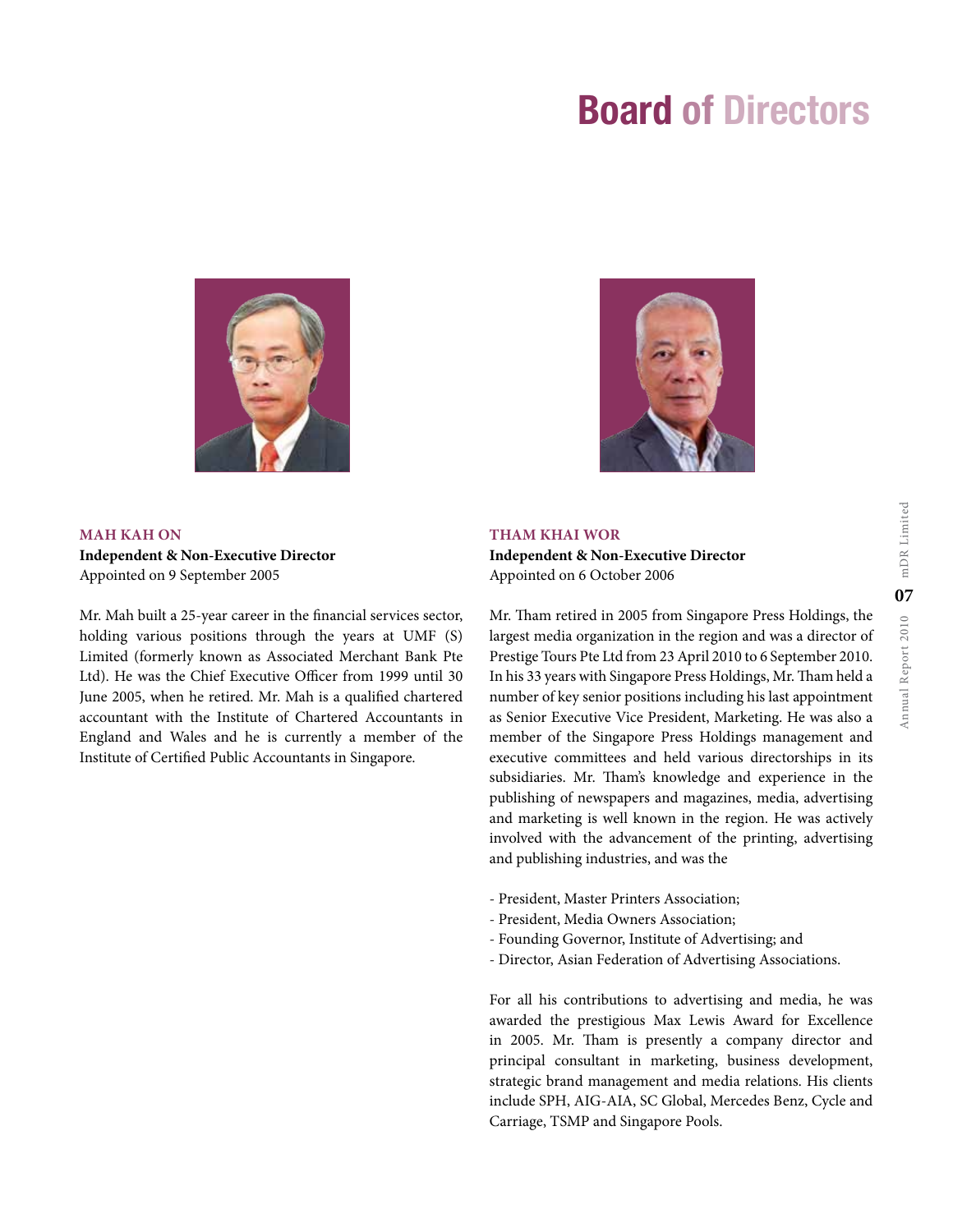# Group Structure



*(1) All subsidiaries denoted with a footnote (1) are currently dormant.*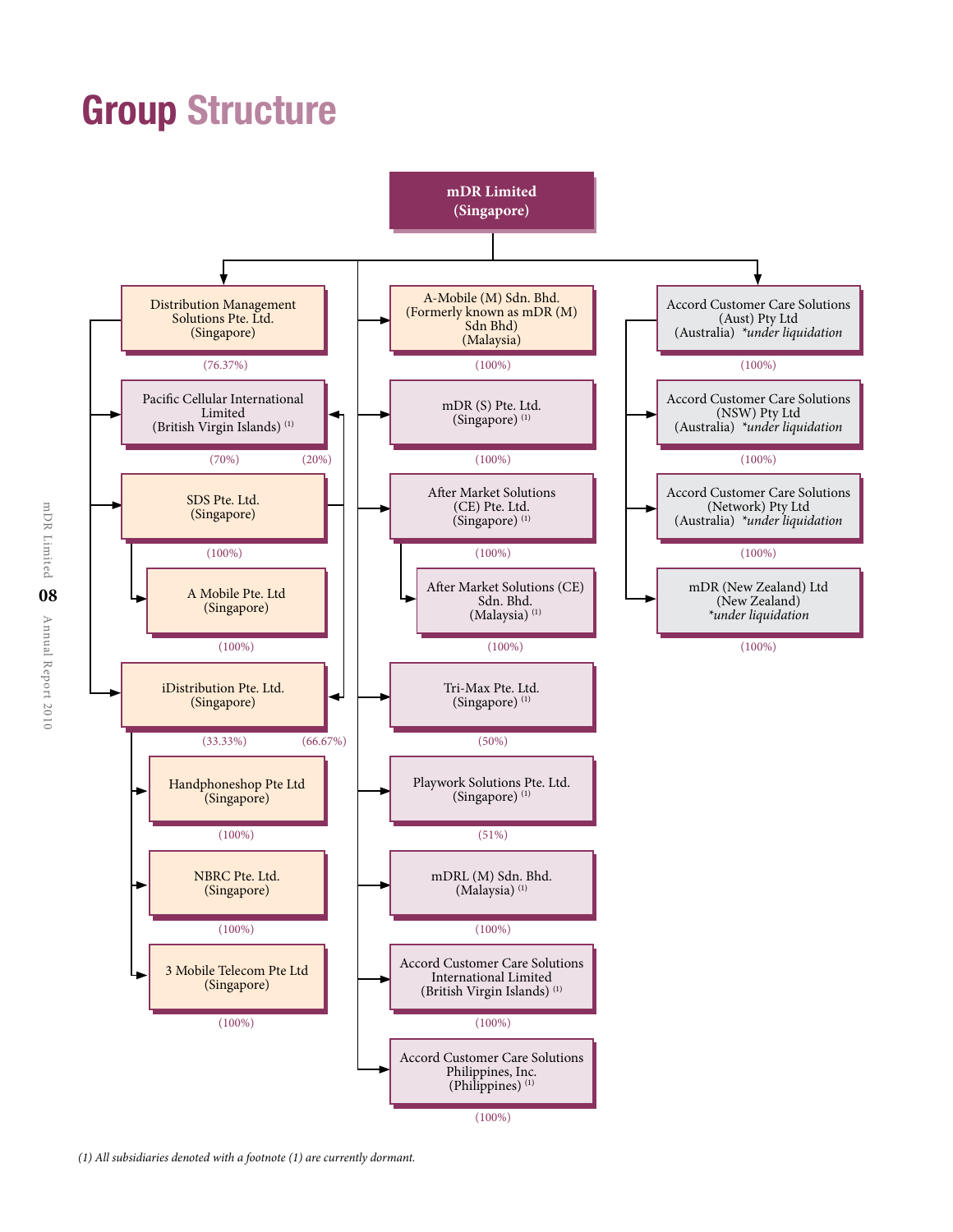The Company is committed to observe the standards of corporate governance as set out in the Singapore Code of Corporate Governance (the "Code").

### **BOARD OF DIRECTORS' CONDUCT OF ITS AFFAIRS**

Principle 1

The Board is accountable to the shareholders while the management is accountable to the Board.

The Board establishes a control framework that enables risk to be assessed and managed as it oversees the Company's affairs and provides shareholders with a balanced and understandable assessment of the Company's performance, financial position and business prospects on a quarterly basis. This responsibility extends to making interim and other price sensitive public reports and reports to regulators as and when required.

The Company has in place internal guidelines setting forth matters that require Board approval such as those involving annual budgets, investment and divestment proposals and significant corporate actions of the Company.

To assist the Board in the execution of its responsibilities, the Board has established three committees, namely, the Audit Committee ("AC"), Nominating Committee ("NC") and Remuneration Committee ("RC"), all of which operate within clearly defined terms of reference and functional procedures. Other ad hoc committees will also be constituted as and when necessary to oversee special matters.

Regular quarterly meetings are scheduled ahead for the Board to meet. In addition to scheduled meetings, the Board may also hold ad hoc meetings as and when required. The Company's Articles of Association (the "Articles") allow a Board meeting to be conducted by way of teleconference. Board approvals may also be obtained through written resolutions by circulation. The attendances of the Directors at meetings of the Board and Board committees, as well as the frequency of such meetings, are disclosed in this Report.

New Directors are briefed and given materials to help them familiarise themselves with the Company's business. To meet the Directors' training needs, the Company will fund Directors' attendances at courses appropriate for their discharge of duties as Directors.

Directors are given unrestricted access to all Company staff . Directors are provided with notices, agendas and meeting materials in advance of Board meetings. Key management staff and the Company's auditors and solicitors, where appropriate, are invited to assist the Board in its deliberations.

#### **Directors' attendance at board and board committee meetings**

For FY 2010, the Directors' attendances at board and committee meetings are as follows:

|                               | Committee    |                          |                          |                          |  |  |  |
|-------------------------------|--------------|--------------------------|--------------------------|--------------------------|--|--|--|
| <b>Director</b>               | <b>Board</b> | Audit                    | <b>Nominating</b>        | Remuneration             |  |  |  |
|                               |              |                          |                          |                          |  |  |  |
| Philip Eng Heng Nee           | $4$ of $4$   | 4 of 4                   | $1$ of $1$               | 3 of 3                   |  |  |  |
| Mah Kah On                    | 4 of 4       | 4 of 4                   | $1$ of $1$               | $3$ of $3$               |  |  |  |
| Tham Khai Wor                 | 4 of 4       | 4 of 4                   | $1 \text{ of } 1$        | 3 of 3                   |  |  |  |
| Ong Ghim Choon <sup>(1)</sup> | 4 of 4       | $\overline{\phantom{a}}$ | $\overline{\phantom{a}}$ | $\overline{\phantom{0}}$ |  |  |  |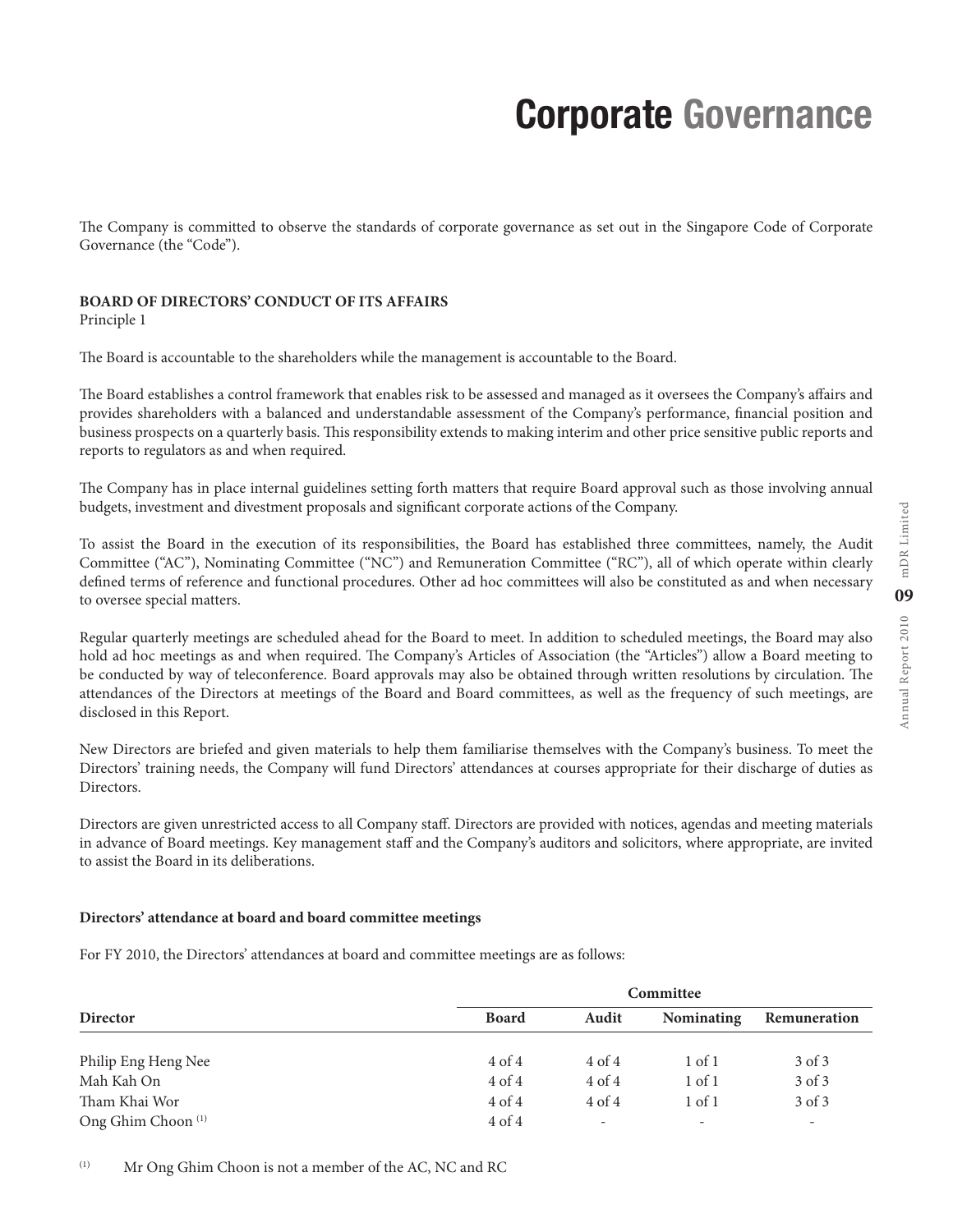#### **BOARD COMPOSITION AND BALANCE**

Principle 2

As at the date of this Report, the Board comprises four Directors, all of whom, except for the Chief Executive Officer, are Independent and Non-Executive Directors. This percentage of independent directors is above the one-third ratio recommended under the Code.

The independence of each Independent Director is reviewed annually by the NC. For this, the NC adopts the Code's definition of what constitutes an independent director in its review.

The NC is of the view that the current Independent Directors are independent within the meaning of the Code, that there is a strong and independent element on the Board and it is able to exercise objective judgment on all corporate affairs independently, in particular, from management, and that no individual or small group of individuals dominate the Board's decision-making process.

The NC is also of the view that the current Board consists of persons who, together, will provide core competencies such as accounting and finance, business and management experience, industry knowledge, strategic planning experience and customerbased experience and knowledge necessary to meet the Company's objectives.

#### **Board and Board Committees**

| <b>Director</b>     | <b>Board</b>                            | Audit    | <b>Nominating</b> | Remuneration |
|---------------------|-----------------------------------------|----------|-------------------|--------------|
| Philip Eng Heng Nee | Chairman<br>Independent & Non-Executive | Member   | Chairman          | Member       |
| Mah Kah On          | Independent & Non-Executive             | Chairman | Member            | Member       |
| Tham Khai Wor       | Independent & Non-Executive             | Member   | Member            | Chairman     |
| Ong Ghim Choon      | <b>Executive Director</b>               | -        |                   | -            |

#### **CHAIRMAN AND CHIEF EXECUTIVE OFFICER** Principle 3

The Company has a separate Chairman and Chief Executive Officer. The Chairman bears responsibility for the management of the Board, while the Chief Executive Officer is the most senior executive in the Company and bears executive responsibility for the Company's business.

The Board applies the principle of clear division of responsibilities at the top of the Company; the workings of the Board and the executive responsibility of the Company's business are divided to ensure a balance of power and authority.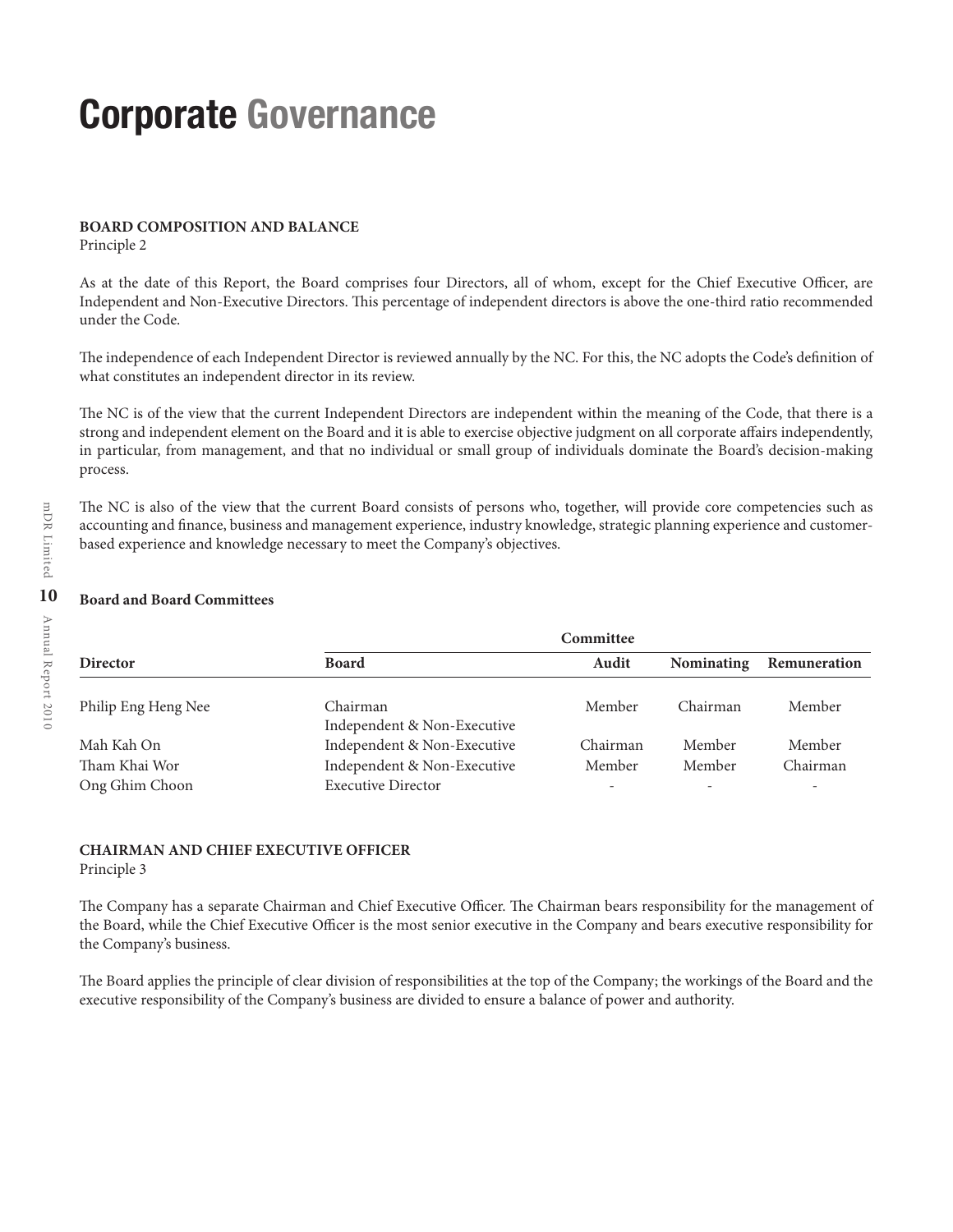### **BOARD MEMBERSHIP**

Principle 4

The NC comprises three non-executive and independent Directors.

The NC is responsible for, inter alia, making recommendations to the Board on all Board appointments and determining the independence of Directors.

The NC has put in place a set of guidelines to evaluate Board and individual Director's performance. Each member of the NC shall abstain from voting on any resolution, making any recommendations and participating in any deliberation of the NC in respect of the assessment of his performance and re-nomination as a Director.

New Directors may be appointed via Board resolutions after the NC has reviewed and nominated them for appointments. Such new Directors must submit themselves for re-election at the next Annual General Meeting of the Company. The NC, in considering the re-appointment of any Director, will evaluate the performance of the Director. The Board Chairman will constantly monitor, and assess each Director's contribution to the Board at meetings, intensity of participation at meetings and the quality of interventions and then discuss the results with the Chairman of the NC. The Directors' attendance records at Board and Board committee meetings will make up the other criteria for re-appointment.

Article 91 of the Articles requires every Director to retire from office once every three years and for this purpose, at each Annual General Meeting, one-third of the Directors for the time being shall retire from office. This means that no Director shall stay in office for more than three years before being re-elected by shareholders.

#### **BOARD PERFORMANCE**

Principle 5

At the end of each financial year, the NC reviews the Board's performance by completing a questionnaire to assess various aspects of the Board such as composition and size of the Board, Board accountability, evaluation, Board's access to information, Board processes and accountability.

The NC will also determine whether to re-nominate directors who are due for retirement at the next annual general meeting, and in determining whether directors with multiple board representations are able to and have adequately discharged their duties as Directors of the Company.

#### **ACCESS TO INFORMATION**

Principle 6

Board memoranda accompany each Director's written resolution to provide explanatory information on the resolution. Financial budgets and forecasts are also presented to the Board before adoption. The Directors have also been provided with the telephone numbers and e-mail addresses of the Company's Senior Management and Company Secretary to facilitate separate and independent access.

Should the Directors, whether as a group or individually, need independent professional advice, the Board will appoint a professional adviser selected by the group or individual, to render the advice. The cost of such professional advice will be borne by the Company.

The Company Secretary attends all Board and Board committee meetings unless there is a valid reason for excusing himself from any meeting, in which case a representative will attend in his absence. The Company Secretary helps to ensure that board procedures are followed and relevant rules and regulations are complied with.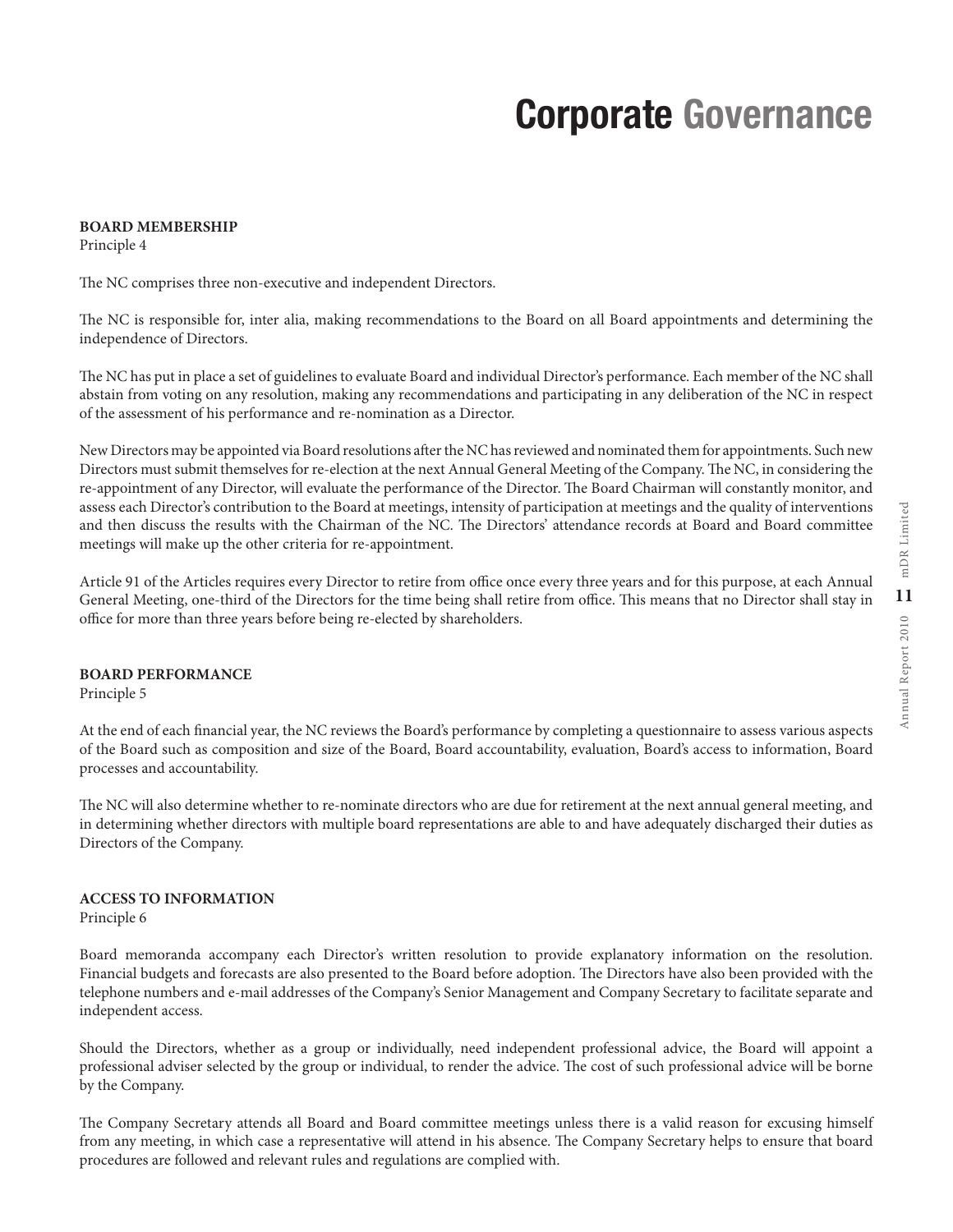#### **PROCEDURES FOR DEVELOPING REMUNERATION POLICIES** Principle 7

#### **LEVEL AND MIX OF REMUNERATION**

Principle 8

### **DISCLOSURE OF REMUNERATION**

Principle 9

The RC currently comprises three non-executive and independent Directors.

The RC is mandated with the responsibility to oversee the general compensation of key employees of the Group with a goal to motivate, recruit and retain such employees and Directors through competitive compensation and progressive policies. The RC's recommendations are made in consultation with the Chairman of the Board and submitted for approval by the entire Board.

Each member of the RC shall abstain from voting on any resolutions, making any recommendation and participating in any deliberation in respect of his remuneration.

The RC's principal responsibilities are, to:

- 1) recommend to the Board base pay levels, benefits and incentive opportunities, and identify components of pay which can best be used to focus management staff on achieving corporate objectives, including identifying equity-based incentives such as share options;
- 2) approve the structure of the compensation programme (including, but not limited to Directors' fees, salaries, allowances, bonuses, options and benefits in kind) for Directors and Senior Management to ensure that the programme is competitive and sufficient to attract, retain and motivate Senior Management of the required quality to run the Company successfully;
- 3) review Directors' and Key Executives compensation annually and determine appropriate adjustments, review and recommend the Chief Executive Officer's pay adjustments; and
- 4) administer the mDR Share Option Scheme 2003 ("ESOS"), details of which are set out in this Annual Report.

The RC has access to the Company's human resources department and external consultants for expert advice on executive compensation.

#### **Remuneration policy in respect of Executive Director and other Key Executives**

The RC decides on the specific remuneration packages for the Directors, Chief Executive Officer and all key employees who report directly to the Chief Executive Officer. The RC's recommendations are made in consultation with the Chairman of the Board and submitted for approval by the entire Board.

The Chief Executive Officer's remuneration package includes a performance-related variable bonus, and also share options which have been designed to align his interests with the shareholders'. The Non-Executive Directors, including Chairman's remuneration are not performance-related and are paid Directors' fees, subject to the approval of shareholders at the Company's Annual General Meeting. The Chairman is also entitled to share options under the ESOS.

In setting remuneration packages, the RC takes into account the performance of the Group and the individuals. In its deliberations, the RC takes into consideration pay and employment conditions within the industry and in comparable companies.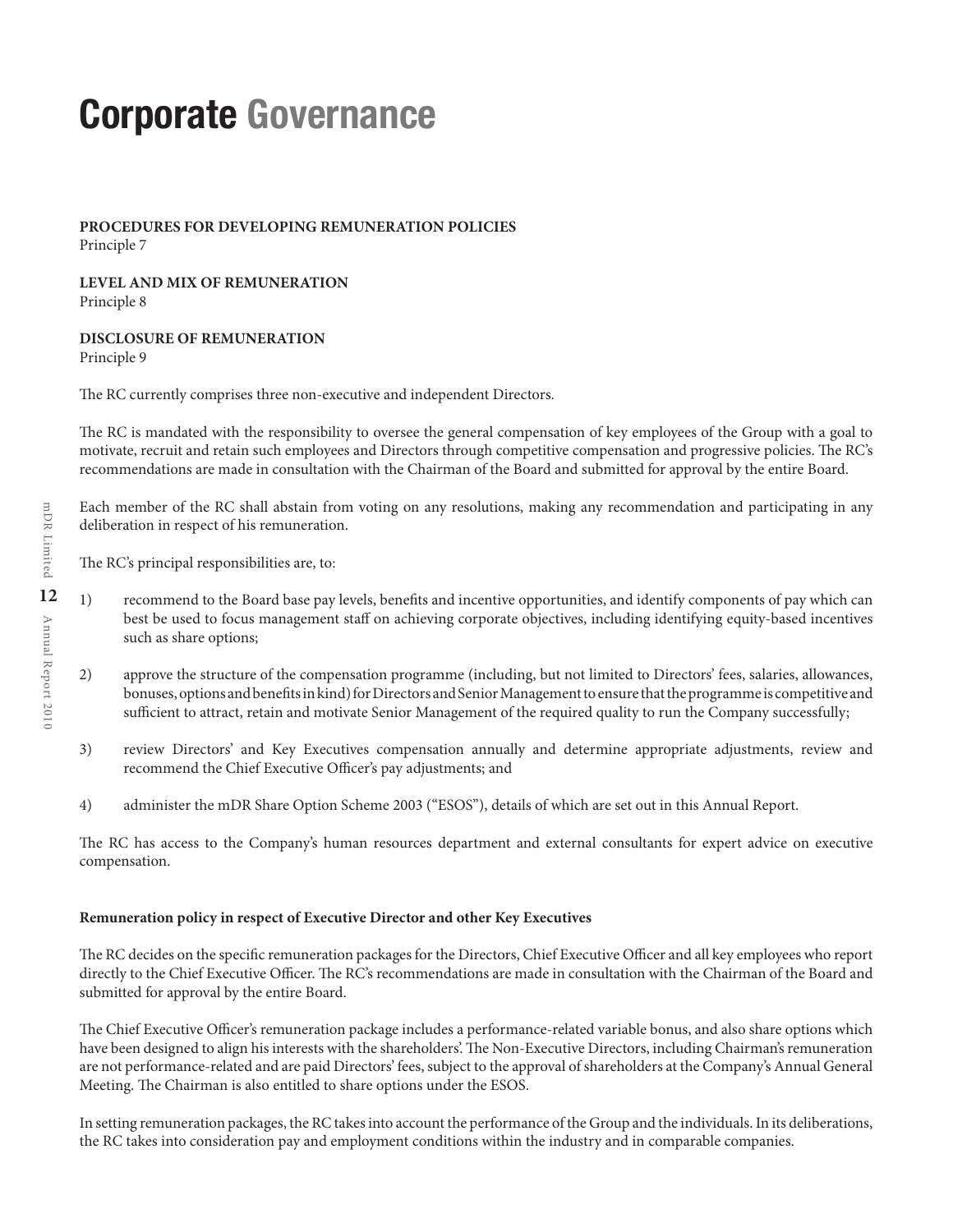The RC recommends to the Board, Non-Executive Directors' fees that are appropriate to their level of contribution, taking into account factors such as effort and time spent, and their responsibilities. The RC is of the view that the Non-Executive Directors are not over-compensated to the extent that their independence may be compromised.

There are no existing or proposed service contracts entered or to be entered into by any Director with the Company or any of the Company's subsidiaries which provide for benefits upon termination of employment.

|                          | Fees $(1)$               | Salary                   | Bonus <sup>(2)</sup>     | <b>Other Benefits</b><br><b>Total</b><br>(3) |     | <b>ESOS</b><br>(No. of options) |
|--------------------------|--------------------------|--------------------------|--------------------------|----------------------------------------------|-----|---------------------------------|
|                          | $(\%)$                   | (%)                      | (%)                      | (%)                                          | (%) |                                 |
| S\$500,000 to S\$750,000 |                          |                          |                          |                                              |     |                                 |
| Ong Ghim Choon           | $\overline{\phantom{a}}$ | 65.8                     | 21.8                     | 12.4                                         | 100 | ۰                               |
| <b>Below S\$250,000</b>  |                          |                          |                          |                                              |     |                                 |
| Philip Eng Heng Nee      | 100                      | $\overline{\phantom{a}}$ | $\overline{\phantom{a}}$ | $\overline{\phantom{a}}$                     | 100 | 9,280,000                       |
| Mah Kah On               | 100                      | $\overline{\phantom{a}}$ | $\overline{\phantom{0}}$ | $\overline{\phantom{a}}$                     | 100 | $\overline{\phantom{0}}$        |
| Tham Khai Wor            | 100                      | ٠                        |                          | $\overline{\phantom{a}}$                     | 100 | -                               |

#### **Directors' Remuneration Table for the Financial Year Ended 31 December 2010**

(1) These fees are subject to approval by shareholders as a lump sum at the Annual General Meeting for FY2010.<br> $\frac{12}{2}$  Include Annual Wage Supplement and Variable Bonus

(2)  $\frac{1}{2}$  Include Annual Wage Supplement and Variable Bonus.

Include employers' CPF, allowance and car benefits.

#### **Key Executives' Remuneration Table for the Financial Year Ended 31 December 2010**

|                               | Salary | Bonus $(1)$<br>Other benefits <sup>(2)</sup> |      | <b>Total</b> | <b>ESOS</b>              |
|-------------------------------|--------|----------------------------------------------|------|--------------|--------------------------|
|                               | (%)    | (%)                                          | (%)  | $(\% )$      | (No. of options)         |
| S\$250,000 to S\$500,000      |        |                                              |      |              |                          |
| Wee Swee Neo, Doris           | 71.6   | 25.4                                         | 3.0  | 100          | ۰                        |
| Kwa Hian Djoe                 | 56.7   | 26.0                                         | 17.3 | 100          | ٠                        |
| <b>Below S\$250,000</b>       |        |                                              |      |              |                          |
| Cholan s/o P. Alagumalai      | 91.5   | 3.8                                          | 4.7  | 100          | $\overline{\phantom{0}}$ |
| Ng Eng Ming, Peter            | 55.0   | 25.0                                         | 20.0 | 100          | ۰                        |
| Ong Ghim Chwee <sup>(3)</sup> | 54.1   | 24.6                                         | 21.3 | 100          | $\overline{\phantom{0}}$ |
| Siua Cheng Foo, Richard       | 91.5   | 3.8                                          | 4.7  | 100          | ۰                        |

(1) Include Annual Wage Supplement and Variable Bonus.<br> $\frac{1}{2}$  Include employers' CPF allowance and car benefits

(2) Include employers' CPF, allowance and car benefits.<br>(3)  $\mathbf{M} \cdot \mathbf{O}$  and Chim Chyge is the brother of  $\mathbf{M} \cdot \mathbf{O}$  and Chim

(3) Mr Ong Ghim Chwee is the brother of Mr Ong Ghim Choon (Executive Director of the Company), and his remuneration exceeds S\$150,000 during FY2010.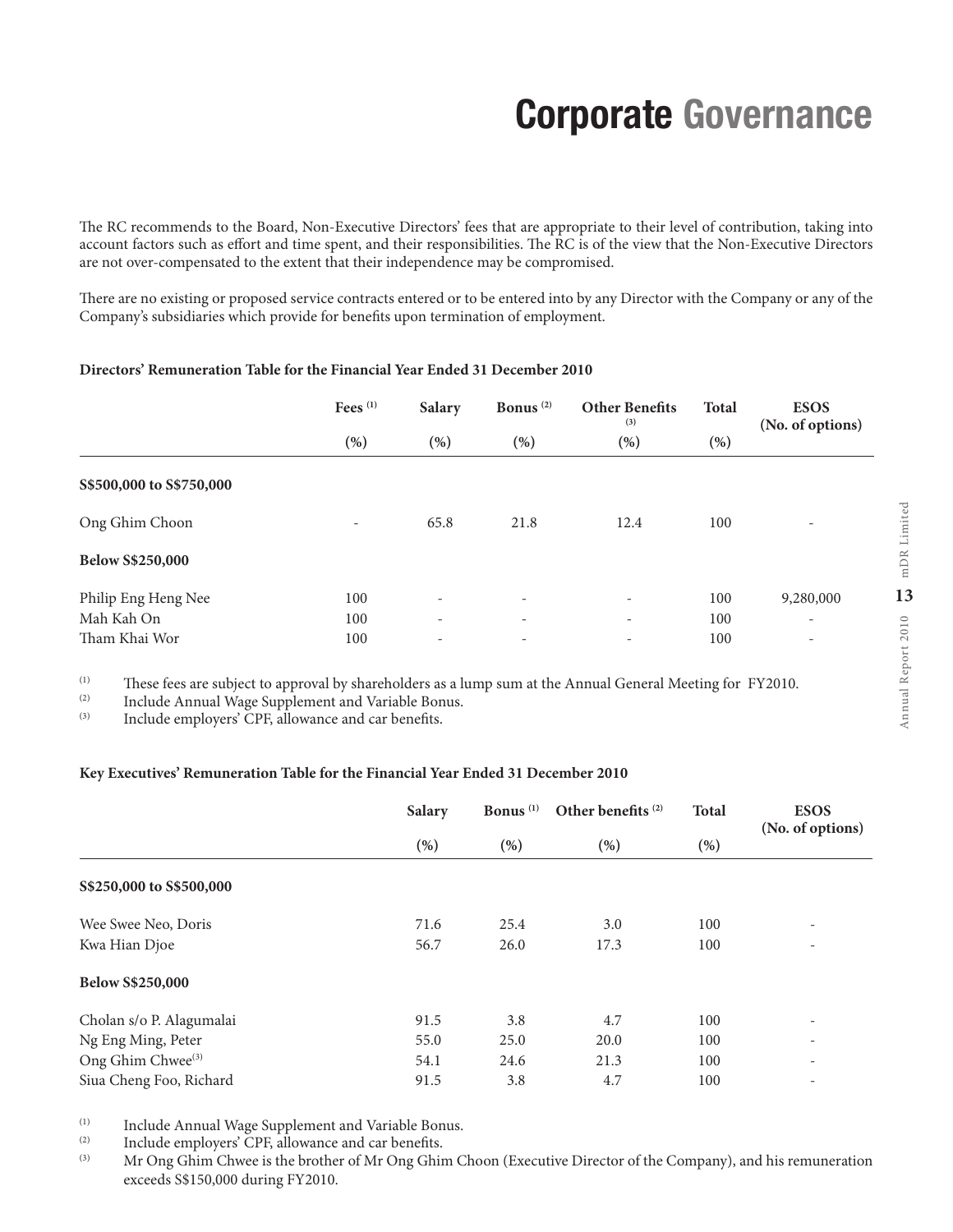#### **ACCOUNTABILITY AND AUDIT**

Principle 10

The Board has the responsibility to present a balanced and understandable assessment of the Company's performance, position and prospects.

The Board reviews the Company's financial results every quarterly, half-yearly and full year financial results and undergoes full review and discussion before final approval and release.

Quarterly financial results and other price-sensitive information are communicated to the shareholders through announcements released via SGXNET and the Company's website.

#### **AUDIT COMMITTEE ("AC")**

Principle 11

Under its terms of reference, the AC reviews the quarterly and full-year financial statements prior to submission to the Board. The AC also ensures the independence and objectivity of external auditors. The AC conducts review of interested person transactions.

The AC is explicitly authorised by the Board to investigate any matters within its terms of reference. For such purpose, the AC shall have full access to and co-operation of the management, full discretion to invite any Director and Executive officer to attend its meetings, and reasonable resources to enable it to discharge its function properly. Each member of the AC shall abstain from voting on any resolution, making any recommendation and participating in any deliberation in respect of matters in which he is interested.

Minutes of AC meetings are available to all Directors for information and review.

The AC meets with the external auditors at least four times a year without the presence of the management. The AC has reviewed the independence and objectivity of Deloitte & Touche LLP and has satisfied itself of Deloitte & Touche LLP's position as an independent external auditor.

#### **INTERNAL CONTROLS**

Principle 12

The Company maintains internal control systems that are intended to safeguard, verify and maintain the assets and proper accounting with a clear operating structure based upon its delegations of authority and reporting structures, codes of conduct and other documented procedures in place. These internal controls include financial reporting, operational and compliance controls, management accounting, information technology systems security and project appraisal policies and systems established by Management.

Based on reviews performed by internal auditors, the AC is satisfied and is of the opinion that there are adequate internal controls in place.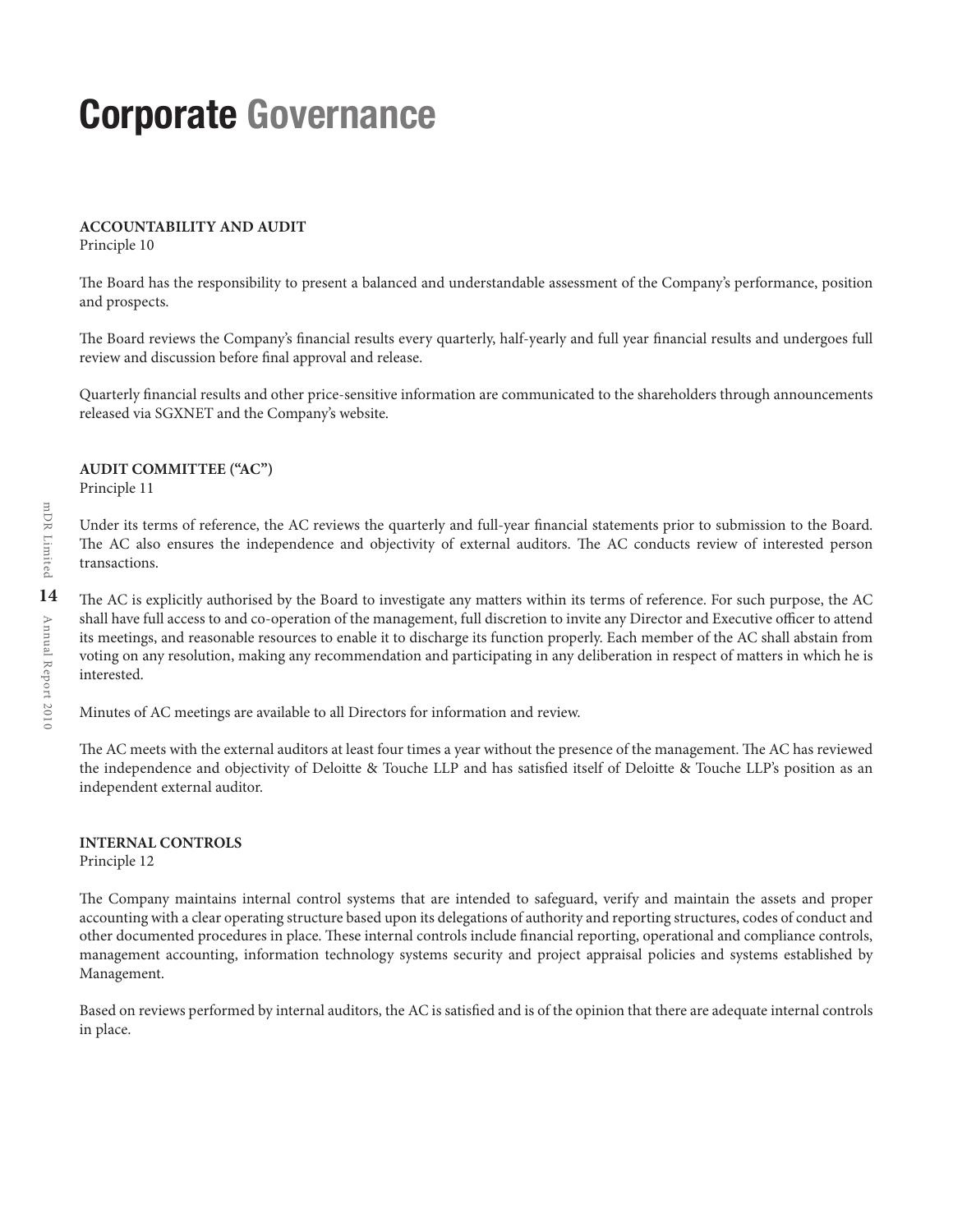**INTERNAL AUDIT**  Principle 13

The Company has since the fourth quarter of 2009 outsourced the internal audit function to a firm of accountants who specializes in carrying out internal audit reviews on behalf of listed companies. The AC reviews and approves the annual internal audit plans and ensures that the internal auditors have the capability to adequately perform its functions. Reports prepared by the internal auditors are reviewed by the AC. The internal auditors meet the Standards for the Professional Practice of Internal Auditing set by The Institute of Internal Auditors.

#### **COMMUNICATION WITH SHAREHOLDERS** Principle 14 **GREATER SHAREHOLDER PARTICIPATION**  Principle 15

The Company has adopted quarterly results reporting since its listing. The quarterly results are published through the SGXNET for the public and shareholders' information.

The Company does not practise selective disclosure of material information. Material information is publicly released promptly, either before the Company meets with investors/analysts or thereafter whenever appropriate. Results and annual reports are announced or issued within the mandatory period (unless extension of time is granted by the Singapore Exchange Securities Trading Limited ("SGX-ST") and/or the Accounting and Corporate Regulatory Authority) and will also be made available on the Company's website.

The Company's investor relation function is supported by its in-house corporate affairs department and outsourced on an ad hoc basis to an external public relations firm to assist in its communication with its investors, the media, analysts and the public. All shareholders of the Company receive the Company's annual report and notice of Annual General Meeting. The notice of meeting will also be posted on the Company's website. At Annual General Meetings, shareholders are given equal opportunity and time to air their views and ask Directors and management questions regarding the Company. The Articles allow a shareholder to appoint one or two proxies to attend and vote in his place at general meetings. The external auditors will also be present to assist the Directors in addressing any relevant queries by shareholders. Resolutions are separately passed at general meetings.

The Company is not implementing absentia voting as this method is elaborate and costly, and the need for it presently does not arise.

#### **OTHER CORPORATE GOVERNANCE PRINCIPLES**

#### **Best practices guide and dealings in securities**

Notwithstanding that compliance with the SGX-ST's Best Practices Guide is not mandatory, the Company has adopted the SGX-ST Best Practices Guide and made it applicable to all its officers in relation to their dealings in the Company's securities.

Directors and employees are not allowed to deal in the Company's securities during the period commencing two weeks before the announcement of the Company's first quarter, half-year and third quarter financial results, and one month before the announcement of the Company's full year results and ending on the date of the announcement of the relevant results.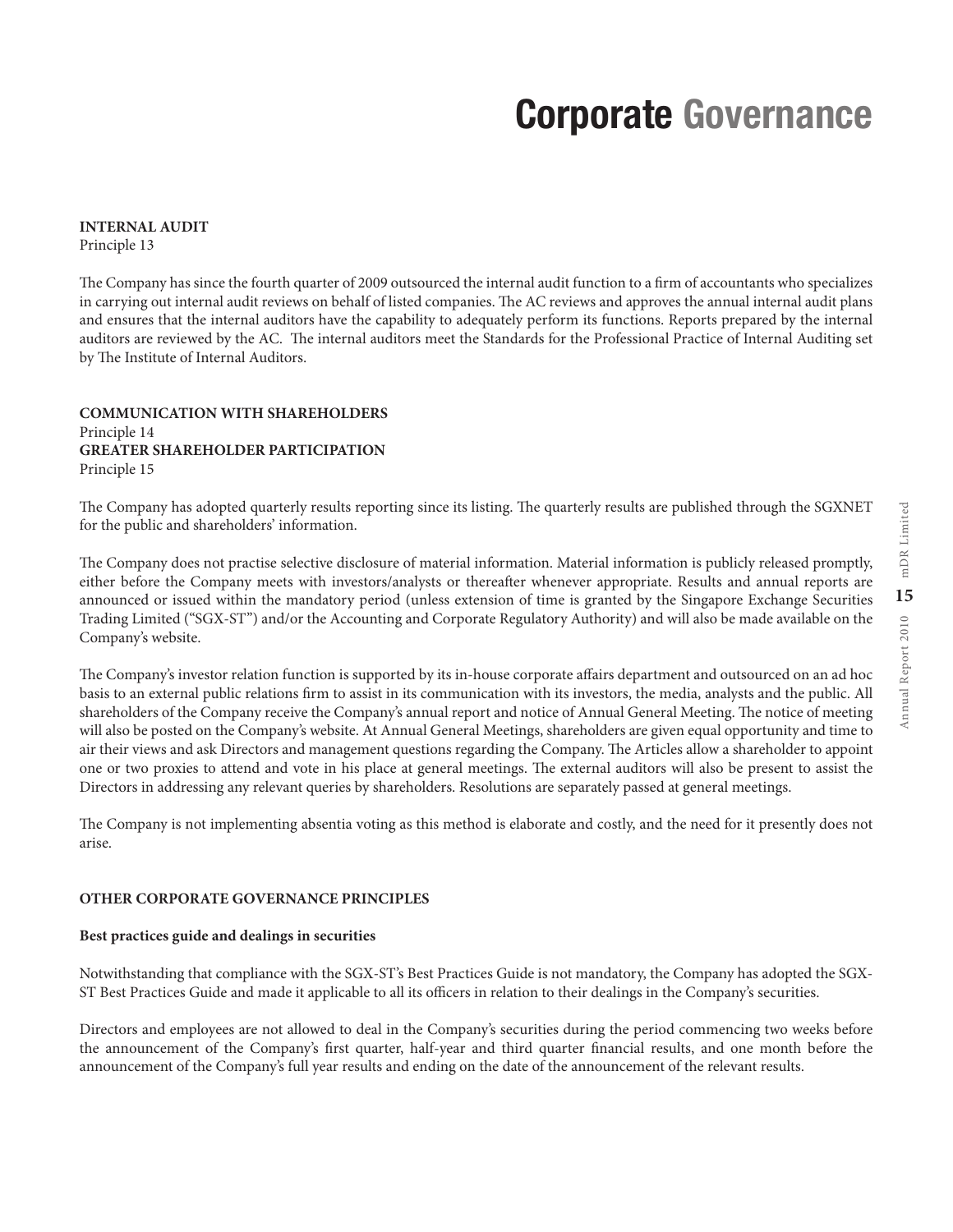#### **Risk management policies and processes**

Management regularly reviews the Group's business and operational activities to identify areas of significant business risks as well as measures to control these risks. Management also reviews internal control policies and highlights all significant matters to the Board and the Audit Committee.

#### **Non-audit fees**

There were no non-audit services that were rendered by our auditors, Deloitte & Touche LLP, to the Group for the financial year ended 31 December 2010.

#### **Interested person transactions policy**

The Company has adopted an internal policy where all Interested Person Transactions will be documented and submitted at least quarterly (during each quarterly AC meeting) to the AC for its review to ensure that such transactions are carried out at arm's length basis, on normal commercial terms and are not prejudicial to the Company and its minority shareholders.

In the event that a member of the AC is deemed to have an interest in an Interested Person Transaction, he is required to abstain from reviewing that particular transaction.

#### **Material contracts**

No material contract has been entered into by the Group involving the interests of the Chief Executive Officer, any director or controlling shareholder, since the end of the financial year ended 31 December 2009 save for the transactions below: -

| <b>Name of Organisation</b>  | <b>Description of Contract</b> | Amount                                                            |
|------------------------------|--------------------------------|-------------------------------------------------------------------|
| Pacific Organisation Pte Ltd | Leasing of premises            | \$\$38,138 per month                                              |
|                              |                                | (From 1 January 2010 to 30 June 2010)                             |
|                              |                                | S\$38,788 per month                                               |
|                              |                                | (From 1 July 2010 to 31 December 2010)                            |
|                              |                                | \$\$38,131 per month<br>(From 1 January 2011 to 31 December 2013) |
|                              | Leasing of vehicles            | S\$1,284 per month                                                |

#### **Implementation of whistle-blowing policy**

The Company has implemented a whistle-blowing policy by which staff of the Company may, in confidence, raise concerns about possible improprieties in operational, financial or other matters. Procedures are in place for independent investigation of such matters and for appropriate follow-up action to be carried out.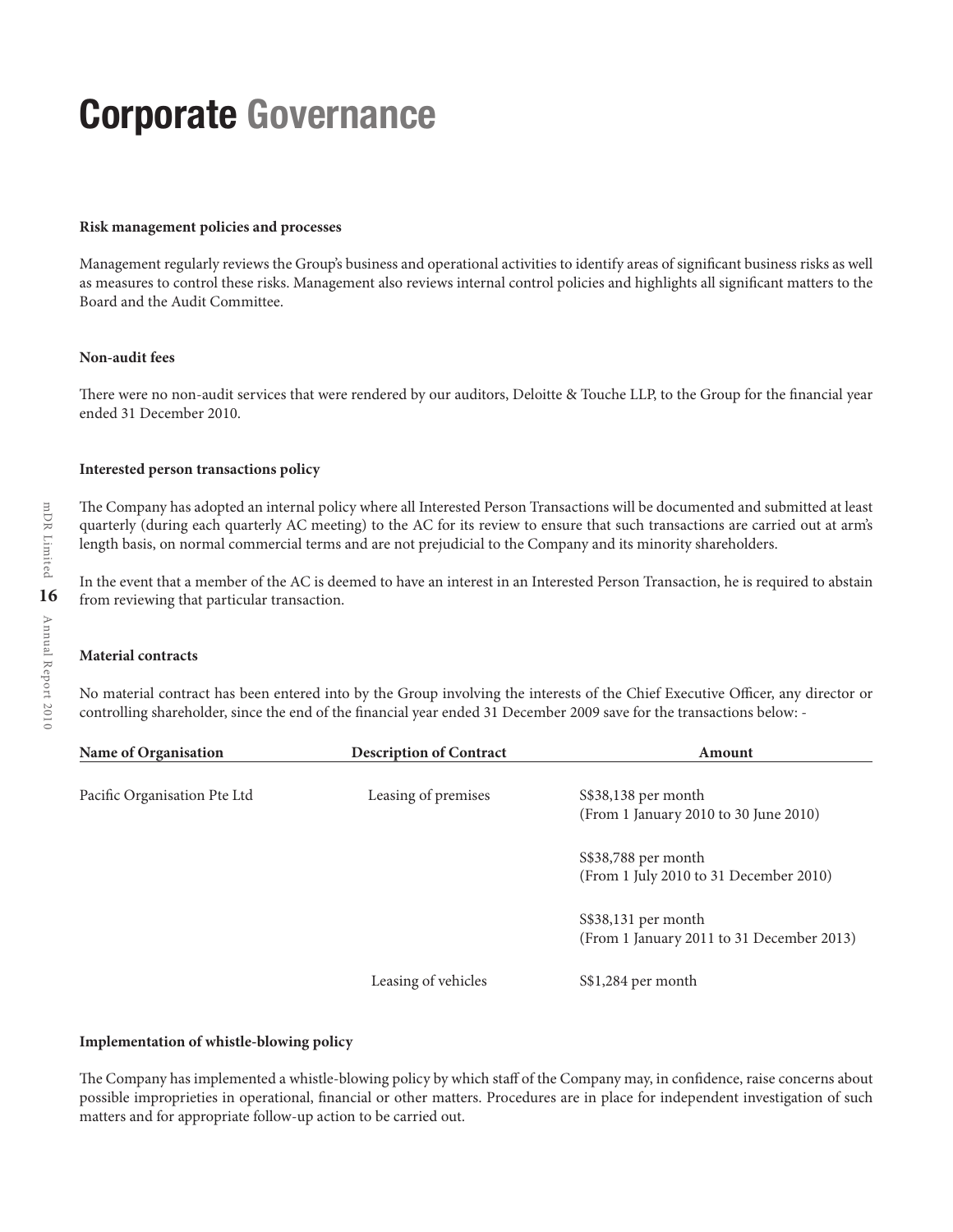# **Interested Party Transactions**

### **As at 31 December 2010**

| <b>Name of Interested Person</b> | Aggregate value of all interested person | Aggregate value of all interested     |
|----------------------------------|------------------------------------------|---------------------------------------|
|                                  | transactions (excluding transactions     | person transactions conducted under   |
|                                  | less than \$\$100,000 and transactions   | shareholders' mandate pursuant to     |
|                                  | conducted under shareholders'            | Rule 920 (excluding transactions less |
|                                  | mandate pursuant to Rule 920)            | than S\$100,000)                      |
|                                  |                                          |                                       |

Pacific Organisation Pte Ltd S\$501,000 S\$501,000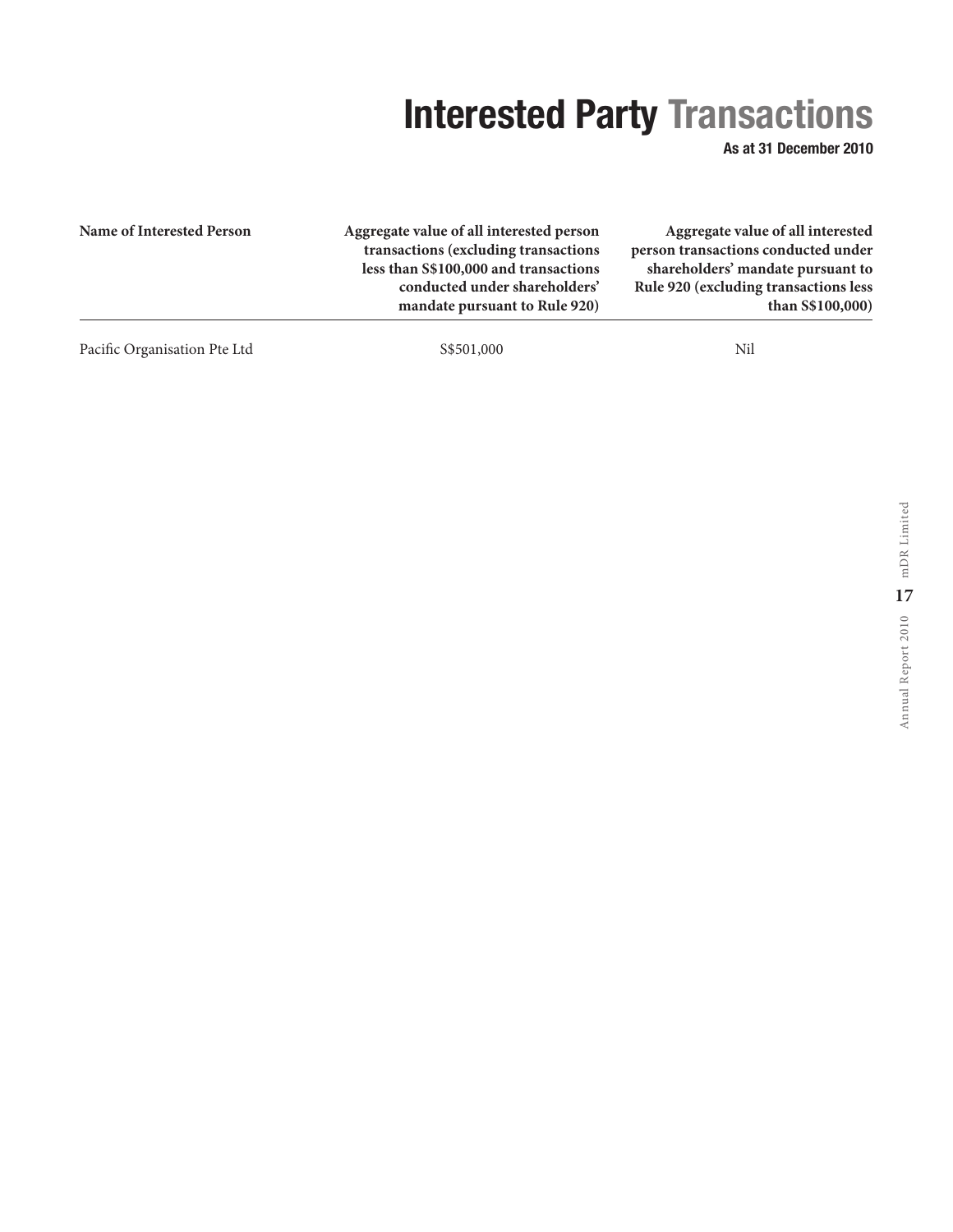The directors present their report together with the audited consolidated financial statements of the Group and statement of financial position and statement of changes in equity of the Company for the financial year ended December 31, 2010.

#### **1 DIRECTORS**

The directors of the Company in office at the date of this report are:

Philip Eng Heng Nee (Chairman of the Board of Directors) Mah Kah On Tham Khai Wor Ong Ghim Choon

#### **2 AUDIT COMMITTEE**

The Board of Directors has adopted the principles of corporate governance under the Best Practices Guide with regards to the audit committee.

The members of the Audit Committee at the date of this report are:

Mah Kah On (Chairman of the Audit Committee) Philip Eng Heng Nee Tham Khai Wor

The Audit Committee has met four times since the last Annual General Meeting ("AGM") and has reviewed the following, where relevant, with the executive directors and external and internal auditors of the Company:

- a) the audit plans and results of the internal auditors' examination and evaluation of the Group's systems of internal accounting controls;
- b) the Group's financial and operating results;
- c) the quarterly, half-yearly and annual announcements on the results and the financial position of the Company and the Group;
- d) the co-operation and assistance by the management to the Group's external auditors; and
- e) the reappointment of the external auditors of the Group.

The Audit Committee has full access to and has the co-operation of the management and has been given the resources required for it to discharge its function properly. It also has full discretion to invite any director and executive officer to attend its meetings. The external and internal auditors have unrestricted access to the Audit Committee.

The Audit Committee has recommended to the directors the nomination of Deloitte & Touche LLP for re-appointment as external auditors of the Group at the forthcoming AGM of the Company.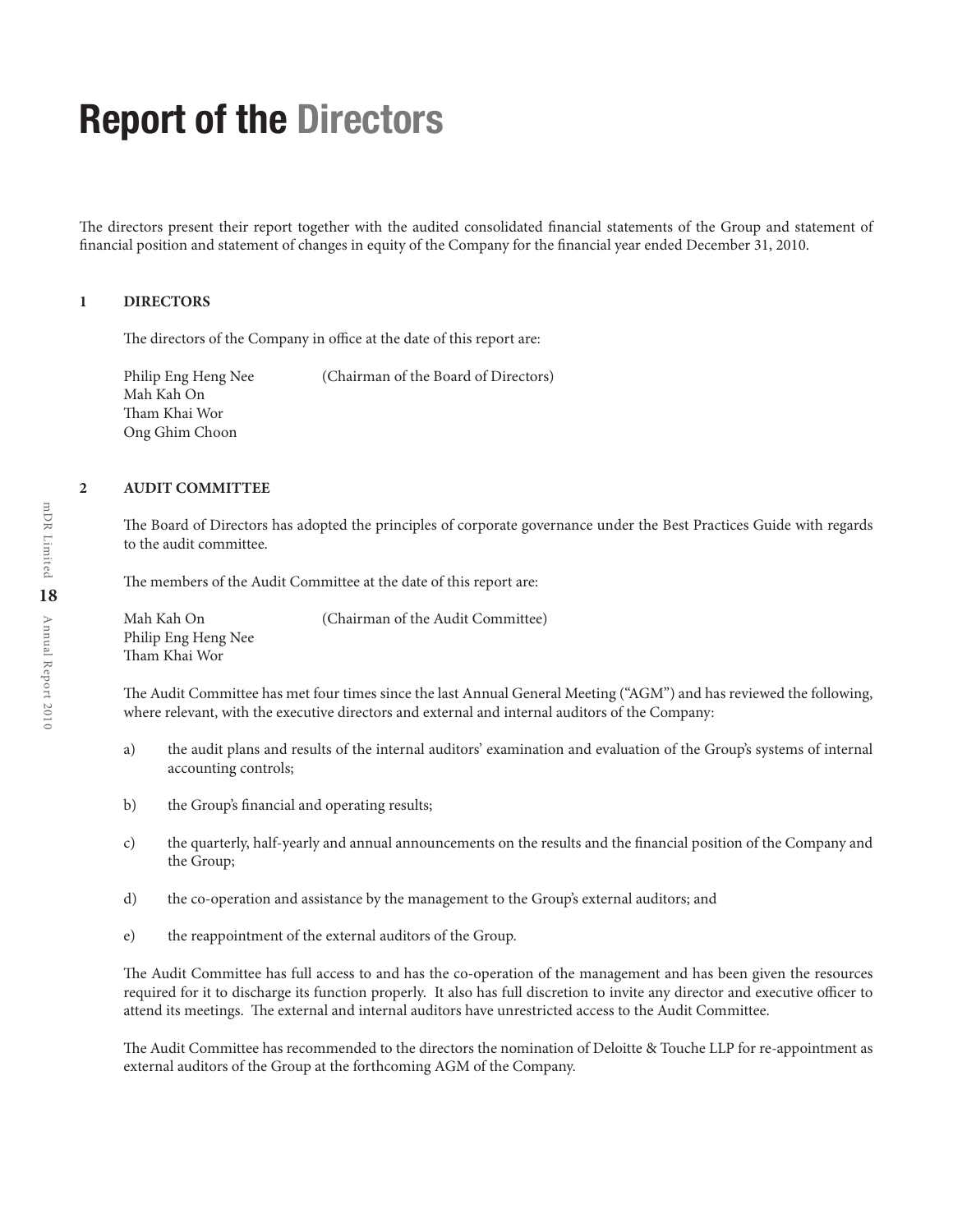Shareholdings registered in name of director

#### **3 ARRANGEMENTS TO ENABLE DIRECTORS TO ACQUIRE BENEFITS BY MEANS OF THE ACQUISITION OF SHARES AND DEBENTURES**

Neither at the end of the financial year nor at any time during the financial year did there subsist any arrangement whose object is to enable the directors of the Company to acquire benefits by means of the acquisition of shares or debentures in the Company or any other body corporate except for the options mentioned in paragraphs 4 and 6 of the Report of the Directors.

#### **4 DIRECTORS' INTERESTS IN SHARES AND DEBENTURES**

The directors of the Company holding office at the end of the financial year had no interests in the share capital and debentures of the Company and related corporations as recorded in the register of directors' shareholdings kept by the Company under Section 164 of the Singapore Companies Act except as follows:

| <u> 811 an Centrul Composition in number of university</u> |                         |                        |  |
|------------------------------------------------------------|-------------------------|------------------------|--|
| At beginning<br>of year                                    | At<br>December 31, 2010 | At<br>January 21, 2011 |  |
|                                                            |                         |                        |  |
|                                                            |                         |                        |  |
|                                                            |                         |                        |  |
|                                                            |                         |                        |  |
| 12,326,000                                                 | 10,368,000              | 10,368,000             |  |
| 5,000,000                                                  | 5,000,000               | 5,000,000              |  |
|                                                            |                         |                        |  |
|                                                            |                         |                        |  |
|                                                            |                         |                        |  |
|                                                            |                         |                        |  |
| 33, 333, 320                                               | 33, 333, 320            | 33, 333, 320           |  |
|                                                            |                         |                        |  |

#### **5 DIRECTORS' RECEIPT AND ENTITLEMENT TO CONTRACTUAL BENEFITS**

Since the beginning of the financial year, no director has received or become entitled to receive a benefit which is required to be disclosed under Section 201(8) of the Singapore Companies Act, by reason of a contract made by the Company or a related corporation with the director or with a firm of which he is a member, or with a company in which he has a substantial financial interest except as disclosed in the financial statements.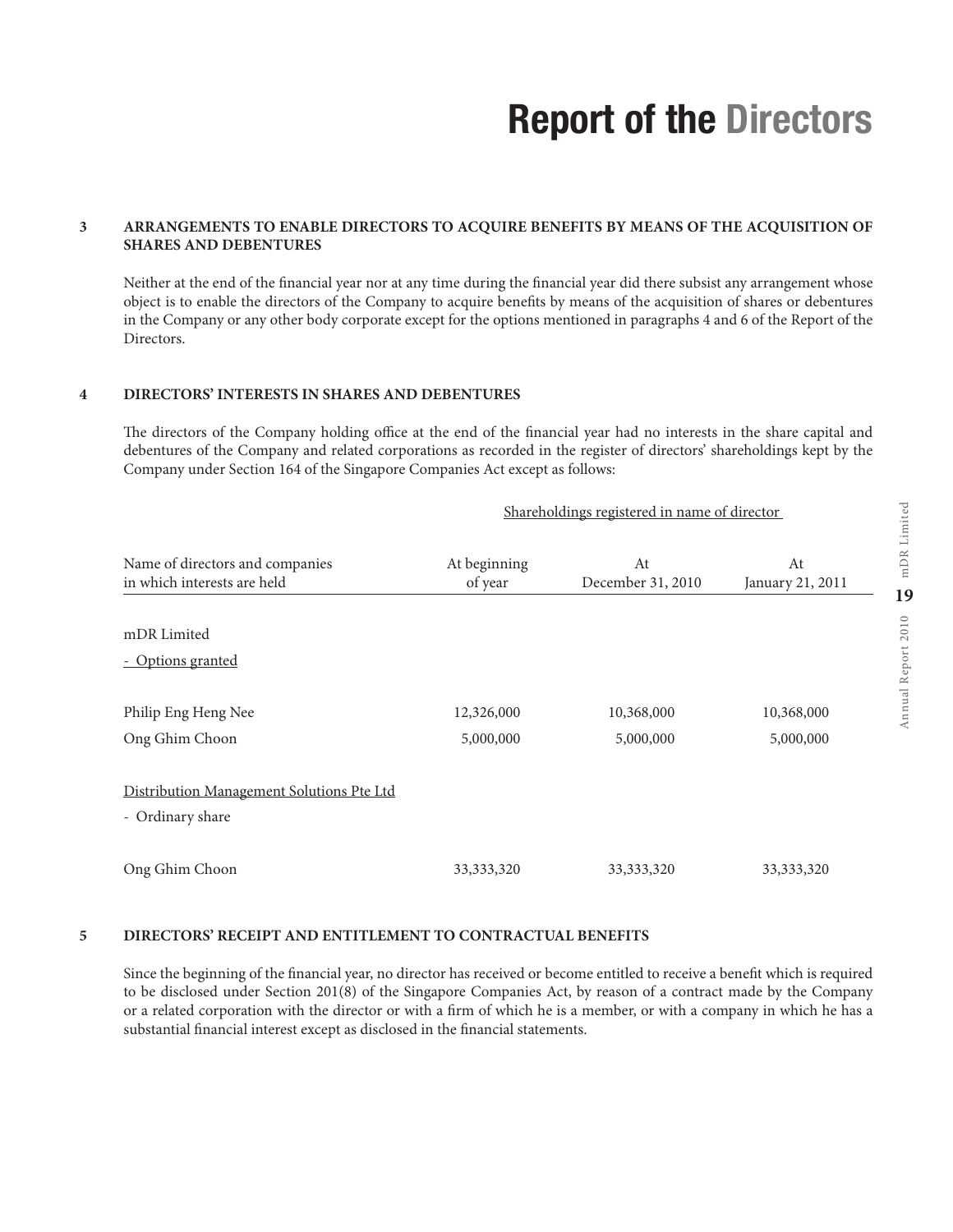#### **6 SHARE OPTIONS**

a) At the Extraordinary General Meeting held on January 13, 2003, the shareholders approved the adoption of the ACCS Share Option Scheme 2003. On June 7, 2006, the share option scheme was renamed as the mDR Share Option Scheme 2003 (the "2003 Scheme"). The share option scheme is administered by the Remuneration Committee, comprising the following:

Tham Khai Wor (Chairman of the Remuneration Committee) Mah Kah On Philip Eng Heng Nee

b) Each share option entitles the employees of the Group and of its associated company(ies) to subscribe for one new ordinary share in the Company. The options are granted at a consideration of \$1.00 paid by each option holder.

The 2003 Scheme will operate for a maximum period of 10 years commencing on January 13, 2003. Under the 2003 Scheme, share options may be granted to the employees of the Group and its associated company(ies), if any, provided that the Company has control over the associated company(ies). Control is defined as the capacity to dominate decision making in relation to the financial and operating policies of the Company. Approval of the independent shareholders in separate resolutions is required for the participation by and the number and terms of options to be granted to participants who are controlling shareholders of the Company or their associates.

Options that are granted may be at the market price ("Market Price Options") or may have exercise prices that are, at the Remuneration Committee's discretion, set at a discount to the market price of a share. The maximum discount cannot exceed 20%.

If an option holder ceases to be in full time employment with the Company or any of the companies within the Group or its associated company(ies) for any reason whatsoever, the option holder may exercise any unexercised options within 1 month from the last date of employment with the relevant entity.

Market Price Options shall only be exercisable, in whole or in part (provided that an option may be exercised in part only in respect of 1,000 shares or any multiple thereof) at any time after (12) twelve months of the date of grant of that option.

Options granted with an exercise price set at discount to market price shall only be exercisable by a participant, in whole or in part (provided that an option may be exercised in part only in respect of 1,000 shares or any multiple thereof) at any time after twenty four (24) months from the date of grant of that option.

Provided always that options shall be exercised before the end of one hundred and twenty (120) months (or sixty (60) months where the participant is a non-Executive Director) of the date of grant of that option and subject to such other condition as may be introduced by the Remuneration Committee from time to time.

- c) At the Extraordinary Meeting held on April 14, 2004, the shareholders approved the amendment of certain provisions of the 2003 Scheme to:
	- i) allow non-executive directors of the Company to participate in the 2003 Scheme; and
	- ii) extend the size of the 2003 Scheme from 10% to 15% of the issued share capital of the Company.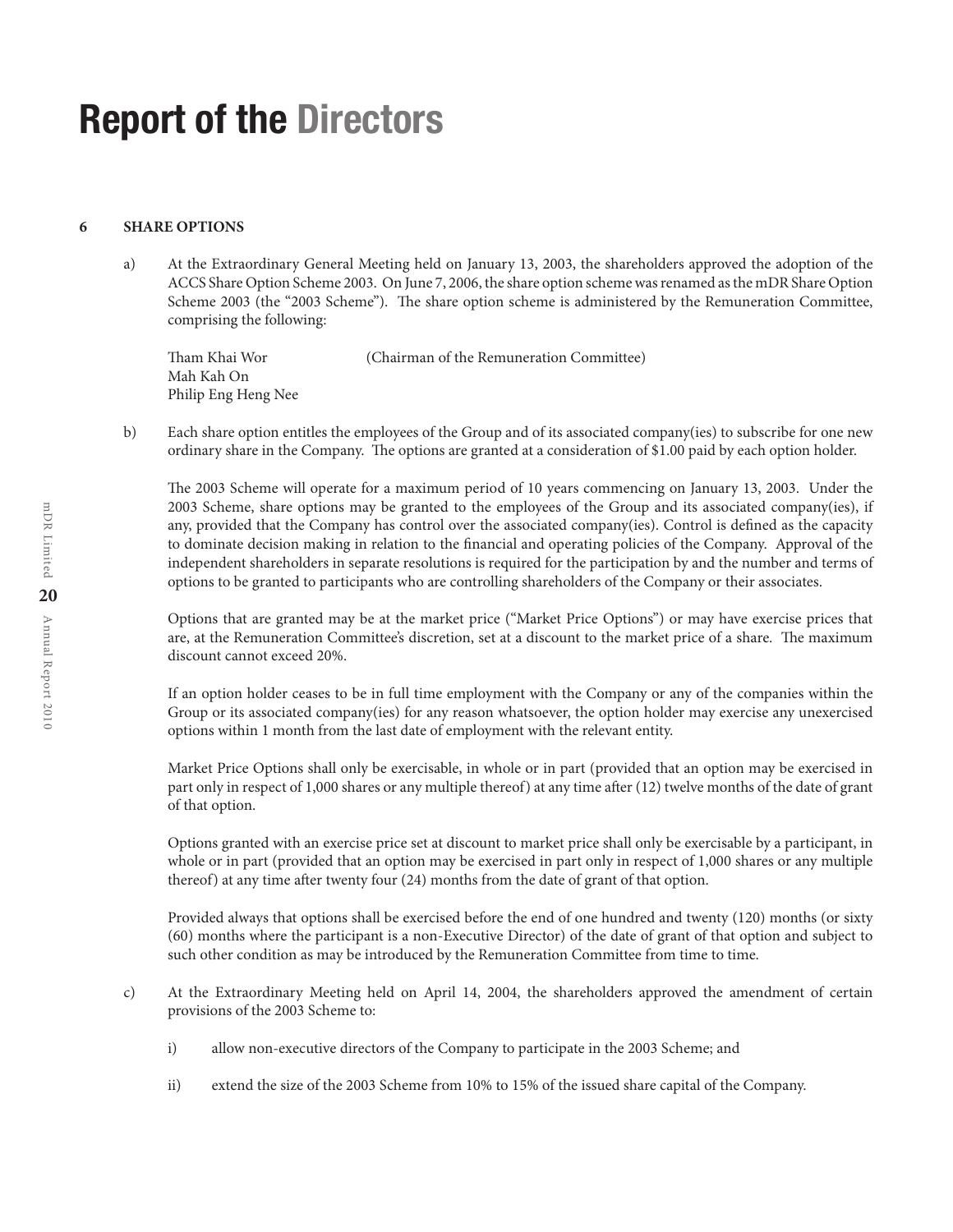d) The share options granted and exercised during the financial year and share options outstanding as at December 31, 2010 under the 2003 Scheme were as follows:

|                    |                                  |           | Number of share options |                                    |                                |                                             |
|--------------------|----------------------------------|-----------|-------------------------|------------------------------------|--------------------------------|---------------------------------------------|
| Grant date         | Balance at<br>January 1,<br>2010 | Issued    | Lapsed/<br>cancelled    | Balance at<br>December 31,<br>2010 | Exercise<br>price<br>per share | Exercisable period                          |
|                    |                                  |           |                         |                                    | \$                             |                                             |
| September 17, 2003 | 655,710                          |           | (443, 569)              | 212,141                            | 0.3111                         | September 17, 2004 to<br>September 16, 2013 |
| April 14, 2004     | 8,736,416                        |           | (559, 283)              | 8,177,133                          | 0.5063                         | April 14, 2005 to<br>April 13, 2014         |
| September 22, 2005 | 11,238,000                       |           | (11, 238, 000)          |                                    | 0.1206                         | September 22, 2006 to<br>September 21, 2010 |
| January 10, 2008   | 1,088,000                        |           |                         | 1,088,000                          | 0.0550                         | January 10, 2009 to<br>January 9, 2013      |
| May 13, 2008       | 9,500,000                        |           |                         | 9,500,000                          | 0.0300                         | May 13, 2009 to<br>May 12, 2018             |
| May 20, 2010       | $\overline{\phantom{a}}$         | 3,950,000 |                         | 3,950,000                          | 0.0050                         | May 20, 2011 to<br>May 19, 2015             |
| May 20, 2010       | $\overline{\phantom{a}}$         | 2,665,000 |                         | 2,665,000                          | 0.0050                         | May 20, 2012 to<br>May 19, 2015             |
| May 20, 2010       | $\overline{\phantom{a}}$         | 2,665,000 |                         | 2,665,000                          | 0.0050                         | May 20, 2013 to<br>May 19, 2015             |
| Total              | 31,218,126                       | 9,280,000 | (12,240,852)            | 28, 257, 274                       |                                |                                             |

Particulars of the options granted in 2003, 2004, 2005 and 2008 were set out in the Report of the Directors for the financial years ended December 31, 2003, December 31, 2004, December 31, 2005 and December 31, 2008 respectively.

On May 20, 2010, the Company granted options to subscribe for 9,280,000 ordinary shares of the Company at exercise price of \$0.005 per share to a non-executive director.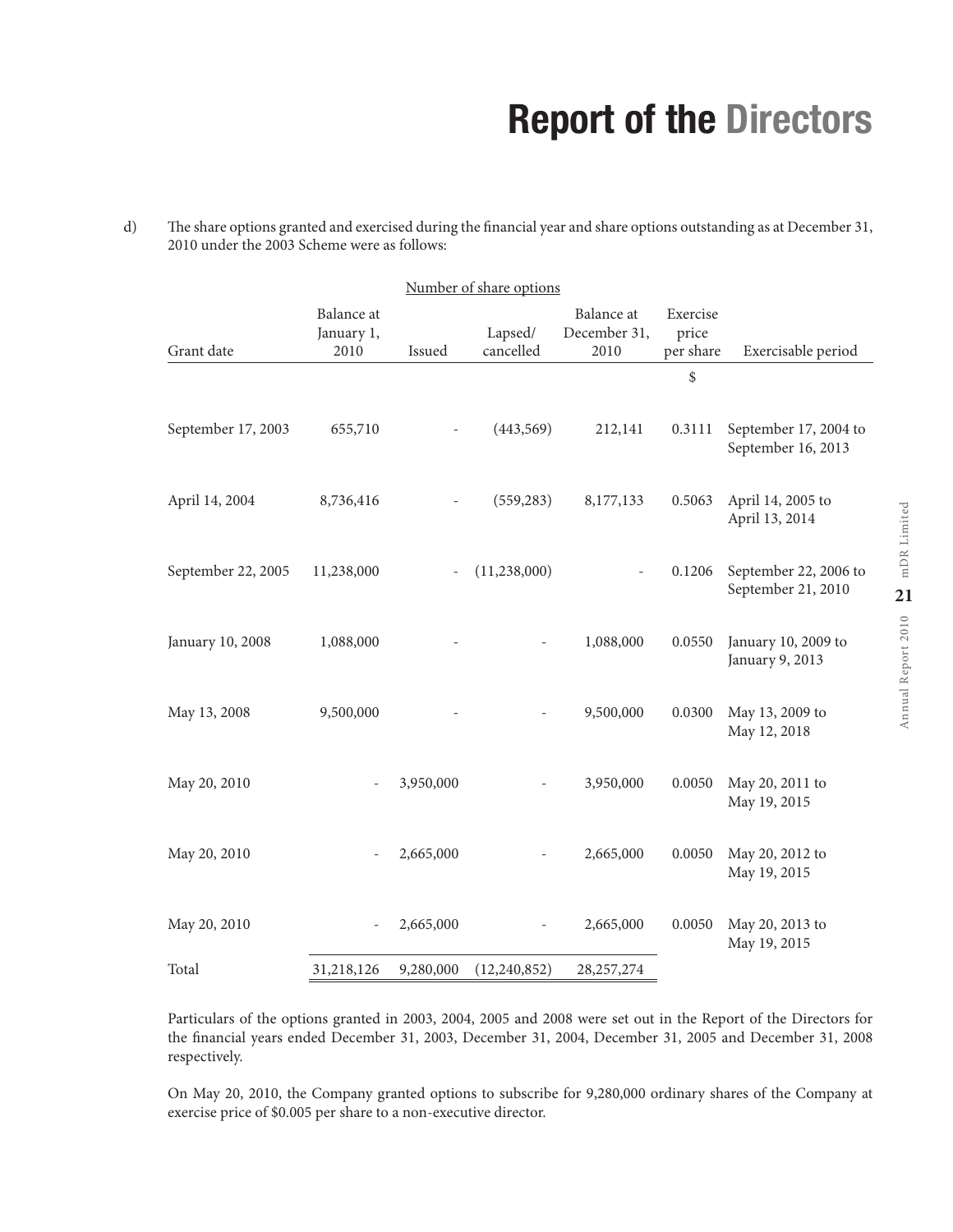#### e) Options granted to directors of the Company under the 2003 Scheme were as follows:

| Name of director    | Options<br>granted<br>during the<br>financial year | Aggregate options<br>granted since<br>commencement of<br>the Scheme to<br>December 31, 2010 | Aggregate options<br>exercised since<br>commencement of<br>the Scheme to<br>December 31, 2010 | Aggregate options<br>lapsed since<br>commencement<br>of the scheme to<br>December 31, 2010 | Aggregate options<br>outstanding at<br>December 31, 2010 |
|---------------------|----------------------------------------------------|---------------------------------------------------------------------------------------------|-----------------------------------------------------------------------------------------------|--------------------------------------------------------------------------------------------|----------------------------------------------------------|
| Philip Eng Heng Nee | 9,280,000                                          | 21,606,000                                                                                  |                                                                                               | (11, 238, 000)                                                                             | 10,368,000                                               |
| Ong Ghim Choon      |                                                    | 5,000,000                                                                                   |                                                                                               |                                                                                            | 5,000,000                                                |

- f) During the financial year, no options were granted to any Directors or employees of the Group or its associated companies except for the options mentioned above. No Directors' or employees' options held exceed 5% of the total number of options available under the 2003 Scheme. No shares were issued at a discount to the market price.
- g) At the end of the financial year, there were no unissued shares of the subsidiaries under option.

#### **7 AUDITORS**

The auditors, Deloitte & Touche LLP, have expressed their willingness to accept re-appointment.

ON BEHALF OF THE DIRECTORS

Philip Eng Heng Nee

Ong Ghim Choon

March 31, 2011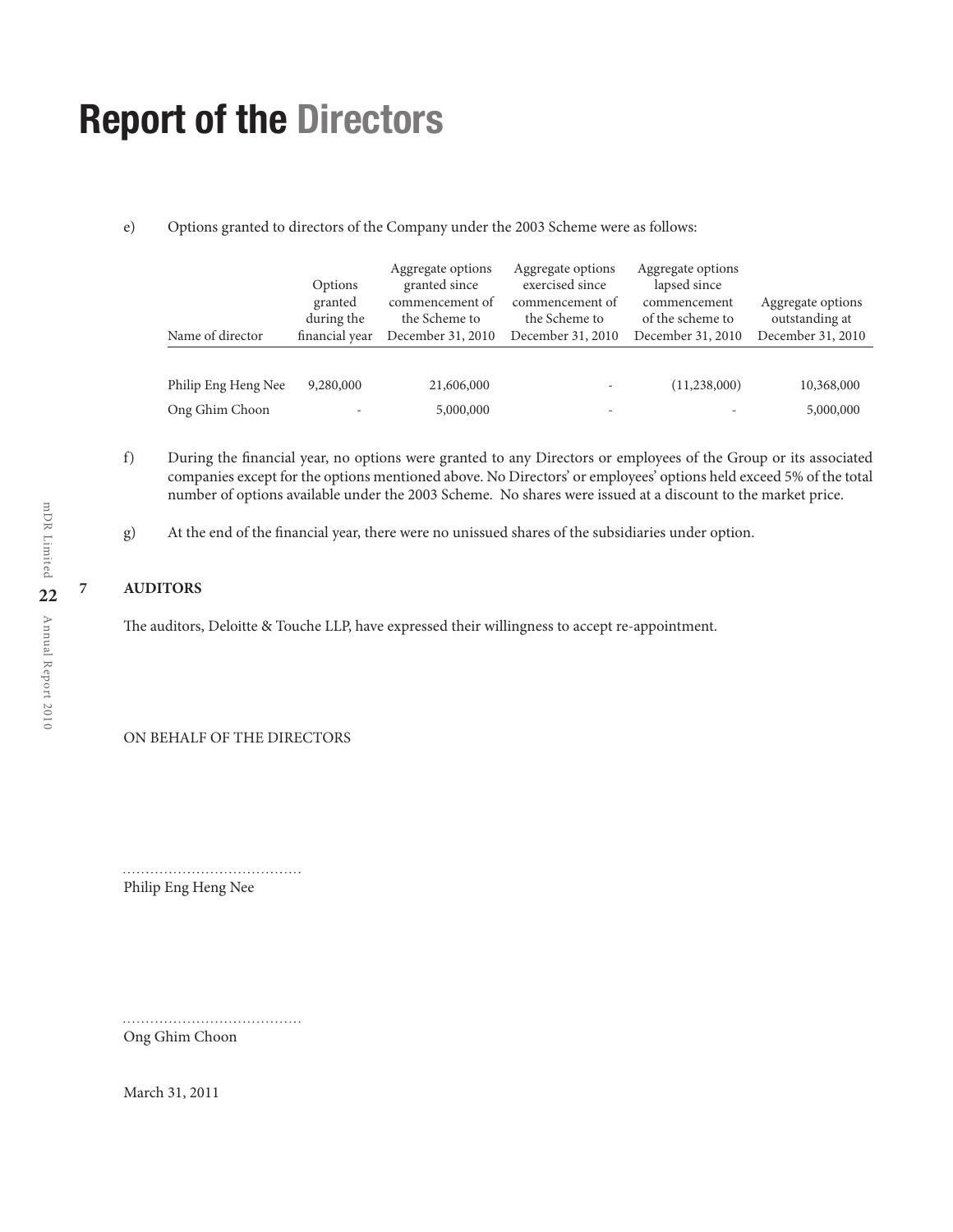# **Statement of Directors**

In the opinion of the directors, the consolidated financial statements of the Group and the statement of financial position and statement of changes in equity of the Company as set out on pages 26 to 86 are drawn up so as to give a true and fair view of the state of affairs of the Group and of the Company as at December 31, 2010, and of the results, changes in equity and cash flows of the Group and changes in equity of the Company for the financial year then ended and at the date of this statement, there are reasonable grounds to believe that the Company will be able to pay its debts as and when they fall due.

ON BEHALF OF THE DIRECTORS

Philip Eng Heng Nee

Ong Ghim Choon

March 31, 2011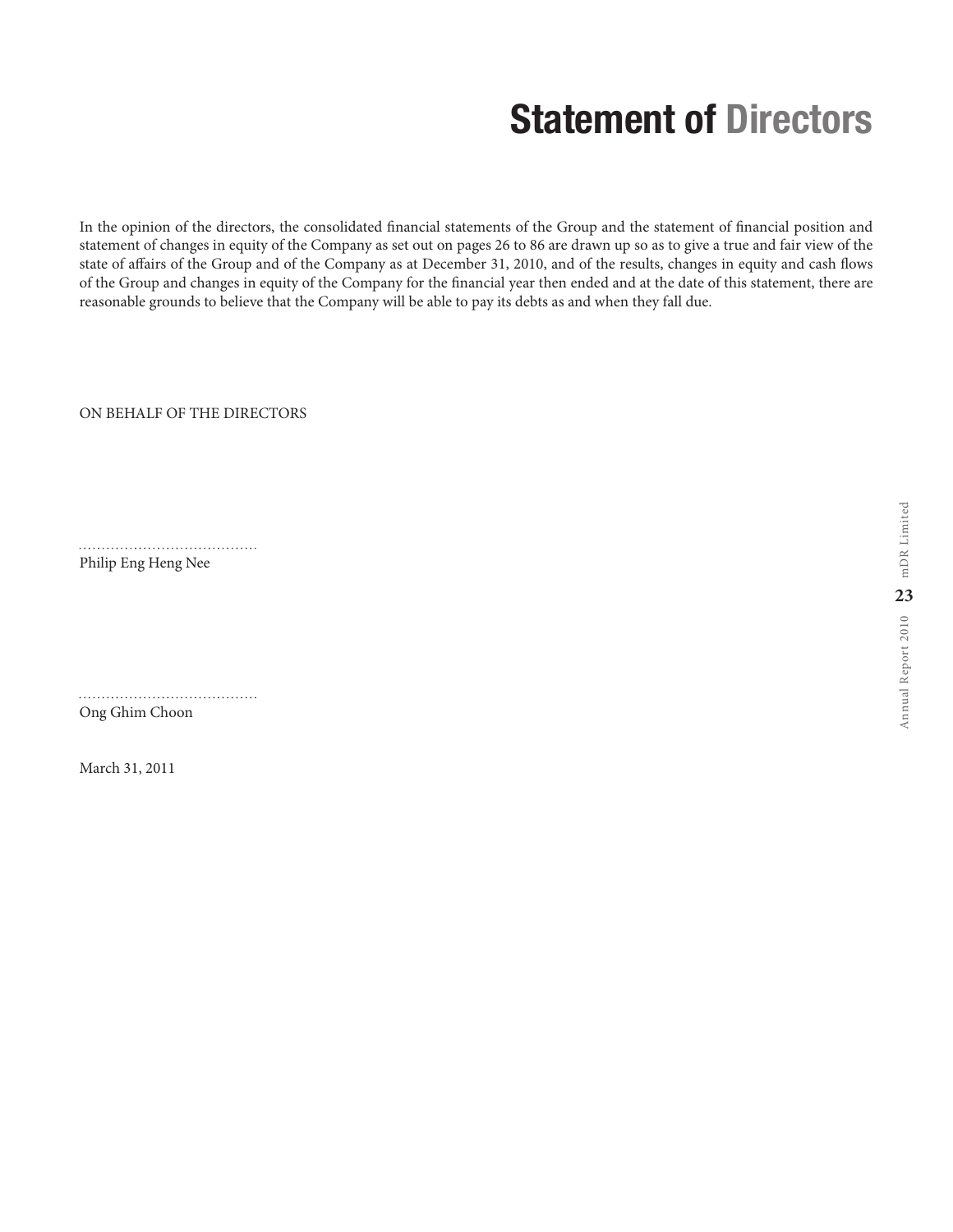## **Independent Auditors' Report**

#### **TO THE MEMBERS OF mDR LIMITED**

#### **Report on the Financial Statements**

We have audited the accompanying financial statements of mDR Limited (the Company) and its subsidiaries (the Group) which comprise the statements of financial position of the Group and the Company as at December 31, 2010, the statement of comprehensive income, statement of changes in equity and statement of cash flows of the Group and the statement of changes in equity of the Company for the year then ended, and a summary of significant accounting policies and other explanatory notes, as set out on pages 26 to 86.

#### **Management's Responsibility for the Financial Statements**

Management is responsible for the preparation of financial statements that give a true and fair view in accordance with the provisions of the Singapore Companies Act (the "Act") and Singapore Financial Reporting Standards and for devising and maintaining a system of internal accounting controls sufficient to provide reasonable assurance that assets are safeguarded against loss from unauthorised use or disposition; and transactions are properly authorised and that they are recorded as necessary to permit the preparation of true and fair profit and loss accounts and balance sheets and to maintain accountability of assets.

#### **Auditors' Responsibility**

Our responsibility is to express an opinion on these financial statements based on our audit. We conducted our audit in accordance with Singapore Standards on Auditing. Those standards require that we comply with ethical requirements and plan and perform the audit to obtain reasonable assurance about whether the financial statements are free from material misstatement.

An audit involves performing procedures to obtain audit evidence about the amounts and disclosures in the financial statements. The procedures selected depend on the auditor's judgement, including the assessment of the risks of material misstatement of the financial statements, whether due to fraud or error. In making those risk assessments, the auditor considers internal control relevant to the entity's preparation of financial statements that give a true and fair view in order to design audit procedures that are appropriate in the circumstances, but not for the purpose of expressing an opinion on the effectiveness of the entity's internal control. An audit also includes evaluating the appropriateness of accounting policies used and the reasonableness of accounting estimates made by management, as well as evaluating the overall presentation of the financial statements. We believe that the audit evidence we have obtained is sufficient and appropriate to provide a basis for our audit opinion.

#### **Opinion**

In our opinion, the consolidated financial statements of the Group and the statement of financial position and statement of changes in equity of the Company are properly drawn up in accordance with the provisions of the Act and Singapore Financial Reporting Standards so as to give a true and fair view of the state of affairs of the Group and of the Company as at December 31, 2010 and of the results, changes in equity and cash flows of the Group and the changes in equity of the Company for the year ended on that date.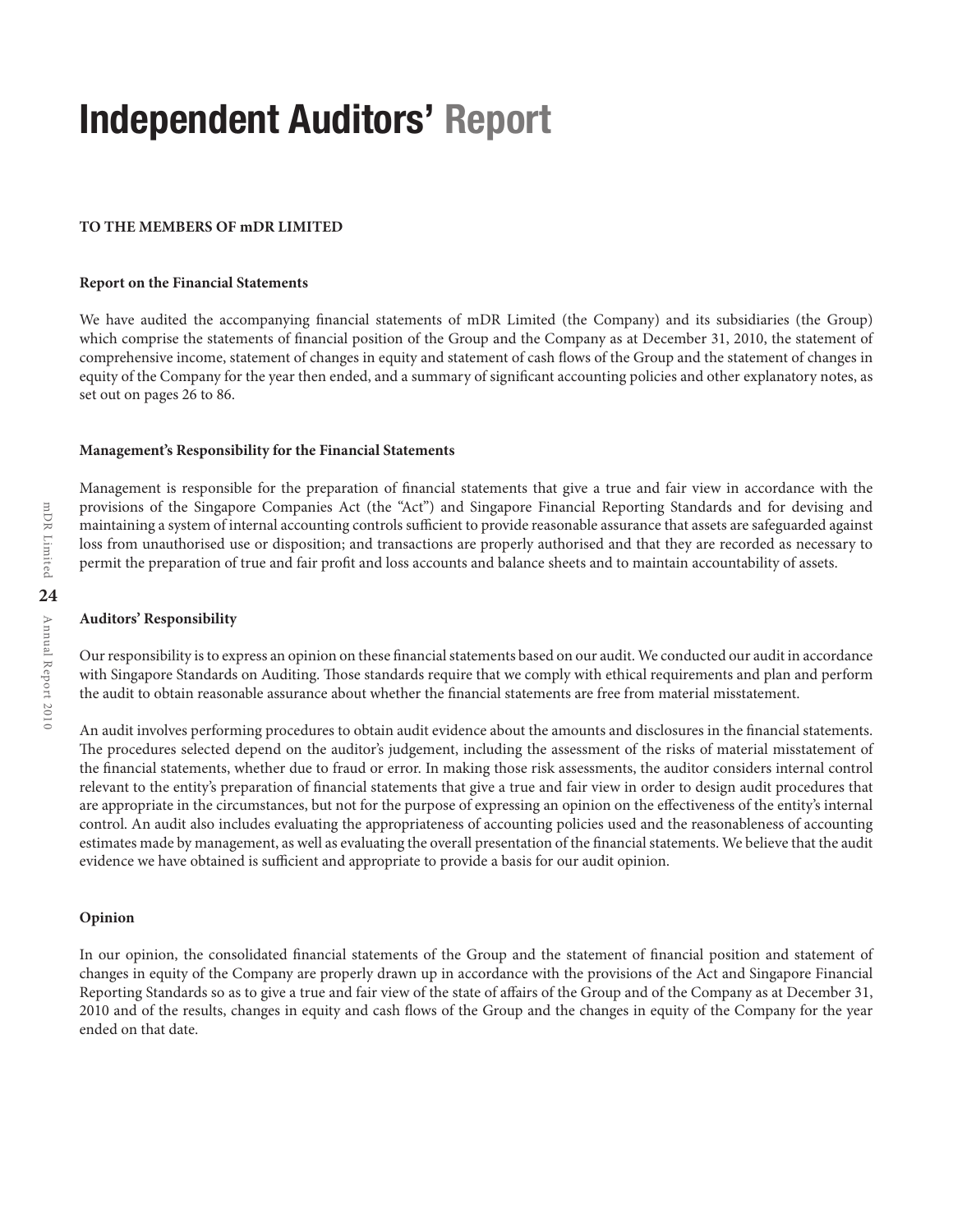# **Independent Auditors' Report**

#### **Report on Other Legal and Regulatory Requirements**

In our opinion, the accounting and other records required by the Act to be kept by the Company and by those subsidiaries incorporated in Singapore of which we are the auditors have been properly kept in accordance with the provisions of the Act.

Deloitte & Touche LLP Public Accountants and Certified Public Accountants

Singapore March 31, 2011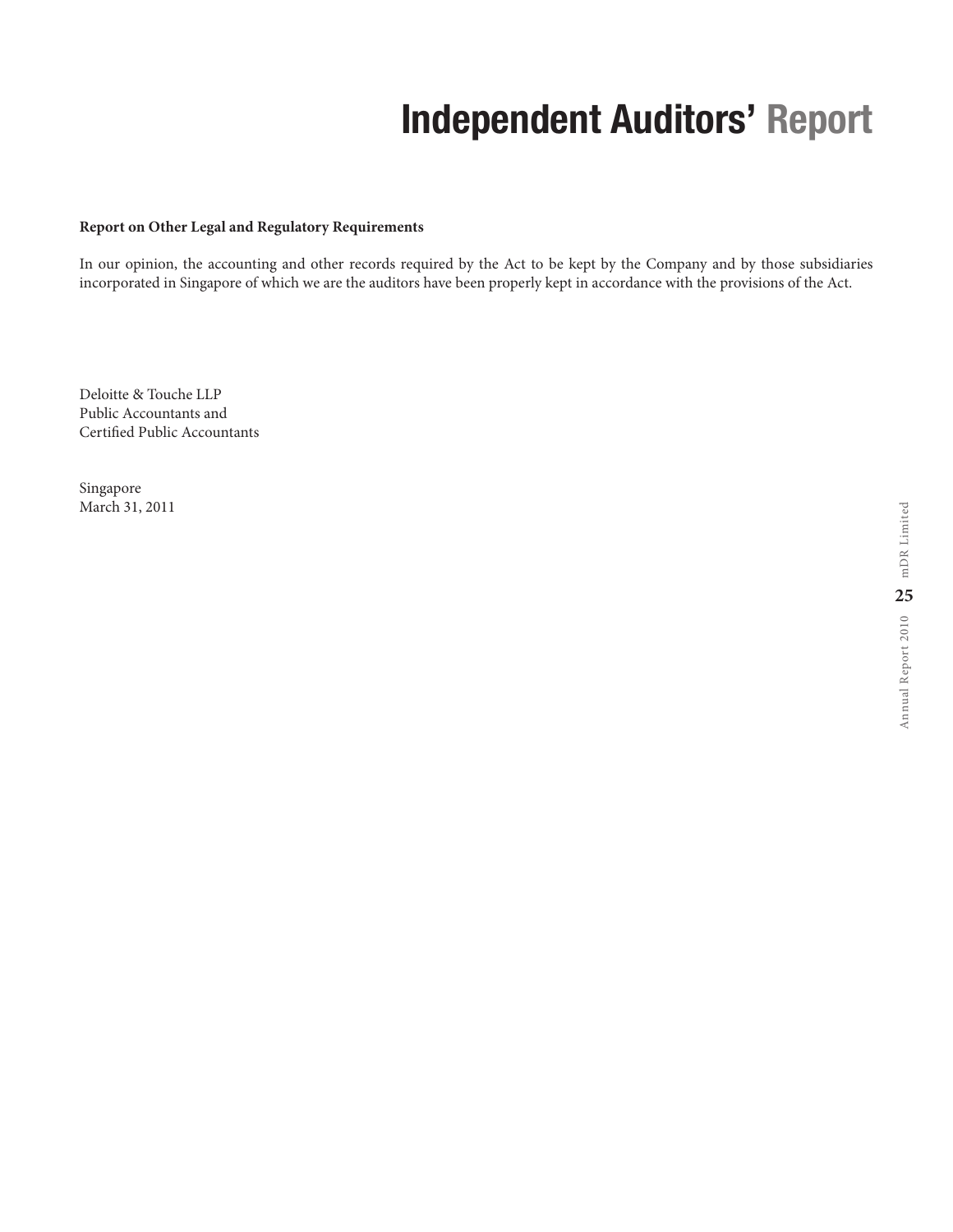# **Statements of Financial Position**

**December 31, 2010**

|                                                 | Group |        |        | Company         |        |
|-------------------------------------------------|-------|--------|--------|-----------------|--------|
|                                                 | Note  | 2010   | 2009   | 2010            | 2009   |
|                                                 |       | \$'000 | \$'000 | $$^{\prime}000$ | \$'000 |
| <b>ASSETS</b>                                   |       |        |        |                 |        |
| <b>Current assets</b>                           |       |        |        |                 |        |
| Cash and bank balances                          | 6     | 14,249 | 10,895 | 2,975           | 492    |
| Trade receivables                               | 7     | 23,260 | 27,348 | 820             | 2,241  |
| Other receivables and prepayments               | 8     | 3,768  | 4,503  | 12,243          | 12,896 |
| Inventories                                     | 9     | 13,124 | 10,964 | 375             | 330    |
| Total current assets                            |       | 54,401 | 53,710 | 16,413          | 15,959 |
| Non-current assets                              |       |        |        |                 |        |
| Investment in associates                        | 10    |        |        |                 |        |
| Investment in subsidiaries                      | 11    |        |        | 9,936           | 10,002 |
| Plant and equipment                             | 12    | 2,101  | 2,040  | 68              | 114    |
| Other investments                               | 13    |        |        |                 |        |
| Long-term loan receivables                      | 14    |        |        |                 |        |
| Other goodwill                                  | 15    | 2,350  | 2,350  |                 |        |
| Total non-current assets                        |       | 4,451  | 4,390  | 10,004          | 10,116 |
| Total assets                                    |       | 58,852 | 58,100 | 26,417          | 26,075 |
| <b>LIABILITIES AND EQUITY</b>                   |       |        |        |                 |        |
| <b>Current liabilities</b>                      |       |        |        |                 |        |
| Bank overdrafts                                 | 16    | 8,678  | 8,850  | 2,037           | 2,203  |
| Convertible loan notes                          | 17    | 5,350  | 8,050  | 5,350           | 8,050  |
| Fair value adjustment on convertible loan notes | 17    | 589    | 813    | 589             | 813    |
| Trade payables                                  | 18    | 12,976 | 15,628 | 537             | 558    |
| Other payables                                  | 19    | 10,948 | 12,917 | 5,092           | 11,505 |
| Income tax payable                              |       | 1,652  | 1,490  |                 |        |
| Total current liabilities                       |       | 40,193 | 47,748 | 13,605          | 23,129 |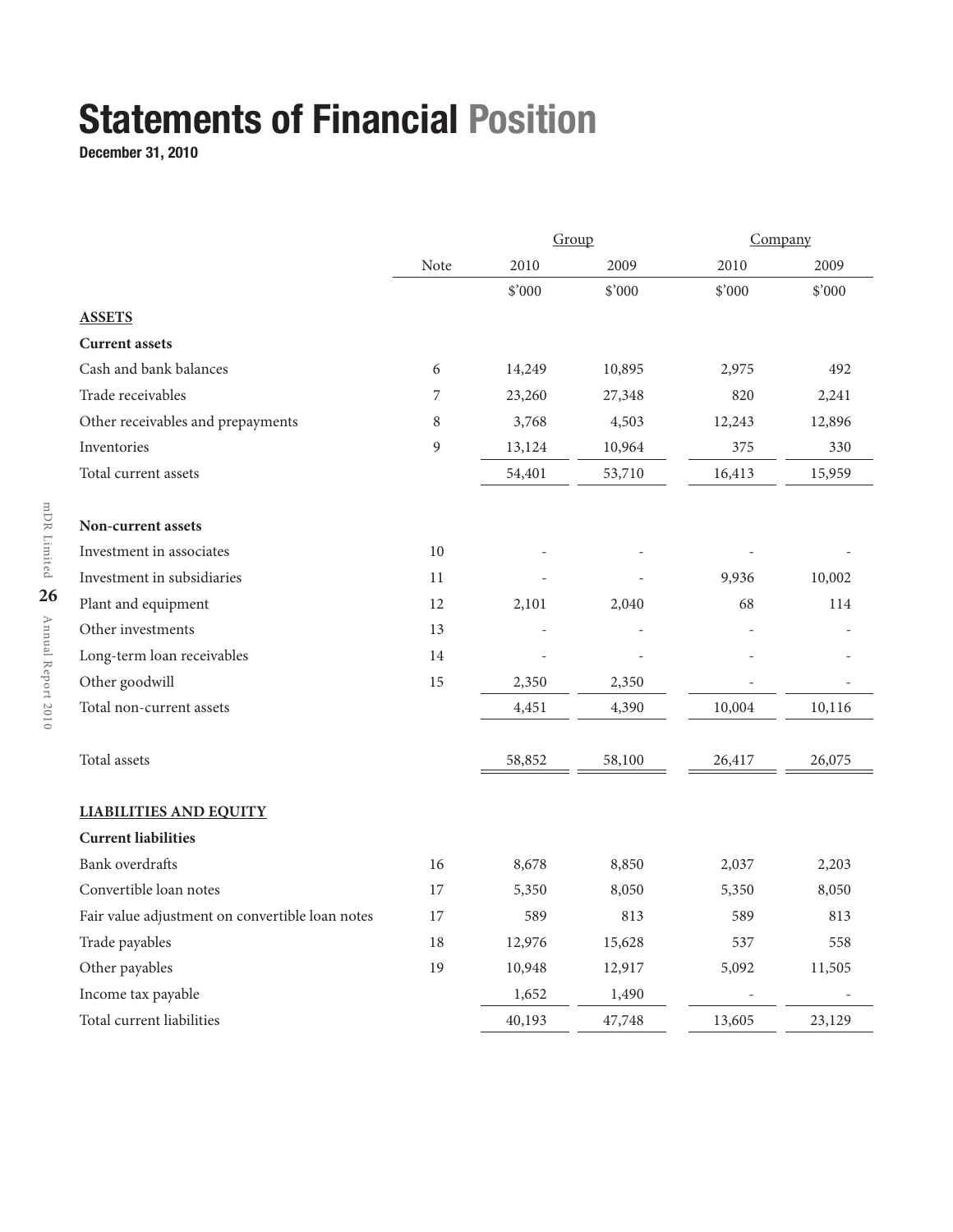# **Statements of Financial Position**

**December 31, 2010**

|                                                 |      | Group           |            | Company         |                 |
|-------------------------------------------------|------|-----------------|------------|-----------------|-----------------|
|                                                 | Note | 2010            | 2009       | 2010            | 2009            |
|                                                 |      | $$^{\prime}000$ | \$'000     | $$^{\prime}000$ | $$^{\prime}000$ |
| Non-current liabilities                         |      |                 |            |                 |                 |
| Deferred tax liabilities                        | 20   | 274             | 237        |                 |                 |
| Total non-current liabilities                   |      | 274             | 237        |                 |                 |
| Capital, reserves and non-controlling interests |      |                 |            |                 |                 |
| Share capital                                   | 22   | 109,456         | 104,466    | 109,456         | 104,466         |
| Capital redemption reserve                      |      | 22              | 22         | 22              | 22              |
| Share options reserve                           | 23   | 1,528           | 1,836      | 1,528           | 1,836           |
| Foreign currency translation reserve            |      | 137             | 2,974      |                 |                 |
| <b>Accumulated losses</b>                       |      | (96, 434)       | (101, 719) | (98, 194)       | (103, 378)      |
| Equity attributable to owners of the Company    |      | 14,709          | 7,579      | 12,812          | 2,946           |
| Non-controlling interests                       |      | 3,676           | 2,536      |                 |                 |
| Total equity                                    |      | 18,385          | 10,115     | 12,812          | 2,946           |
| Total liabilities and equity                    |      | 58,852          | 58,100     | 26,417          | 26,075          |
|                                                 |      |                 |            |                 |                 |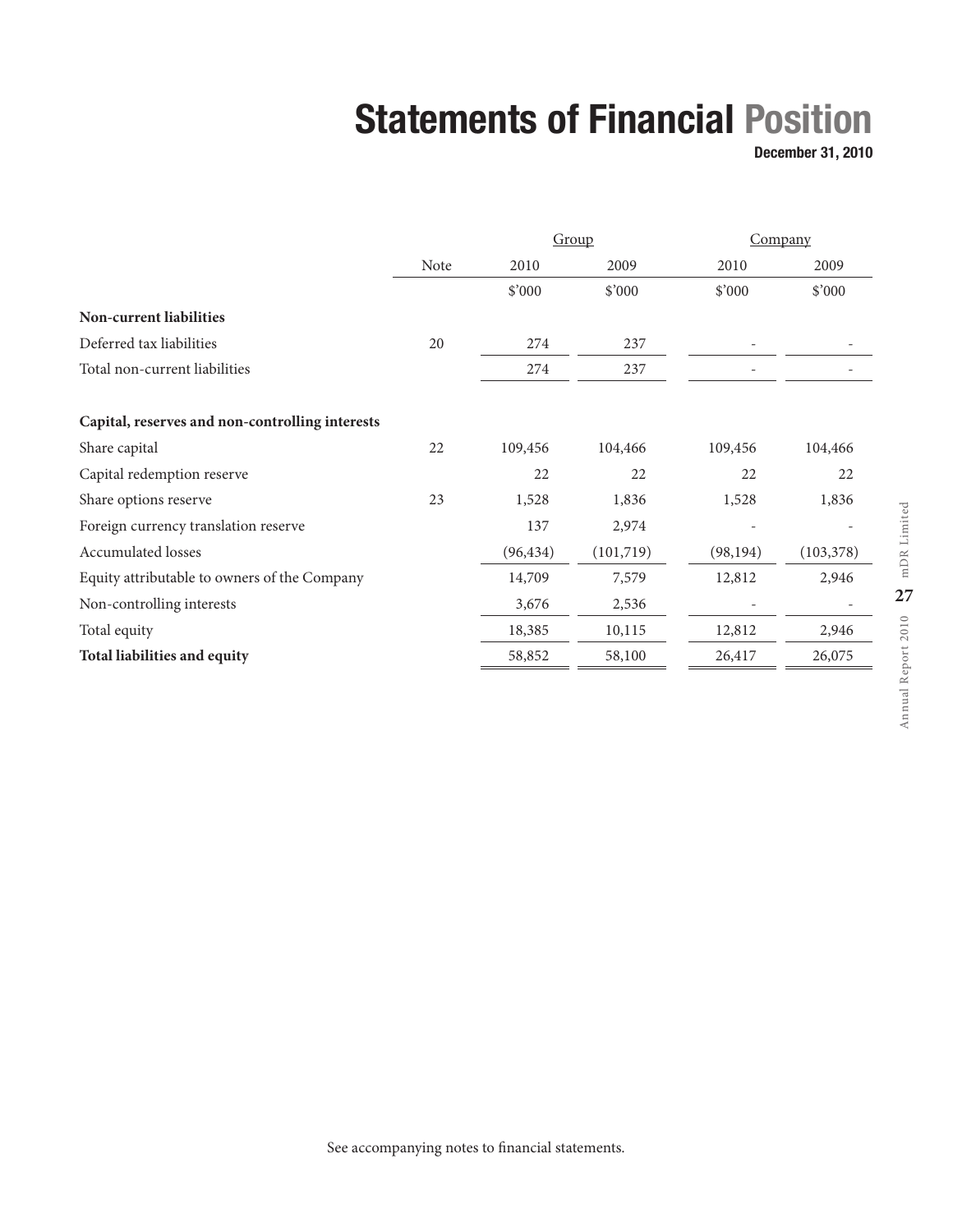# **Consolidated Statement of Comprehensive Income**

|                                                                                                    | Note | 2010            | 2009            |
|----------------------------------------------------------------------------------------------------|------|-----------------|-----------------|
|                                                                                                    |      | $$^{\prime}000$ | $$^{\prime}000$ |
| <b>Continuing operations</b>                                                                       |      |                 |                 |
| Revenue                                                                                            | 24   | 315,779         | 224,679         |
| Cost of sales                                                                                      | 25   | (284, 358)      | (197,072)       |
| Gross profit                                                                                       |      | 31,421          | 27,607          |
| Other operating income                                                                             | 26   | 1,085           | 448             |
| Administrative expenses                                                                            |      | (19, 328)       | (18, 935)       |
| Other operating expenses                                                                           | 27   | (7, 810)        | (12, 407)       |
| Changes in fair value of convertible loan notes designated as fair value through<br>profit or loss |      | 234             | 2,960           |
| Finance cost                                                                                       | 28   | (762)           | (890)           |
| Profit (Loss) before income tax                                                                    |      | 4,840           | (1,217)         |
| Income tax expense                                                                                 | 29   | (1,291)         | (2, 584)        |
| Profit (Loss) for the year from continuing operations                                              |      | 3,549           | (3,801)         |
| <b>Discontinued operations</b>                                                                     |      |                 |                 |
| Profit for the year from discontinued operations                                                   | 30   | 2,693           | 1,175           |
| Profit (Loss) for the year                                                                         | 31   | 6,242           | (2,626)         |
| Other comprehensive income                                                                         |      |                 |                 |
| Currency translation differences arising from consolidation                                        |      | 199             | (3,023)         |
| Reclassification of currency translation reserves on disposals of subsidiaries                     |      | (3,036)         | 1,708           |
| Other comprehensive loss for the year, net of tax                                                  |      | (2,837)         | (1,315)         |
| Total comprehensive income (loss) for the year                                                     |      | 3,405           | (3,941)         |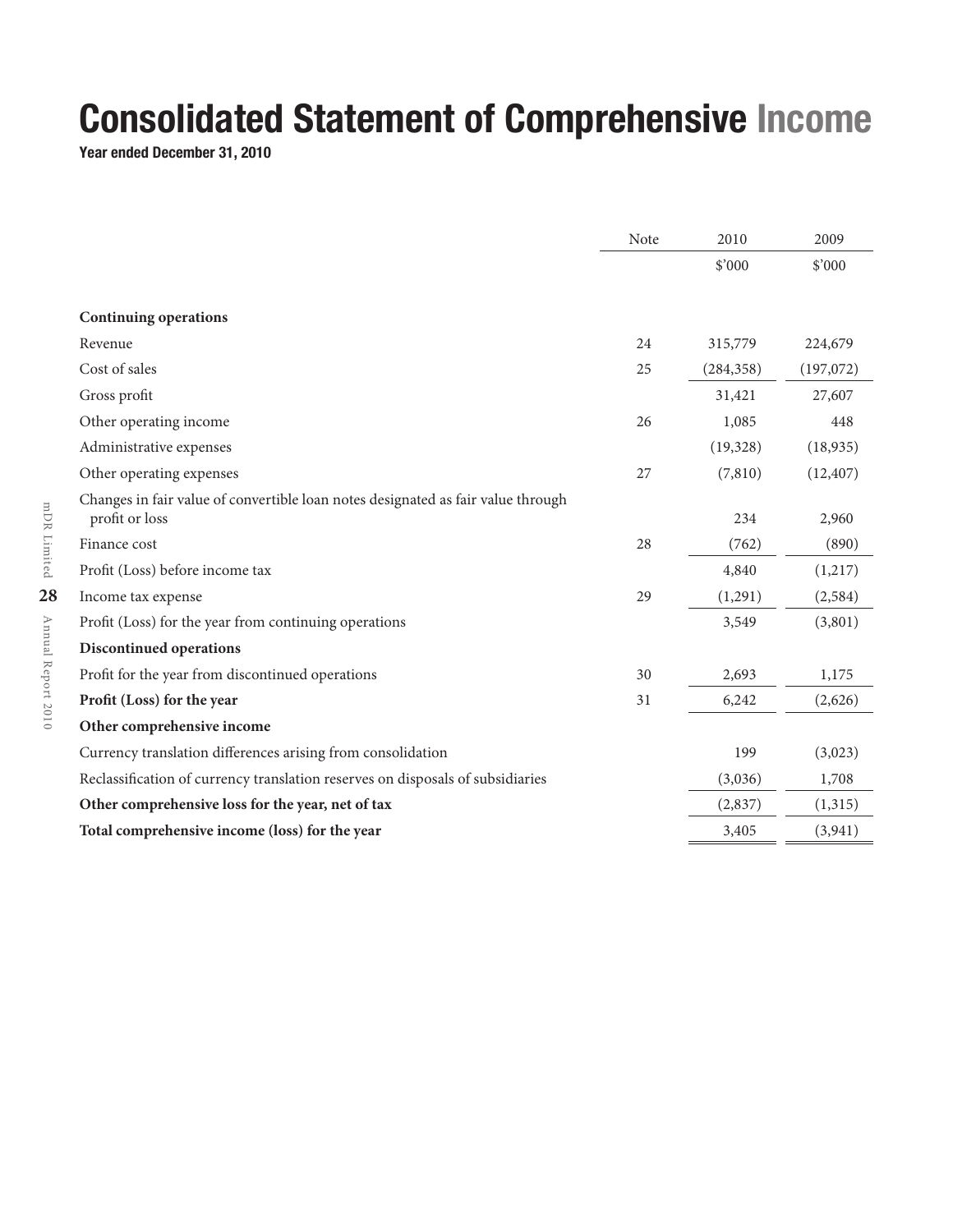## **Consolidated Statement of Comprehensive Income**

|                                              | Note | 2010            | 2009            |
|----------------------------------------------|------|-----------------|-----------------|
|                                              |      | $$^{\prime}000$ | $$^{\prime}000$ |
| Profit (Loss) attributable to:               |      |                 |                 |
| Owners of the Company                        |      | 4,963           | (2, 561)        |
| Non-controlling interests                    |      | 1,279           | (65)            |
|                                              |      | 6,242           | (2,626)         |
| Total comprehensive income attributable to:  |      |                 |                 |
| Owners of the Company                        |      | 2,126           | (3,876)         |
| Non-controlling interests                    |      | 1,279           | (65)            |
|                                              |      | 3,405           | (3, 941)        |
| Earnings (Losses) per share (cents):         |      |                 |                 |
| From continuing and discontinued operations: |      |                 |                 |
| - Basic                                      | 32   | 0.16            | (0.12)          |
| - Diluted                                    | 32   | 0.12            | (0.12)          |
| From continuing operations:                  |      |                 |                 |
| - Basic                                      | 32   | 0.07            | (0.17)          |
| - Diluted                                    | 32   | 0.06            | (0.17)          |
|                                              |      |                 |                 |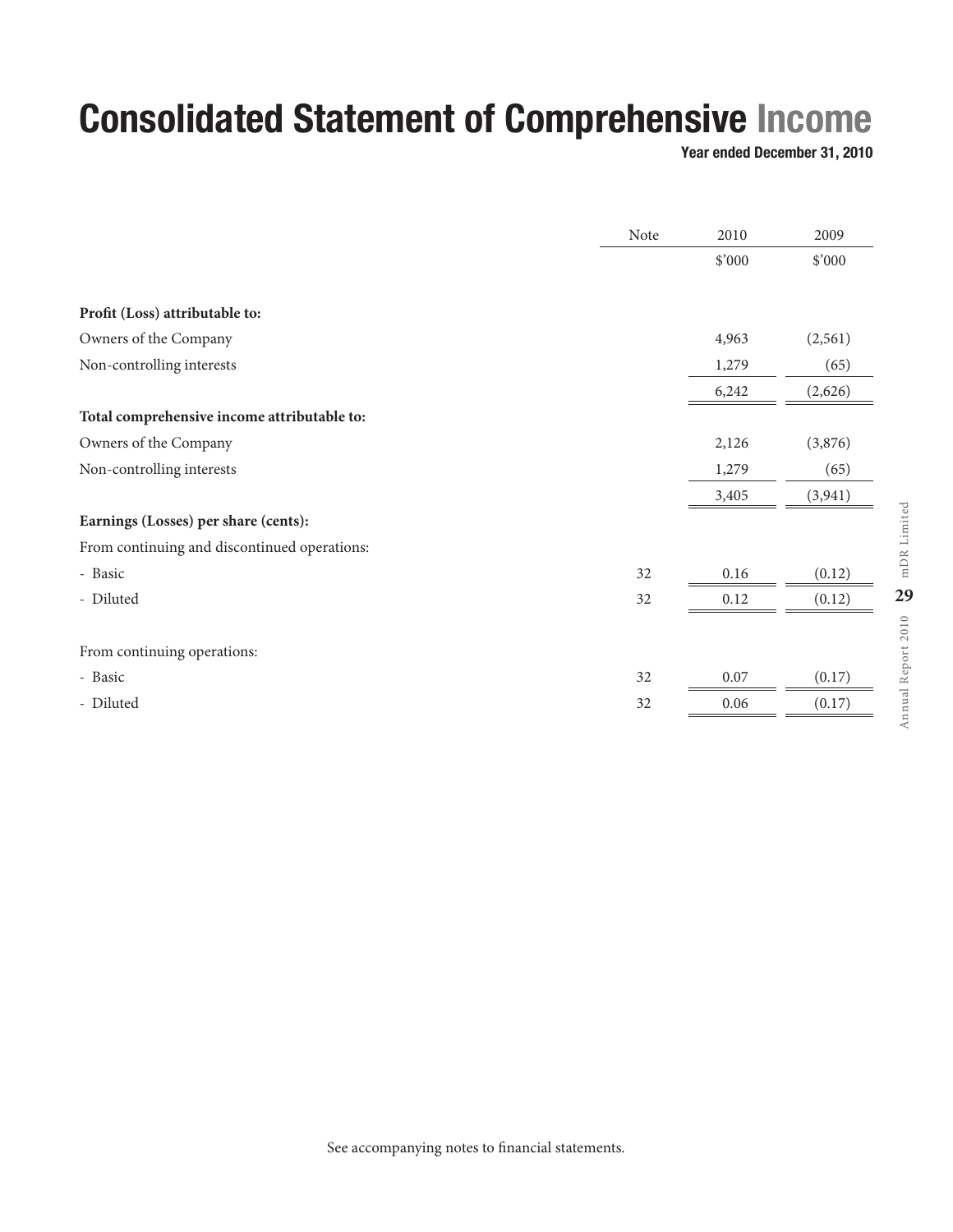# **Statements of Changes in Equity**

**Year ended December 31, 2010**

|                                                                                     | Share<br>capital | Capital<br>redemption<br>reserve | Share<br>options<br>reserve | Foreign<br>currency<br>translation<br>reserve | Accumulated<br>losses | Attributable<br>to equity<br>holders of the<br>Company | Non-<br>controlling<br>interests | Total           |
|-------------------------------------------------------------------------------------|------------------|----------------------------------|-----------------------------|-----------------------------------------------|-----------------------|--------------------------------------------------------|----------------------------------|-----------------|
|                                                                                     | $$^{\prime}000$  | $$^{\prime}000$                  | $$^{\prime}000$             | $$^{\prime}000$                               | \$'000                | $$^{\prime}000$                                        | $$^{\prime}000$                  | $$^{\prime}000$ |
| Group                                                                               |                  |                                  |                             |                                               |                       |                                                        |                                  |                 |
| Balance at January 1, 2009                                                          | 99,894           | 22                               | 2,161                       | 4,289                                         | (99, 655)             | 6,711                                                  | 2,601                            | 9,312           |
| Total comprehensive income<br>for the year                                          |                  |                                  |                             | (1,315)                                       | (2, 561)              | (3,876)                                                | (65)                             | (3,941)         |
| Reversal of expenses related<br>to equity settled share-<br>based payment (Note 23) |                  |                                  | (497)                       |                                               | 497                   |                                                        |                                  |                 |
| Recognition of share-based<br>payments (Note 23)                                    |                  |                                  | 172                         |                                               |                       | 172                                                    |                                  | 172             |
| Convertible loan notes -<br>Fair value loss (Note 22)                               | 93               |                                  |                             |                                               |                       | 93                                                     |                                  | 93              |
| Issue of shares upon<br>conversion of convertible<br>loan notes (Note 22)           | 4,800            |                                  |                             |                                               |                       | 4,800                                                  |                                  | 4,800           |
| Expenses in relation to<br>conversion of convertible<br>loan notes to shares        |                  |                                  |                             |                                               |                       |                                                        |                                  |                 |
| (Note 22)                                                                           | (321)            |                                  |                             |                                               |                       | (321)                                                  |                                  | (321)           |
| Balance at<br>December 31, 2009                                                     | 104,466          | 22                               | 1,836                       | 2,974                                         | (101, 719)            | 7,579                                                  | 2,536                            | 10,115          |
| Total comprehensive income<br>for the year                                          |                  |                                  |                             | (2,837)                                       | 4,963                 | 2,126                                                  | 1,279                            | 3,405           |
| Reversal of expenses related<br>to equity settled share-<br>based payment (Note 23) |                  |                                  | (322)                       |                                               | 322                   |                                                        |                                  |                 |
| Recognition of share-                                                               |                  |                                  | 14                          |                                               |                       |                                                        |                                  |                 |
| based payments (Note 23)<br>Disposal of subsidiaries                                |                  |                                  |                             |                                               |                       | 14                                                     | (139)                            | 14<br>(139)     |
| Convertible loan notes -<br>Fair value gain (Note 22)                               | (10)             |                                  |                             |                                               |                       | (10)                                                   |                                  | (10)            |
| Issue of shares upon<br>conversion of convertible<br>loan notes (Note 22)           | 5,000            |                                  |                             |                                               |                       | 5,000                                                  |                                  | 5,000           |
| <b>Balance</b> at<br>December 31, 2010                                              | 109,456          | <u>22</u>                        | 1,528                       | 137                                           | (96, 434)             | 14,709                                                 | 3,676                            | 18,385          |

See accompanying notes to financial statements.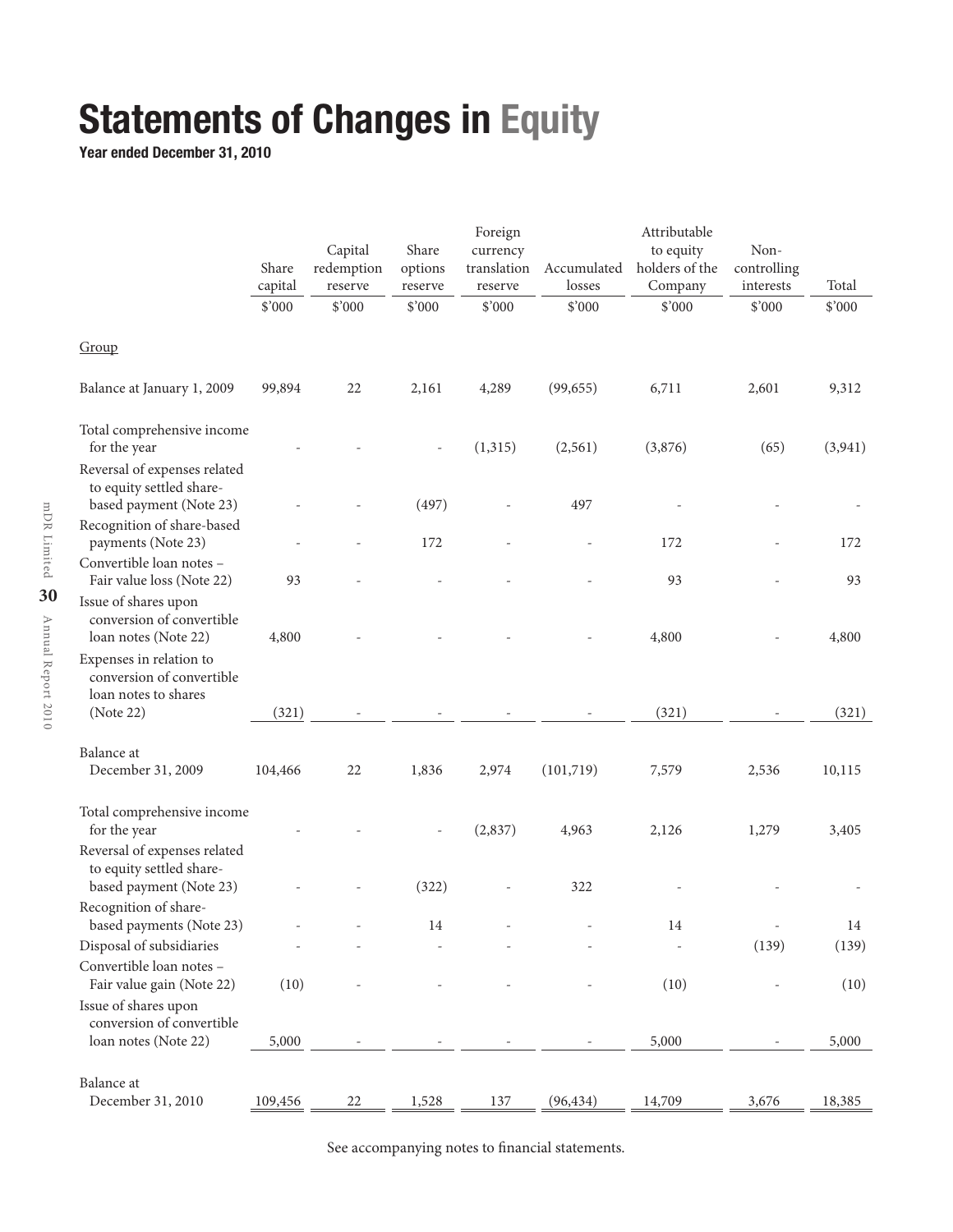# **Statements of Changes in Equity**

|                                                                                     | Share<br>capital | Capital<br>redemption<br>reserve | Share<br>option<br>reserve | Accumulated<br>losses | Total           |
|-------------------------------------------------------------------------------------|------------------|----------------------------------|----------------------------|-----------------------|-----------------|
|                                                                                     | $$^{\prime}000$  | $$^{\prime}000$                  | $$^{\prime}000$            | $$^{\prime}000$       | $$^{\prime}000$ |
| Company                                                                             |                  |                                  |                            |                       |                 |
| Balance at January 1, 2009                                                          | 99,894           | 22                               | 2,161                      | (96, 463)             | 5,614           |
| Reversal of expenses related to equity-settled<br>share-based payment (Note 23)     |                  |                                  | (497)                      | 497                   |                 |
| Recognition of share-based payments (Note 23)                                       |                  |                                  | 172                        |                       | 172             |
| Total comprehensive income for the year                                             |                  |                                  |                            | (7, 412)              | (7, 412)        |
| Convertible loan notes - Fair value loss (Note 22)                                  | 93               |                                  |                            |                       | 93              |
| Issue of shares upon conversion of convertible loan<br>notes (Note 22)              | 4,800            |                                  |                            |                       | 4,800           |
| Expenses in relation to conversion of convertible loan<br>notes to shares (Note 22) | (321)            |                                  |                            |                       | (321)           |
| Balance at December 31, 2009                                                        | 104,466          | 22                               | 1,836                      | (103, 378)            | 2,946           |
| Reversal of expenses related to equity-settled<br>share-based payment (Note 23)     |                  |                                  | (322)                      | 322                   |                 |
| Recognition of share-based payments (Note 23)                                       |                  |                                  | 14                         |                       | 14              |
| Total comprehensive income for the year                                             |                  |                                  |                            | 4,862                 | 4,862           |
| Convertible loan notes - Fair value gain (Note 22)                                  | (10)             |                                  |                            |                       | (10)            |
| Issue of shares upon conversion of convertible loan<br>notes (Note 22)              | 5,000            |                                  |                            |                       | 5,000           |
| Balance at December 31, 2010                                                        | 109,456          | 22                               | 1,528                      | (98, 194)             | 12,812          |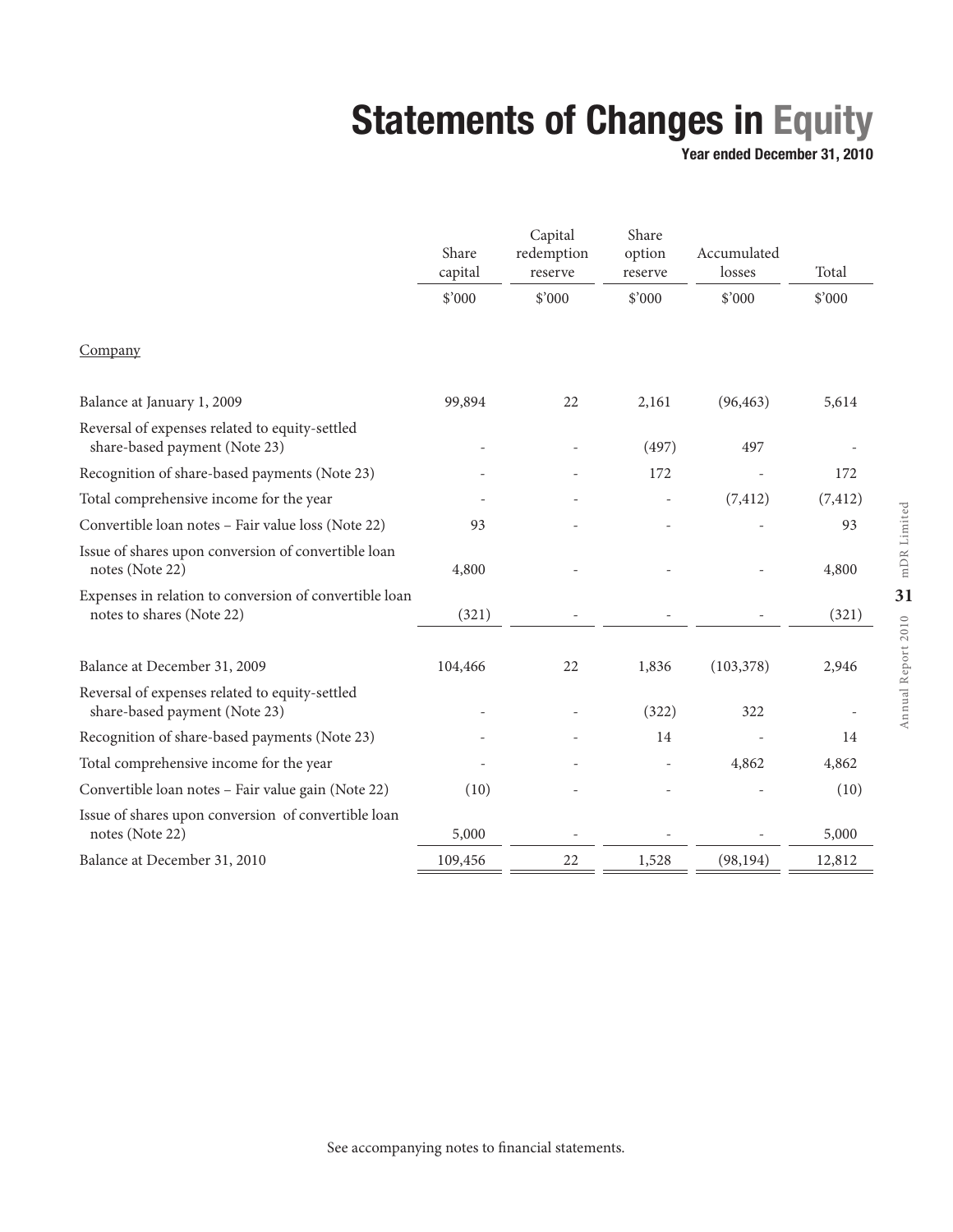# **Consolidated Statement of Cash Flows**

|                                                                                                 | 2010            | 2009            |
|-------------------------------------------------------------------------------------------------|-----------------|-----------------|
|                                                                                                 | $$^{\prime}000$ | $$^{\prime}000$ |
| <b>Operating activities</b>                                                                     |                 |                 |
| Profit (Loss) before income tax                                                                 | 7,540           | (50)            |
| Adjustments for:                                                                                |                 |                 |
| Depreciation expense                                                                            | 819             | 1,107           |
| Interest expense                                                                                | 772             | 892             |
| Interest income                                                                                 | (10)            | (26)            |
| Loss on disposal of plant and equipment                                                         | 14              | 560             |
| Plant and equipment written off                                                                 | 114             |                 |
| Allowance for impairment of plant and equipment                                                 | 62              | 246             |
| Allowance for inventories                                                                       | 1,022           | 396             |
| Bad debts written off - trade                                                                   | 7               |                 |
| Bad debts written off - non-trade                                                               | 12              |                 |
| Allowance for doubtful trade receivables                                                        | 183             | 588             |
| Allowance for doubtful other receivables                                                        | 476             | 779             |
| Share-based payments                                                                            | 14              | 172             |
| Impairment of other goodwill                                                                    |                 | 150             |
| Impairment of goodwill on consolidation                                                         |                 | 3,087           |
| (Gain) Loss arising from de-consolidation of disposed subsidiaries                              | (4, 465)        | 2,384           |
| Changes in fair value of convertible loan notes designated as fair value through profit or loss | (234)           | (2,960)         |
| Liabilities written back                                                                        | (336)           | (105)           |
| Net foreign exchange losses (gains)                                                             | 197             | (120)           |
| Operating cash flows before movements in working capital                                        | 6,187           | 7,100           |
| Trade receivables                                                                               | 3,781           | (12)            |
| Other receivables and prepayments                                                               | 7               | 1,291           |
| Inventories                                                                                     | (3,202)         | (2, 922)        |
| Trade payables                                                                                  | (2,296)         | (2,720)         |
| Other payables                                                                                  | (234)           | 1,794           |
| Cash generated from operations                                                                  | 4,243           | 4,531           |
| Income tax paid                                                                                 | (1,020)         | (1,755)         |
| Interest received                                                                               | $10\,$          | 26              |
| Net cash from operating activities                                                              | 3,233           | 2,802           |
|                                                                                                 |                 |                 |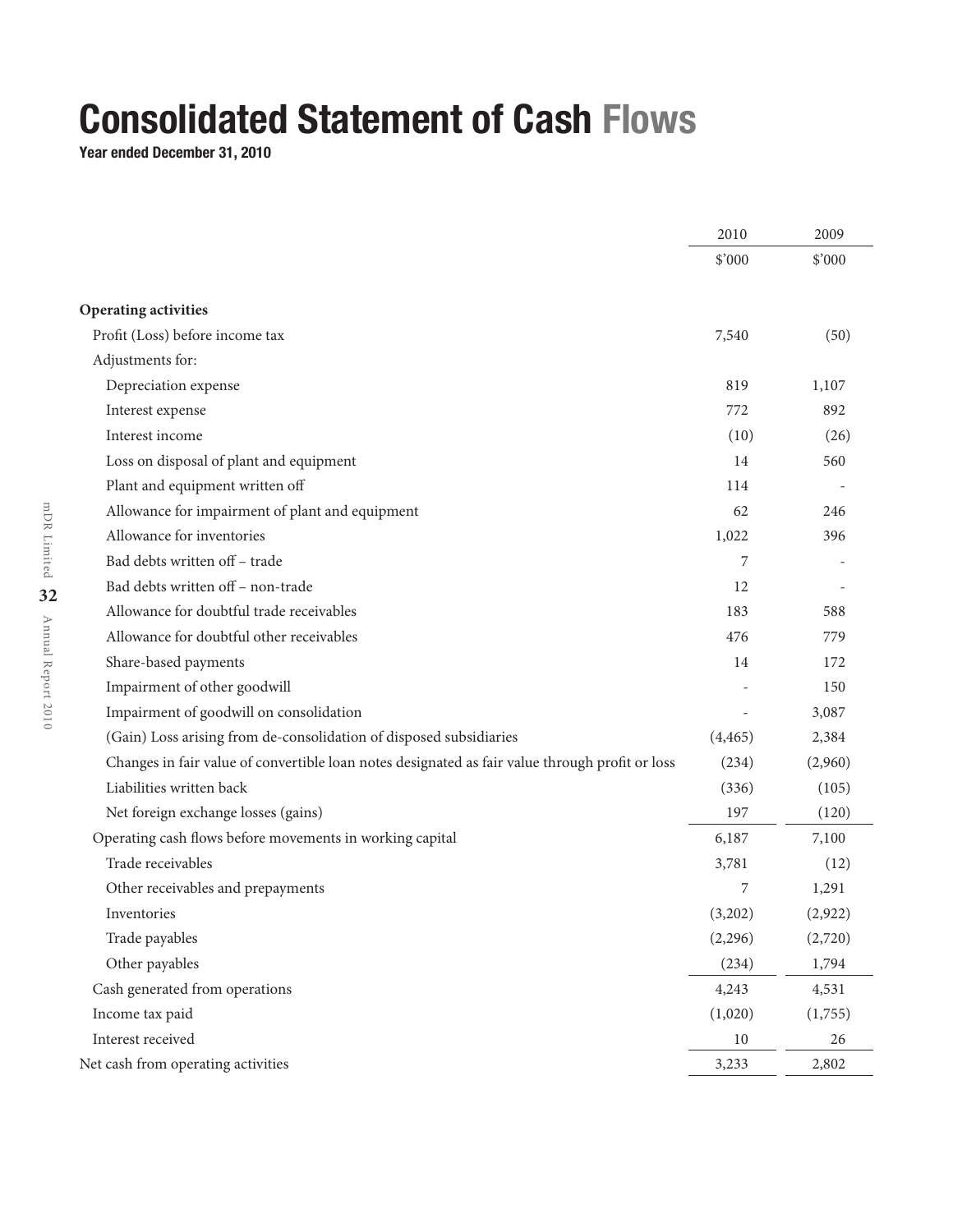## **Consolidated Statement of Cash Flows**

|                                                             | 2010            | 2009            |
|-------------------------------------------------------------|-----------------|-----------------|
|                                                             | $$^{\prime}000$ | $$^{\prime}000$ |
| <b>Investing activities</b>                                 |                 |                 |
| Disposal of subsidiaries                                    | (136)           |                 |
| Proceeds from disposal of plant and equipment               | 140             | 478             |
| Purchase of plant and equipment                             | (1,239)         | (930)           |
| Net cash used in investing activities                       | (1,235)         | (452)           |
| <b>Financing activities</b>                                 |                 |                 |
| Interest paid                                               | (772)           | (892)           |
| Repayment of convertible bonds                              | (2,200)         | (4,500)         |
| Repayment of finance leases                                 |                 | (14)            |
| Cash pledged                                                | (509)           | 101             |
| Proceeds from issuance of convertible loan notes, net       | 4,500           | 4,179           |
| Net cash from (used in) financing activities                | 1,019           | (1, 126)        |
| Net increase in cash and cash equivalents                   | 3,017           | 1,224           |
| Cash (Overdrawn) and cash equivalents at beginning of year  | 330             | (894)           |
| Cash and cash equivalents at end of financial year (Note A) | 3,347           | 330             |
| Notes to the consolidated statement of cash flows           |                 |                 |
| Cash and cash equivalents at end of financial year:<br>А.   |                 |                 |
|                                                             | 2010            | 2009            |
|                                                             | $$^{\prime}000$ | $$^{\prime}000$ |
| Cash and bank balances (Note 6)                             | 14,249          | 10,895          |
| Bank overdrafts (Note 16)                                   | (8,678)         | (8, 850)        |
| Less: Cash pledged (Note 6)                                 | (2,224)         | (1,715)         |
| Cash and cash equivalents                                   | 3,347           | 330             |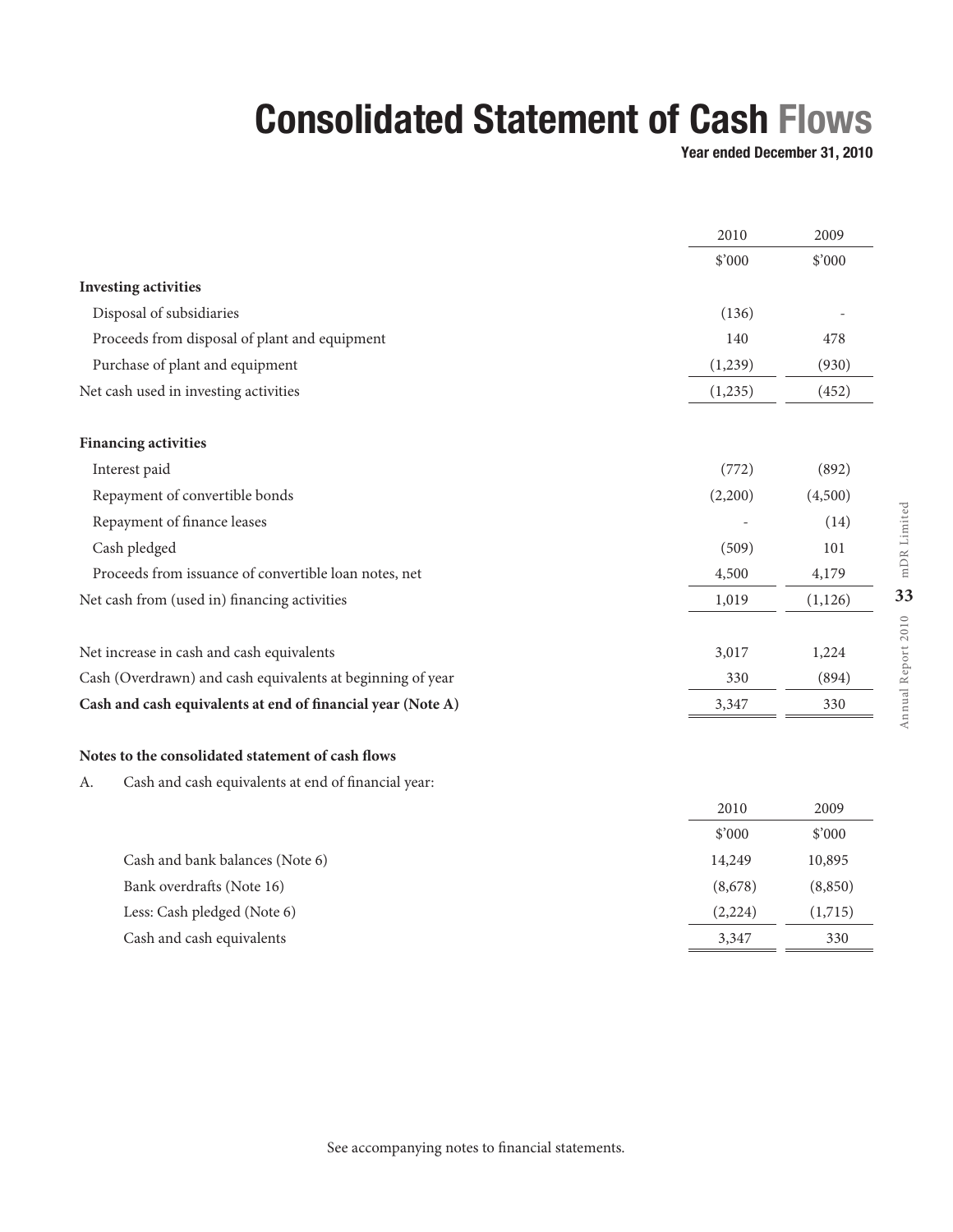# **Notes to Financial Statements**

**December 31, 2010**

#### **1 GENERAL AND GOING CONCERN ASSUMPTION**

- a) The Company (Registration No. 200009059G) is incorporated in the Republic of Singapore with its registered office and principal place of business at 53 Ubi Crescent, Singapore 408594. The Company is listed on the Singapore Exchange Securities Trading Limited ("SGX-ST"). The financial statements are expressed in Singapore dollar.
- b) The principal activities of the Company are that of investment holding and provision of after market services for mobile communication devices.
- c) The principal activities of the associates and subsidiaries are described in Notes 10 and 11 to the financial statements respectively.
- d) The Group has failed to comply with one of its debt covenants pursuant to the convertible bonds agreement since June 30, 2009 and as a result the loan facilities are repayable on demand and classified as current liability in these financial statements. Notwithstanding this, the Group has been making monthly instalment payments since January 31, 2010 under the proposed debt restructuring plan, whereby the Group would make instalment payment with a bullet repayment at the end of five years.

During the year, the due date of convertible bonds has been further extended to March 31, 2011 upon expiry on June 29, 2010 as the lenders are currently reviewing the documentation to formalise the restructuring plan.

Subsequent to the end of the financial year, the Company has served a redemption notice on March 22, 2011 to redeem the outstanding Class A convertible bonds amounting to \$4.96 million (Note 35).

Taking into consideration the above, the management is of the opinion that it is appropriate to prepare the financial statements of the Group and the Company on going concern basis.

e) The consolidated financial statements of the Group and statement of financial position and statement of changes in equity of the Company for the year ended December 31, 2010 were authorised for issue by the Board of Directors on March 31, 2011.

#### **2 SUMMARY OF SIGNIFICANT ACCOUNTING POLICIES**

BASIS OF ACCOUNTING - The financial statements have been prepared in accordance with the historical cost basis, except as disclosed in the accounting policies below, and are drawn up in accordance with the provisions of the Singapore Companies Act and Singapore Financial Reporting Standards ("FRS").

ADOPTION OF NEW AND REVISED STANDARDS - In the current financial year, the Group has adopted all the new and revised FRSs and Interpretations of FRS ("INT FRS") that are relevant to its operations and effective for annual periods beginning on or after January 1, 2010. The adoption of these new/revised FRSs and INT FRSs does not result in changes to the Group's and Company's accounting policies and has no material effect on the amounts reported for the current or prior financial years except as disclosed below:

#### *Amendments to FRS 105 Non-current Assets Held for Sale and Discontinued Operations (as part of Improvements to FRSs issued in 2009)*

The amendments to FRS105 clarify that the disclosure requirements in FRSs other than FRS 105 do not apply to noncurrent assets (or disposal groups) classified as held for sale or discontinued operations unless those FRSs require (i) specific disclosures in respect of non-current assets (or disposal groups) classified as held for sale or discontinued operations, or (ii) disclosures about measurement of assets and liabilities within a disposal group that are not within the scope of the measurement requirement of FRS 105 and the disclosures are not already provided in the financial statements.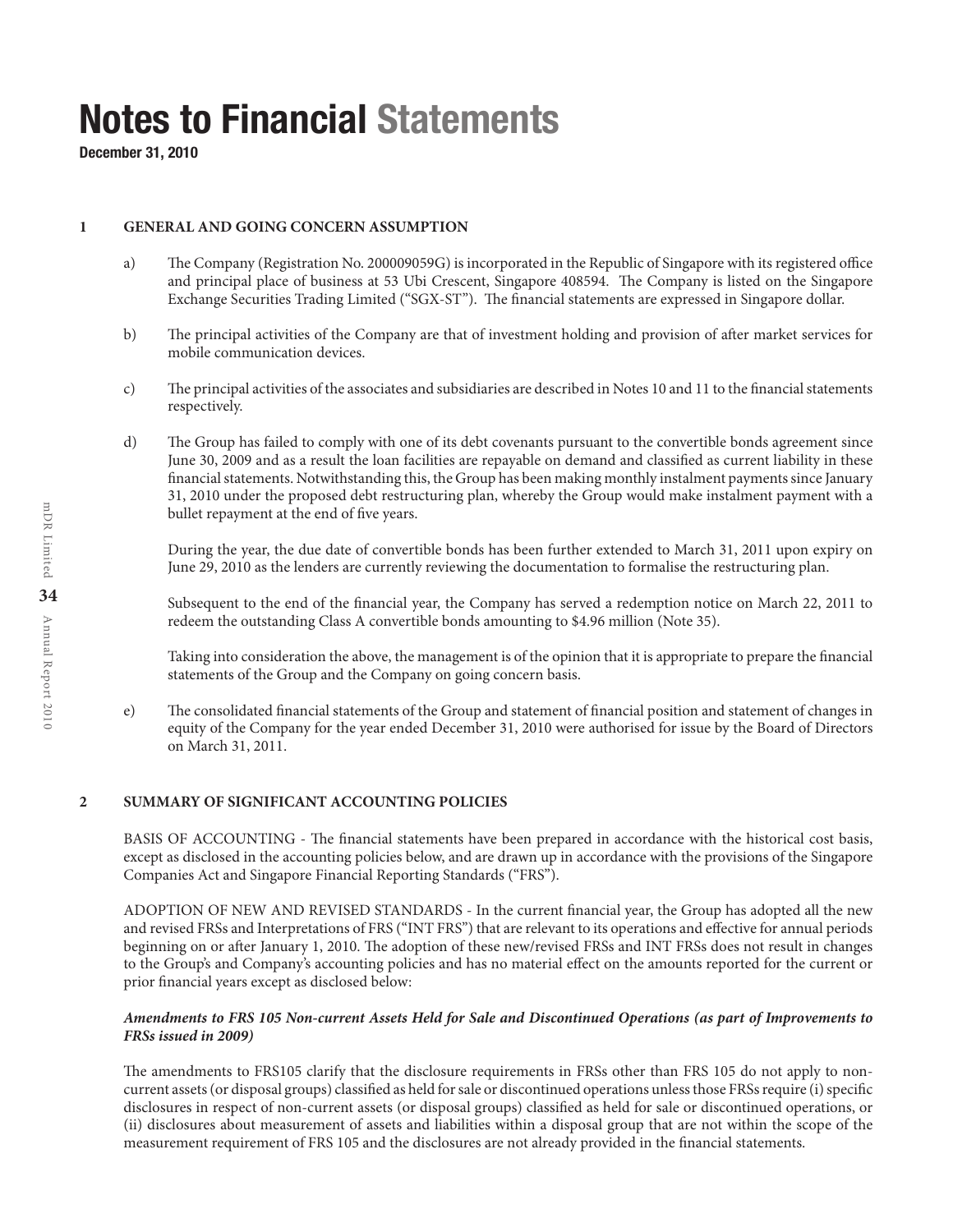**December 31, 2010**

# **2 SUMMARY OF SIGNIFICANT ACCOUNTING POLICIES (cont'd)**

Disclosures in these financial statements have been modified to reflect the above clarification.

At the date of authorisation of these financial statements, the following FRSs, INT FRSs and amendments to FRS that are relevant to the Group and the Company were issued but not effective:

- Improvements to Financial Reporting Standards (issued in October 2010)
- FRS 24 (Revised) Related Party Disclosures
- INT FRS 119 Extinguishing Financial Liabilities with Equity Instruments

The management anticipates that the adoption of the above FRSs, INT FRSs and amendments to FRS in future periods will not have a material impact on the financial statements of the Group and of the Company in the period of their initial adoption.

BASIS OF CONSOLIDATION - The consolidated financial statements incorporate the financial statements of the Company and entities controlled by the Company (its subsidiaries). Control is achieved where the Company has the power to govern the financial and operating policies of an entity so as to obtain benefits from its activities.

The results of subsidiaries acquired or disposed of during the year are included in the consolidated statement of comprehensive income from the effective date of acquisition and up to the effective date of disposal, as appropriate.

Where necessary, adjustments are made to the financial statements of subsidiaries to bring the accounting policies in line with those used by other members of the Group.

All intra-group transactions, balances, income and expenses are eliminated in full on consolidation.

Non-controlling interests in subsidiaries are identified separately from the Group's equity therein. The interest of noncontrolling shareholders may be initially measured (at date of original business combination) either at fair value or at the non-controlling interests' proportionate share of the fair value of the acquiree's identifiable net assets. The choice of measurement basis is made on an acquisition-by-acquisition basis. Subsequent to acquisition, the carrying amount of non-controlling interests is the amount of those interests at initial recognition plus the non-controlling interests' share of subsequent changes in equity. Total comprehensive income is attributed to non-controlling interests even if this results in the non-controlling interests having a deficit balance.

Changes in the Group's interest in a subsidiary that do not result in a loss of control are accounted for as equity transactions. The carrying amounts of the Group's interests and the non-controlling interests are adjusted to reflect the changes in their relative interests in the subsidiary. Any difference between the amount by which the non-controlling interests are adjusted and the fair value of the consideration paid or received is recognised directly in equity and attributed to owners of the Company.

When the Group loses control of a subsidiary, the profit or loss on disposal is calculated as the difference between (i) the aggregate of the fair value of the consideration received and the fair value of any retained interest and (ii) the previous carrying amount of the assets (including goodwill), and liabilities of the subsidiary and any non-controlling interests. Amounts previously recognised in other comprehensive income in relation to the subsidiary are accounted for (i.e. reclassified to profit or loss or transferred directly to retained earnings) in the same manner as would be required if the relevant assets or liabilities were disposed of. The fair value of any investment retained in the former subsidiary at the date when control is lost is regarded as the fair value on initial recognition for subsequent accounting under FRS 39 *Financial Instruments: Recognition and Measurement* or, when applicable, the cost on initial recognition of an investment in an associate or jointly controlled entity.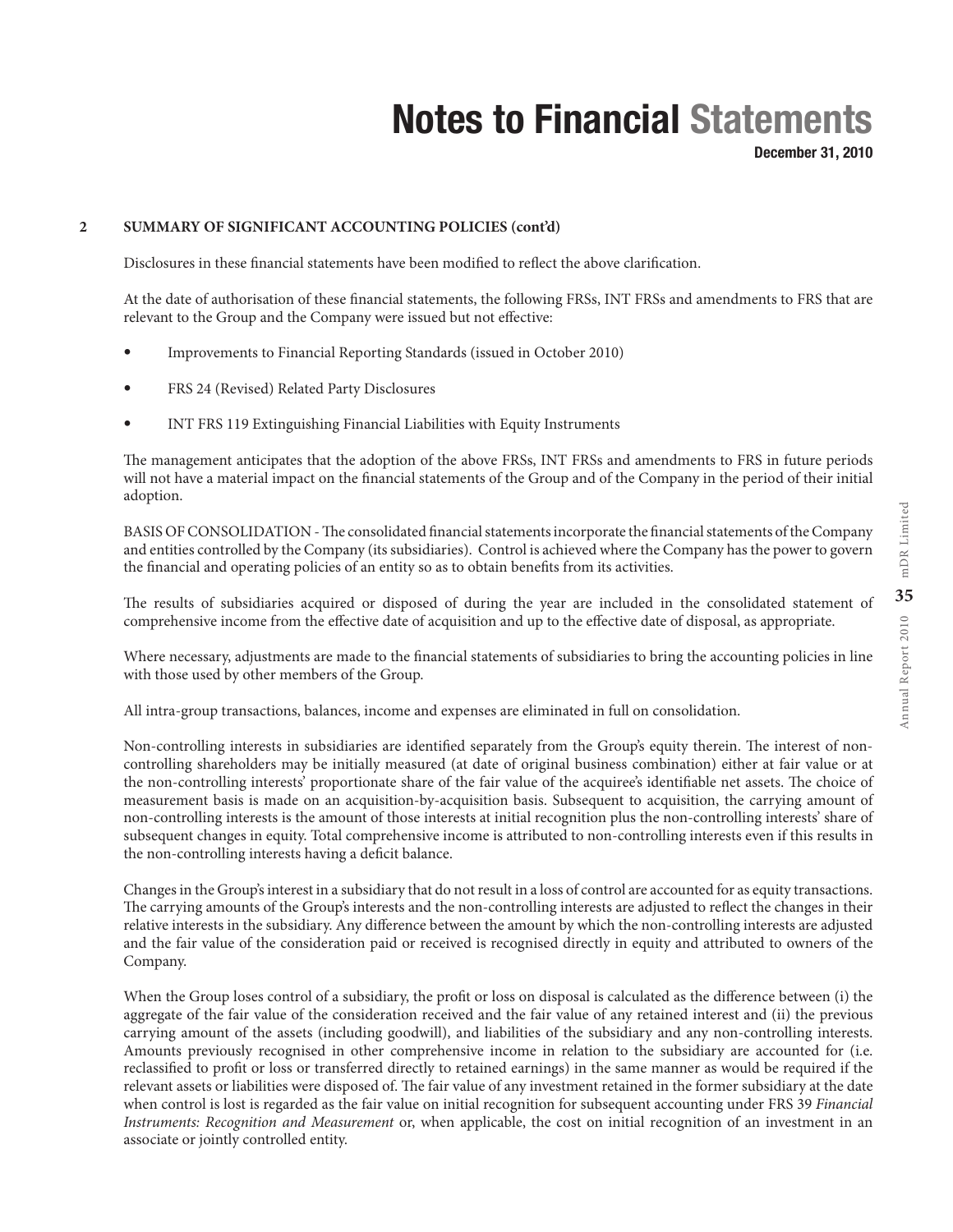**December 31, 2010**

# **2 SUMMARY OF SIGNIFICANT ACCOUNTING POLICIES (cont'd)**

In the Company's financial statements, investments in subsidiaries and associates are carried at cost less any impairment in net recoverable value that has been recognised in profit or loss.

BUSINESS COMBINATIONS - Acquisitions of subsidiaries and businesses are accounted for using the acquisition method. The consideration for each acquisition is measured at the aggregate of the acquisition date fair values of assets given, liabilities incurred by the Group to the former owners of the acquiree, and equity interests issued by the Group in exchange for control of the acquiree. Acquisition–related costs are recognised in profit or loss as incurred.

Where applicable, the consideration for the acquisition includes any asset or liability resulting from a contingent consideration arrangement, measured at its acquisition-date fair value. Subsequent changes in such fair values are adjusted against the cost of acquisition where they qualify as measurement period adjustments (see below). The subsequent accounting for changes in the fair value of the contingent consideration that do not qualify as measurement period adjustments depends on how the contingent consideration is classified. Contingent consideration that is classified as equity is not remeasured at subsequent reporting dates and its subsequent settlement is accounted for within equity. Contingent consideration that is classified as an asset or a liability is remeasured at subsequent reporting dates in accordance with FRS 39 *Financial Instruments: Recognition and Measurement*, or FRS 37 Provisions, Contingent Liabilities and Contingent Assets, as appropriate, with the corresponding gain or loss being recognised in profit or loss.

Where a business combination is achieved in stages, the Group's previously held interests in the acquired entity are remeasured to fair value at the acquisition date (i.e. the date the Group attains control) and the resulting gain or loss, if any, is recognised in profit or loss. Amounts arising from interests in the acquiree prior to the acquisition date that have previously been recognised in other comprehensive income are reclassified to profit or loss, where such treatment would be appropriate if that interest were disposed of.

The acquiree's identifiable assets, liabilities and contingent liabilities that meet the conditions for recognition under the FRS are recognised at their fair value at the acquisition date, except that:

- deferred tax assets or liabilities or assets related to employee benefi t arrangements are recognised and measured in accordance with FRS 12 *Income Taxes* and FRS 19 *Employee Benefits* respectively;
- liabilities or equity instruments related to the replacement by the Group of an acquiree's share-based payment awards are measured in accordance with FRS 102 *Share-based Payment*; and
- assets (or disposal groups) that are classified as held for sale in accordance with FRS 105 *Non- current Assets Held for Sale and Discontinued Operations* are measured in accordance with that Standard.

If the initial accounting for a business combination is incomplete by the end of the reporting period in which the combination occurs, the Group reports provisional amounts for the items for which the accounting is incomplete. Those provisional amounts are adjusted during the measurement period (see below), or additional assets or liabilities are recognised, to reflect new information obtained about facts and circumstances that existed as of the acquisition date that, if known, would have affected the amounts recognised as of that date.

The measurement period is the period from the date of acquisition to the date the Group obtains complete information about facts and circumstances that existed as of the acquisition date – and is subject to a maximum of one year from acquisition date.

The accounting policy for initial measurement of non-controlling interests is described above.

FINANCIAL INSTRUMENT - Financial assets and financial liabilities are recognised on the Group's statement of financial position when the Group becomes a party to the contractual provisions of the instrument.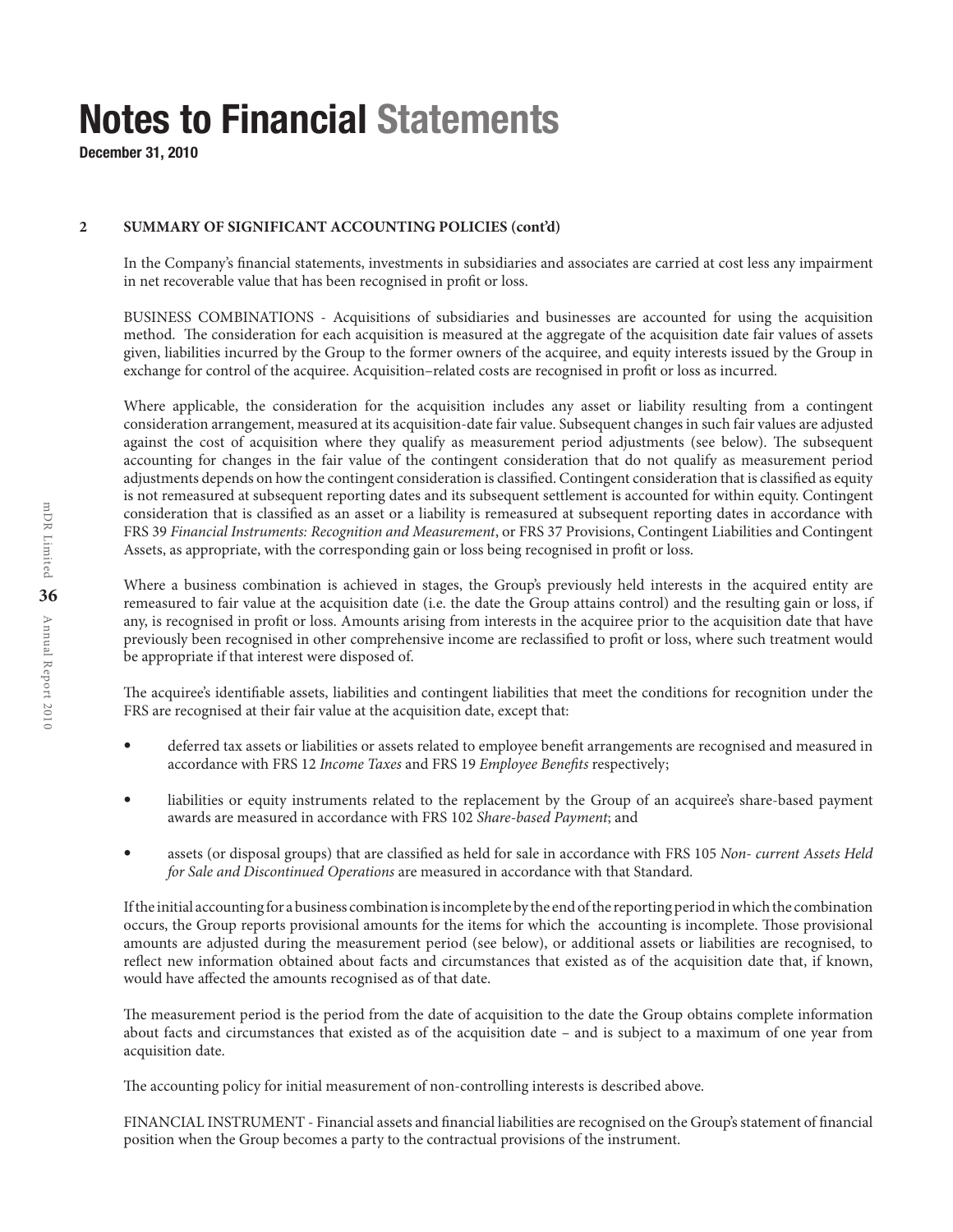**December 31, 2010**

# **2 SUMMARY OF SIGNIFICANT ACCOUNTING POLICIES (cont'd)**

### **Financial assets**

#### Effective interest method

The effective interest method is a method of calculating the amortised cost of a financial instrument and of allocating interest income or expense over the relevant period. The effective interest rate is the rate that exactly discounts estimated future cash receipts or payments through the expected life of the financial instrument, or where appropriate, a shorter period. Income and expense is recognised on an effective interest basis for debt instruments other than those financial instruments "at fair value through profit or loss".

### Loans and receivables

Trade receivables, loans and other receivables that have fixed or determinable payments that are not quoted in an active market are classified as "loans and receivables". Loans and receivables are measured at amortised cost using the effective interest method less impairment. Interest is recognised by applying the effective interest rate method, except for shortterm receivables when the recognition of interest would be immaterial.

### Impairment of financial assets

Financial assets, other than those at fair value through profit or loss, are assessed for indicators of impairment at the end of each reporting period. Financial assets are impaired where there is objective evidence that, as a result of one or more events that occurred after the initial recognition of the financial asset, the estimated future cash flows of the investment have been impacted.

For all other financial assets, objective evidence of impairment could include:

- significant financial difficulty of the issuer or counterparty; or
- default or delinquency in interest or principal payments; or
- it becoming probable that the borrower will enter bankruptcy or financial re-organisation.

For certain categories of financial asset, such as trade receivables, assets that are assessed not to be impaired individually are, in addition, assessed for impairment on a collective basis. Objective evidence of impairment for a portfolio of receivables could include the Group's past experience of collecting payments, an increase in the number of delayed payments in the portfolio past the average credit period of 30 days, as well as observable changes in national or local economic conditions that correlate with default on receivables.

For financial assets carried at amortised cost, the amount of the impairment is the difference between the asset's carrying amount and the present value of estimated future cash flows, discounted at the original effective interest rate. The carrying amount of the financial asset is reduced by the impairment loss directly for all financial assets with the exception of trade receivables where the carrying amount is reduced through the use of an allowance account. When a trade receivable is uncollectible, it is written off against the allowance account. Subsequent recoveries of amounts previously written off are credited against the allowance account. Changes in the carrying amount of the allowance account are recognised in profit or loss.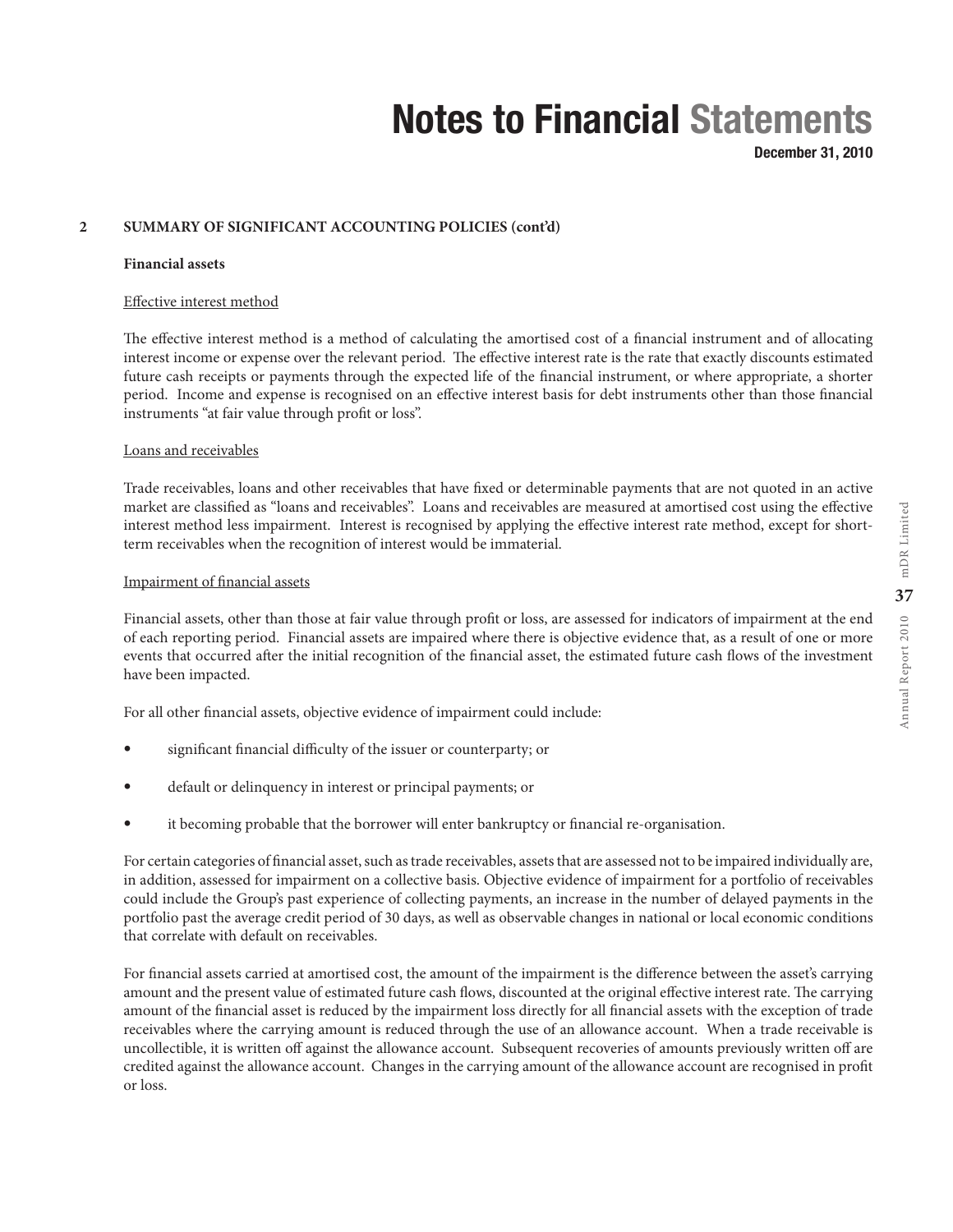**December 31, 2010**

# **2 SUMMARY OF SIGNIFICANT ACCOUNTING POLICIES (cont'd)**

### Derecognition of financial assets

The Group derecognises a financial asset only when the contractual rights to the cash flows from the asset expire, or it transfers the financial asset and substantially all the risks and rewards of ownership of the asset to another entity. If the Group neither transfers nor retains substantially all the risks and rewards of ownership and continues to control the transferred asset, the Group recognises its retained interest in the asset and an associated liability for amounts it may have to pay. If the Group retains substantially all the risks and rewards of ownership of a transferred financial asset, the Group continues to recognise the financial asset and also recognises a collaterised borrowing for the proceeds received.

## **Financial liabilities and equity instruments**

### Classification as debt or equity

Financial liabilities and equity instruments issued by the Group are classified according to the substance of the contractual arrangements entered into and the definitions of a financial liability and an equity instrument.

### Equity instruments

An equity instrument is any contract that evidences a residual interest in the assets of the Group after deducting all of its liabilities. Equity instruments are recorded at the proceeds received, net of direct issue costs.

## Bank borrowings (except convertible loan notes)

Interest-bearing bank loans and overdrafts are initially measured at fair value, and are subsequently measured at amortised cost, using the effective interest rate method. Borrowing costs are recognised in the profit and loss statement in the period in which they are incurred.

#### Financial liabilities

Financial liabilities are classified as either financial liabilities "at fair value through profit or loss" or other financial liabilities.

## Financial liabilities at fair value through profit or loss (FVTPL)

Financial liabilities are classified as at FVTPL where the financial liability is either held for trading or it is designated as at FVTPL.

A financial liability is classified as held for trading if:

- it has been incurred principally for the purpose of repurchasing in the near future; or
- it is a part of an identified portfolio of financial instruments that the Group manages together and has a recent actual pattern of short-term profit-taking; or
- it is a derivative that is not designated and effective as a hedging instrument.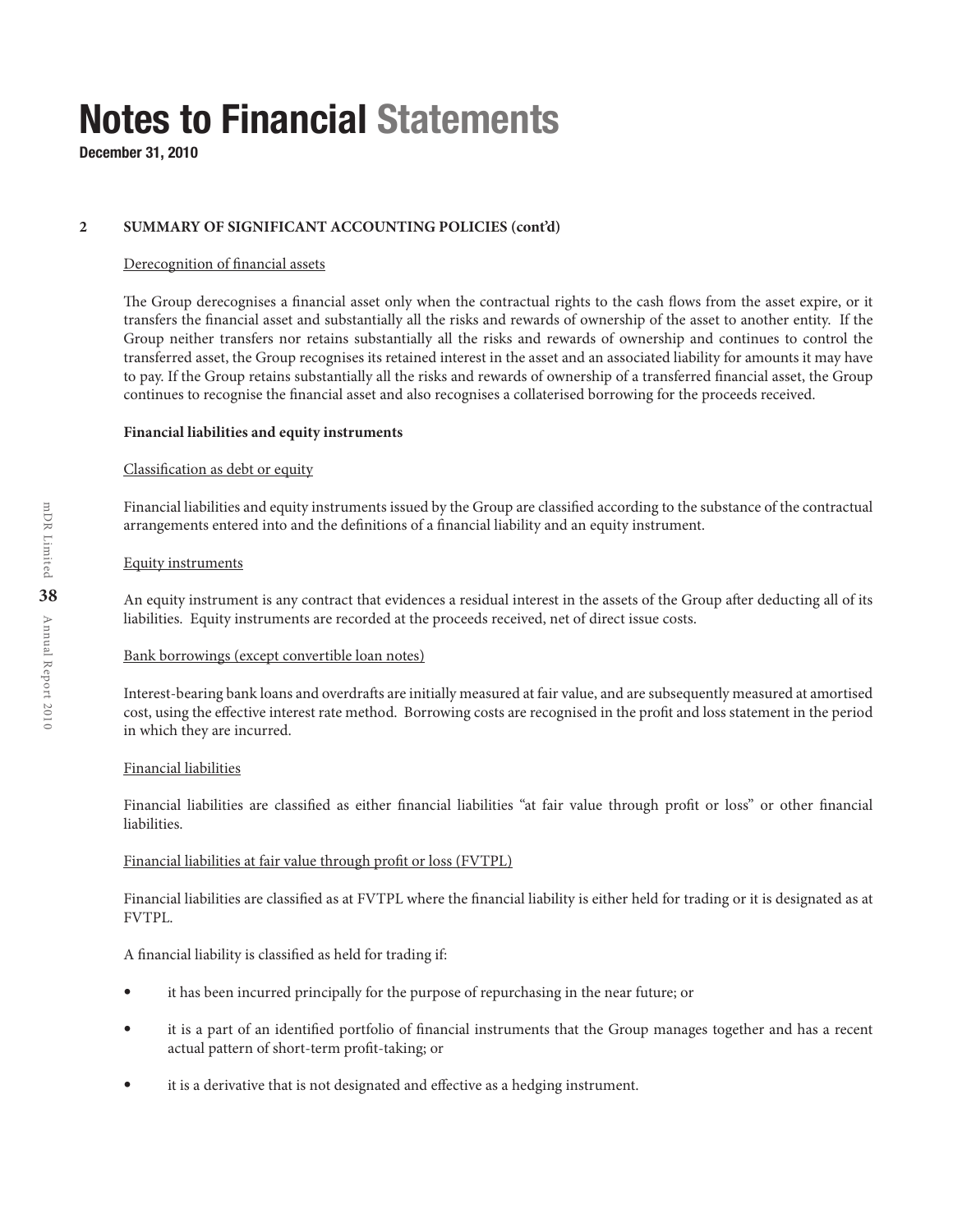**December 31, 2010**

# **2 SUMMARY OF SIGNIFICANT ACCOUNTING POLICIES (cont'd)**

A financial liability other than a financial liability held for trading may be designated as at FVTPL upon initial recognition if:

- such designation eliminates or significantly reduces a measurement or recognition inconsistency that would otherwise arise; or
- the financial liability forms part of a group of financial assets or financial liabilities or both, which is managed and its performance is evaluated on a fair value basis, in accordance with the Group's documented risk management or investment strategy, and information about the grouping is provided internally on that basis; or
- it forms part of a contract containing one or more embedded derivatives, and FRS 39 permits the entire combined contract (asset or liability) to be designated as at FVTPL.

Financial liabilities at fair value through profit or loss are initially measured at fair value, and subsequently stated at fair value, with any resultant gain or loss recognised in profit or loss. The net gain or loss recognised in profit or loss incorporates any interest paid on the financial liability. Fair value is determined in the manner described in Note 4.

#### Other financial liabilities

Trade and other payables are initially measured at fair value, net of transaction costs, and are subsequently measured at amortised cost, using the effective interest rate method with interest expense recognised on an effective yield basis.

#### Embedded derivatives

Derivatives embedded in other financial instruments or other host contracts are treated as separate derivatives when their risks and characteristics are not closely related to those of the host contracts and host contracts are not measured at fair value with changes in fair value recognised in profit or loss.

An embedded derivative is presented as a non-current asset or a non-current liability if the remaining maturity of the hybrid instrument to which the embedded derivative relates is more than 12 months and it is not expected to be realised or settled within 12 months. Other embedded derivatives are presented as current assets or current liabilities.

## Derecognition of financial liabilities

The Group derecognises financial liabilities when, and only when, the Group's obligations are discharged, cancelled or they expire.

#### Convertible loan notes

Convertible loan notes are regarded as compound instruments, consisting of a liability component and an equity component. The component parts of compound instruments are classified separately as financial liabilities and equity in accordance with the substance of the contractual arrangement. At the date of issue, the fair value of the liability component is estimated using the prevailing market interest rate for a similar non-convertible instrument. This amount is recorded as a liability on an amortised cost basis until extinguished upon conversion or at the instrument's maturity date. The equity component is determined by deducting the amount of the liability component from the fair value of the compound instrument as a whole. This is recognised and included in equity, net of income tax effects, and is not subsequently remeasured.

LEASES - Leases are classified as finance leases whenever the terms of the lease transfer substantially all the risks and rewards of ownership to the lessee. All other leases are classified as operating leases.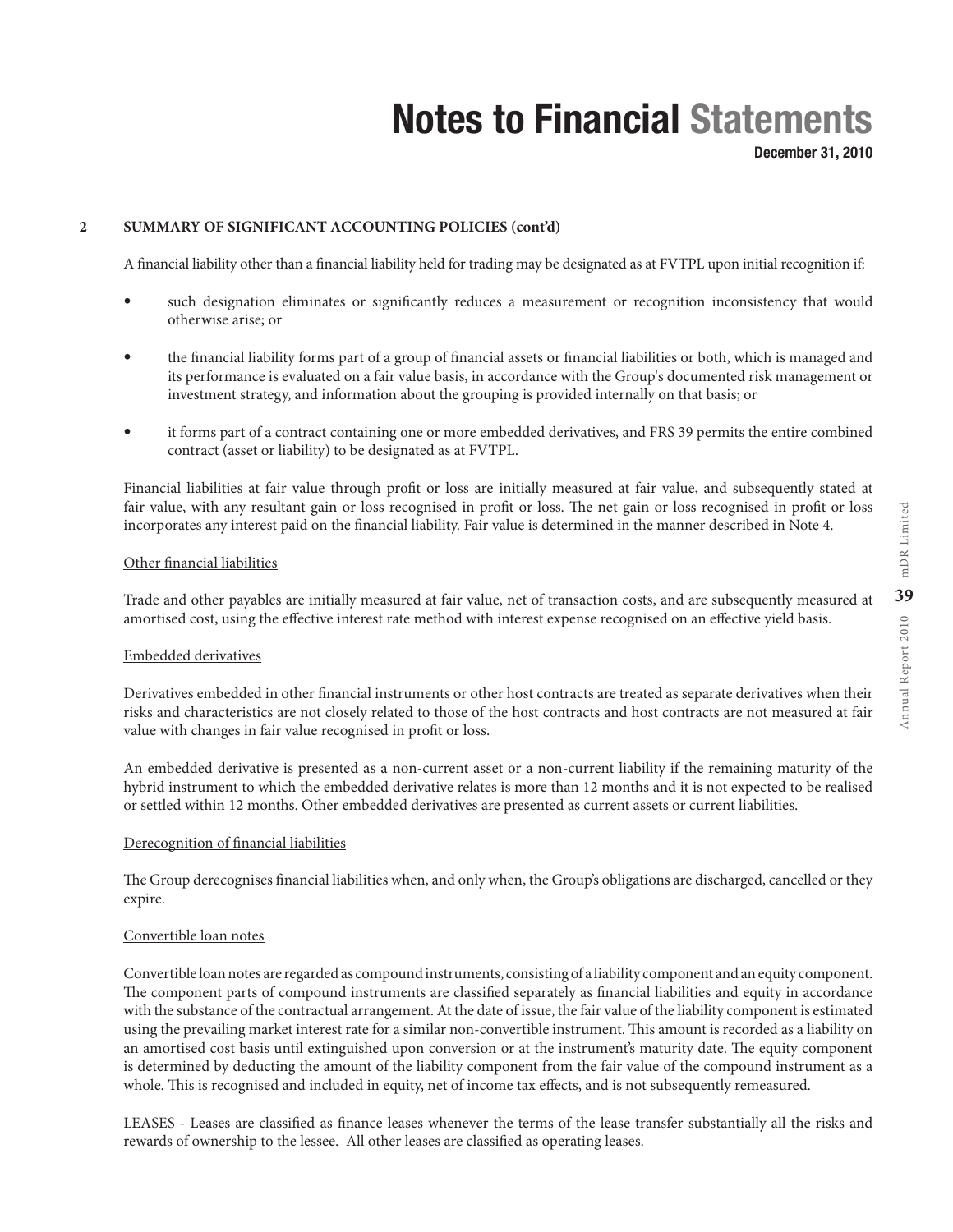**December 31, 2010**

# **2 SUMMARY OF SIGNIFICANT ACCOUNTING POLICIES (cont'd)**

### The Group as lessor

Rental income from operating leases is recognised on a straight-line basis over the term of the relevant lease unless another systematic basis is more representative of the time pattern in which use benefit derived from the leased asset is diminished. Initial direct costs incurred in negotiating and arranging an operating lease are added to the carrying amount of the leased asset and recognised on a straight-line basis over the lease term.

#### The Group as lessee

Assets held under finance leases are recognised as assets of the Group at their fair value at the inception of the lease or, if lower, at the present value of the minimum lease payments. The corresponding liability to the lessor is included in the statement of financial position as a finance lease obligation. Lease payments are apportioned between finance charges and reduction of the lease obligation so as to achieve a constant rate of interest on the remaining balance of the liability. Finance charges are charged directly to profit or loss.

Rentals payable under operating leases are charged to profit or loss on a straight-line basis over the term of the relevant lease unless another systematic basis is more representative of the time pattern in which economic benefits from the leased asset are consumed. Contingent rentals arising under operating leases are recognised as an expense in the period in which they are incurred.

In the event that lease incentives are received to enter into operating leases, such incentives are recognised as a liability. The aggregate benefit of incentives is recognised as a reduction of rental expense on a straight-line basis, except where another systematic basis is more representative of the time pattern in which economic benefits from the leased asset are consumed.

INVENTORIES – Inventories consist principally of handphone spare parts, accessories and handphone sets that are stated at the lower of cost (determined on a first-in, first-out basis) and net realisable value. Cost comprises the cost of direct materials. Net realisable value represents the estimated selling price less all estimated costs of completion and costs to be incurred in marketing, selling and distribution.

PLANT AND EQUIPMENT – Plant and equipment are stated at cost less accumulated depreciation and any accumulated impairment losses.

Depreciation is charged so as to write off the cost of assets over their estimated useful lives, using the straight-line method, on the following bases:

| Computers and computer system       | $\sim$ | 20% to 331/3%             |
|-------------------------------------|--------|---------------------------|
| Other plant and equipment           | $\sim$ | 10\% to 20\%              |
| Motor vehicles                      |        | 18% to 331/3%             |
| Furniture, fittings and renovations | $\sim$ | 10\% to $33\frac{1}{3}\%$ |

The estimated useful lives, residual values and depreciation method are reviewed at each year end, with the effect of any changes in estimate accounted for on a prospective basis.

Assets held under finance leases are depreciated over their expected useful lives on the same basis as owned assets or, if there is no certainty that the lessee will obtain ownership by the end of the lease term, the asset shall be fully depreciated over the shorter of the lease term and its useful life.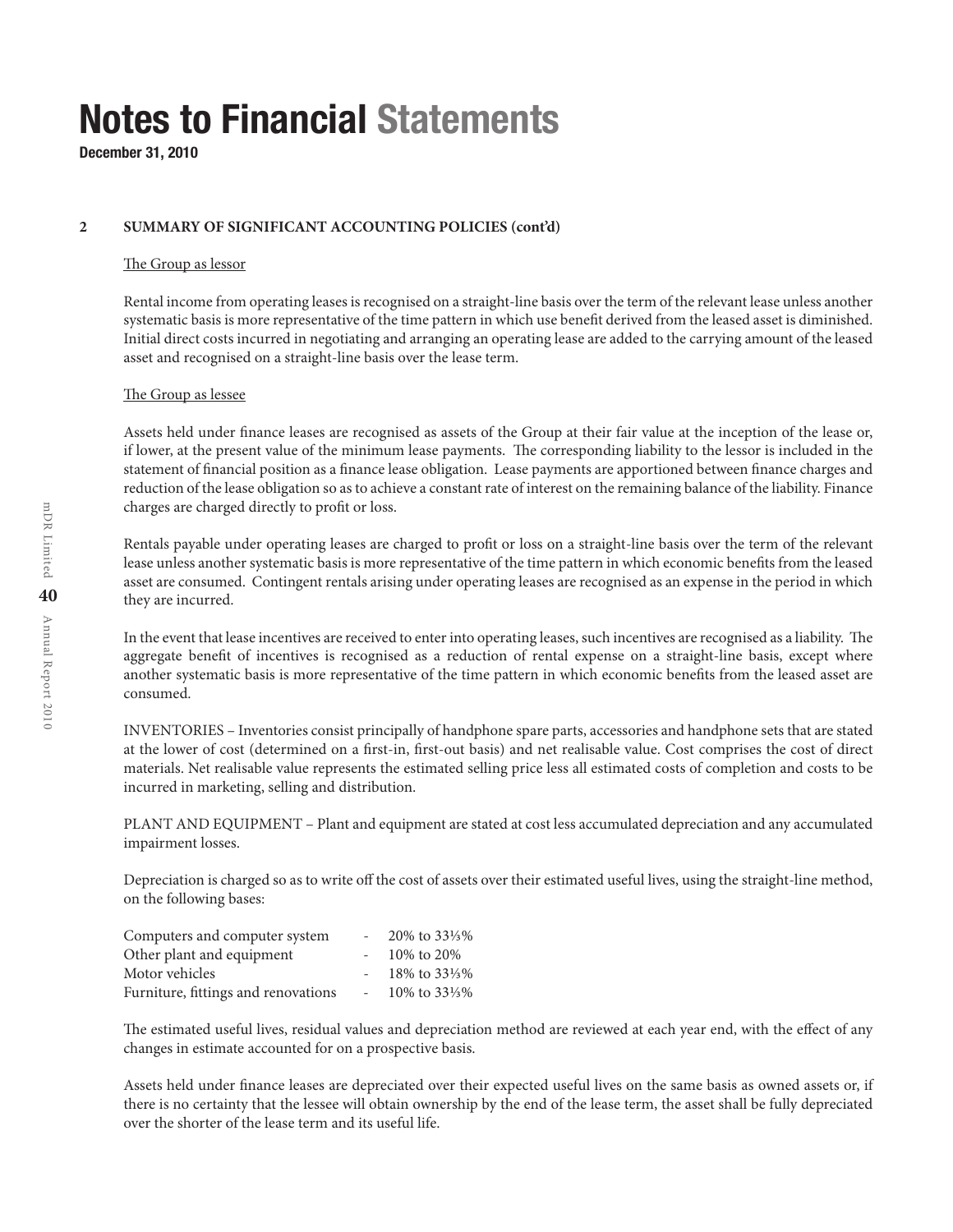**December 31, 2010**

# **2 SUMMARY OF SIGNIFICANT ACCOUNTING POLICIES (cont'd)**

The gain or loss arising on disposal or retirement of an item of plant and equipment is determined as the difference between the sales proceeds and the carrying amounts of the asset and is recognised in profit or loss.

GOODWILL ON CONSOLIDATION AND OTHER GOODWILL ("GOODWILL") - Goodwill arising in a business combination is recognised as an asset at the date that control is acquired (the acquisition date). Goodwill is measured as the excess of the sum of the consideration transferred, the amount of any non-controlling interest in the acquiree and the fair value of the acquirer's previously held equity interest (if any) in the entity over net of the acquisition-date amounts of the identifiable assets acquired and the liabilities assumed.

If, after reassessment, the Group's interest in the fair value of the acquiree's identifiable net assets exceeds the sum of the consideration transferred, the amount of any non-controlling interest in the acquiree and the fair value of the acquirer's previously held equity interest in the acquiree (if any), the excess is recognised immediately in profi t or loss as a bargain purchase gain.

Goodwill is not amortised but is reviewed for impairment at least annually. For the purpose of impairment testing, goodwill is allocated to each of the Group's cash generating units expected to benefi t from the synergies of the combination. Cashgenerating units to which goodwill has been allocated are tested for impairment annually, or more frequently when there is an indication that the unit may be impaired. If the recoverable amount of the cash-generating unit is less than its carrying amount, the impairment loss is allocated first to reduce the carrying amount of any goodwill allocated to the unit and then to the other assets of the unit pro-rata on the basis of the carrying amount of each asset in the unit. An impairment loss recognised for goodwill is not reversed in a subsequent period.

On disposal of a subsidiary or the relevant cash generating unit, the attributable amount of goodwill is included in the determination of the profit or loss on disposal.

IMPAIRMENT OF ASSETS EXCLUDING GOODWILL - At the end of each reporting period, the Group reviews the carrying amounts of its assets to determine whether there is any indication that those assets have suffered an impairment loss. If any such indication exists, the recoverable amount of the asset is estimated in order to determine the extent of the impairment loss (if any). Where it is not possible to estimate the recoverable amount of an individual asset, the Group estimates the recoverable amount of the cash-generating unit to which the asset belongs. Where a reasonable and consistent basis of allocation can be identified, corporate assets are also allocated to individual cash-generating units, or otherwise they are allocated to the smallest group of cash-generating units for which a reasonable and consistent allocation basis can be identified.

Recoverable amount is the higher of fair value less costs to sell and value in use. In assessing value in use, the estimated future cash flows are discounted to their present value using a pre-tax discount rate that reflects current market assessments of the time value of money and the risks specific to the asset for which the estimates of future cash flows have not been adjusted.

If the recoverable amount of an asset (or cash-generating unit) is estimated to be less than its carrying amount, the carrying amount of the asset (cash-generating unit) is reduced to its recoverable amount. An impairment loss is recognised immediately in profit or loss.

Where an impairment loss subsequently reverses, the carrying amount of the asset (cash-generating unit) is increased to the revised estimate of its recoverable amount, but so that the increased carrying amount does not exceed the carrying amount that would have been determined had no impairment loss been recognised for the asset (cash-generating unit) in prior years. A reversal of an impairment loss is recognised immediately in profit or loss.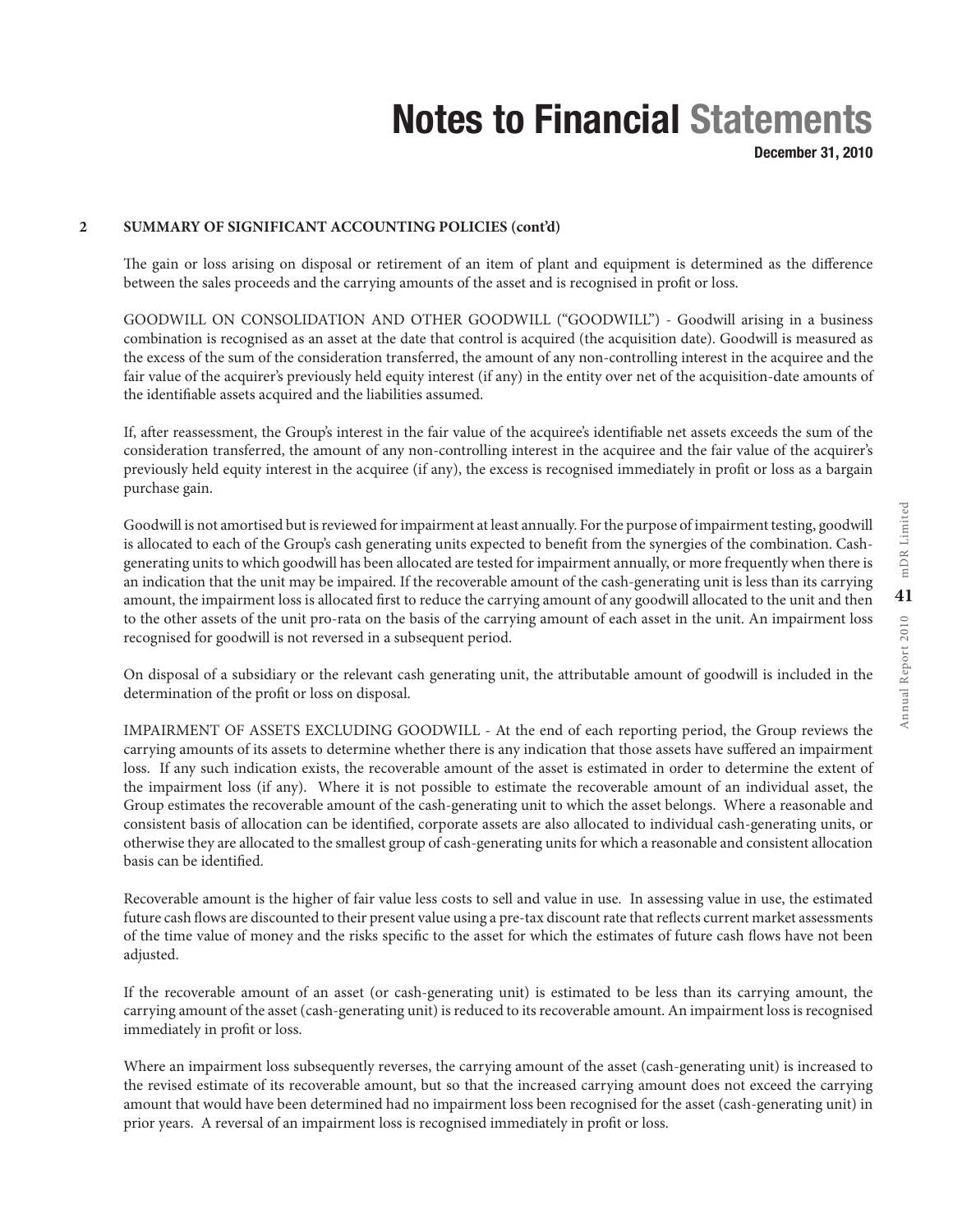**December 31, 2010**

# **2 SUMMARY OF SIGNIFICANT ACCOUNTING POLICIES (cont'd)**

PROVISIONS - Provisions are recognised when the Group has a present obligation (legal or constructive) as a result of a past event, it is probable that the Group will be required to settle the obligation, and a reliable estimate can be made of the amount of the obligation.

The amount recognised as a provision is the best estimate of the consideration required to settle the present obligation at the end of the reporting period, taking into account the risks and uncertainties surrounding the obligation. Where a provision is measured using the cash flows estimated to settle the present obligation, its carrying amount is the present value of those cash flows.

When some or all of the economic benefits required to settle a provision are expected to be recovered from a third party, the receivable is recognised as an asset if it is virtually certain that reimbursement will be received and the amount of the receivable can be measured reliably.

SHARE-BASED PAYMENTS - The Group issues equity-settled payments to certain employees. Equity-settled share-based payments are measured at fair value of the equity instruments at the date of grant. Details regarding the determination of the fair value of equity-settled share-based transactions are set out in Note 23. The fair value determined at the grant date of the equity-settled share-based payments is expensed on a straight-line basis over the vesting period, based on the Group's estimate of the number of equity instruments that will eventually vest. The impact of the revision of the original estimates, if any, is recognised in profit or loss such that the cumulative expense reflects the revised estimate, with a corresponding adjustment to the equity-settled employee benefits reserve.

REVENUE RECOGNITION - Revenue is measured at the fair value of the consideration received or receivable. Revenue is reduced for estimated customer returns, rebates and other similar allowances.

## Sale of goods

Revenue from the sale of goods is recognised when all the following conditions are satisfied:

- the Group has transferred to the buyer the significant risks and rewards of ownership of the goods;
- the Group retains neither continuing managerial involvement to the degree usually associated with ownership nor effective control over the goods sold;
- the amount of revenue can be measured reliably;
- it is probable that the economic benefits associated with the transaction will flow to the entity; and
- the costs incurred or to be incurred in respect of the transaction can be measured reliably.

## Rendering of services

Revenue from rendering of after-market services, including retrofit services and repair management services is recognised when the services are completed.

Revenue from rendering of distribution management services is recognised when the services are completed.

Other management fees are recognised when services are rendered.

Rental income is recognised on a straight-line basis over the term of the relevant lease.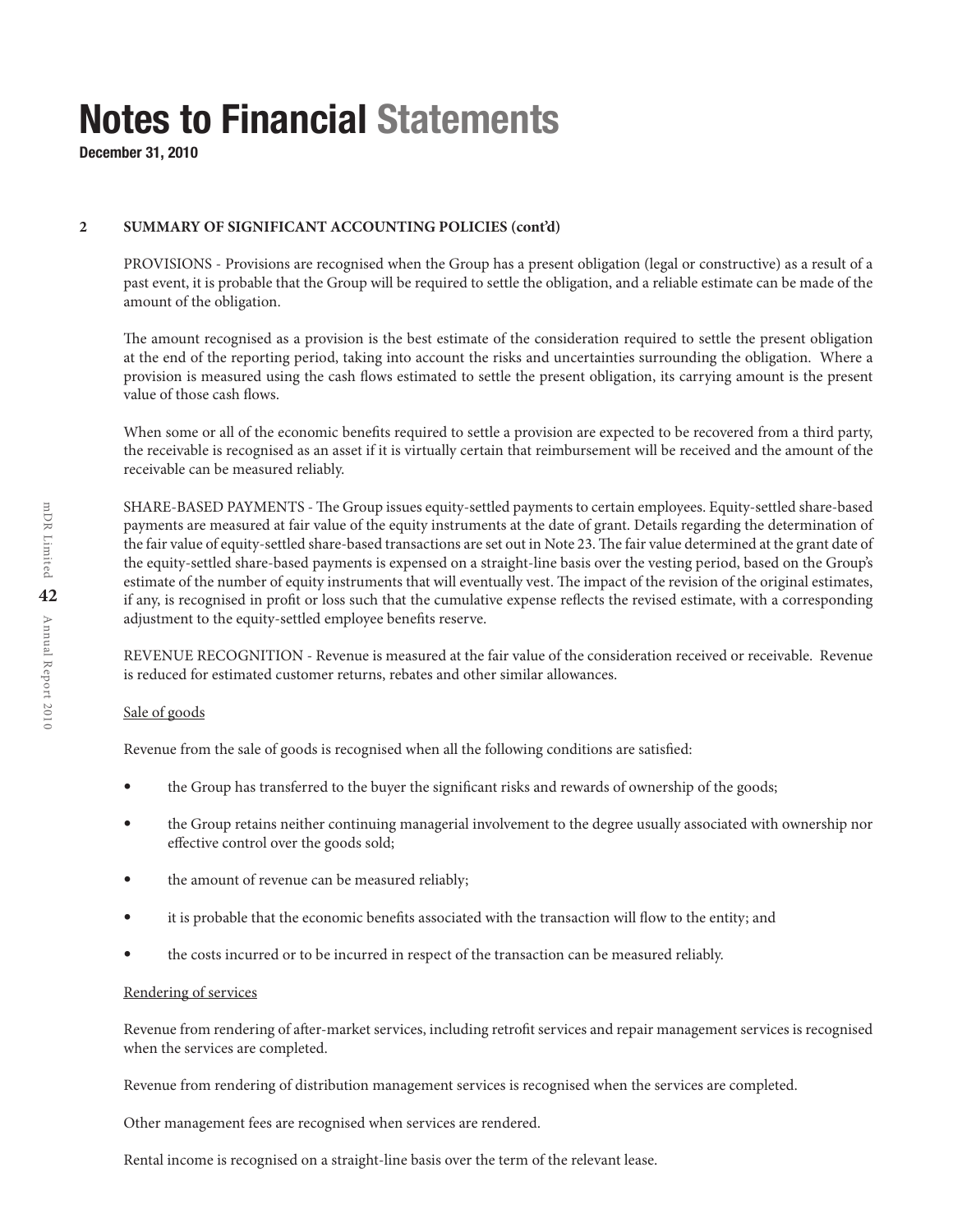**December 31, 2010**

# **2 SUMMARY OF SIGNIFICANT ACCOUNTING POLICIES (cont'd)**

#### Interest income

Interest income is accrued on a time basis, by reference to the outstanding principal and at the applicable effective interest rate.

### Dividend income

Dividend income from investments is recognised when the shareholders' rights to receive payment have been established.

RETIREMENT BENEFIT COSTS - Payments to defined contribution retirement benefit plans are charged as an expense as they fall due. Payments made to state-managed retirement benefi t schemes, such as the Singapore Central Provident Fund, are dealt with as payments to defined contribution plans where the Group's obligations under the plans are equivalent to those arising in a defined contribution retirement benefit plan.

INCOME TAX - Income tax expense represents the sum of the tax currently payable and deferred tax.

The tax currently payable is based on taxable profit for the year. Taxable profit differs from profit as reported in the statement of comprehensive income because it excludes items of income or expense that are taxable or deductible in other years and it further excludes items that are not taxable or tax deductible. The Group's liability for current tax is calculated using tax rates (and tax laws) that have been enacted or substantively enacted in countries where the Company and subsidiaries operate by the end of the reporting period.

Deferred tax is recognised on differences between the carrying amounts of assets and liabilities in the financial statements and the corresponding tax bases used in the computation of taxable profit, and is accounted for using the balance sheet liability method. Deferred tax liabilities are generally recognised for all taxable temporary differences and deferred tax assets are recognised to the extent that it is probable that taxable profits will be available against which deductible temporary differences can be utilised. Such assets and liabilities are not recognised if the temporary difference arises from goodwill or from the initial recognition (other than in a business combination) of other assets and liabilities in a transaction that affects neither the taxable profit nor the accounting profit.

Deferred tax liabilities are recognised for taxable temporary differences arising on investments in subsidiaries and associates, except where the Group is able to control the reversal of the temporary difference and it is probable that the temporary difference will not reverse in the foreseeable future.

The carrying amount of deferred tax assets is reviewed at the end of each reporting period and reduced to the extent that it is no longer probable that sufficient taxable profits will be available to allow all or part of the asset to be recovered.

Deferred tax is calculated at the tax rates that are expected to apply in the period when the liability is settled or the asset realised based on the tax rates (and tax laws) that have been enacted or substantively enacted by the end of the reporting period.

Deferred tax assets and liabilities are offset when there is a legally enforceable right to set off current tax assets against current tax liabilities and when they relate to income taxes levied by the same taxation authority and the Group intends to settle its current tax assets and liabilities on a net basis.

Current and deferred tax are recognised as an expense or income in profit or loss, except when they relate to items credited or debited outside profit or loss (either in other comprehensive income or directly in equity), in which case the tax is also recognised outside profit or loss (either in other comprehensive income or directly in equity, respectively).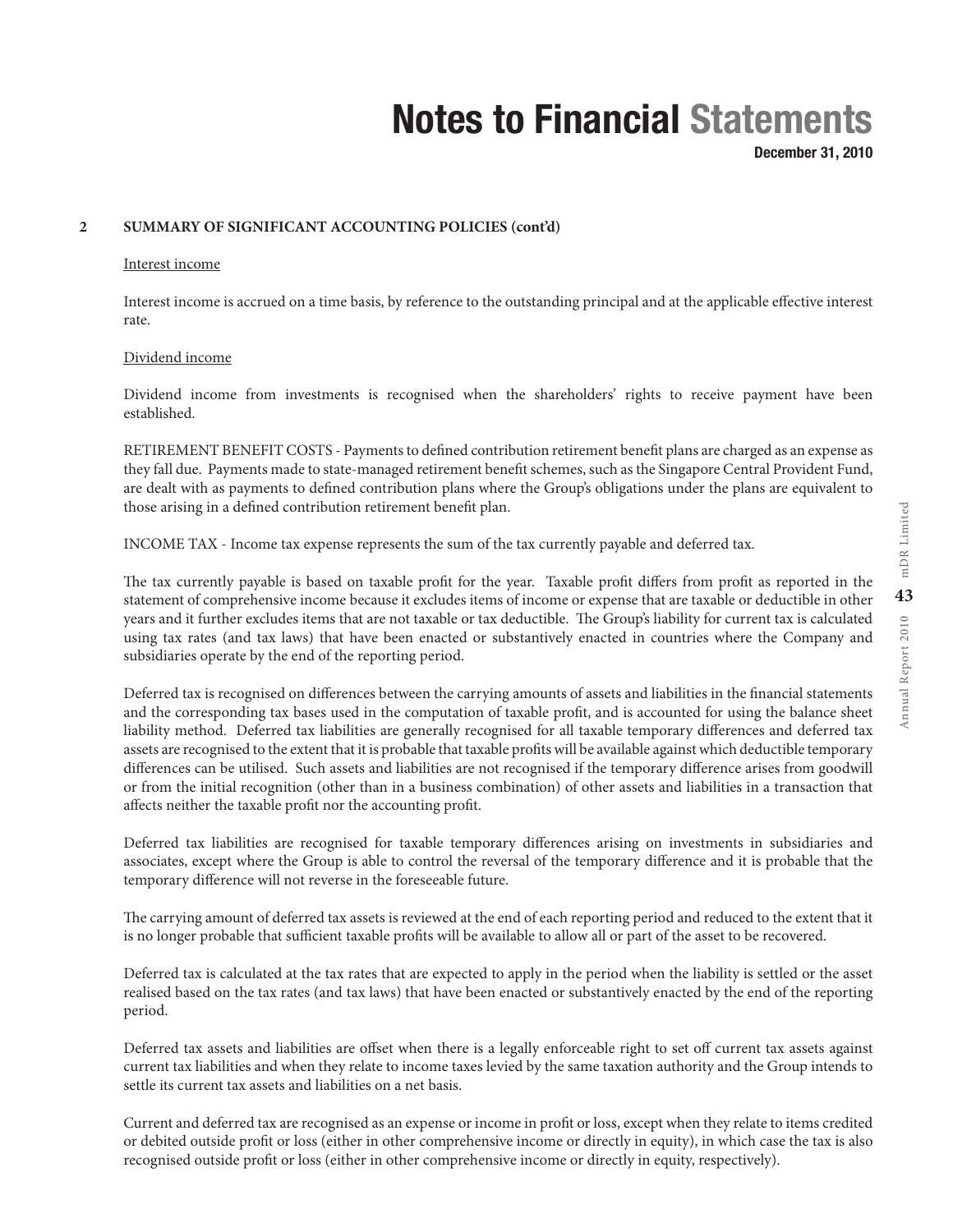**December 31, 2010**

# **2 SUMMARY OF SIGNIFICANT ACCOUNTING POLICIES (cont'd)**

DISCONTINUED OPERATIONS – A discontinued operation is a component of the Group's business that represents a separate major line of business or geographical area of operations that has been disposed of or is held for sale or distribution, or is a subsidiary acquired exclusively with a view to resale.

Classification as a discontinued operation occurs upon disposal or when the operation meets the criteria to be classified as held for sale, if earlier. When an operation is classified as a discontinued operation, the comparative income statement is re-presented as if the operation had been discontinued from the start of the comparative year.

FOREIGN CURRENCY TRANSACTIONS AND TRANSLATION - The individual financial statements of each group entity are measured and presented in the currency of the primary economic environment in which the entity operates (its functional currency). The consolidated financial statements of the Group and the statement of financial position and statement of changes in equity of the Company are presented in Singapore dollar, which is the functional currency of the Company, and the presentation currency for the consolidated financial statements.

In preparing the financial statements of the individual entities, transactions in currencies other than the entity's functional currency are recorded at the exchange rates prevailing on the date of the transaction. At the end of each reporting period, monetary items denominated in foreign currencies are retranslated at the rates prevailing at the end of the reporting period. Non-monetary items carried at fair value that are denominated in foreign currencies are retranslated at the rates prevailing on the date when the fair value was determined. Non-monetary items that are measured in terms of historical cost in a foreign currency are not retranslated.

Exchange differences arising on the settlement of monetary items, and on retranslation of monetary items are included in profit or loss for the period. Exchange differences arising on the retranslation of non-monetary items carried at fair value are included in profit or loss for the period except for differences arising on the retranslation of non-monetary items in respect of which gains and losses are recognised in other comprehensive income. For such non-monetary items, any exchange component of that gain or loss is also recognised in other comprehensive income.

For the purpose of presenting consolidated financial statements, the assets and liabilities of the Group's foreign operations (including comparatives) are expressed in Singapore dollar using exchange rates prevailing at the end of the reporting period. Income and expense items (including comparatives) are translated at the average exchange rates for the period, unless exchange rates fluctuated significantly during that period, in which case the exchange rates at the dates of the transactions are used. Exchange differences arising, if any, are recognised in other comprehensive income and accumulated in a separate component of equity under the header of foreign currency translation reserve.

On the disposal of a foreign operation (i.e. a disposal of the Group's entire interest in a foreign operation), all of the accumulated exchange differences in respect of that operation attributable to the Group are reclassified to profit or loss. Any exchange differences that have previously been attributed to non-controlling interests are derecognised, but they are not reclassified to profit or loss.

On consolidation, exchange differences arising from the translation of the net investment in foreign entities (including monetary items that, in substance, from part of the net investment in foreign entities), are recognised in other comprehensive income and accumulated in a separate component of equity under the header of foreign currency translation reserve.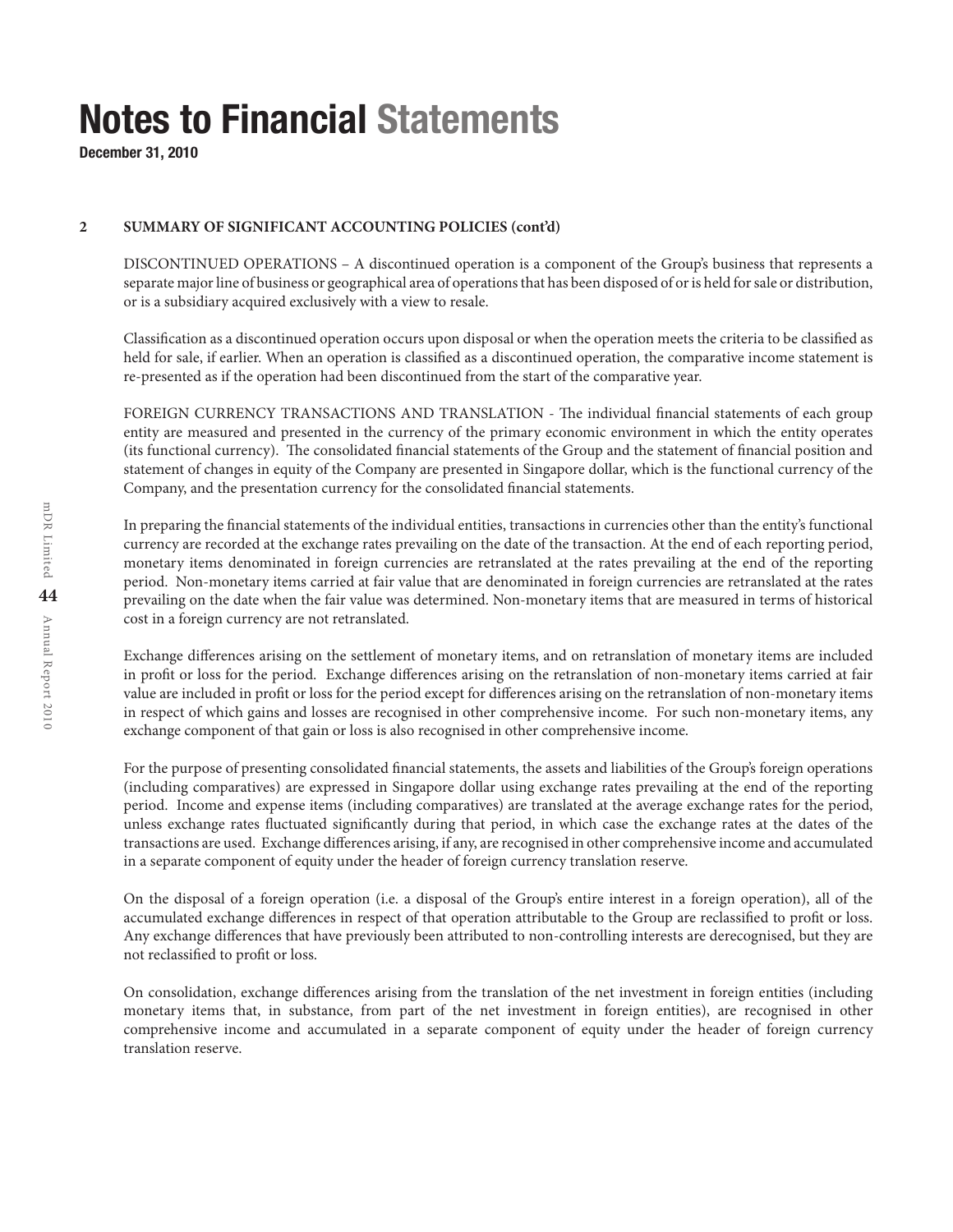**December 31, 2010**

# **2 SUMMARY OF SIGNIFICANT ACCOUNTING POLICIES (cont'd)**

CASH AND CASH EQUIVALENTS IN THE STATEMENT OF CASH FLOWS - Cash and cash equivalents in the statement of cash flows comprise cash on hand and fixed deposits and bank overdrafts that are subject to an insignificant risk of changes in value.

# **3 CRITICAL ACCOUNTING JUDGEMENTS AND KEY SOURCES OF ESTIMATION UNCERTAINTY**

### *Critical Judgements in applying the entity's accounting policies*

In the application of the Group's accounting policies, which are described in Note 2, management is of the opinion that any instances of application of judgements (other than those arising from estimates discussed below) are not expected to have a significant effect on the amounts recognised in the financial statements except for the following:

As discussed in Note 1 to the financial statements, the management is of the opinion that it is appropriate to prepare the financial statements of the Group and the Company on going concern basis.

### *Key sources of estimation uncertainty*

The key assumptions concerning the future, and other key sources of estimation uncertainty at the end of the reporting period, that have a significant risk of causing a material adjustment to the carrying amounts of assets and liabilities within the next financial year, are discussed below.

## Impairment of other goodwill

In determining whether goodwill is impaired, an estimation of the value in use of the cash-generating units to which goodwill has been allocated is performed by management. The value in use calculation requires the entity to estimate the future cash flows expected to arise from the cash-generating unit and a suitable discount rate in order to calculate present value. The carrying amount of other goodwill at the end of the reporting period was \$2.35 million (2009 : \$2.35 million). Details of the impairment loss calculation are provided in Note 15 to the financial statements.

#### Allowance for inventory obsolescence

In determining the net realisable value of the inventories, an estimation of the net realizable value of inventories on hand is performed by management based on the most reliable evidence available at the time the estimates are made. These estimates took into consideration the historical trend in the usability of these inventories. However, if the actual use differs from these estimates, there may be a material impact on the financial statements of the Group. The carrying amount of inventories as at December 31, 2010 is disclosed in Note 9 to the financial statements.

#### Recoverability of other receivables

During the year, the management considered the recoverability of other receivables due from certain subsidiaries included in the statement of financial position of the Company as at December 31, 2010 and made a reversal of allowance for doubtful other receivables of \$3.3 million (2009 : additional allowance of \$0.9 million) (Note 8).

## Impairment of investments in subsidiaries

Determining whether investments in subsidiaries are impaired requires an estimation of the value in use of these investments. The value in use calculation requires the Company to estimate the future cash flows expected from these investments and a suitable discount rate in order to calculate present value. Management has evaluated the recoverability of these investments based on such estimates. The carrying amount of investments in subsidiaries is disclosed in Note 11 to the financial statements.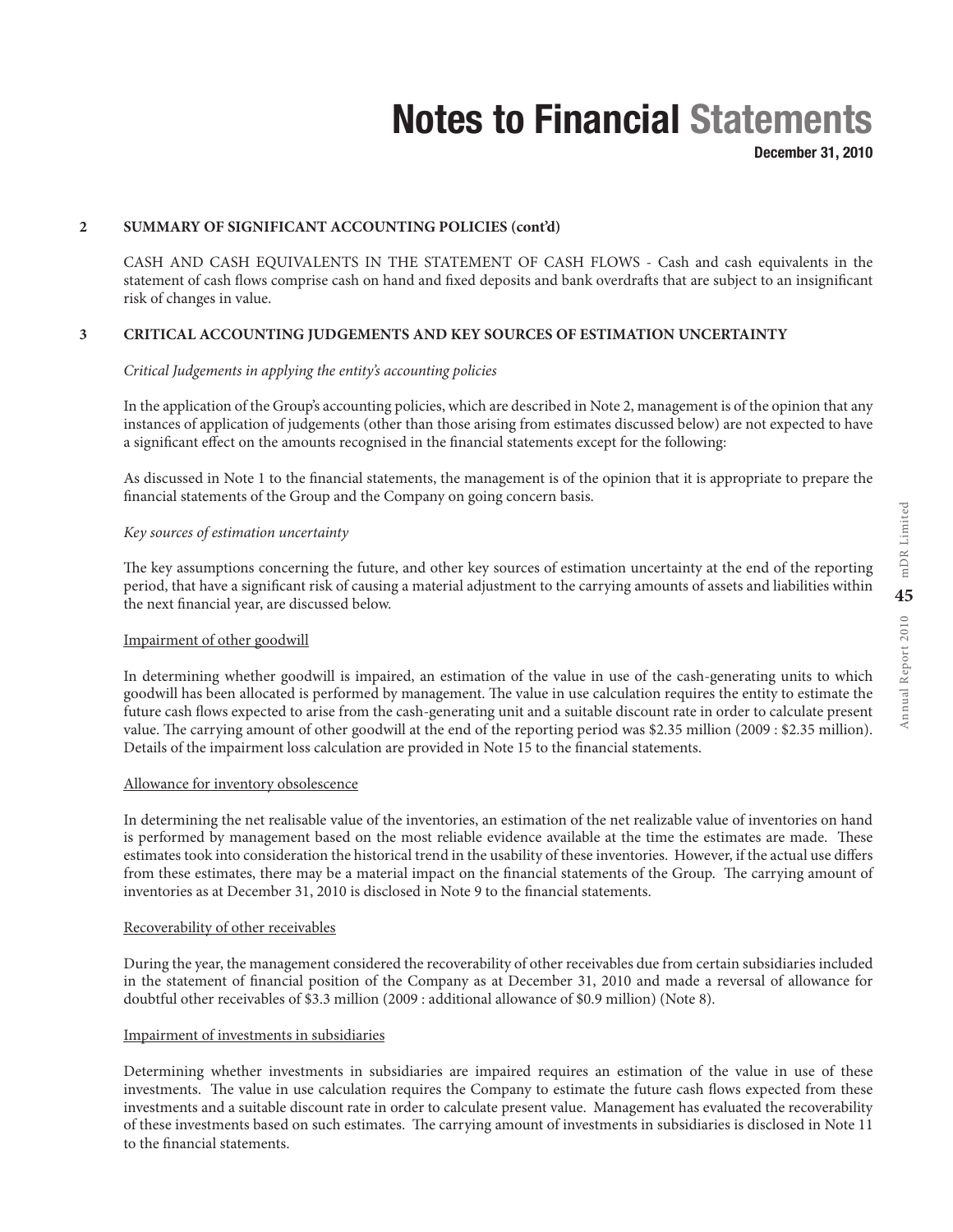**December 31, 2010**

# **4 FINANCIAL INSTRUMENTS, FINANCIAL RISKS AND CAPITAL RISKS MANAGEMENT**

### (a) *Categories of fi nancial instruments*

The following table sets out the financial instruments as at the end of the reporting period:

|                                    | Group           |                 | Company         |                 |
|------------------------------------|-----------------|-----------------|-----------------|-----------------|
|                                    | 2010            | 2009            | 2010            | 2009            |
|                                    | $$^{\prime}000$ | $$^{\prime}000$ | $$^{\prime}000$ | $$^{\prime}000$ |
|                                    |                 |                 |                 |                 |
| <b>Financial assets</b>            |                 |                 |                 |                 |
| Loans and receivables              |                 |                 |                 |                 |
| (including cash and bank balances) | 41,154          | 41,944          | 16,013          | 15,124          |
|                                    |                 |                 |                 |                 |
| <b>Financial liabilities</b>       |                 |                 |                 |                 |
| Amortised cost                     | 32,602          | 37,395          | 7,666           | 14,266          |
| Fair value through profit or loss  | 5,939           | 8,863           | 5,939           | 8,863           |

## (b) *Financial risk management policies and objectives*

Risk management is integral to the whole business of the Group. The management continually monitors the Group's risk management process to ensure that an appropriate balance between risk and control is achieved. Risk management policies and systems are reviewed regularly to reflect changes in the market conditions and the Group's activities.

There has been no change to the Group's exposure to these financial risks or the manner in which it manages and measures the risk. Market risk exposures are measured using sensitivity analysis as indicated below.

#### (i) Foreign exchange risk management

The Group operates in Asia with dominant operations in Singapore and Malaysia. As a result, the Group is exposed to movements in foreign currency exchange rates arising from normal trading transactions. This risk is managed through natural hedges as revenue denominated in foreign currency are partly matched with corresponding costs in the same foreign currency.

In addition, the Group is exposed to currency translation risk on the net assets in foreign operations.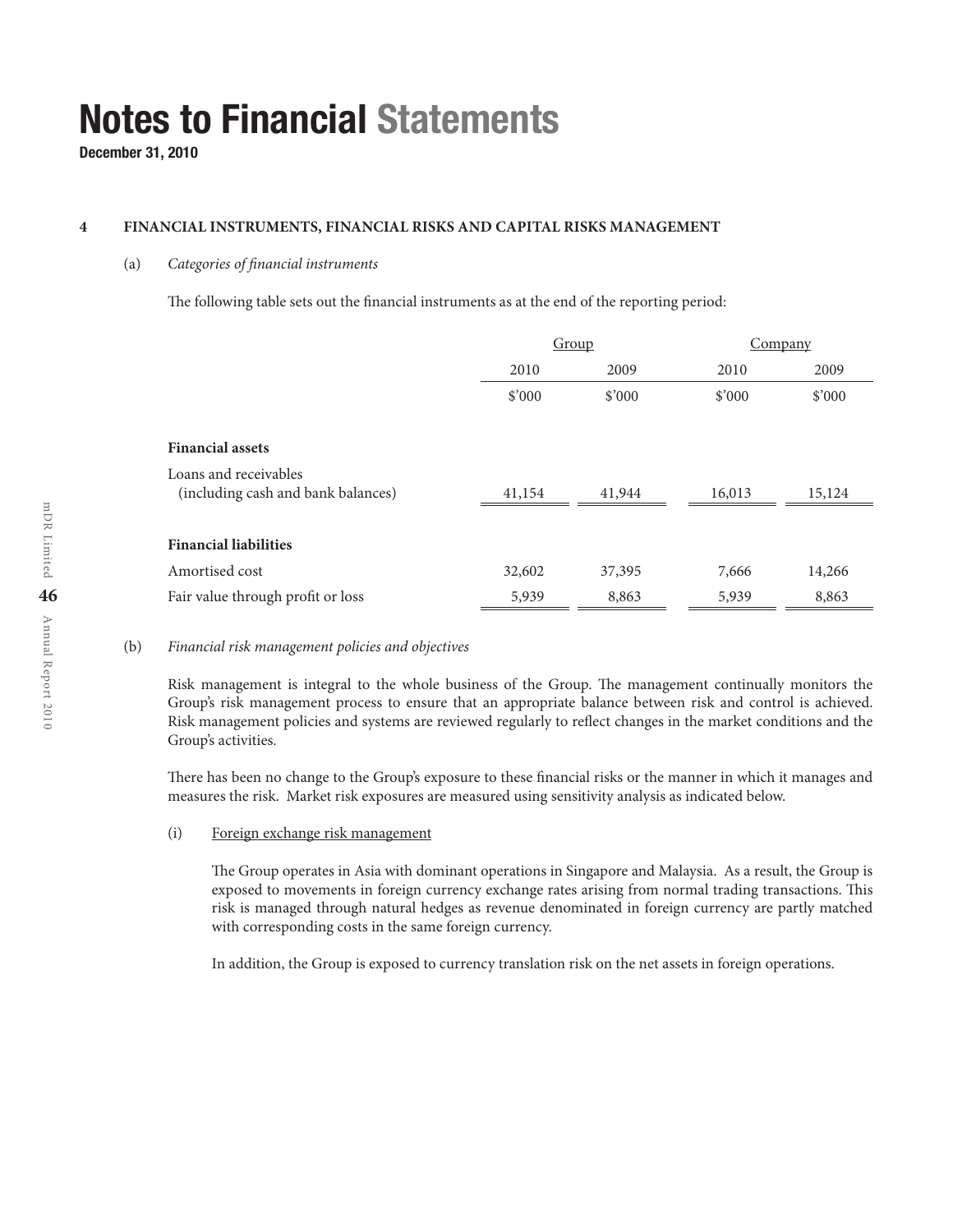**December 31, 2010**

## **4 FINANCIAL INSTRUMENTS, FINANCIAL RISKS AND CAPITAL RISKS MANAGEMENT (cont'd)**

#### (b) *Financial risk management policies and objectives (cont'd)*

#### (i) Foreign exchange risk management (cont'd)

The carrying amounts of monetary assets and monetary liabilities denominated in currencies other than the respective group entities functional currencies at the reporting date are as follows:

|                      |                 | Group           |                 |                 | Company                  |        |                          |                 |
|----------------------|-----------------|-----------------|-----------------|-----------------|--------------------------|--------|--------------------------|-----------------|
|                      |                 | Liabilities     |                 | Assets          | Liabilities              |        |                          | Assets          |
|                      | 2010            | 2009            | 2010            | 2009            | 2010                     | 2009   | 2010                     | 2009            |
|                      | $$^{\prime}000$ | $$^{\prime}000$ | $$^{\prime}000$ | $$^{\prime}000$ | $$^{\prime}000$          | \$3000 | $$^{\prime}000$          | $$^{\prime}000$ |
| United States Dollar | (445)           | (711)           | 144             | 1,036           | (7)                      | (351)  | 63                       | 20,037          |
| Euro                 | (132)           | (175)           | 78              | 169             | (87)                     | (102)  | 78                       | 207             |
| Thai Baht            | (6)             | (6)             | ۰               | $\overline{4}$  | $\overline{\phantom{a}}$ | (69)   | $\overline{\phantom{a}}$ | 273             |
| Australian Dollar    | (10)            | (10)            |                 |                 |                          |        |                          |                 |

No sensitivity analysis is prepared by the management as the management does not expect any material effect on the Group's profit or loss arising from the effects of reasonably possible changes to movements in foreign currency exchange rates.

#### (ii) Interest rate risk management

Summary quantitative data of the Group's and Company's interest-bearing financial instruments can be found in Section (iv) of this Note. The Group's policy is to maintain cash equivalents and borrowings in fixed rate instruments. The Group sometimes borrows at variable rates.

No sensitivity analysis is prepared by the management as the management does not expect any material effect on the Group's profit or loss arising from the effects of reasonably possible changes to interest rates.

#### (iii) Credit risk management

Credit risk refers to the risk that counterparty will default on its contractual obligations resulting in financial loss to the Group. The major classes of financial assets of the Group are bank deposits and trade receivables. For trade receivables, the Group adopts the policy of dealing only with customers of appropriate credit history. For other financial assets, the Group adopts the policy of dealing only with high credit quality counterparties.

Credit exposure to an individual counterparty is restricted by credit limits that are approved by the management based on ongoing credit evaluation taking account of the counterparty's payment profile and credit exposure.

As the Group does not hold any collateral, the maximum exposure to credit risk for each class of financial instruments is the carrying amount of that class of financial instruments presented on the balance sheet.

Further details of credit risks on receivables are disclosed in Note 7 and 8.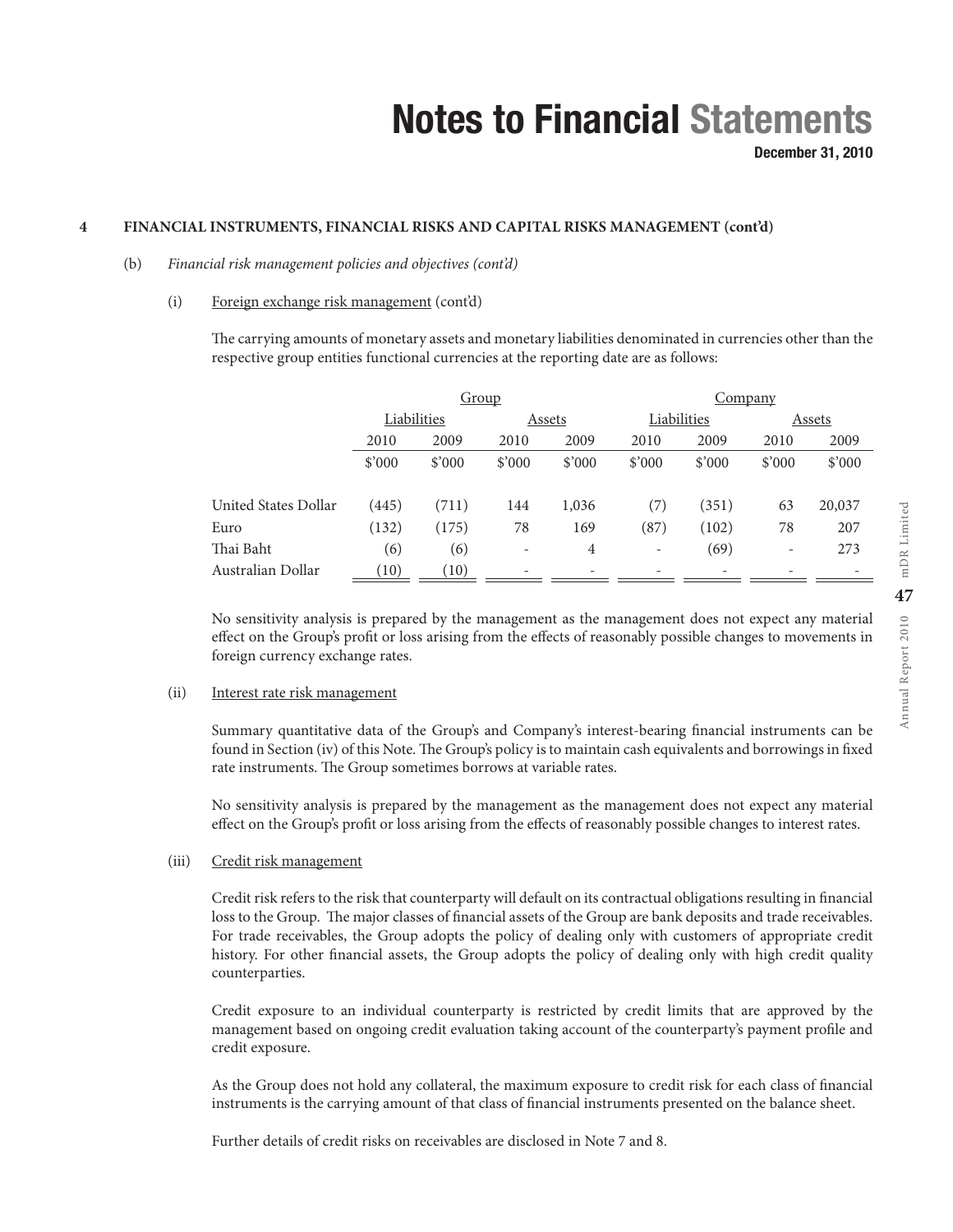**December 31, 2010**

## **4 FINANCIAL INSTRUMENTS, FINANCIAL RISKS AND CAPITAL RISKS MANAGEMENT (cont'd)**

#### (b) *Financial risk management policies and objectives (cont'd)*

(iv) Liquidity risk management

Liquidity risk reflects the risk that the Group will have insufficient resources to meet its financial liabilities as they fall due. The Group's strategy to manage liquidity risk is to ensure that the Group has sufficient funds to meet its potential liabilities as they fall due. This strategy has not changed from prior periods.

#### **Liquidity and interest risk analyses**

The table below summarises the maturity profile of the Group's and the Company's financial liabilities and financial assets at the end of the reporting period based on contractual undiscounted payments.

### **Financial assets**

|                                             | Average<br>effective<br>interest rate | On demand<br>or within<br>1 year | $1$ to $5$<br>years | Over 5<br>years | Adjustment(*) | Total  |
|---------------------------------------------|---------------------------------------|----------------------------------|---------------------|-----------------|---------------|--------|
|                                             | $\%$                                  | \$'000                           | $$^{\prime}000$     | \$'000          | \$'000        | \$'000 |
| Group                                       |                                       |                                  |                     |                 |               |        |
| 2010                                        |                                       |                                  |                     |                 |               |        |
| Non-interest bearing                        |                                       | 38,930                           |                     |                 |               | 38,930 |
| Fixed interest rate                         |                                       |                                  |                     |                 |               |        |
| instruments                                 | 0.4                                   | 2,233                            |                     |                 | (9)           | 2,224  |
|                                             |                                       |                                  |                     |                 |               |        |
| 2009                                        |                                       |                                  |                     |                 |               |        |
| Non-interest bearing<br>Fixed interest rate |                                       | 40,229                           |                     |                 |               | 40,229 |
| instruments                                 | 0.5                                   | 1,724                            |                     |                 | (9)           | 1,715  |
|                                             |                                       |                                  |                     |                 |               |        |
| Company                                     |                                       |                                  |                     |                 |               |        |
| 2010                                        |                                       |                                  |                     |                 |               |        |
| Non-interest bearing                        |                                       | 16,013                           |                     |                 |               | 16,013 |
| Fixed interest rate                         |                                       |                                  |                     |                 |               |        |
| instruments                                 |                                       |                                  |                     |                 |               |        |
|                                             |                                       |                                  |                     |                 |               |        |
| 2009                                        |                                       |                                  |                     |                 |               |        |
| Non-interest bearing                        |                                       | 15,124                           |                     |                 |               | 15,124 |
| Fixed interest rate                         |                                       |                                  |                     |                 |               |        |
| instruments                                 |                                       |                                  |                     |                 |               |        |

\* The adjustment column represents the possible future cash flows attributable to the instalment included in the maturity analysis which is not included in the carrying amount of the financial asset in the statement of financial position.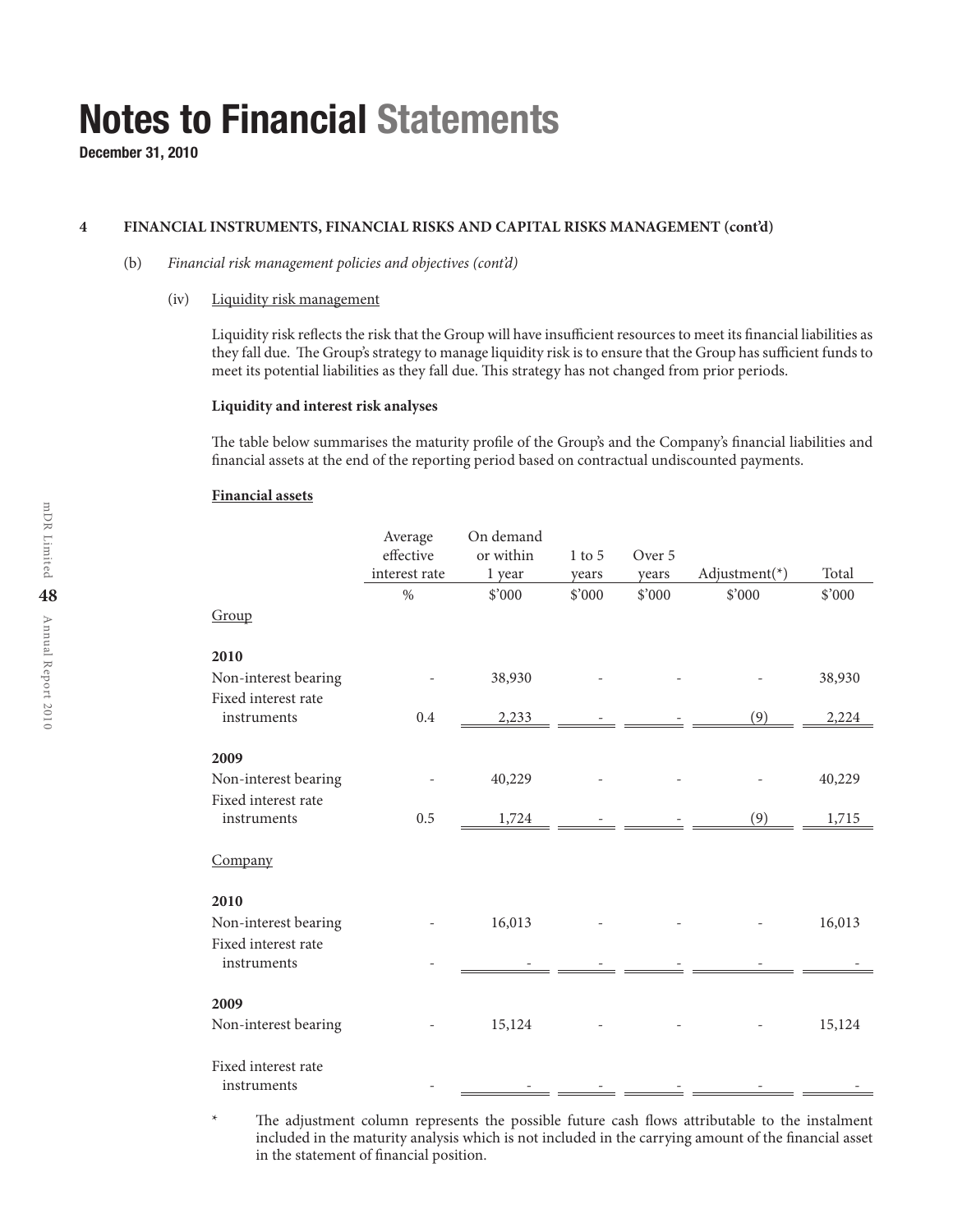**December 31, 2010**

# **4 FINANCIAL INSTRUMENTS, FINANCIAL RISKS AND CAPITAL RISKS MANAGEMENT (cont'd)**

### (b) *Financial risk management policies and objectives (cont'd)*

# (iv) Liquidity risk management

## **Financial liabilities**

|                          | Average           | On demand       |                 |                 |                 |        |
|--------------------------|-------------------|-----------------|-----------------|-----------------|-----------------|--------|
|                          | effective         | or within       | $1$ to 5        | Over            | Adjustment      |        |
|                          | interest rate     | 1 year          | years           | 5 years         | $(*)$           | Total  |
|                          | $\%$              | $$^{\prime}000$ | $$^{\prime}000$ | $$^{\prime}000$ | $$^{\prime}000$ | \$'000 |
| Group                    |                   |                 |                 |                 |                 |        |
| 2010                     |                   |                 |                 |                 |                 |        |
| Trade and other payables |                   | 23,924          |                 |                 |                 | 23,924 |
| Variable interest rate   |                   |                 |                 |                 |                 |        |
| instrument               | 5.96 to 6.04      | 9,197           |                 |                 | (519)           | 8,678  |
| Convertible loan notes   | 1.5 to 3.75       | 5,350           |                 |                 | 589             | 5,939  |
|                          |                   |                 |                 |                 |                 |        |
| 2009                     |                   |                 |                 |                 |                 |        |
| Trade and other payables |                   | 28,545          |                 |                 |                 | 28,545 |
| Variable interest rate   |                   |                 |                 |                 |                 |        |
| instrument               | 5.91 to 5.96      | 9,373           |                 |                 | (523)           | 8,850  |
| Convertible loan notes   | $1.5$ to $3.75\,$ | 8,050           |                 |                 | 813             | 8,863  |
|                          |                   |                 |                 |                 |                 |        |
| Company                  |                   |                 |                 |                 |                 |        |
| 2010                     |                   |                 |                 |                 |                 |        |
| Trade and other payables |                   | 5,629           |                 |                 |                 | 5,629  |
| Variable interest rate   |                   |                 |                 |                 |                 |        |
| instruments              | 6.04              | 2,161           |                 |                 | (124)           | 2,037  |
| Convertible loan notes   | $1.5$ to $3.75\,$ | 5,350           |                 |                 | 589             | 5,939  |
|                          |                   |                 |                 |                 |                 |        |
| 2009                     |                   |                 |                 |                 |                 |        |
| Trade and other payables |                   | 12,063          |                 |                 |                 | 12,063 |
| Variable interest rate   |                   |                 |                 |                 |                 |        |
| instruments              | 5.91 to 5.92      | 2,333           |                 |                 | (130)           | 2,203  |
| Convertible loan notes   | 1.5 to 3.75       | 8,050           |                 |                 | 813             | 8,863  |

\* The adjustment column represents the possible future cash flows attributable to the instalment included in the maturity analysis which is not included in the carrying amount of the financial liability in the statement of financial position.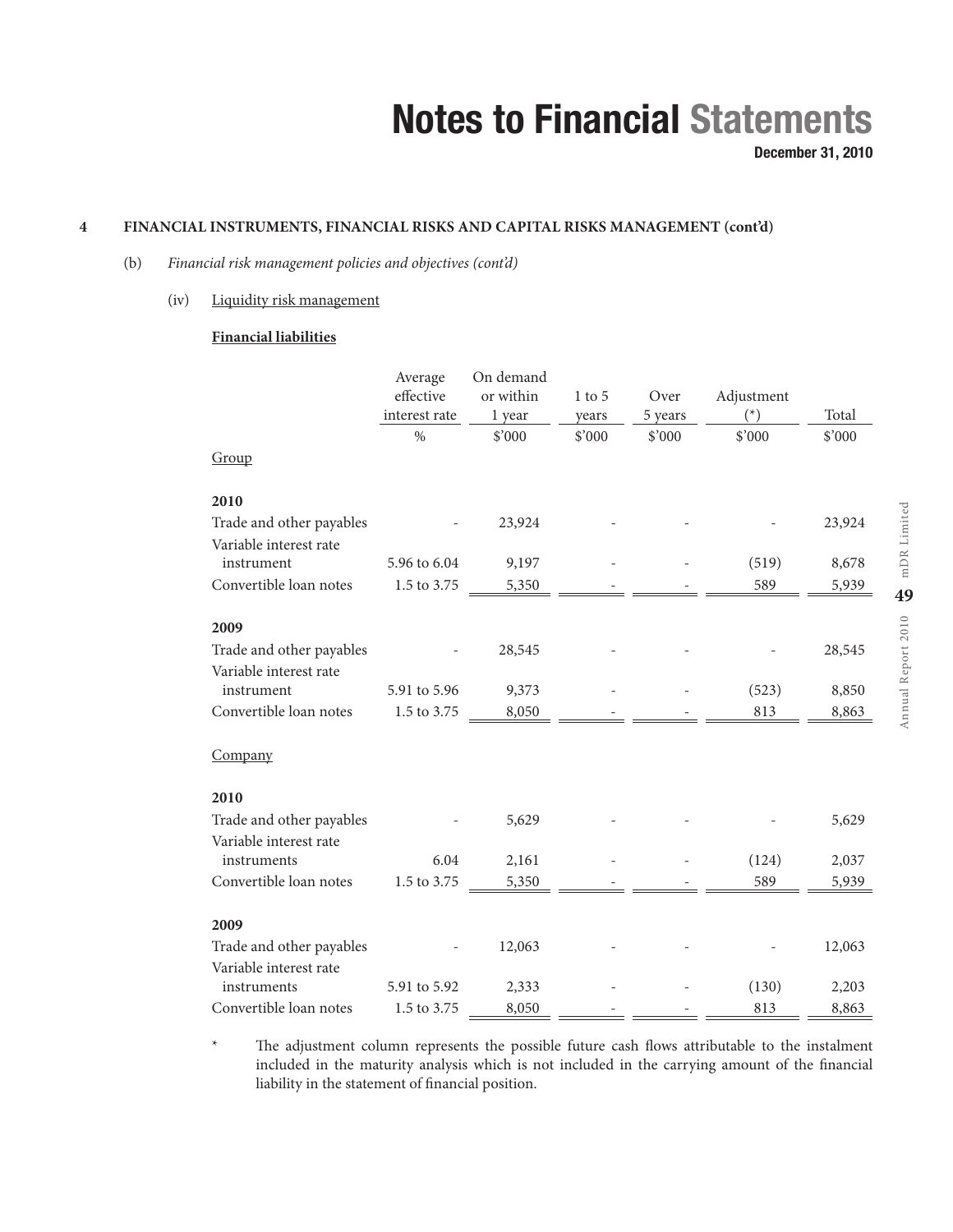**December 31, 2010**

# **4 FINANCIAL INSTRUMENTS, FINANCIAL RISKS AND CAPITAL RISKS MANAGEMENT (cont'd)**

- (b) *Financial risk management policies and objectives (cont'd)*
	- (v) Fair value of financial assets and financial liabilities

The carrying amounts of cash and cash equivalents, trade and other current receivables and payables and other liabilities approximate their respective fair values due to the relatively short-term maturity of these financial instruments. The fair values of other classes of financial assets and liabilities are disclosed in the respective notes to financial statements.

Except for convertible loan notes which are recorded as FVTPL as disclosed in Note 17, the management consider that the carrying amounts of financial assets and financial liabilities recorded at amortised cost in the financial statements approximate their fair values.

The Group classifies fair value measurements using a fair value hierarchy that reflects the significance of the inputs used in making the measurements. The fair value hierarchy has the following levels:

- a. quoted prices (unadjusted) in active markets for identical assets or liabilities (Level 1);
- b. inputs other than quoted prices included within Level 1 that are observable for the asset or liability, either directly (i.e. as prices) or indirectly (i.e. derived from prices) (Level 2); and
- c. inputs for the asset or liability that are not based on observable market data (unobservable inputs) (Level 3)

Further details of convertible loan notes measured at fair value based on level 3 are disclosed in Note 17.

(c) Capital risk management policies and objectives

The Group manages its capital to ensure that entities in the Group will be able to continue as a going concern while maximising the return to stakeholders through the optimisation of the debt and equity balance.

The capital structure of the Group consists of debt, which includes the borrowings disclosed in Notes 16 and 17, cash and cash equivalents and equity attributable to owners of the Company, comprising issued capital, reserves and accumulated losses.

The Group's risk management committee reviews the capital structure on an on-going basis. As part of this review, the committee considers the cost of capital and the risks associated with each class of capital. Based on recommendation of the committee, the Group will balance its overall capital structure through new share issues or redemption of existing debt. The Group's overall strategy remains unchanged from 2009.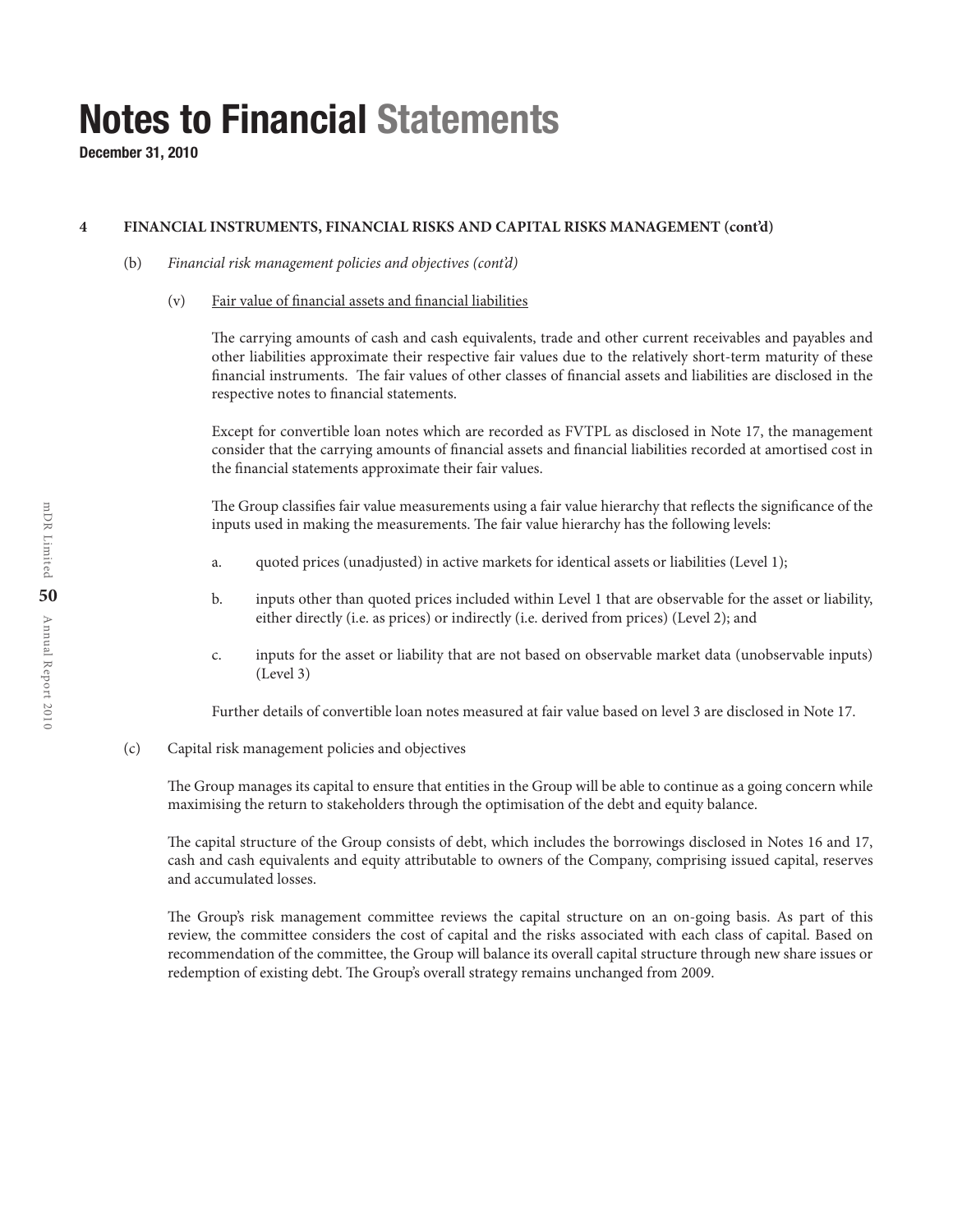**December 31, 2010**

Related parties are entities with common direct or indirect shareholders and/or directors. Parties are considered to be related if one party has the ability to control the other party or exercise significant influence over the other party in making financial and operating decisions.

Some of the Group's transactions and arrangements are with related parties and the effect of these on the basis determined between the parties is reflected in these financial statements. The balances with related parties are unsecured, interest-free and repayable on demand.

During the year, group entities entered into the following trading transactions with related parties:

|                                        |                 | Group           |
|----------------------------------------|-----------------|-----------------|
|                                        | 2010            | 2009            |
|                                        | $$^{\prime}000$ | $$^{\prime}000$ |
| Nature of transactions                 |                 |                 |
| Companies with common directors:       |                 |                 |
| Expenses paid on behalf of the Company | 115             | 212             |
| Rental expenses                        | 501             | 426             |

The amounts outstanding are unsecured and will be settled in cash. No guarantees have been given or received.

#### *Compensation of directors and key management personnel*

The remuneration of directors and other members of key management during the year was as follows:

|                          |                 | Group           |
|--------------------------|-----------------|-----------------|
|                          | 2010            | 2009            |
|                          | $$^{\prime}000$ | $$^{\prime}000$ |
| Short-term benefits      | 1,184           | 1,466           |
| Post-employment benefits | 23              | 41              |
| Share-based payments     | 14              | 154             |

The remuneration of directors and key management is determined by the remuneration committee having regard to the performance of individuals and market trends.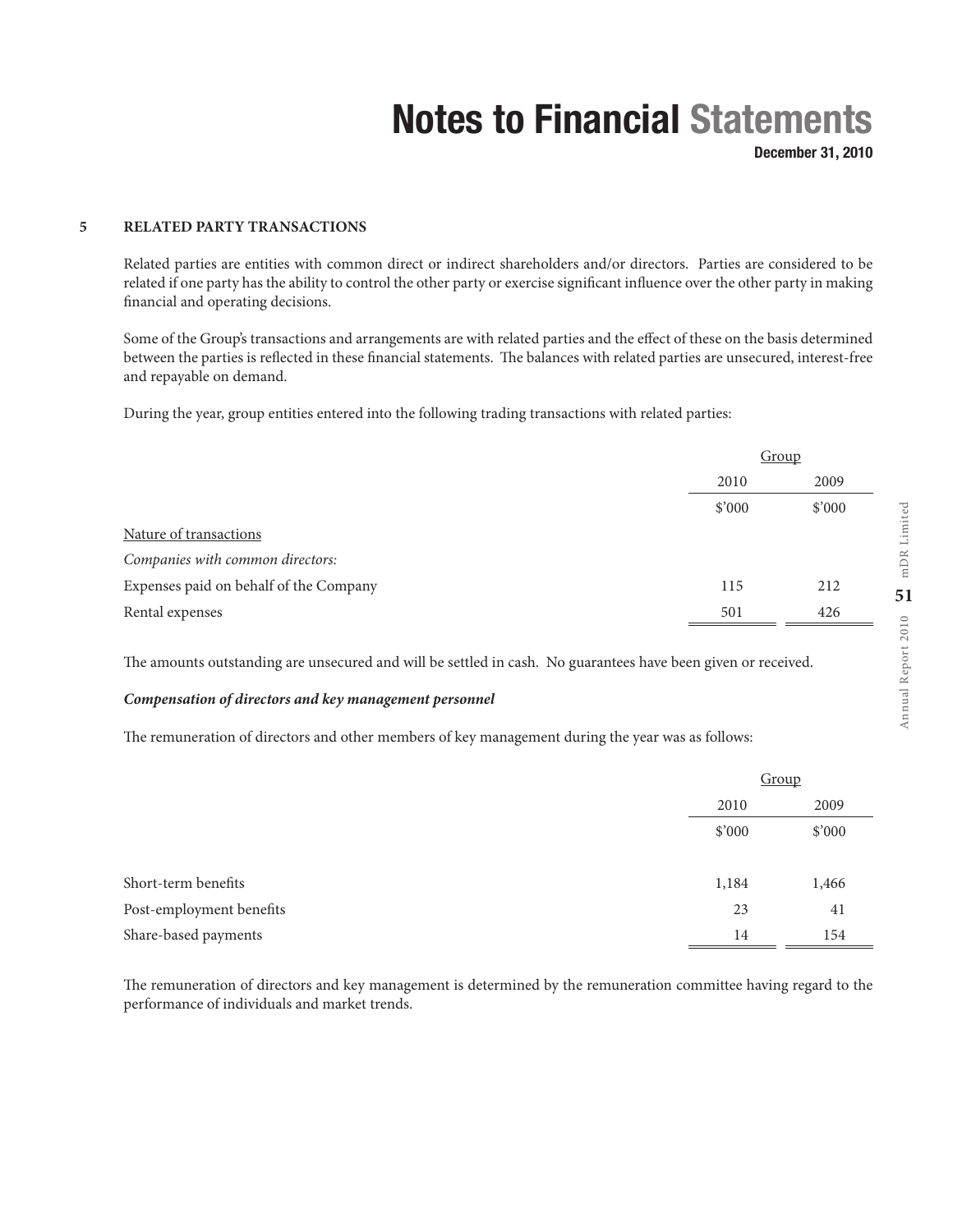**December 31, 2010**

## **6 CASH AND BANK BALANCES**

|                        |                 | Group           |                          | Company         |
|------------------------|-----------------|-----------------|--------------------------|-----------------|
|                        | 2010            | 2009            | 2010                     | 2009            |
|                        | $$^{\prime}000$ | $$^{\prime}000$ | $$^{\prime}000$          | $$^{\prime}000$ |
| Cash and bank balances | 12,025          | 9,156           | 2,975                    | 492             |
| Fixed deposits         | 2,224           | 1,739           | $\overline{\phantom{a}}$ | -               |
|                        | 14,249          | 10,895          | 2,975                    | 492             |
| Shown as:              |                 |                 |                          |                 |
| Cash and bank balances | 12,025          | 9,180           | 2,975                    | 492             |
| Cash pledged           | 2,224           | 1,715           |                          | -               |
|                        | 14,249          | 10,895          | 2,975                    | 492             |

Fixed deposits bear interest at an average rate of 0.40% (2009 : 0.50%) per annum and are for a tenure of approximately 365 days. Fixed deposits are pledged in relation to a banker's guarantee amounting to \$3,000,000 (2009: \$3,000,000) (Note 33).

The Group and Company's cash and bank balances that are not denominated in the functional currencies of the respective entities are as follows:

|                      | Group                    |                 | Company                  |                          |
|----------------------|--------------------------|-----------------|--------------------------|--------------------------|
|                      | 2010                     | 2009            | 2010                     | 2009                     |
|                      | $$^{\prime}000$          | $$^{\prime}000$ | $$^{\prime}000$          | $$^{\prime}000$          |
| United States Dollar | 36                       | 47              | 24                       | 23                       |
| Thai Baht            | $\overline{\phantom{a}}$ | 4               | $\overline{\phantom{a}}$ | $\overline{\phantom{a}}$ |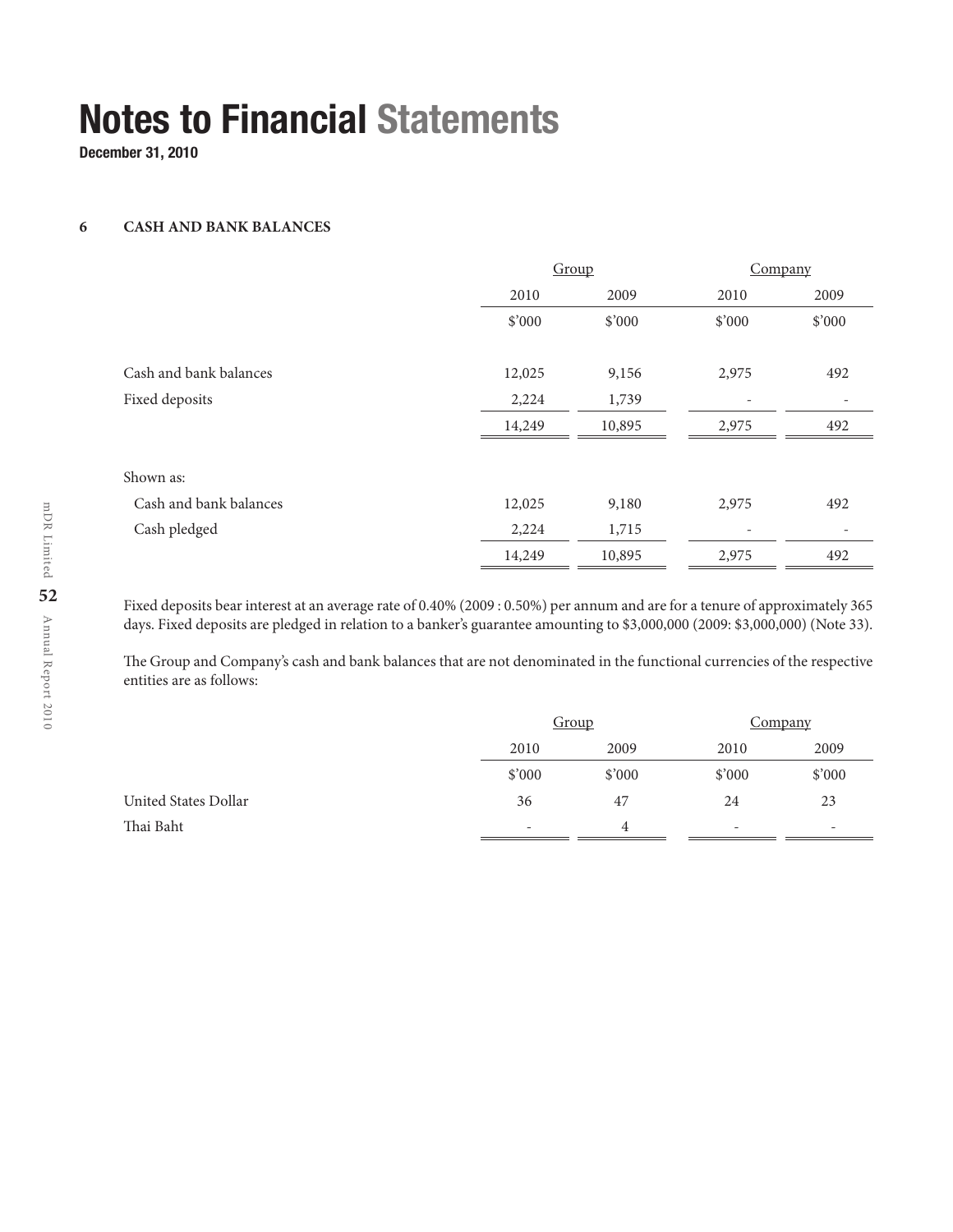**December 31, 2010**

### **7 TRADE RECEIVABLES**

| 2010<br>2009<br>2010<br>2009<br>$$^{\prime}000$<br>$$^{\prime}000$<br>$$^{\prime}000$<br>$$^{\prime}000$<br>23,870<br>Outside parties<br>28,405<br>820<br>758<br>Subsidiaries (Note 11)<br>507<br>5,328<br>23,870<br>1,327<br>6,086<br>28,405<br>Less: Allowances for doubtful trade receivables<br>- subsidiaries<br>(507)<br>(3,845)<br>(610)<br>(1,057)<br>- outside parties<br>23,260<br>820<br>27,348<br>2,241 | Group | Company |  |
|---------------------------------------------------------------------------------------------------------------------------------------------------------------------------------------------------------------------------------------------------------------------------------------------------------------------------------------------------------------------------------------------------------------------|-------|---------|--|
|                                                                                                                                                                                                                                                                                                                                                                                                                     |       |         |  |
|                                                                                                                                                                                                                                                                                                                                                                                                                     |       |         |  |
|                                                                                                                                                                                                                                                                                                                                                                                                                     |       |         |  |
|                                                                                                                                                                                                                                                                                                                                                                                                                     |       |         |  |
|                                                                                                                                                                                                                                                                                                                                                                                                                     |       |         |  |
|                                                                                                                                                                                                                                                                                                                                                                                                                     |       |         |  |
|                                                                                                                                                                                                                                                                                                                                                                                                                     |       |         |  |
|                                                                                                                                                                                                                                                                                                                                                                                                                     |       |         |  |
|                                                                                                                                                                                                                                                                                                                                                                                                                     |       |         |  |
|                                                                                                                                                                                                                                                                                                                                                                                                                     |       |         |  |

The average credit period on sales is 30 days (2009 : 30 days). Allowance for doubtful debts are recognised against receivables over 90 days based on estimated irrecoverable amounts from the sale of goods, determined by reference to past default experience.

The Group's customers mainly comprise of reputable and well established telecom operators and equipment principals. Before accepting any new customer, the Group will assess the potential customer's credit quality. Limits are monitored periodically by management. At the end of the reporting period, approximately 56% (2009 : 26%) of the Group's trade receivables were due from 3 customers that have good credit record with the Group.

In determining the recoverability of trade receivables, the Group considers any change in the credit quality of the trade receivable from the date credit was initially granted up to the reporting date. The credit risk is limited. The management believe that there is no further credit provision required in excess of the allowance for doubtful debts.

Movement in allowances:

| Group           |                          | Company         |                 |
|-----------------|--------------------------|-----------------|-----------------|
| 2010            | 2009                     | 2010            | 2009            |
| $$^{\prime}000$ | $$^{\prime}000$          | $$^{\prime}000$ | $$^{\prime}000$ |
| 1,057           | 1,494                    | 3,845           | 3,916           |
| (5)             | $\overline{\phantom{a}}$ |                 |                 |
| 183             | 588                      | (845)           | (69)            |
| (371)           | ٠                        |                 |                 |
| (254)           | (1,025)                  | (2, 493)        | (2)             |
| 610             | 1,057                    | 507             | 3,845           |
|                 |                          |                 |                 |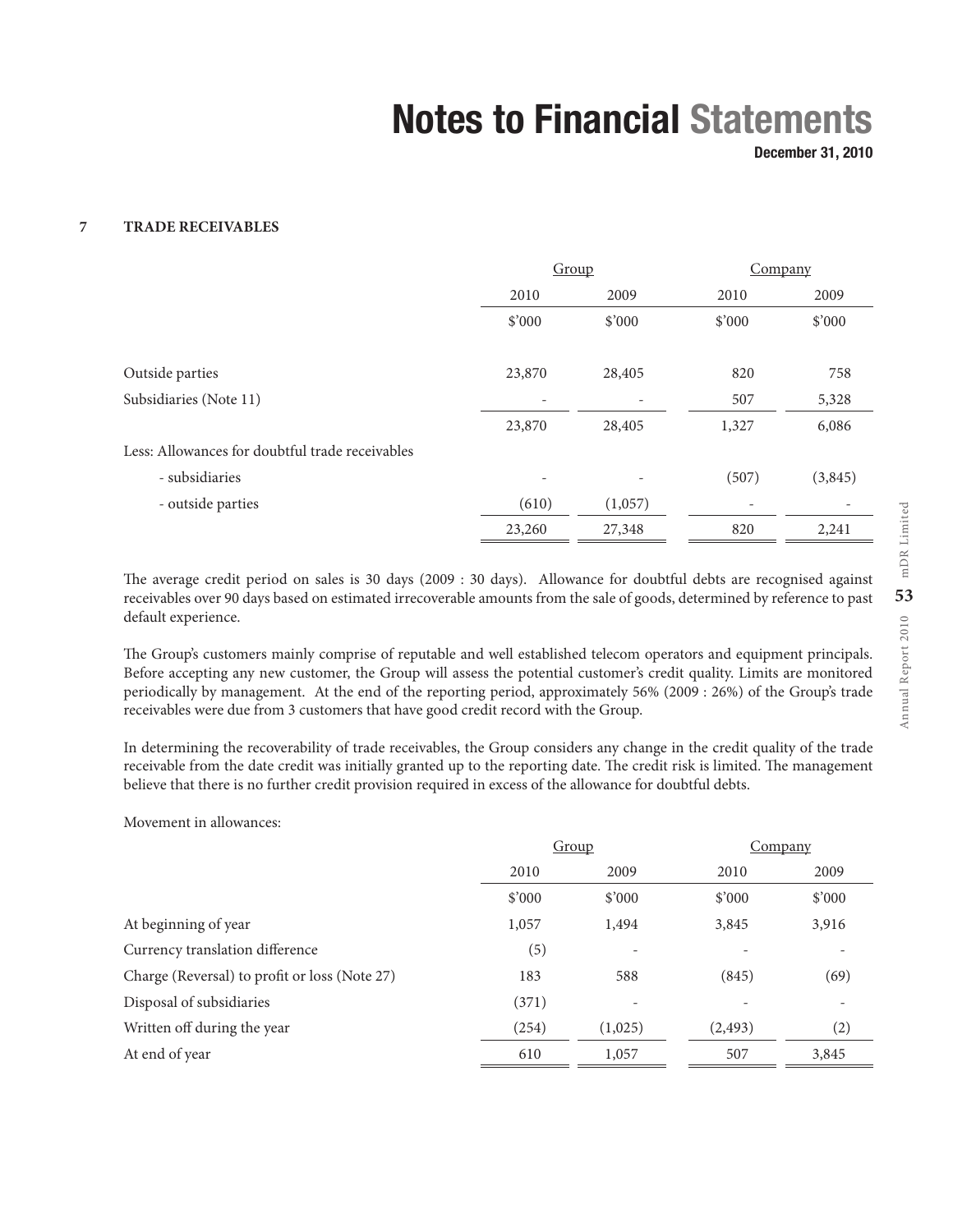**December 31, 2010**

## **7 TRADE RECEIVABLES (cont'd)**

The table below is an analysis of trade receivables as at December 31:

|                                                                   | Group           |                 | Company         |                 |
|-------------------------------------------------------------------|-----------------|-----------------|-----------------|-----------------|
|                                                                   | 2010            | 2009            | 2010            | 2009            |
|                                                                   | $$^{\prime}000$ | $$^{\prime}000$ | $$^{\prime}000$ | $$^{\prime}000$ |
| Not past due and not impaired                                     | 15,676          | 17,984          | 567             | 2,043           |
| Past due but not impaired (i)                                     | 7,584           | 9,364           | 253             | 198             |
|                                                                   | 23,260          | 27,348          | 820             | 2,241           |
|                                                                   |                 |                 |                 |                 |
| Impaired receivables - individually assessed (ii)                 | 610             | 1,057           | 507             | 3,845           |
| Less: Allowance for doubtful debts                                | (610)           | (1,057)         | (507)           | (3,845)         |
| Total trade receivables, net                                      | 23,260          | 27,348          | 820             | 2,241           |
|                                                                   |                 |                 |                 |                 |
| (i)<br>Aging of receivables that are past due<br>but not impaired |                 |                 |                 |                 |
| 31 to 60 days                                                     | 4,090           | 6,213           | 151             | 97              |
| 61 to 90 days                                                     | 750             | 1,821           | 8               |                 |
| >91 days                                                          | 2,744           | 1,330           | 94              | 101             |
| Total                                                             | 7,584           | 9,364           | 253             | 198             |

## (ii) These amounts are stated before any deduction for impairment losses and are not secured by any collateral or credit enhancements.

The Company's trade receivables due from subsidiaries are interest-free and repayable on demand. The Company has made full provision on these receivables as they are not recoverable.

The Group and Company's trade receivables that are not denominated in the functional currencies of the respective entities are as follows:

|                      | Group           |                 | Company         |                 |
|----------------------|-----------------|-----------------|-----------------|-----------------|
|                      | 2010            | 2009            | 2010            | 2009            |
|                      | $$^{\prime}000$ | $$^{\prime}000$ | $$^{\prime}000$ | $$^{\prime}000$ |
| United States Dollar | 108             | 514             | 39              | 2,664           |
| Euro                 | 78              | 169             | 78              | 207             |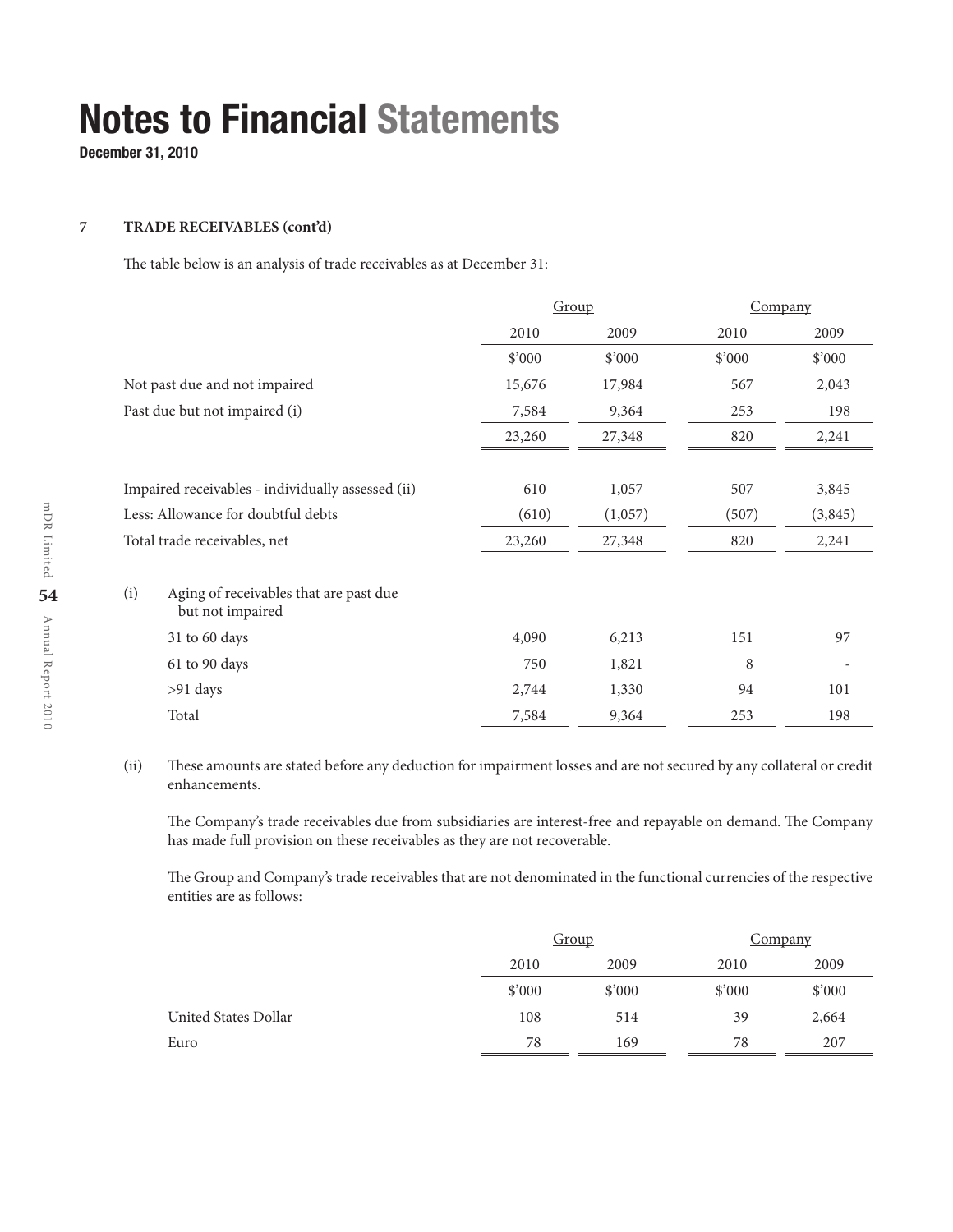**December 31, 2010**

## **8 OTHER RECEIVABLES AND PREPAYMENTS**

|                                                    | Group           |                 |                          | Company         |  |
|----------------------------------------------------|-----------------|-----------------|--------------------------|-----------------|--|
|                                                    | 2010            | 2009            | 2010                     | 2009            |  |
|                                                    | $$^{\prime}000$ | $$^{\prime}000$ | $$^{\prime}000$          | $$^{\prime}000$ |  |
| Accrued interest receivable                        | 9               | 6               | $\overline{\phantom{a}}$ |                 |  |
| Deposits                                           | 1,636           | 1,845           | 72                       | 73              |  |
| Prepayments                                        | 123             | 802             | 25                       | 505             |  |
| Outside parties                                    | 2,076           | 2,119           | 717                      | 1               |  |
| Staff advances                                     |                 | 16              |                          |                 |  |
|                                                    | 3,844           | 4,788           | 814                      | 579             |  |
| Associates (Note 10)                               |                 | 3,451           |                          | 36              |  |
| Related parties (Note 5)                           | 5               | 1,843           |                          | 1,836           |  |
| Due from non-controlling interests of a subsidiary |                 | 208             | ٠                        |                 |  |
| Subsidiaries (Note 11)                             |                 |                 | 18,808                   | 63,830          |  |
|                                                    | 3,849           | 10,290          | 19,622                   | 66,281          |  |
| Less: Allowances for doubtful other receivables    |                 |                 |                          |                 |  |
| - subsidiaries                                     |                 |                 |                          | (53, 385)       |  |
| - others                                           | (81)            | (5,787)         | (7,379)                  |                 |  |
|                                                    | 3,768           | 4,503           | 12,243                   | 12,896          |  |

Movement in allowance:

|                                               | Group           |                          | Company         |                 |
|-----------------------------------------------|-----------------|--------------------------|-----------------|-----------------|
|                                               | 2010<br>2009    |                          | 2010            | 2009            |
|                                               | $$^{\prime}000$ | $$^{\prime}000$          | $$^{\prime}000$ | $$^{\prime}000$ |
| At beginning of year                          | 5,787           | 5,016                    | 53,385          | 52,647          |
| Currency translation difference               | (7)             | $\overline{\phantom{a}}$ |                 |                 |
| Charge (Reversal) to profit or loss (Note 27) | 476             | 779                      | (3,348)         | 902             |
| Disposal of subsidiaries                      | (456)           | $\overline{\phantom{a}}$ |                 |                 |
| Written off during the year                   | (5,719)         | $\left(8\right)$         | (42, 658)       | (164)           |
| At end of year                                | 81              | 5,787                    | 7,379           | 53,385          |

The amounts due from associates were unsecured, interest free and repayable on demand.

The Group and Company have made allowances for amounts where the management is of the view that these amounts are not recoverable.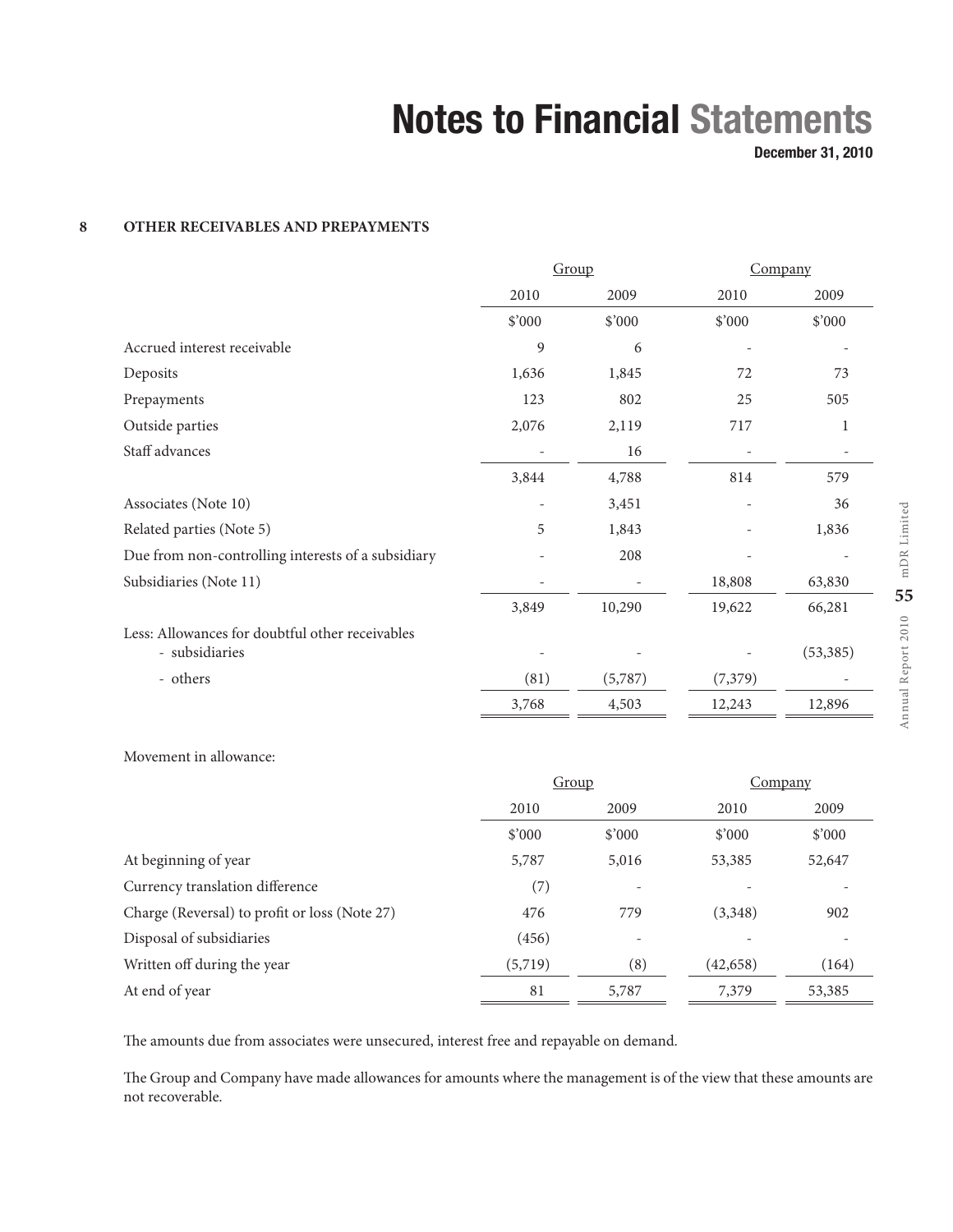**December 31, 2010**

# **8 OTHER RECEIVABLES AND PREPAYMENTS (cont'd)**

The Group and Company's other receivables that are not denominated in the functional currencies of the respective entities are as follows:

|                      | Group           |                          | Company                  |                 |
|----------------------|-----------------|--------------------------|--------------------------|-----------------|
|                      | 2010            | 2009                     | 2010                     | 2009            |
|                      | $$^{\prime}000$ | $$^{\prime}000$          | $$^{\prime}000$          | $$^{\prime}000$ |
| United States Dollar | -               | 475                      | $\overline{\phantom{a}}$ | 17,350          |
| Thai Baht            | ۰               | $\overline{\phantom{a}}$ | $\overline{\phantom{a}}$ | 273             |

# **9 INVENTORIES**

|                                                                                                                             | Group           |                 | Company                  |                 |
|-----------------------------------------------------------------------------------------------------------------------------|-----------------|-----------------|--------------------------|-----------------|
|                                                                                                                             | 2010            | 2009            | 2010                     | 2009            |
|                                                                                                                             | $$^{\prime}000$ | $$^{\prime}000$ | $$^{\prime}000$          | $$^{\prime}000$ |
| Spare parts, handsets, accessories and pre-paid<br>cards, carried at net realisable value after the<br>following allowances | 13,124          | 10,964          | 375                      | 330             |
|                                                                                                                             |                 |                 |                          |                 |
| Movement in allowances:                                                                                                     |                 |                 |                          |                 |
| At beginning of year                                                                                                        | 1,101           | 2,135           | 10                       | 241             |
| Charge to profit or loss (Note 27)                                                                                          | 1,022           | 396             | 56                       | 4               |
| Written off during the year                                                                                                 | (1,515)         | (1,430)         | $\overline{\phantom{a}}$ | (235)           |
| At end of year                                                                                                              | 608             | 1,101           | 66                       | 10              |

## **10 INVESTMENT IN ASSOCIATES**

|                                 | Group                    |                          | Company         |                 |
|---------------------------------|--------------------------|--------------------------|-----------------|-----------------|
|                                 | 2009<br>2010             |                          | 2010            | 2009            |
|                                 | $$^{\prime}000$          | $$^{\prime}000$          | $$^{\prime}000$ | $$^{\prime}000$ |
| Unquoted equity shares, at cost | 6,680                    | 9,236                    | 6,680           | 6,680           |
| Provision for impairment        | (6,680)                  | (9, 236)                 | (6,680)         | (6,680)         |
| <b>Net</b>                      | $\overline{\phantom{a}}$ | $\overline{\phantom{a}}$ | ۰               | -               |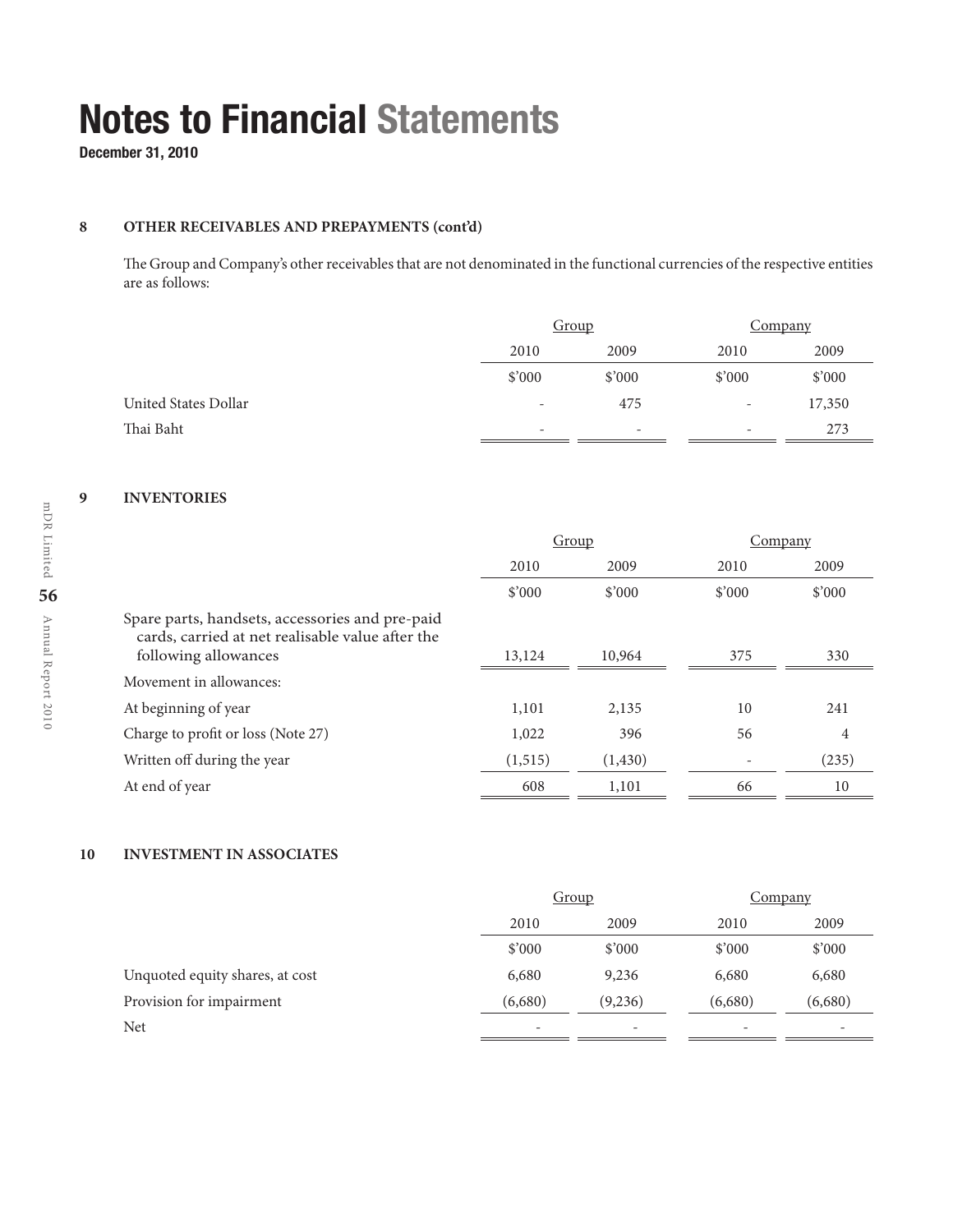**December 31, 2010**

## **10 INVESTMENT IN ASSOCIATES (cont'd)**

Details of the associates are as follows:

| Associates                                                                     |        | Cost of investment | Proportion of<br>ownership interest and<br>voting power held |      | Principal<br>activities/ Country<br>of incorporation<br>and operations |
|--------------------------------------------------------------------------------|--------|--------------------|--------------------------------------------------------------|------|------------------------------------------------------------------------|
|                                                                                | 2010   | 2009               | 2010                                                         | 2009 |                                                                        |
|                                                                                | \$3000 | $$^{\prime}000$    | $\%$                                                         | $\%$ |                                                                        |
| Held by Company:                                                               |        |                    |                                                              |      |                                                                        |
| Tri-max Pte Ltd <sup>(1)</sup>                                                 | 6,680  | 6,680              | 50                                                           | 50   | Investment holding/<br>Singapore                                       |
| Held by subsidiaries:                                                          |        |                    |                                                              |      |                                                                        |
| Distribution Management<br>Solutions (Hong Kong)<br>Co. Limited <sup>(2)</sup> |        | 2,556              |                                                              | 50   | Provision of logistic<br>services/Hong Kong                            |
| Total - Group                                                                  | 6,680  | 9,236              |                                                              |      |                                                                        |

# Notes:

(1) No audited accounts are prepared as the company was dormant during the year.<br>(2) This associate had been deregistered during the year

This associate had been deregistered during the year.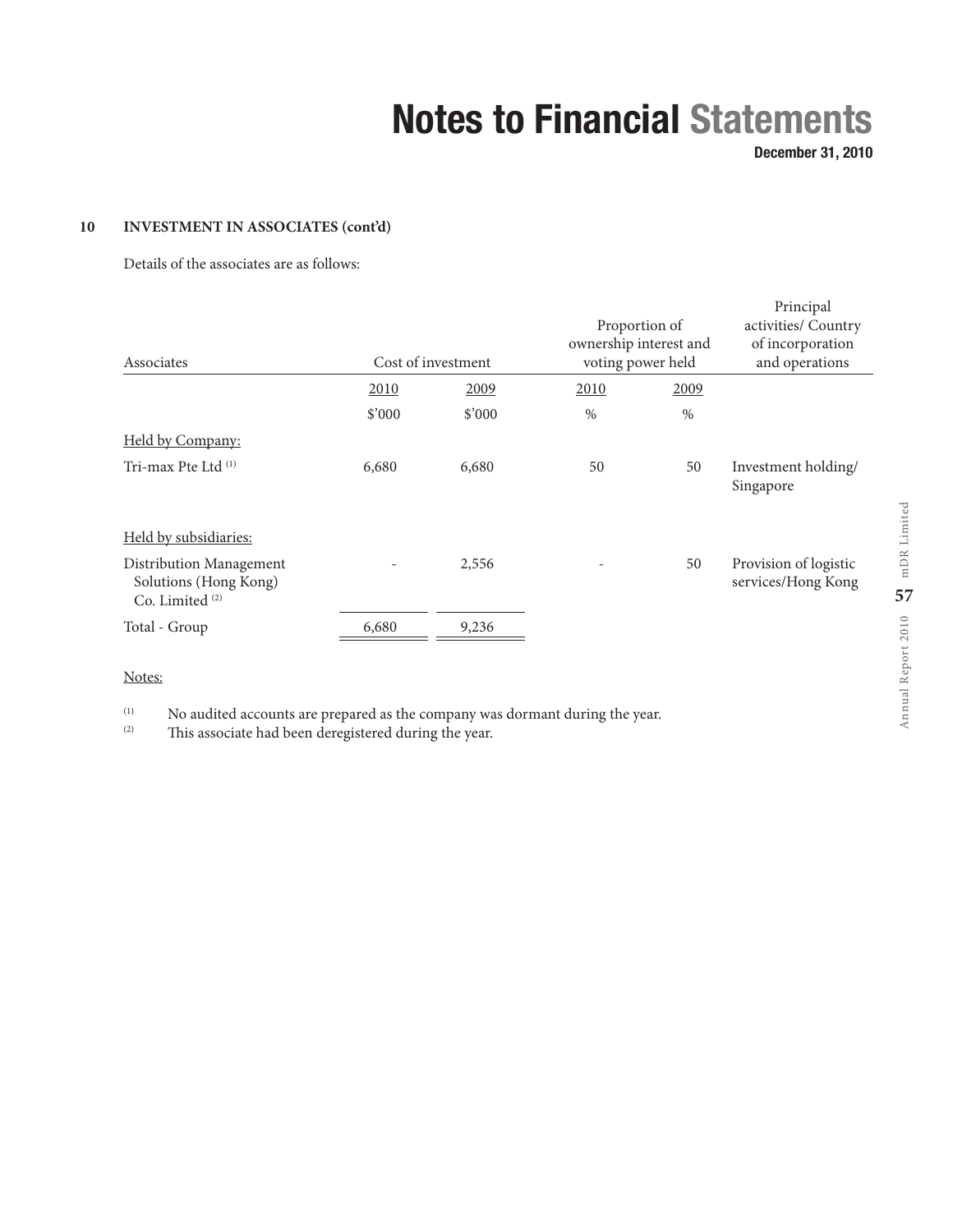**December 31, 2010**

## **11 INVESTMENT IN SUBSIDIARIES**

|                                       |                 | Company         |
|---------------------------------------|-----------------|-----------------|
|                                       | 2010            | 2009            |
|                                       | $$^{\prime}000$ | $$^{\prime}000$ |
| Unquoted equity shares, at cost       | 20,669          | 38,362          |
| Provision for impairment              | (10,733)        | (28,360)        |
|                                       | 9,936           | 10,002          |
|                                       |                 |                 |
| Movement in provision for impairment: |                 |                 |
| At beginning of year                  | 28,360          | 23,157          |
| Charge to profit or loss              |                 | 5,481           |
| Written off during the year           | (17,627)        | (278)           |
| At end of year                        | 10,733          | 28,360          |

In 2010, the Company carried out a review of the recoverable amounts of its investment in subsidiaries where there is indication that the investments have suffered an impairment loss. The review led to the recognition of an impairment loss of \$Nil (2009: \$5,481,000) mainly determined from value in use calculations. The key assumptions for the value in use calculations are those regarding the discount rates, growth rates and expected changes to selling prices and direct costs during the period. Management estimates discount rates using pre-tax rates that reflect current market assessments of the time value of money and the specific risks. The growth rates are based on industry growth forecasts. Changes in selling prices and direct costs are based on past practices and expectations of future changes in the market.

The Company prepares cash flow forecasts derived from the most recent financial budgets approved by management for the next 1 year and extrapolates cash flows for the following 4 years based on estimated growth rates of  $2\%$  (2009: 2%) per annum.

The pre-tax discount rate of 7.8% (2009 : 12.43%) per annum has been applied to the cash flow forecasts.

As at December 31, 2010, any reasonably possible change to the key assumptions applied is not likely to cause the recoverable amounts to be below the carrying amounts of the investment in subsidiaries.

The principal activities of the subsidiaries are the provision of after-market services and the provision of distribution management solutions for mobile communication devices and high-tech consumer products, investment holding and retailing of consumer electronic products.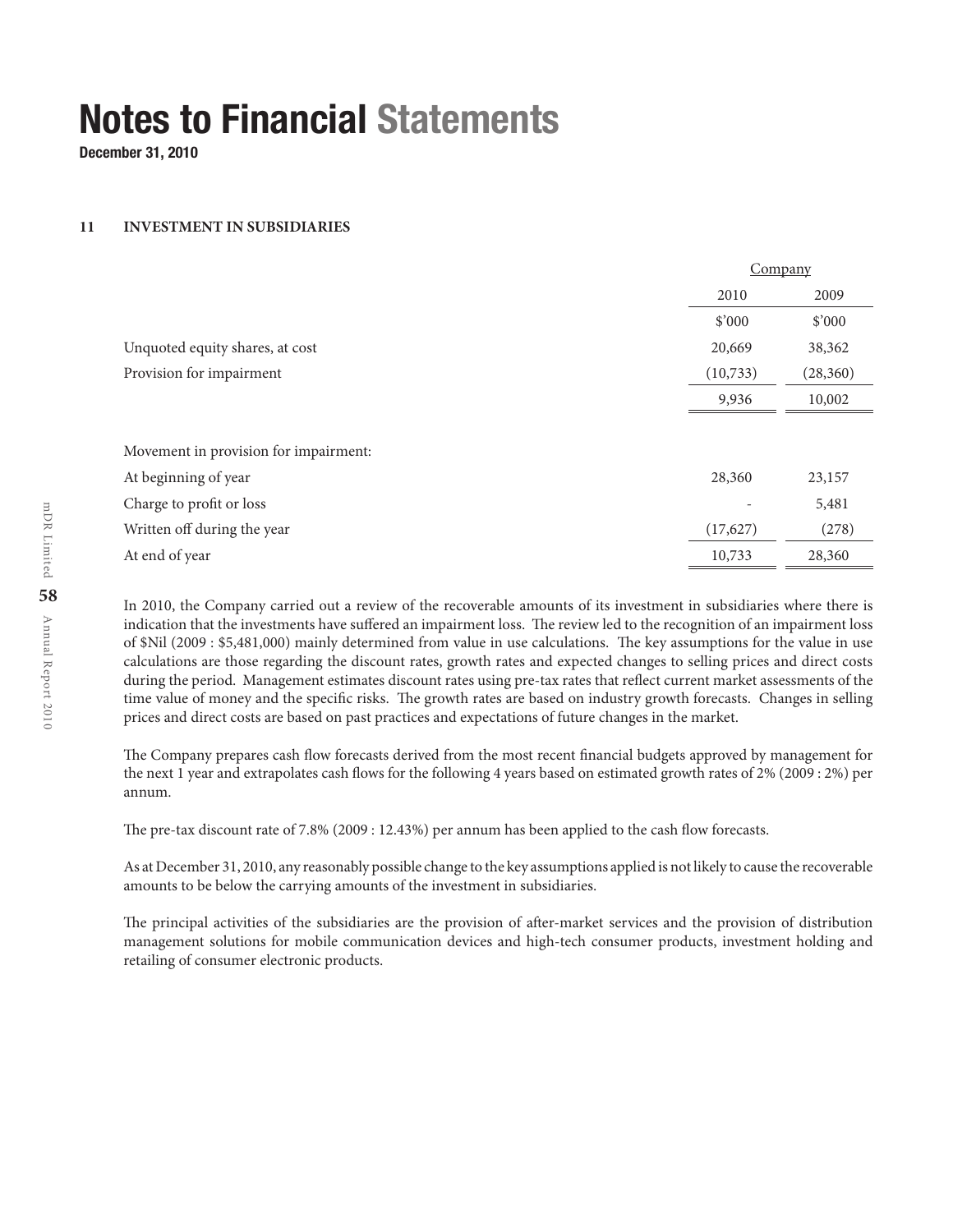**December 31, 2010**

# **11 INVESTMENT IN SUBSIDIARIES (cont'd)**

Details of the subsidiaries are as follows:

| Subsidiaries                                                                      | Cost of investment       |                 |      | Proportion of<br>ownership interest and<br>voting power held |                                  |
|-----------------------------------------------------------------------------------|--------------------------|-----------------|------|--------------------------------------------------------------|----------------------------------|
|                                                                                   | 2010                     | 2009            | 2010 | 2009                                                         |                                  |
|                                                                                   | $$^{\prime}000$          | $$^{\prime}000$ | $\%$ | $\%$                                                         |                                  |
| Accord Customer Care Solutions (Asia)<br>Limited $(5)$                            |                          | 66              |      | 100                                                          | Hong Kong                        |
| mDRL (M) Sdn. Bhd. (6)                                                            | 340                      | 340             | 100  | 100                                                          | Malaysia                         |
| <b>Accord Customer Care Solutions</b><br>Philippines, Inc. (6)                    | 125                      | 125             | 100  | 100                                                          | Philippines                      |
| <b>Accord Customer Care Solutions</b><br>International Ltd. (6)                   | (a)                      | (a)             | 100  | 100                                                          | <b>British Virgin</b><br>Islands |
| Accord Customer Care Solutions India<br>Pvt Ltd $(5)$ *                           |                          | 4               |      | 100                                                          | India                            |
| <b>Accord Customer Care Solutions</b><br>(Aust) Pty Ltd <sup>(3) **</sup>         |                          | 6,390           | 100  | 100                                                          | Australia                        |
| After Market Solutions (CE) Pte Ltd (6)                                           | (a)                      | (a)             | 100  | 100                                                          | Singapore                        |
| mDR Services India Pvt Ltd. (5) *                                                 | $\overline{\phantom{m}}$ | 5,038           |      | 100                                                          | India                            |
| Distribution Management Solutions<br>Pte. Ltd. (1)                                | 12,574                   | 12,574          | 76   | 76                                                           | Singapore                        |
| PT. Accord Express Customer Care<br>Solutions <sup>(4)</sup>                      |                          | 198             |      | 100                                                          | Indonesia                        |
| P.T. Accord Customer Care Solutions <sup>(4)</sup>                                |                          | 5,997           |      | 75                                                           | Indonesia                        |
| mDR (S) Pte Ltd (1)                                                               | 6,394                    | 6,394           | 100  | 100                                                          | Singapore                        |
| A Mobile (M) Sdn. Bhd. <sup>(2)(7)</sup> (formerly<br>known as mDR (M) Sdn. Bhd.) | 828                      | 828             | 100  | 100                                                          | Malaysia                         |
| Playwork Solutions Pte Ltd (6)                                                    | 408                      | 408             | 51   | 51                                                           | Singapore                        |
| Environment Management Technology<br>Pte Ltd $(3)$                                |                          |                 | 100  | 100                                                          | Singapore                        |
|                                                                                   | 20,669                   | 38,362          |      |                                                              |                                  |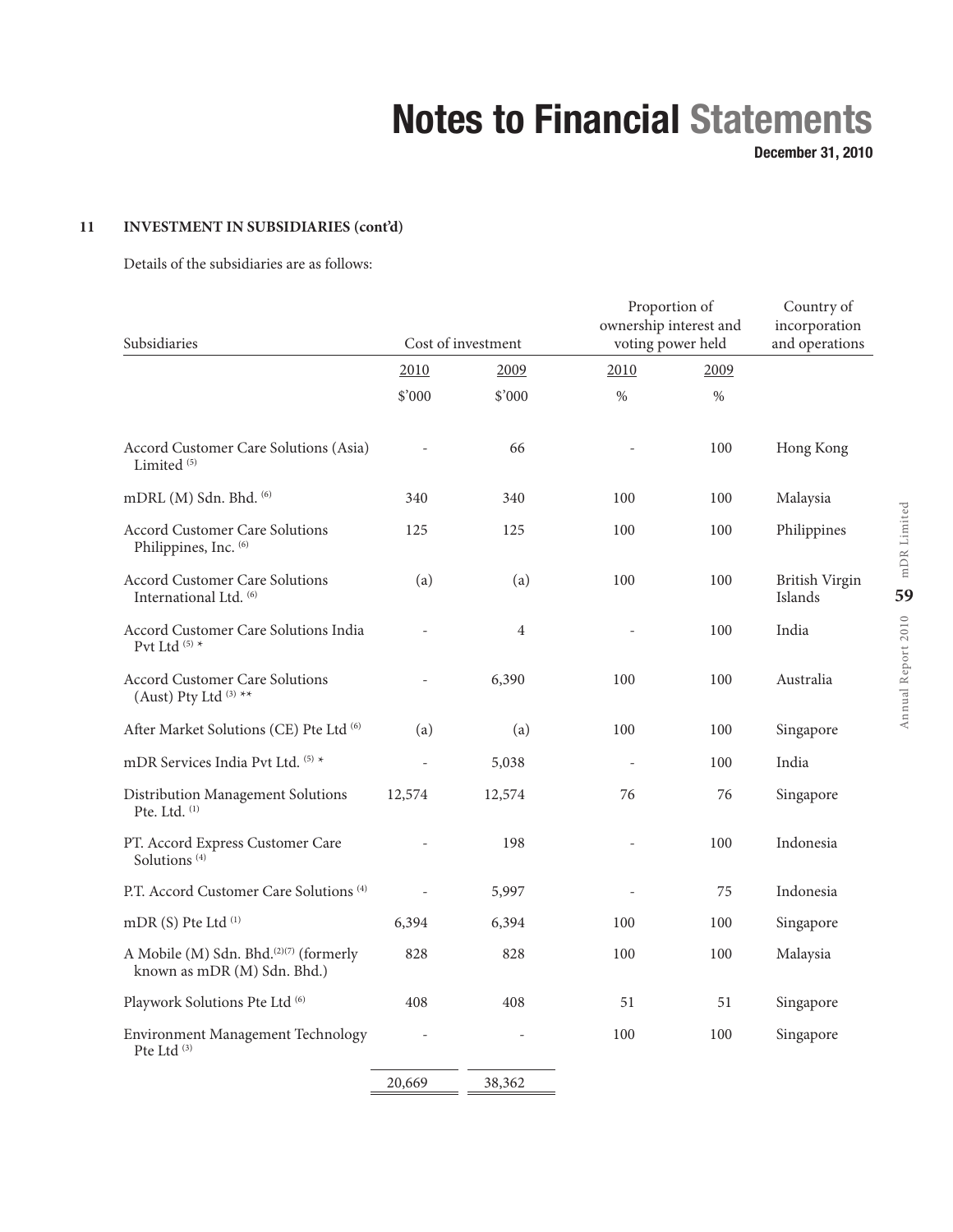December 31, 2010

# **11 INVESTMENT IN SUBSIDIARIES (cont'd)**

| Subsidiaries                                                                                                              |      | Proportion of<br>ownership interest and<br>voting power held |                                  |
|---------------------------------------------------------------------------------------------------------------------------|------|--------------------------------------------------------------|----------------------------------|
|                                                                                                                           | 2010 | 2009                                                         |                                  |
|                                                                                                                           | $\%$ | $\%$                                                         |                                  |
| Subsidiary of After Market Solutions (CE) Pte Ltd                                                                         |      |                                                              |                                  |
| After Market Solutions (CE) Sdn. Bhd. (2)(7)                                                                              | 100  | 100                                                          | Malaysia                         |
| Subsidiaries of Accord Customer Care Solutions (Asia) Limited                                                             |      |                                                              |                                  |
| Accord Customer Care Solutions PRC Limited <sup>(5)</sup>                                                                 |      | 100                                                          | British Virgin<br>Islands        |
| Accord Customer Care Solutions (Suzhou) Co., Ltd <sup>(5)</sup>                                                           |      | 100                                                          | People's<br>Republic of<br>China |
| Accord CCS Thailand Co., Ltd <sup>(5)</sup>                                                                               |      | 50                                                           | Thailand                         |
| Subsidiaries of Distribution Management Solutions Pte Ltd                                                                 |      |                                                              |                                  |
| SDS Pte. Ltd. (1)                                                                                                         | 76   | 76                                                           | Singapore                        |
| A-Mobile Pte. Ltd. (1)                                                                                                    | 76   | 76                                                           | Singapore                        |
| iDistribution Pte. Ltd. (1)                                                                                               | 76   | 76                                                           | Singapore                        |
| 3 Mobile Telecom Pte. Ltd (1) (formerly known as Menel Pte. Ltd)                                                          | 76   | 76                                                           | Singapore                        |
| Pacific Cellular International Limited <sup>(7)</sup>                                                                     | 68   | 68                                                           | British Virgin<br>Islands        |
| Pacific Cellular (Thailand) Limited <sup>(5)</sup>                                                                        |      | 68                                                           | Thailand                         |
| Handphone Shop Pte. Ltd (1) (formerly known as PC (Singapore) Pte. Ltd)                                                   | 76   | 76                                                           | Singapore                        |
| NBRC Pte. Ltd. (1)                                                                                                        | 76   | 76                                                           | Singapore                        |
| Subsidiaries of Accord Customer Care Solutions (Aust) Pty Ltd                                                             |      |                                                              |                                  |
| Accord Customer Care Solutions (Network) Pty Ltd <sup>(3)</sup>                                                           | 100  | 100                                                          | Australia                        |
| Accord Customer Care Solutions (NSW) Pty Ltd <sup>(3) **</sup>                                                            | 100  | 100                                                          | Australia                        |
| mDR (New Zealand) Ltd <sup>(3)</sup><br>(formerly known as Mobile phone repair.com NZ Limited)                            | 100  | 100                                                          | New Zealand                      |
| Accord CCS Thailand Co., Ltd <sup>(5)</sup> (also shown as a subsidiary of Accord<br>Customer Care Solutions (Asia) Ltd.) |      | 50                                                           | Thailand                         |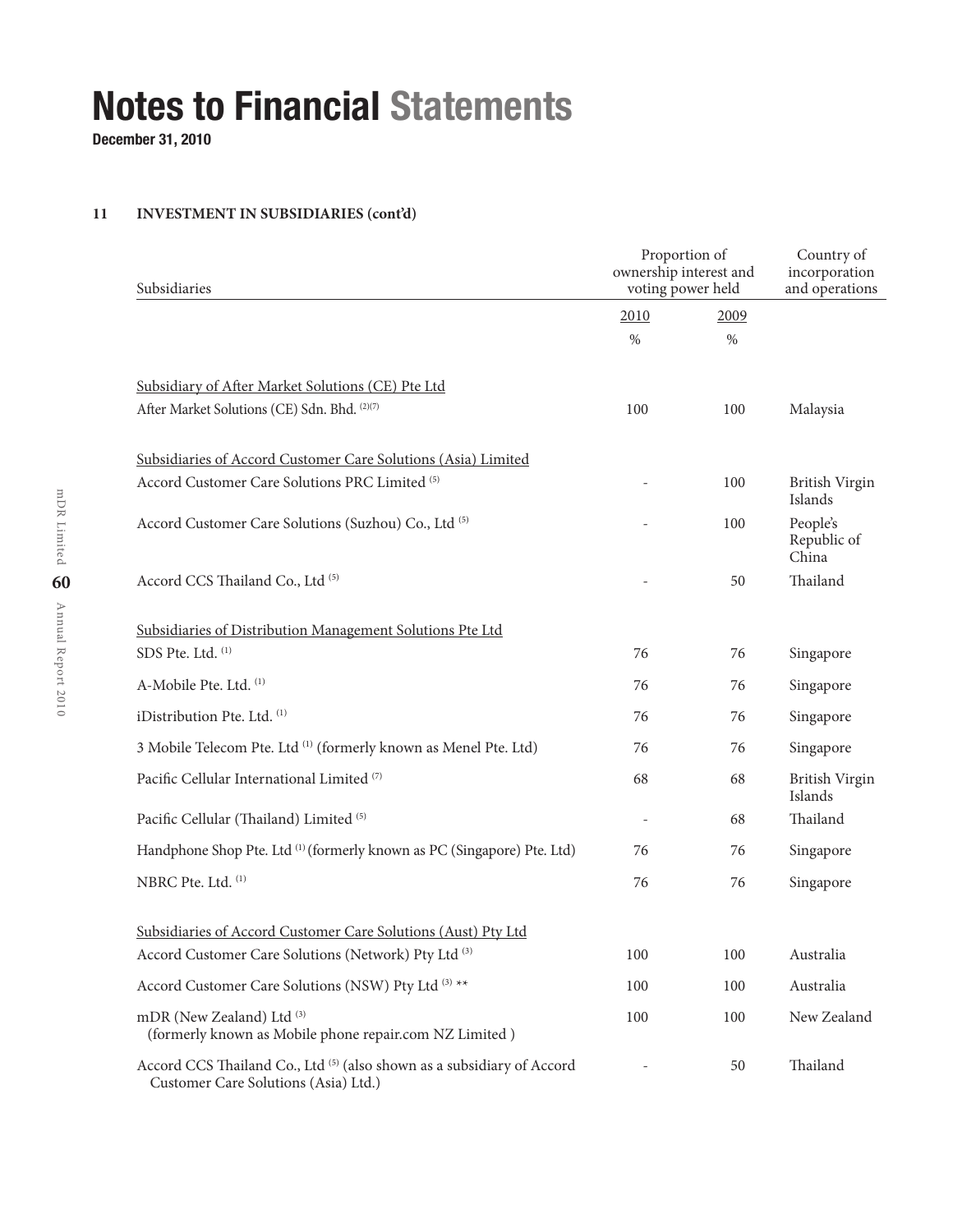**December 31, 2010**

## **11 INVESTMENT IN SUBSIDIARIES (cont'd)**

#### Notes on cost

 $\mu$ <sup>(a)</sup> Less than \$1,000.

### Auditors of subsidiaries for 2010:

- (1) Deloitte & Touche LLP, Singapore.
- (2) Mazars, Malaysia.
- (3) These subsidiaries have commenced liquidation.
- (4) These subsidiaries have been deregistered during the year.
- $(5)$  These subsidiaries have been sold during the year.
- (6) No audited accounts are prepared as these companies were dormant during the year. Management accounts have been used for consolidation purposes.
- (7) Deloitte & Touche LLP, Singapore for consolidation purposes.
- In 2009, the Company's auditors were unable to satisfy themselves that the other auditors have performed the audit in accordance with Singapore Standards on Auditing and that the financial statements are suitable for inclusion in the Group financial statements. Further adjustments and/or disclosures may have to be made to the accompanying financial statements in the event that an audit of these subsidiaries is conducted under Singapore Standards on Auditing. These subsidiaries contributed \$680,000 loss to the Group for the year ended December 31, 2009 and represented \$31,000 to net assets as at December 31, 2009. During the current year, mDR Services India Pvt Ltd ceased active business operations since June 2010 while Accord Customer Care Solutions India Pvt Ltd was a dormant company. Accordingly, their contribution to the Group for the year is not material. In November 2010, these subsidiaries have been sold for a consideration of Indian Rupee \$1 each and the Group recorded a gain on disposal of \$2.045 million.
- \*\* In 2009, the auditors of these subsidiaries that are under liquidation have not performed an audit and provided the required audit clearance and relevant reporting documents to the Company's auditors for the purpose of consolidation of the Group's results. Further adjustments and/or disclosures may have to be made to the accompanying financial statements in the event an audit for the respective subsidiaries is conducted under Singapore Standards on Auditing. These subsidiaries contributed \$2,500,000 profit to the Group for the year ended December 31, 2009. The balances of these entities have been fully written off as at December 31, 2009. In 2010, these subsidiaries are in the process of being liquidated.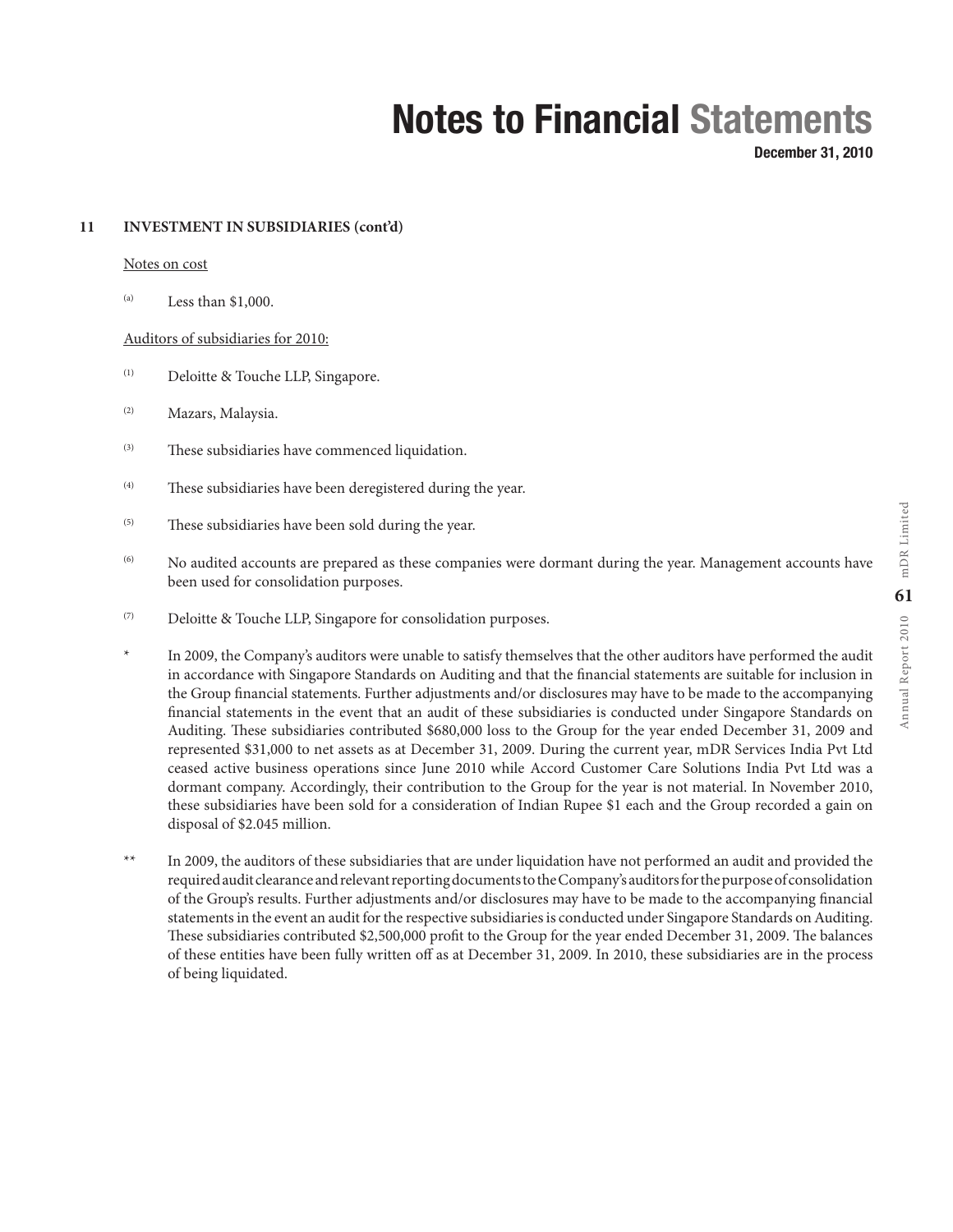**December 31, 2010**

# **12 PLANT AND EQUIPMENT**

|                                   | Computers<br>and computer<br>system | Other<br>plant and<br>equipment | Motor<br>vehicles | Furniture,<br>fittings and<br>renovations | Total   |
|-----------------------------------|-------------------------------------|---------------------------------|-------------------|-------------------------------------------|---------|
| Group                             | \$'000                              | \$'000                          | \$'000            | $$^{\prime}000$                           | \$'000  |
| Cost:                             |                                     |                                 |                   |                                           |         |
| At January 1, 2009                | 5,888                               | 4,066                           | 410               | 4,029                                     | 14,393  |
| Exchange differences              | 65                                  | 20                              | (3)               | 131                                       | 213     |
| Additions                         | 38                                  | 123                             | 66                | 703                                       | 930     |
| Disposal of business/subsidiaries | (293)                               | (117)                           |                   | (695)                                     | (1,105) |
| Reclassifications                 | (30)                                | (32)                            |                   | 30                                        | (32)    |
| Disposals                         | (1, 599)                            | (665)                           | (130)             | (918)                                     | (3,312) |
| At December 31, 2009              | 4,069                               | 3,395                           | 343               | 3,280                                     | 11,087  |
| Exchange differences              | (3)                                 | (32)                            | (4)               | (26)                                      | (65)    |
| Additions                         | 105                                 | 49                              | 203               | 882                                       | 1,239   |
| Disposal of business/subsidiaries |                                     | (885)                           | (87)              | (291)                                     | (1,263) |
| Reclassifications                 | $\mathbf{1}$<br>(972)               |                                 |                   | (1)                                       |         |
| Disposals                         |                                     | (2,050)                         | (182)             | (873)                                     | (4,077) |
| At December 31, 2010              | 3,200                               | 477                             | 273               | 2,971                                     | 6,921   |
| Accumulated depreciation:         |                                     |                                 |                   |                                           |         |
| At January 1, 2009                | 4,573                               | 2,360                           | 266               | 2,849                                     | 10,048  |
| Exchange differences              | 64                                  | (3)                             | (3)               | 197                                       | 255     |
| Depreciation                      | 302                                 | 215                             | 49                | 541                                       | 1,107   |
| Disposal of business/subsidiaries | (294)                               | (84)                            |                   | (690)                                     | (1,068) |
| Reclassifications                 | (32)                                | $\overline{\phantom{a}}$        | ÷                 | $\overline{\phantom{a}}$                  | (32)    |
| Disposals                         | (849)                               | (412)                           | (112)             | (821)                                     | (2,194) |
| At December 31, 2009              | 3,764                               | 2,076                           | 200               | 2,076                                     | 8,116   |
| Exchange differences              | (3)                                 | (39)                            | (5)               | (27)                                      | (74)    |
| Depreciation                      | 160                                 | 67                              | 48                | 544                                       | 819     |
| Disposal of business/subsidiaries |                                     | (884)                           | (87)              | (259)                                     | (1,230) |
| Disposals                         | (906)                               | (1,047)                         | (125)             | (767)                                     | (2,845) |
| At December 31, 2010              | 3,015                               | 173                             | 31                | 1,567                                     | 4,786   |
| Impairment:                       |                                     |                                 |                   |                                           |         |
| At January 1, 2009                | 26                                  | 637                             |                   | 45                                        | 708     |
| Exchange differences              |                                     | 10                              |                   | (1)                                       | 9       |
| Impairment loss                   | 5                                   | 229                             |                   | 12                                        | 246     |
| Reclassifications                 | 8                                   | 40                              |                   | $\overline{\phantom{a}}$                  | 48      |
| Disposals                         | (17)                                | (62)                            |                   | (1)                                       | (80)    |
| At December 31, 2009              | 22                                  | 854                             |                   | 55                                        | 931     |
| Exchange differences              | $\qquad \qquad \blacksquare$        | $\overline{4}$                  |                   | 1                                         | 5       |
| Impairment loss                   |                                     | 62                              |                   | L,                                        | 62      |
| Disposals                         | (22)                                | (919)                           |                   | (23)                                      | (964)   |
| At December 31, 2010              | $\overline{\phantom{a}}$            | 1                               |                   | 33                                        | 34      |
|                                   |                                     |                                 |                   |                                           |         |
| Carrying amount:                  |                                     |                                 |                   |                                           |         |
| At December 31, 2010              | 185                                 | <u>303</u>                      | 242               | 1,371                                     | 2,101   |
| At December 31, 2009              | 283                                 | 465                             | <u>143</u>        | 1,149                                     | 2,040   |
|                                   |                                     |                                 |                   |                                           |         |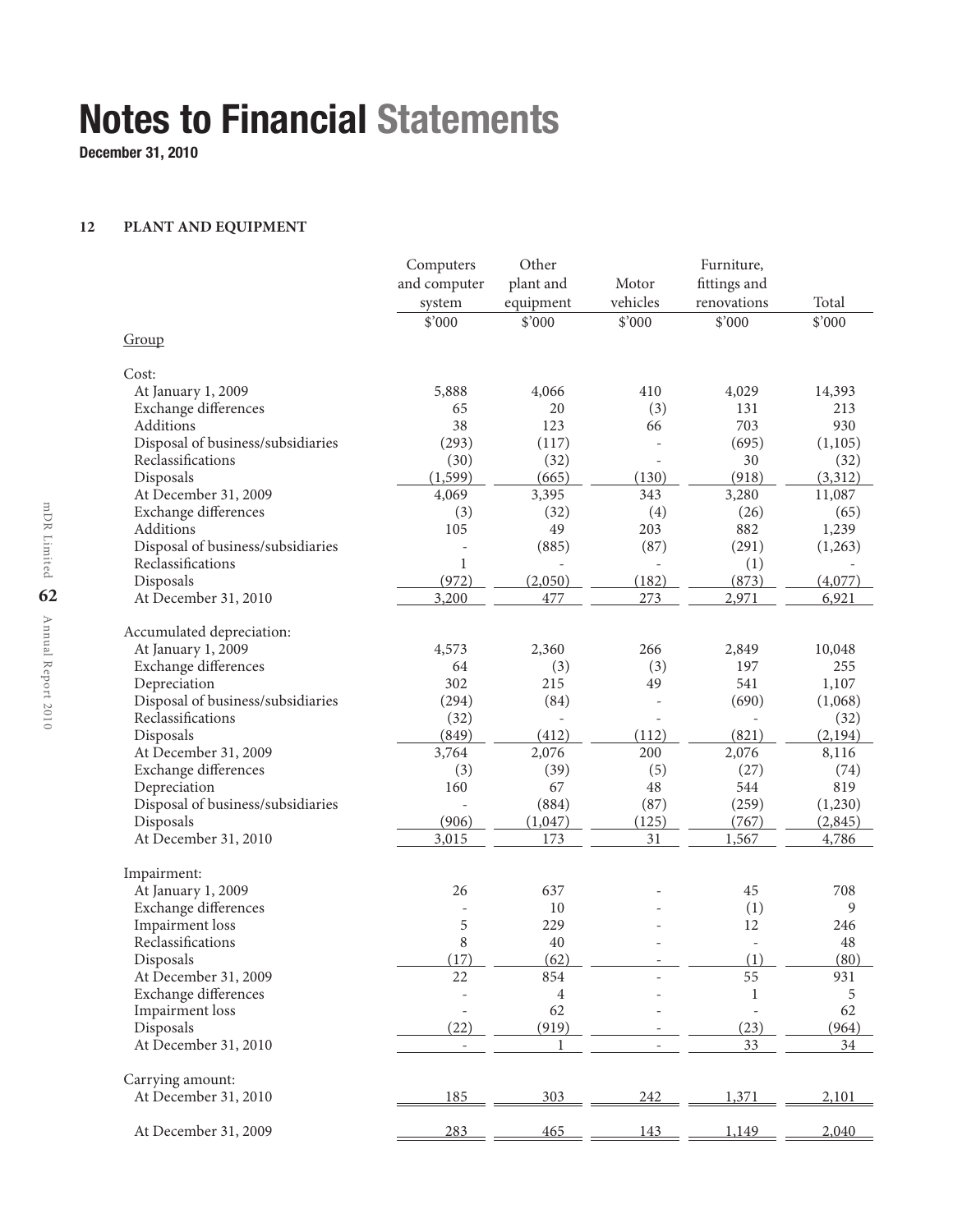**December 31, 2010**

## **12 PLANT AND EQUIPMENT (cont'd)**

|                           | Computers<br>and computer<br>system | Other<br>plant and<br>equipment | Furniture,<br>fittings and<br>renovations | Total    |
|---------------------------|-------------------------------------|---------------------------------|-------------------------------------------|----------|
|                           | $$^{\prime}000$                     | \$'000                          | \$'000                                    | \$'000   |
| Company                   |                                     |                                 |                                           |          |
| Cost:                     |                                     |                                 |                                           |          |
| At January 1, 2009        | 2,513                               | 273                             | 652                                       | 3,438    |
| Additions                 | 6                                   | 5                               | 29                                        | 40       |
| Disposals                 | (573)                               | (221)                           | (648)                                     | (1, 442) |
| At December 31, 2009      | 1,946                               | 57                              | 33                                        | 2,036    |
| Additions                 | $\overline{c}$                      | $\overline{2}$                  | 17                                        | 21       |
| Disposals                 | (41)                                | (4)                             |                                           | (45)     |
| At December 31, 2010      | 1,907                               | 55                              | 50                                        | 2,012    |
| Accumulated depreciation: |                                     |                                 |                                           |          |
| At January 1, 2009        | 2,355                               | 63                              | 606                                       | 3,024    |
| Depreciation              | 79                                  | 50                              | 25                                        | 154      |
| Disposals                 | (551)                               | (92)                            | (613)                                     | (1,256)  |
| At December 31, 2009      | 1,883                               | 21                              | 18                                        | 1,922    |
| Depreciation              | 43                                  | 8                               | 13                                        | 64       |
| Disposals                 | (40)                                | (2)                             |                                           | (42)     |
| At December 31, 2010      | 1,886                               | 27                              | 31                                        | 1,944    |
| Carrying amount:          |                                     |                                 |                                           |          |
| At December 31, 2010      | 21                                  | 28                              | 19                                        | 68       |
| At December 31, 2009      | 63                                  | 36                              | 15                                        | 114      |

During the year, the Group carried out a review of the recoverable amount of its plant and equipment. These assets are used in the Group's after-market services segment. The review led to the recognition of an impairment loss of \$62,000 (2009 : \$246,000) included under other operating expenses.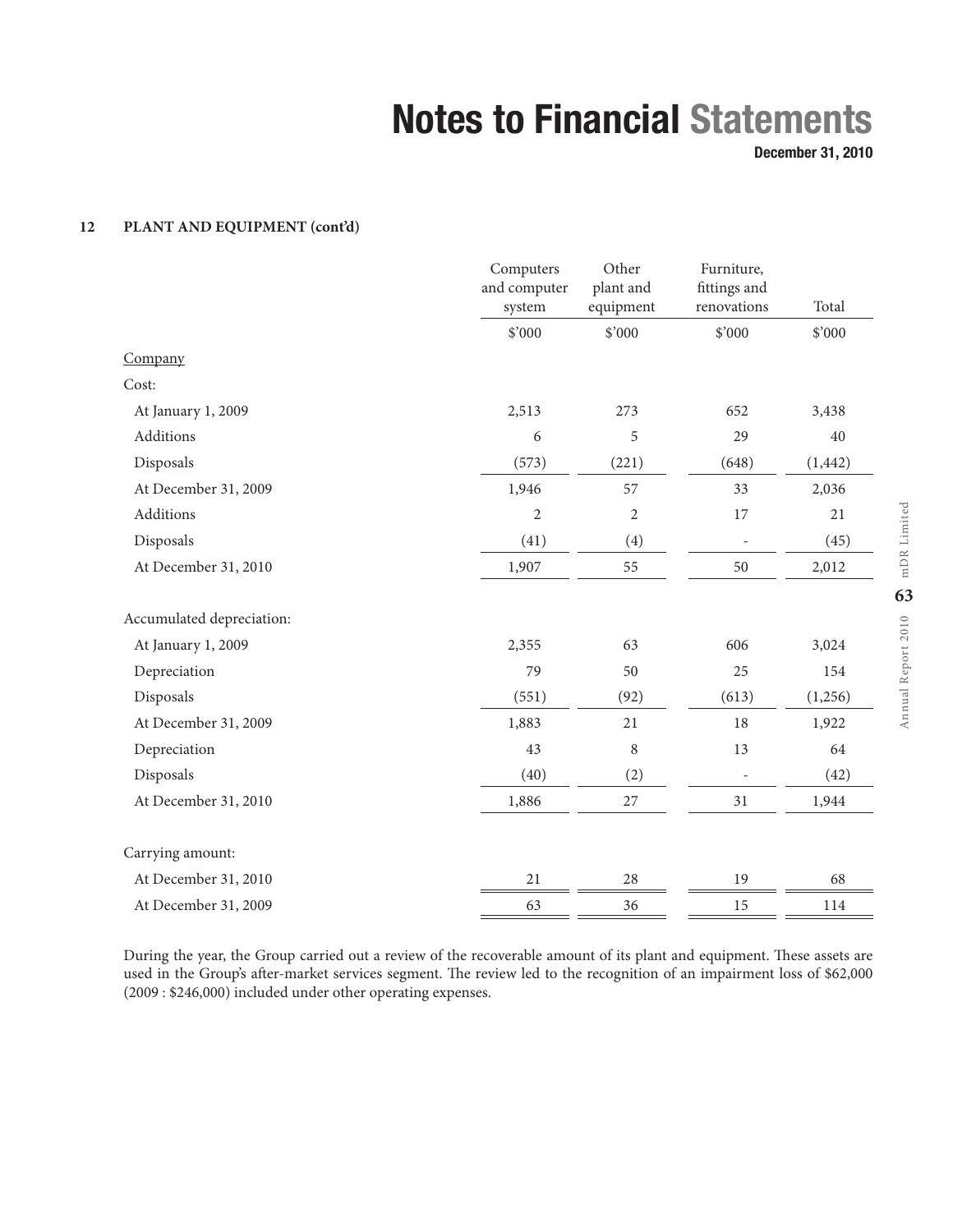**December 31, 2010**

## **13 OTHER INVESTMENTS**

|                          | Group           |                          | Company                  |                          |
|--------------------------|-----------------|--------------------------|--------------------------|--------------------------|
|                          | 2010            | 2009                     | 2010                     | 2009                     |
|                          | $$^{\prime}000$ | $$^{\prime}000$          | $$^{\prime}000$          | $$^{\prime}000$          |
| At cost:                 |                 |                          |                          |                          |
| Unquoted bonds           |                 | $\overline{\phantom{a}}$ | ۰                        |                          |
| Unquoted equity shares   | 758             | 12,300                   | -                        | 11,500                   |
| Unquoted others          |                 | 412                      | $\overline{\phantom{a}}$ | $\overline{\phantom{a}}$ |
|                          | 758             | 12,712                   |                          | 11,500                   |
| Provision for impairment | (758)           | (12,712)                 | $\overline{\phantom{m}}$ | (11,500)                 |
|                          |                 |                          |                          |                          |

There is no quoted market price for unquoted investments and accordingly a reasonable estimate of its fair value could not be made. However, the Group does not anticipate that the carrying amount recorded at the reporting date would be significantly different from the value that would eventually be received or settled.

## **14 LONG-TERM LOAN RECEIVABLES**

|                                               | Group                    |                          | Company         |                 |
|-----------------------------------------------|--------------------------|--------------------------|-----------------|-----------------|
|                                               | 2010                     | 2009                     | 2010            | 2009            |
|                                               | $$^{\prime}000$          | $$^{\prime}000$          | $$^{\prime}000$ | $$^{\prime}000$ |
| Due from subsidiaries (Note 11)               | $\overline{\phantom{a}}$ | $\overline{\phantom{a}}$ | 2,983           |                 |
| Less: Allowance for doubtful loan receivables | $\overline{\phantom{a}}$ | $\overline{\phantom{a}}$ | (2,983)         |                 |
|                                               | $\overline{\phantom{a}}$ | -                        |                 |                 |

The above long-term loan receivables are an extension of the Company's net investment in the subsidiaries. These are unsecured, interest free and are not expected to be repaid within one year.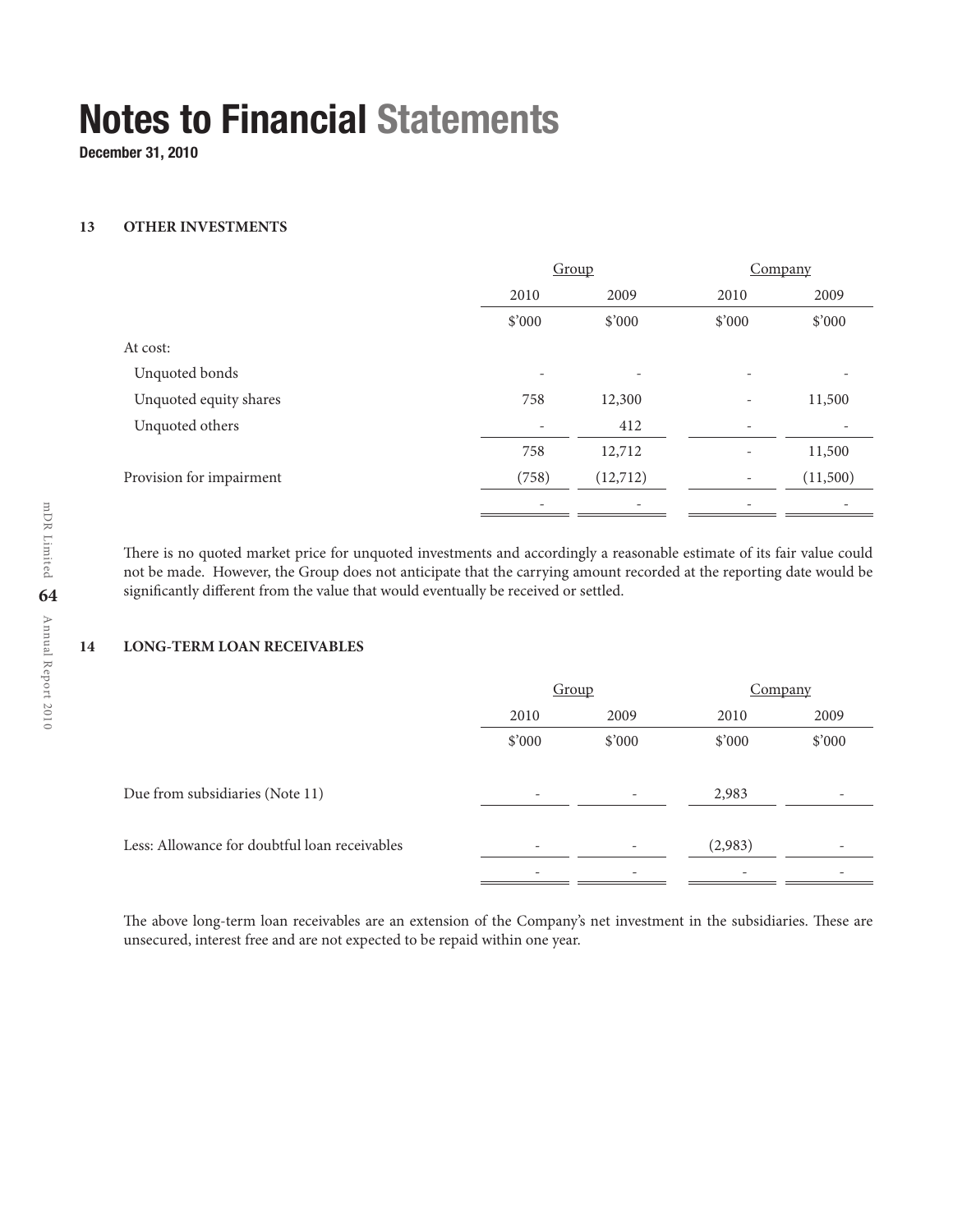**December 31, 2010**

# **15 OTHER GOODWILL**

|                                    |        | Group                    |        | Company         |
|------------------------------------|--------|--------------------------|--------|-----------------|
|                                    | 2010   | 2009                     | 2010   | 2009            |
|                                    | \$'000 | \$'000                   | \$'000 | $$^{\prime}000$ |
| Cost:                              |        |                          |        |                 |
| At beginning of year               | 9,135  | 9,135                    |        |                 |
| Written off during the year        | (463)  | $\overline{\phantom{a}}$ |        |                 |
| At end of year                     | 8,672  | 9,135                    |        |                 |
| Impairment:                        |        |                          |        |                 |
| At beginning of year               | 6,785  | 6,635                    |        |                 |
| Charge to profit or loss (Note 27) |        | 150                      |        |                 |
| Written off during the year        | (463)  |                          |        |                 |
| At end of year                     | 6,322  | 6,785                    |        |                 |
| Carrying amount:                   |        |                          |        |                 |
| At end of year                     | 2,350  | 2,350                    |        |                 |
|                                    |        |                          |        |                 |
| At beginning of year               | 2,350  | 2,500                    |        |                 |

The above relates to goodwill on purchase of distribution management solutions businesses and related assets.

The Group tests other goodwill annually for impairment, or more frequently if there are indications that goodwill might be impaired.

The recoverable amounts are determined from value in use calculations. The key assumptions for the value in use calculations are those regarding the discount rates, growth rates and expected changes to selling prices and direct costs during the period. Management estimates discount rates using pre-tax rates that reflect current market assessments of the time value of money and the specific risks. The growth rates are based on industry growth forecasts. Changes in selling prices and direct costs are based on past practices and expectations of future changes in the market.

The Group prepares cash flow forecasts derived from the most recent financial budgets approved by management for the next 1 year and extrapolates cash flows for the following 4 years based on growth rate of  $2\%$  (2009 : 2%) per annum. The rate used to discount the cash flow forecasts is 7.8% (2009 : 12.43%) per annum.

As at December 31, 2010, any reasonably possible change to the key assumptions applied is not likely to cause the recoverable amounts to be below the carrying amounts of other goodwill.

For the year ended December 31, 2010, no impairment (2009 : \$150,000) was recognised.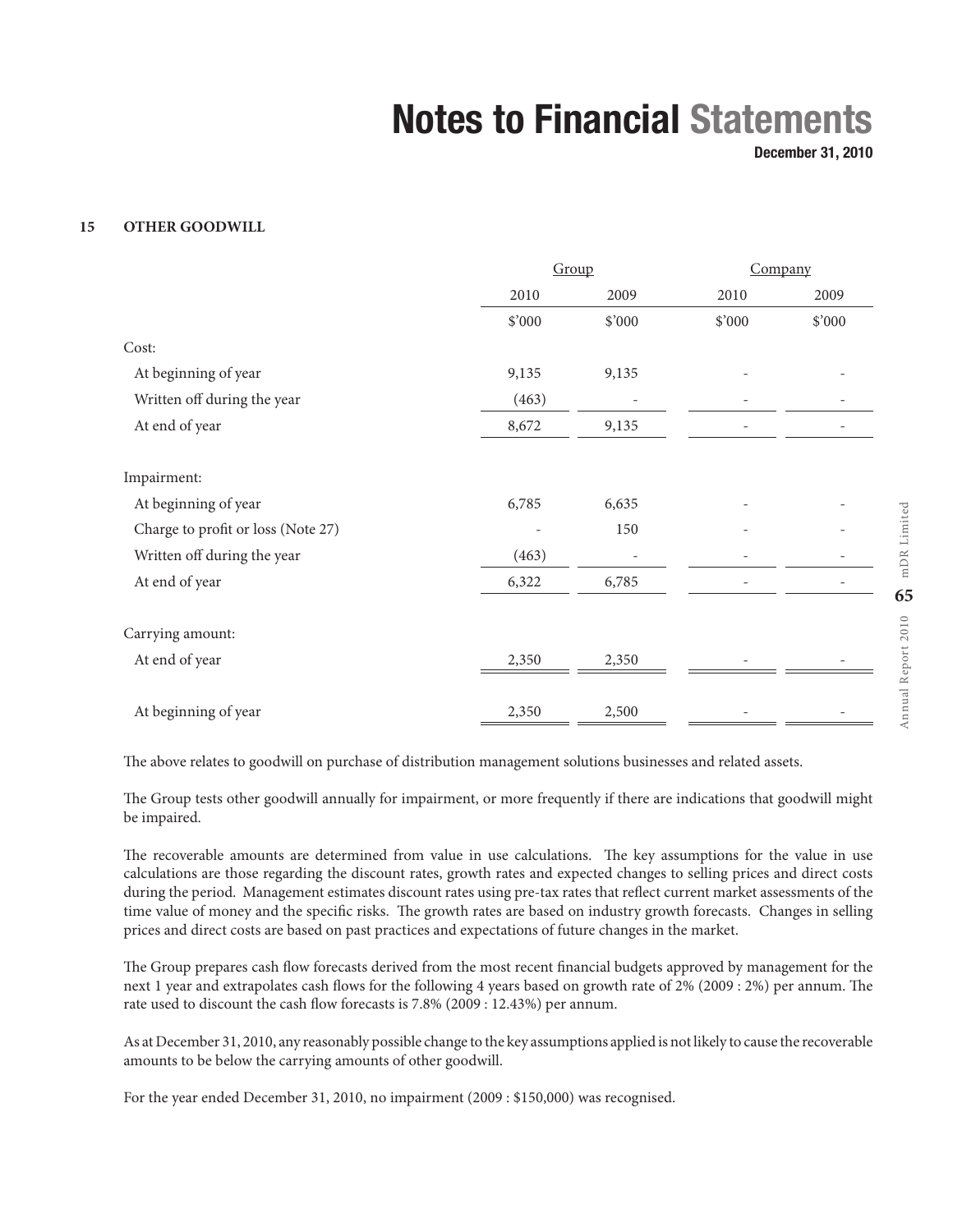**December 31, 2010**

### **16 BANK OVERDRAFTS**

|                 | Group           |                 | Company         |                 |
|-----------------|-----------------|-----------------|-----------------|-----------------|
|                 | 2010            | 2009            | 2010            | 2009            |
|                 | $$^{\prime}000$ | $$^{\prime}000$ | $$^{\prime}000$ | $$^{\prime}000$ |
| Bank overdrafts | 8,678           | 8,850           | 2,037           | 2,203           |

- a) The average effective interest rates paid for bank overdrafts (unsecured) is 5.96% to 6.04% (2009 : 5.91% to 5.96%) per annum respectively.
- b) The Group and Company's bank overdrafts are denominated in the functional currencies of the respective entities.

#### **17 CONVERTIBLE LOAN NOTES**

The Company has issued the following convertible notes/bonds:

a) On January 30, 2008, the Company received approval from shareholders for the issue of 1.5% equity linked redeemable non-recallable structured convertible notes ("Notes") that are due in 2011 amounting to \$32,000,000. As at December 31, 2010, the Company has issued a total of \$12,000,000 (2009 : \$7,500,000) and the holder of the convertible notes has converted \$11,950,000 (2009 : \$6,950,000) into equity shares of the Company and the balance of \$50,000 (2009 : \$550,000) has been disclosed as current liability which is convertible into equity shares or due for redemption on demand at the option of the holder.

Subsequent to the end of the financial year, the Notes expired on 17 February 2011 with all outstanding notes fully converted into equity shares.

b) On February 25, 2008, the Group entered into a three-year debt restructuring agreement with three lenders for a conversion debt of \$12,000,000. Under the agreement, a conversion debt of \$12,000,000 shall be repaid and discharged by way of conversion into 3.75% Class A convertible bonds due in 2010.

The Group has not complied with one of its debt covenants pursuant to the convertible bonds agreement since June 30, 2009 and as a result the loan facilities are repayable on demand and have been disclosed as current liability in these financial statements. During the year, the due date of convertible bonds has been further extended to March 31, 2011 upon expiry on June 29, 2010 as the lenders are currently reviewing the documentation to formalise the restructuring plan. Notwithstanding this, the Group has commenced monthly instalment payments of its outstanding borrowings with the lenders since January 31, 2010 under a proposed debt restructuring plan. The Group and the lenders are in the midst of completing its proposed debt restructuring plan.

Subsequent to the end of the financial year, the Company has served a redemption notice on March 22, 2011 to redeem the outstanding Class A convertible bonds amounting to \$4.96 million (Note 35).

These notes/bonds contain embedded conversion features and the Company has designated the combined contract at fair value through profit or loss.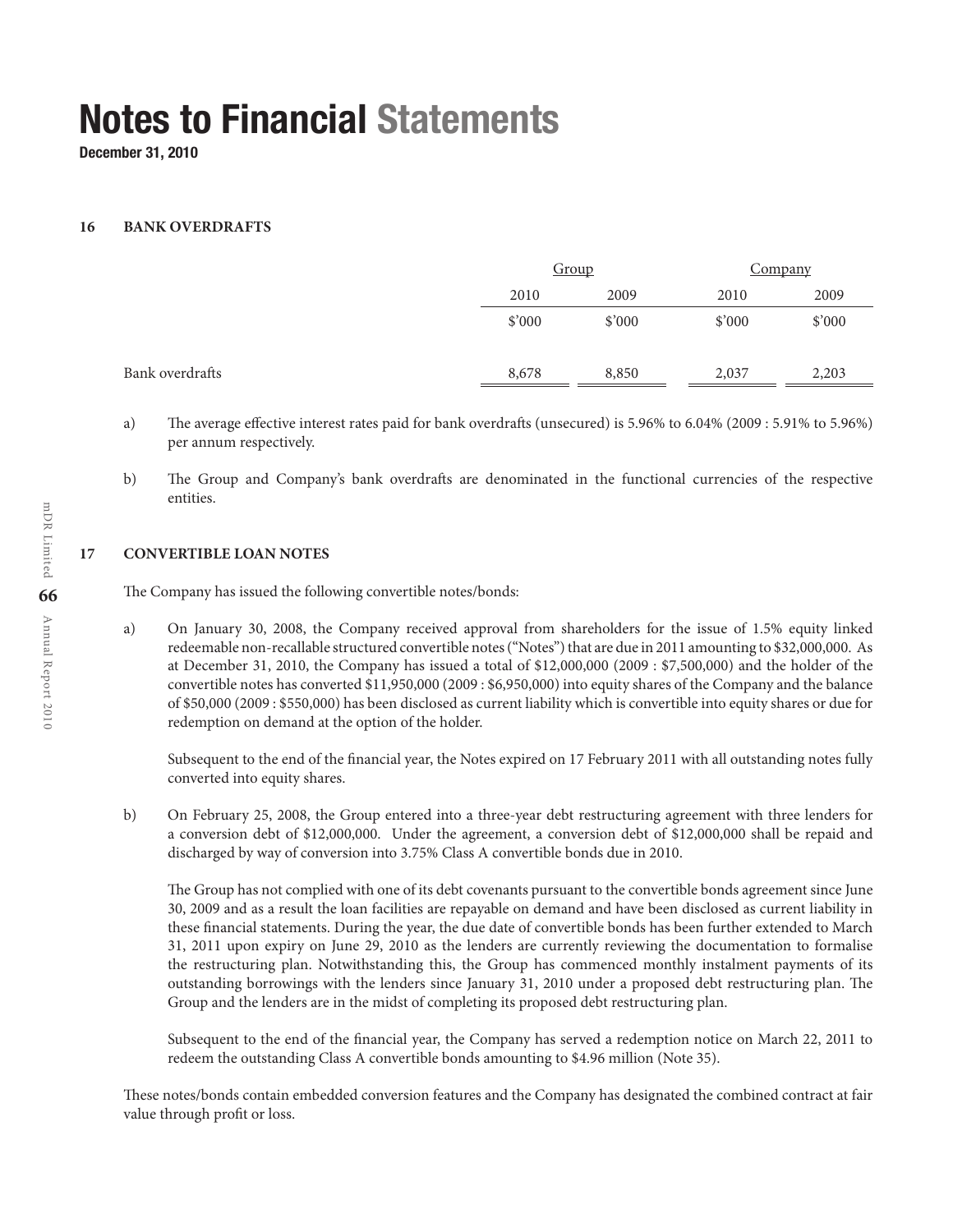**December 31, 2010**

### **17 CONVERTIBLE LOAN NOTES (cont'd)**

The fair value and the change in that fair value that can be ascribed to changes in underlying credit risk are set out below:

|                                                                                                | Convertible<br>notes | Convertible<br>bonds | Total           |
|------------------------------------------------------------------------------------------------|----------------------|----------------------|-----------------|
|                                                                                                | $$^{\prime}000$      | $$^{\prime}000$      | $$^{\prime}000$ |
| 2010                                                                                           |                      |                      |                 |
| Fair value                                                                                     | 50                   | 5,889                | 5,939           |
| Difference between carrying amount and amount contractually required<br>to be paid at maturity |                      | (589)                | (589)           |
| Amount payable at maturity                                                                     | 50                   | 5,300                | 5,350           |
| Change in fair value not attributable to changes in market conditions                          |                      | 26                   | 26              |
| 2009                                                                                           |                      |                      |                 |
| Fair value                                                                                     | 530                  | 8,333                | 8,863           |
| Difference between carrying amount and amount contractually required<br>to be paid at maturity | 20                   | (833)                | (813)           |
| Amount payable at maturity                                                                     | 550                  | 7,500                | 8,050           |
|                                                                                                |                      |                      |                 |
| Change in fair value not attributable to changes in market conditions                          | 11                   | 75                   | 86              |

The Group estimates the fair value of the notes/bonds using valuation techniques which include assumptions that are supportable by unobservable market data. The credit spread for the valuation is assumed constant at 4.45% and the volatility is at 100% throughout the valuation period.

The Group estimates changes in fair value due to credit risk, by estimating the amount of change in the fair value that is not due to changes in market conditions that give rise to market risk.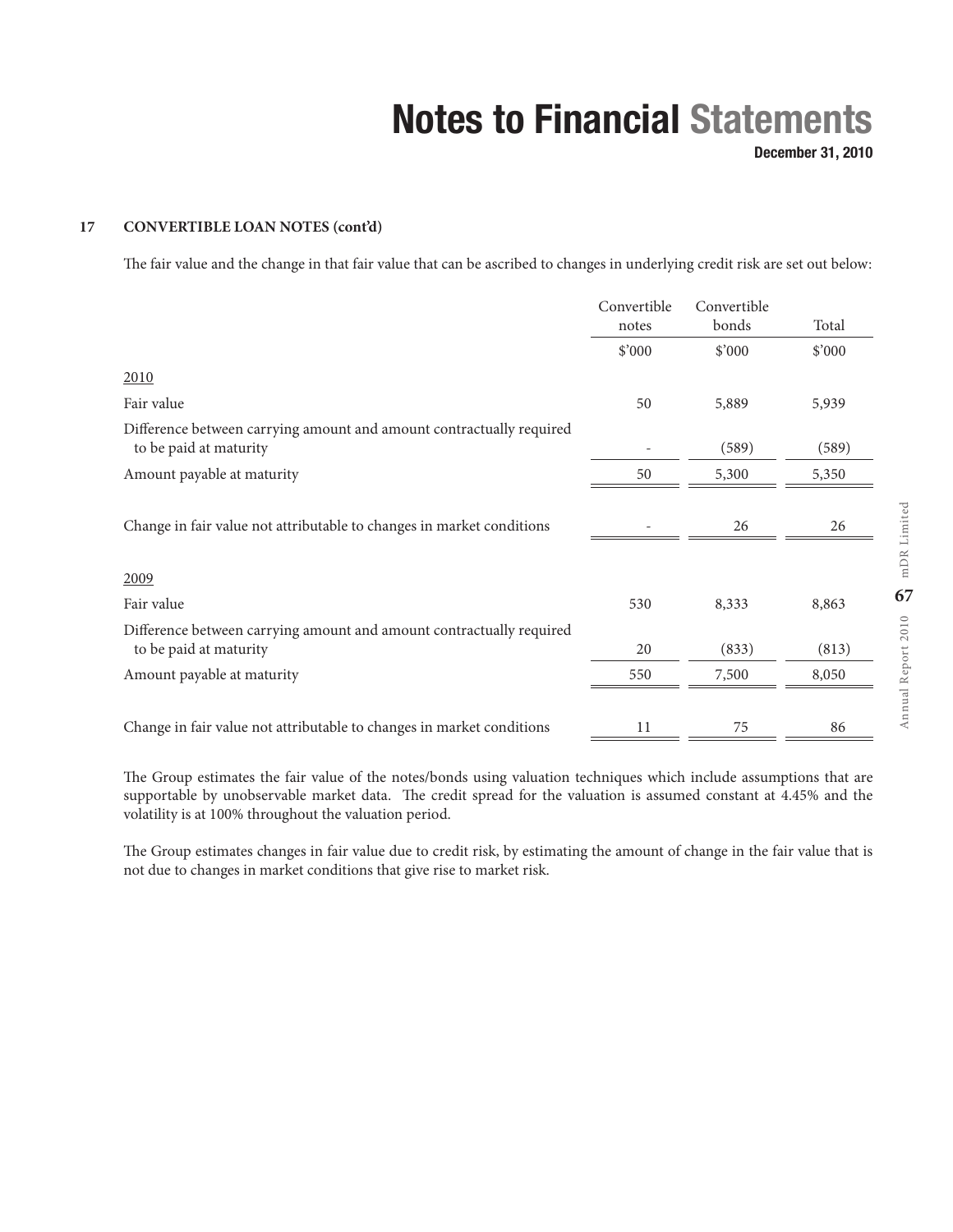**December 31, 2010**

# **17 CONVERTIBLE LOAN NOTES (cont'd)**

Convertible loan notes measured at fair value based on level 3:

|                              | 2010            | 2009            |
|------------------------------|-----------------|-----------------|
|                              | $$^{\prime}000$ | $$^{\prime}000$ |
|                              |                 |                 |
| Opening balance              | 8,863           | 16,716          |
| Total gain in profit or loss | (234)           | (2,960)         |
| Issued during the year       | 4,500           | 4,500           |
| Repayment of bonds           | (2,200)         | (4,500)         |
| Conversion to equity         | (4,990)         | (4,893)         |
| Ending balance               | 5,939           | 8,863           |

## **18 TRADE PAYABLES**

|                          | Group           |                          | Company         |                 |
|--------------------------|-----------------|--------------------------|-----------------|-----------------|
|                          | 2010            | 2009                     | 2010            | 2009            |
|                          | $$^{\prime}000$ | $$^{\prime}000$          | $$^{\prime}000$ | $$^{\prime}000$ |
| Outside parties          | 12,976          | 15,440                   | 537             | 501             |
| Subsidiaries (Note 11)   |                 | $\overline{\phantom{a}}$ | -               | 57              |
| Related parties (Note 5) |                 | 188                      | -               | ۰               |
|                          | 12,976          | 15,628                   | 537             | 558             |

Trade payables principally comprise amounts outstanding for trade purchases.

The average credit period on purchase of goods is 30 days (2009 : 30 days). The Group and the Company have financial risk management policies in place to ensure that all payables are within the credit timeframe.

The Group and Company's trade payables that are not denominated in the functional currencies of the respective entities are as follows:

|                      | Group           |                 | Company                  |                          |
|----------------------|-----------------|-----------------|--------------------------|--------------------------|
|                      | 2010<br>2009    |                 | 2010                     | 2009                     |
|                      | $$^{\prime}000$ | $$^{\prime}000$ | $$^{\prime}000$          | $$^{\prime}000$          |
| United States Dollar | 234             | 711             | 7                        | 39                       |
| Euro                 | 130             | 175             | 87                       | 102                      |
| Thai Baht            | -               | 6               |                          | 39                       |
| Australian Dollar    | 10              | 10              | $\overline{\phantom{a}}$ | $\overline{\phantom{a}}$ |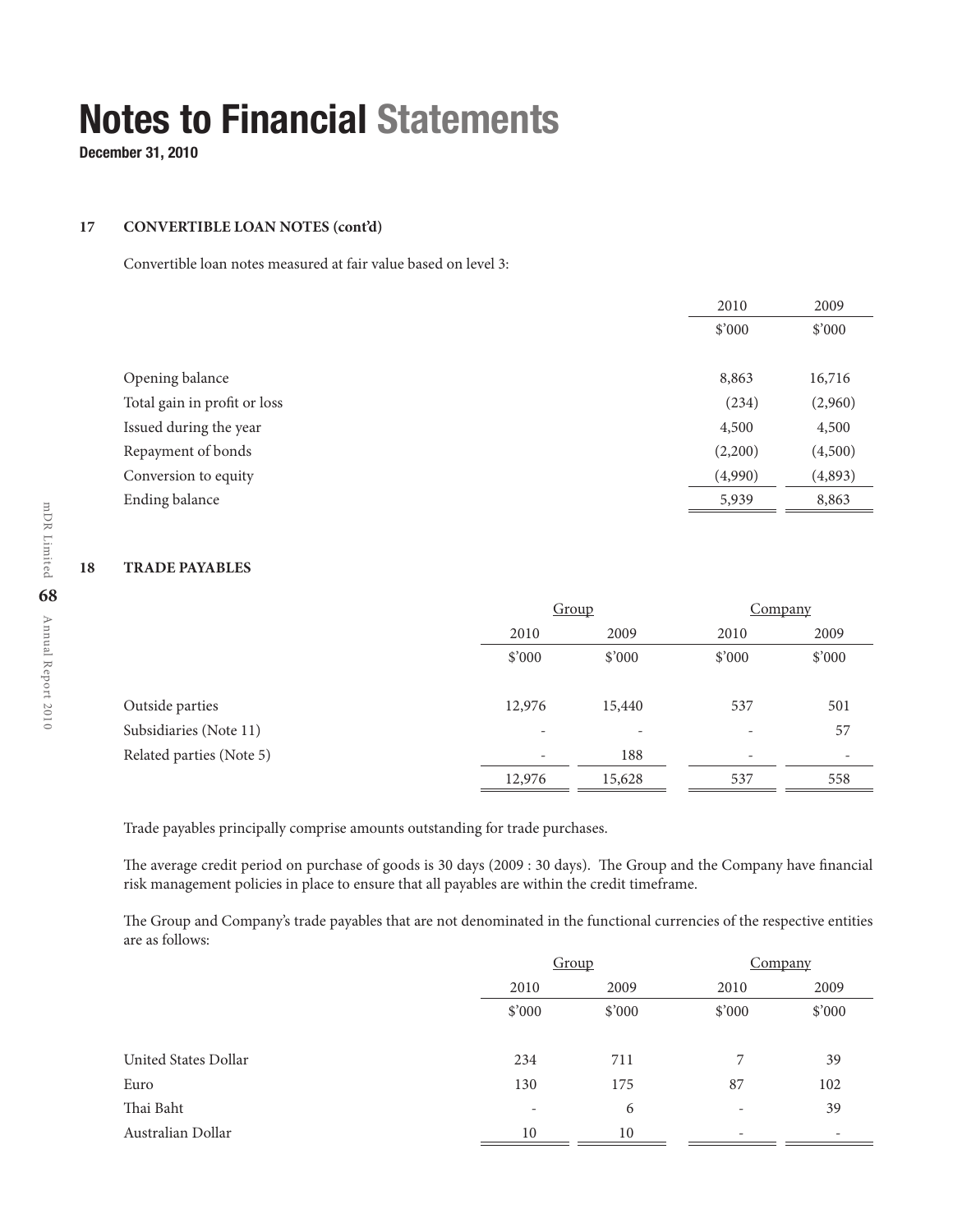**December 31, 2010**

#### **19 OTHER PAYABLES**

|                                   | Group                    |                 | Company         |                 |
|-----------------------------------|--------------------------|-----------------|-----------------|-----------------|
|                                   | 2010                     | 2009            | 2010            | 2009            |
|                                   | $$^{\prime}000$          | $$^{\prime}000$ | $$^{\prime}000$ | $$^{\prime}000$ |
| Accrued expenses                  | 10,939                   | 12,101          | 2,311           | 1,778           |
| Provision for restructuring costs |                          | 658             |                 |                 |
|                                   | 10,939                   | 12,759          | 2,311           | 1,778           |
| Subsidiaries (Note 11)            | $\overline{\phantom{0}}$ | -               | 2,781           | 9,699           |
| Related parties (Note 5)          | 9                        | 158             |                 | 28              |
|                                   | 10,948                   | 12,917          | 5,092           | 11,505          |

Movement in provision for restructuring costs:

|                          | Group           |                          | Company                  |                 |
|--------------------------|-----------------|--------------------------|--------------------------|-----------------|
|                          | 2009<br>2010    |                          | 2010                     | 2009            |
|                          | $$^{\prime}000$ | $$^{\prime}000$          | $$^{\prime}000$          | $$^{\prime}000$ |
| At beginning of year     | 658             | 658                      | $\overline{\phantom{a}}$ |                 |
| Utilised during the year | (658)           | $\overline{\phantom{a}}$ | -                        |                 |
| At end of year           | ۰               | 658                      | $\overline{\phantom{a}}$ |                 |

Amount payable to subsidiaries and related parties are unsecured short-term, interest-free and repayable on demand.

The Group and Company's other payables that are not denominated in the functional currencies of the respective entities are as follows:

|                      | Group           |                          | Company                  |                 |
|----------------------|-----------------|--------------------------|--------------------------|-----------------|
|                      | 2010<br>2009    |                          | 2010                     | 2009            |
|                      | $$^{\prime}000$ | $$^{\prime}000$          | $$^{\prime}000$          | $$^{\prime}000$ |
| United States Dollar | 211             | $\overline{\phantom{a}}$ | $\overline{\phantom{a}}$ | 312             |
| Euro                 | 2               | $\overline{\phantom{a}}$ | ۰                        | -               |
| Thai Baht            | 6               | $\overline{\phantom{a}}$ | ۰                        | 30              |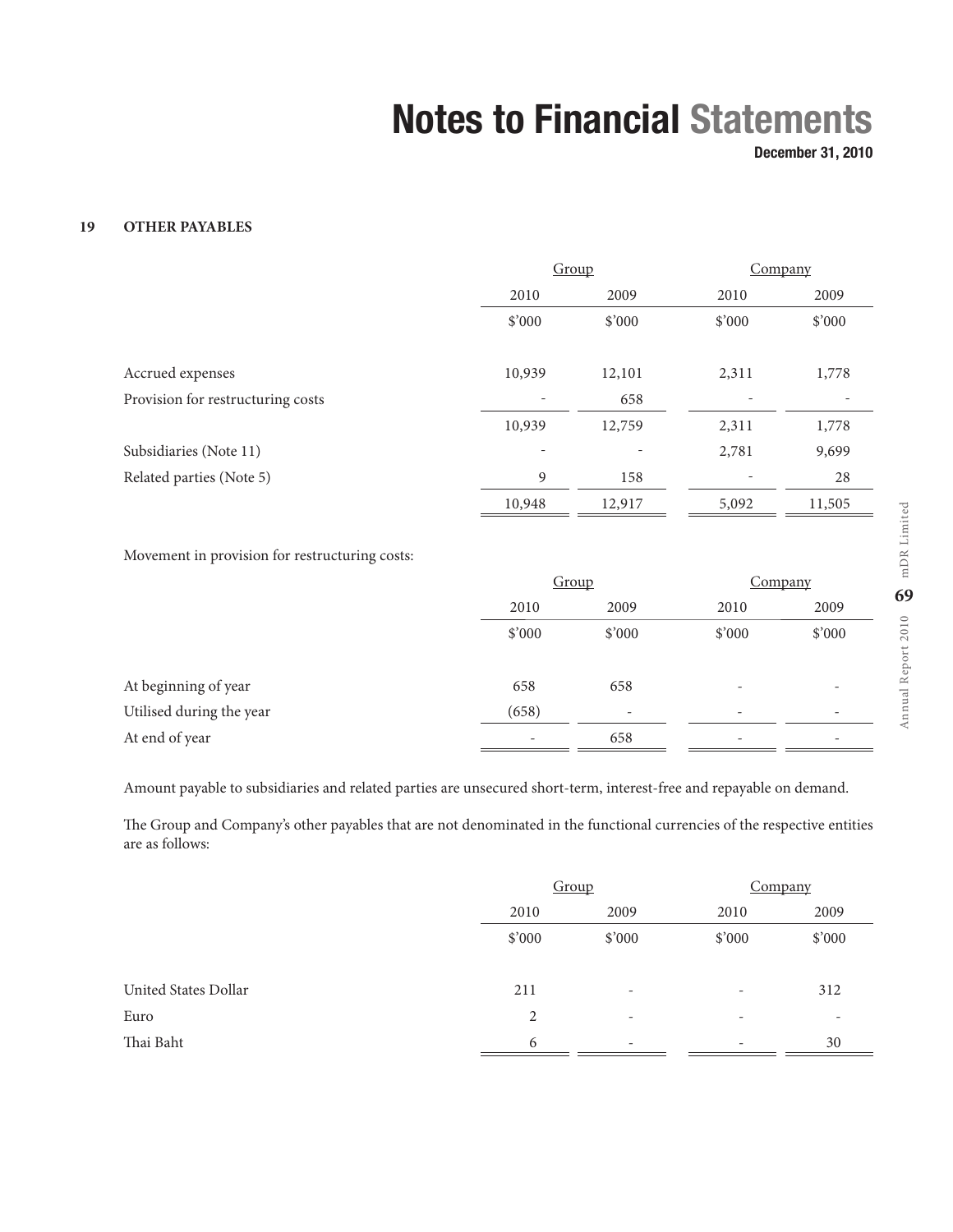**December 31, 2010**

## **20 DEFERRED TAX LIABILITIES**

|                                    | Group           |                          | Company         |                 |
|------------------------------------|-----------------|--------------------------|-----------------|-----------------|
|                                    | 2010<br>2009    | 2010                     | 2009            |                 |
|                                    | $$^{\prime}000$ | $$^{\prime}000$          | $$^{\prime}000$ | $$^{\prime}000$ |
|                                    |                 |                          |                 |                 |
| At beginning of year               | 237             | 214                      |                 |                 |
| Charge to profit or loss (Note 29) | 118             | 23                       |                 |                 |
| Disposal of subsidiaries           | (79)            | $\overline{\phantom{a}}$ | -               |                 |
| Exchange differences               | (2)             | $\overline{\phantom{0}}$ |                 |                 |
| At end of year                     | 274             | 237                      |                 |                 |

The balance comprises mainly the tax effect of the excess of tax depreciation over book depreciation of plant and equipment.

# **21 DEFINED CONTRIBUTION PLANS**

The employees of the Company and its subsidiaries that are located in Singapore and Malaysia are members of the state managed retirement benefit plan as governed by the respective Governments of those countries, are required to contribute a specified percentage of payroll costs to the retirement benefit scheme to fund the benefits.

The total expense recognised in profit or loss of  $$1,084,000$  (2009:  $$1,509,600$ ) represents contributions payable to these plans by the Group at rates specified in the rules of the plans. As at December 31, 2010, contributions of \$444,000 (2009) : \$409,000) due in respect of current financial year had not been paid over to the plans. The amounts were paid over subsequent to the end of reporting period.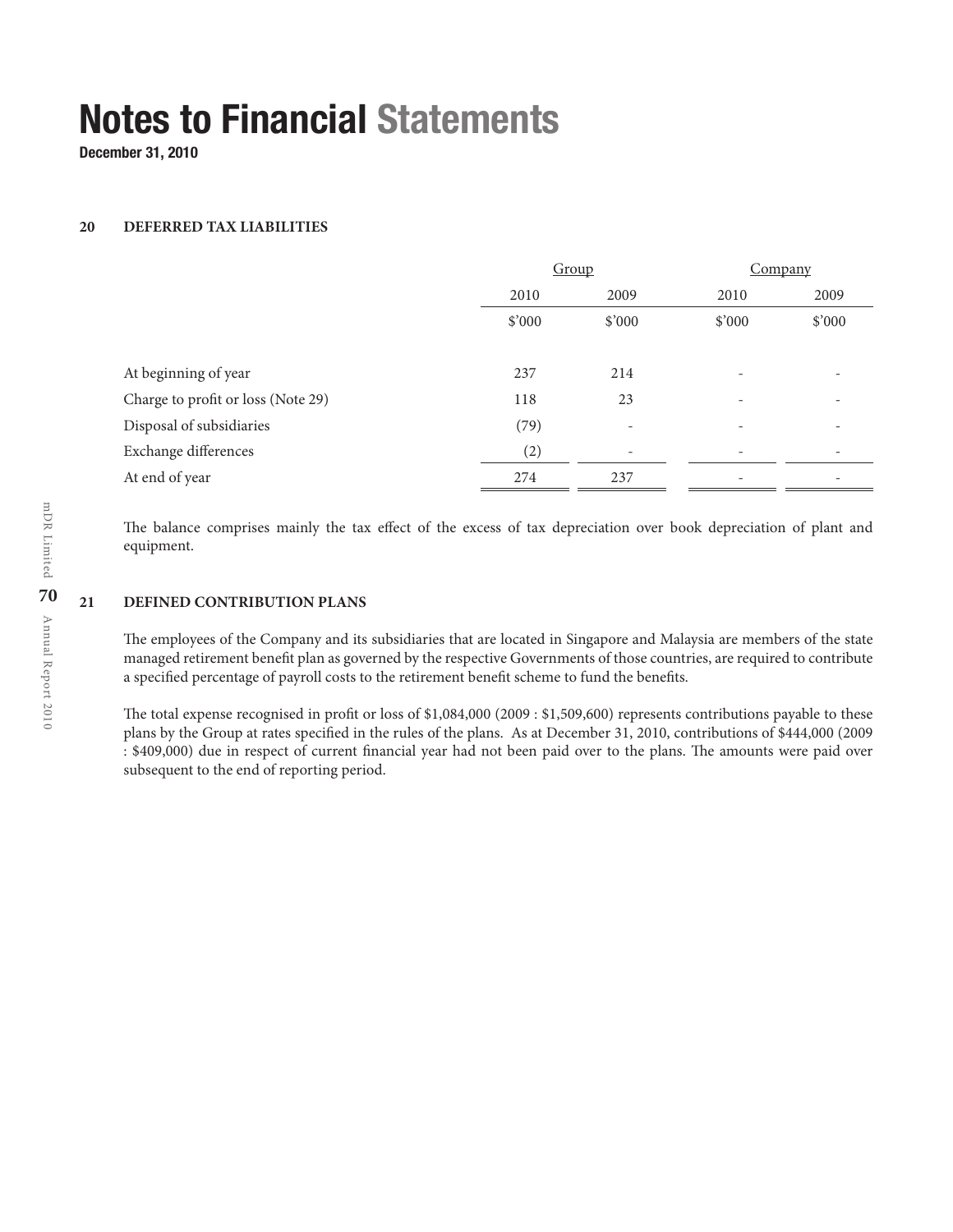**December 31, 2010**

### **22 SHARE CAPITAL**

|                                                                 | Group and Company |                           |                 |                 |  |
|-----------------------------------------------------------------|-------------------|---------------------------|-----------------|-----------------|--|
|                                                                 | 2010              | 2009                      | 2010            | 2009            |  |
|                                                                 |                   | Number of ordinary shares | $$^{\prime}000$ | $$^{\prime}000$ |  |
| Issued and paid up:                                             |                   |                           |                 |                 |  |
| At beginning of year                                            | 2,626,394,414     | 1,784,727,752             | 104,466         | 99,894          |  |
| Convertible loan notes                                          |                   |                           |                 |                 |  |
| - Fair value (gain) loss                                        |                   |                           | (10)            | 93              |  |
| Issue of shares upon conversion of<br>convertible loan notes    | 1,111,111,107     | 841,666,662               | 5,000           | 4,800           |  |
| Expenses in relation to conversion of<br>convertible loan notes |                   |                           |                 | (321)           |  |
| At end of year                                                  | 3,737,505,521     | 2,626,394,414             | 109,456         | 104,466         |  |
|                                                                 |                   |                           |                 |                 |  |

The Company has one class of ordinary shares which carry no right to fixed income and have no par value.

At the end of the financial year, pursuant to the Company's mDR Share Option Scheme 2003 as disclosed in paragraph 6 of the Report of the Directors, there were 28,257,274 (2009 : 31,218,126) unissued ordinary shares of the Company under option.

### **23 SHARE-BASED PAYMENTS**

#### *Equity-settled share option scheme*

The Company has a share option scheme for all employees of the Company. The scheme is administered by the Remuneration Committee. Options are exercisable at a price based on the market price ("Market Price Options"). The Remuneration Committee may at its discretion fix the exercise price at a discount not exceeding 20%. The vesting period is 1 year for market price options and 2 years for options issued at a discount. If the options remain unexercised after a period of 10 years from the date of grant, the options expire. Options holders may exercise any unexercised options within 1 month from the last date of employment after which, options are forfeited.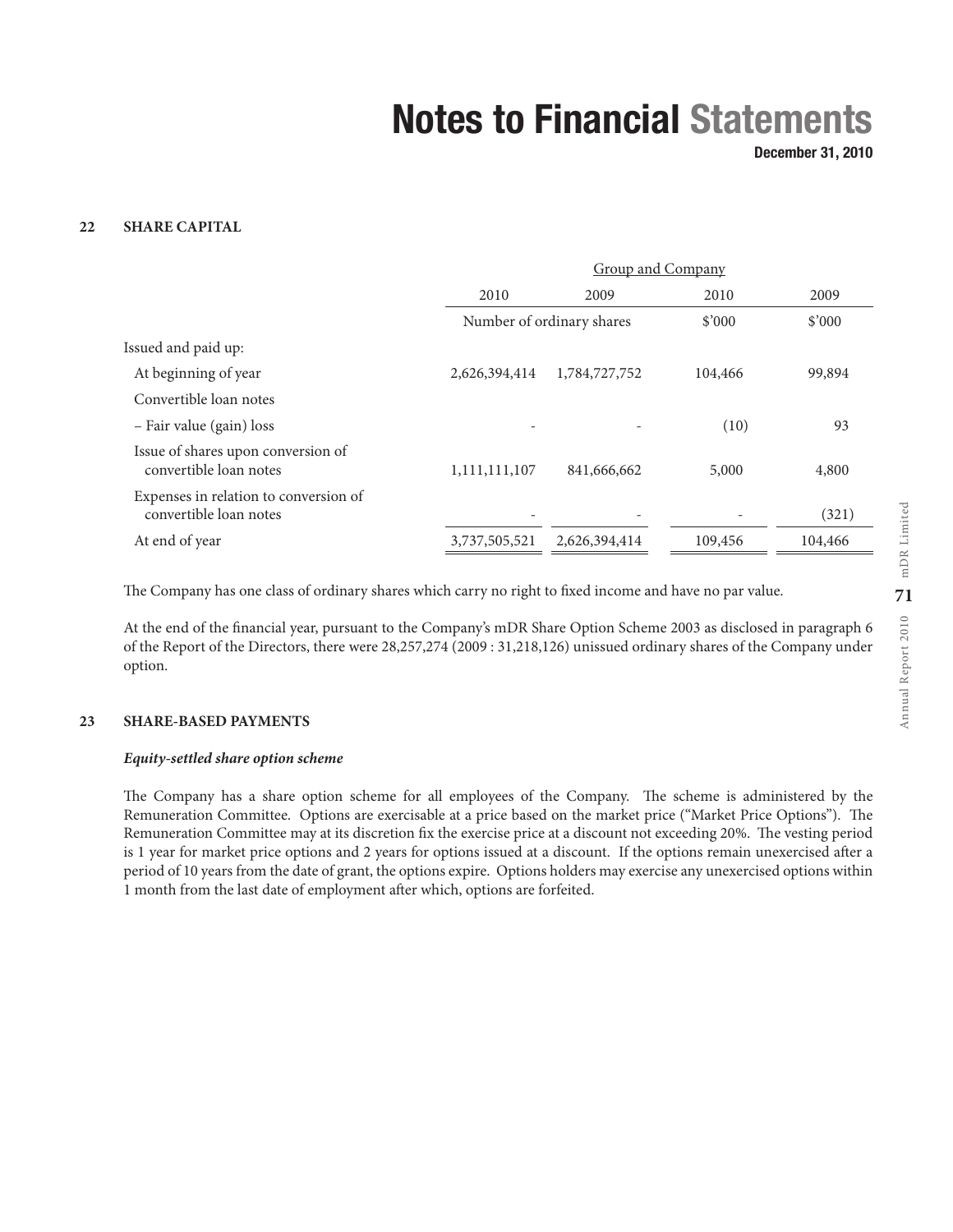**December 31, 2010**

### **23 SHARE-BASED PAYMENTS (cont'd)**

Details of the share options outstanding during the year are as follows:

|                                          | <b>Group and Company</b>                                            |       |                            |                                       |  |  |
|------------------------------------------|---------------------------------------------------------------------|-------|----------------------------|---------------------------------------|--|--|
|                                          | 2010                                                                |       | 2009                       |                                       |  |  |
|                                          | Weighted<br>Number of<br>average<br>exercise price<br>share options |       | Number of<br>share options | Weighted<br>average<br>exercise price |  |  |
|                                          |                                                                     | \$    |                            | \$                                    |  |  |
| Outstanding at the beginning of the year | 31,218,126                                                          | 0.203 | 46,013,121                 | 0.168                                 |  |  |
| Issued during the year                   | 9,280,000                                                           | 0.005 |                            |                                       |  |  |
| Lapsed/Cancelled during the year         | (12, 240, 852)                                                      | 0.145 | (14,794,995)               | 0.094                                 |  |  |
| Outstanding at the end of the year       | 28, 257, 274                                                        | 0.161 | 31,218,126                 | 0.203                                 |  |  |
| Exercisable at the end of the year       | 18,977,274                                                          | 0.240 | 31,218,126                 | 0.203                                 |  |  |

The options outstanding at the end of the year have a weighted average remaining contractual life of 5 years (2009 : 8 years).

In 2010, options were granted on May 20, 2010. The estimated fair values of the options granted on that date were in average \$0.0023, \$0.0031 and \$0.0036 respectively.

The fair values of the options granted were calculated using the Black-Scholes pricing model.

As a result of the adjustment to the options pursuant to the issue of renounceable underwritten rights issue, the exercise prices of outstanding share options as at June 13, 2006 under the 2003 Scheme were revised from prices ranging from \$0.1206 to \$0.5063.

The Group and the Company reversed \$322,000 (2009: \$497,000) from share options reserve for options lapsed during the year. The total expense recognised in 2010 was \$14,000 (2009: \$172,000).

The inputs into the Black-Scholes pricing model for share options granted during the year were as follows:

|                                 | Group           |                          |
|---------------------------------|-----------------|--------------------------|
|                                 | 2010            | 2009                     |
|                                 | $$^{\prime}000$ | $$^{\prime}000$          |
|                                 |                 |                          |
| Weighted average share price    | \$0.005         |                          |
| Weighted average exercise price | \$0.005         | $\overline{\phantom{a}}$ |
| Expected volatility             | 123%            | -                        |
| Expected life                   | $1 - 3$         | -                        |
| Risk free rate                  | 2.25%-3.63%     | $\overline{\phantom{a}}$ |
| Expected dividend yield         | Nil             | $\overline{\phantom{a}}$ |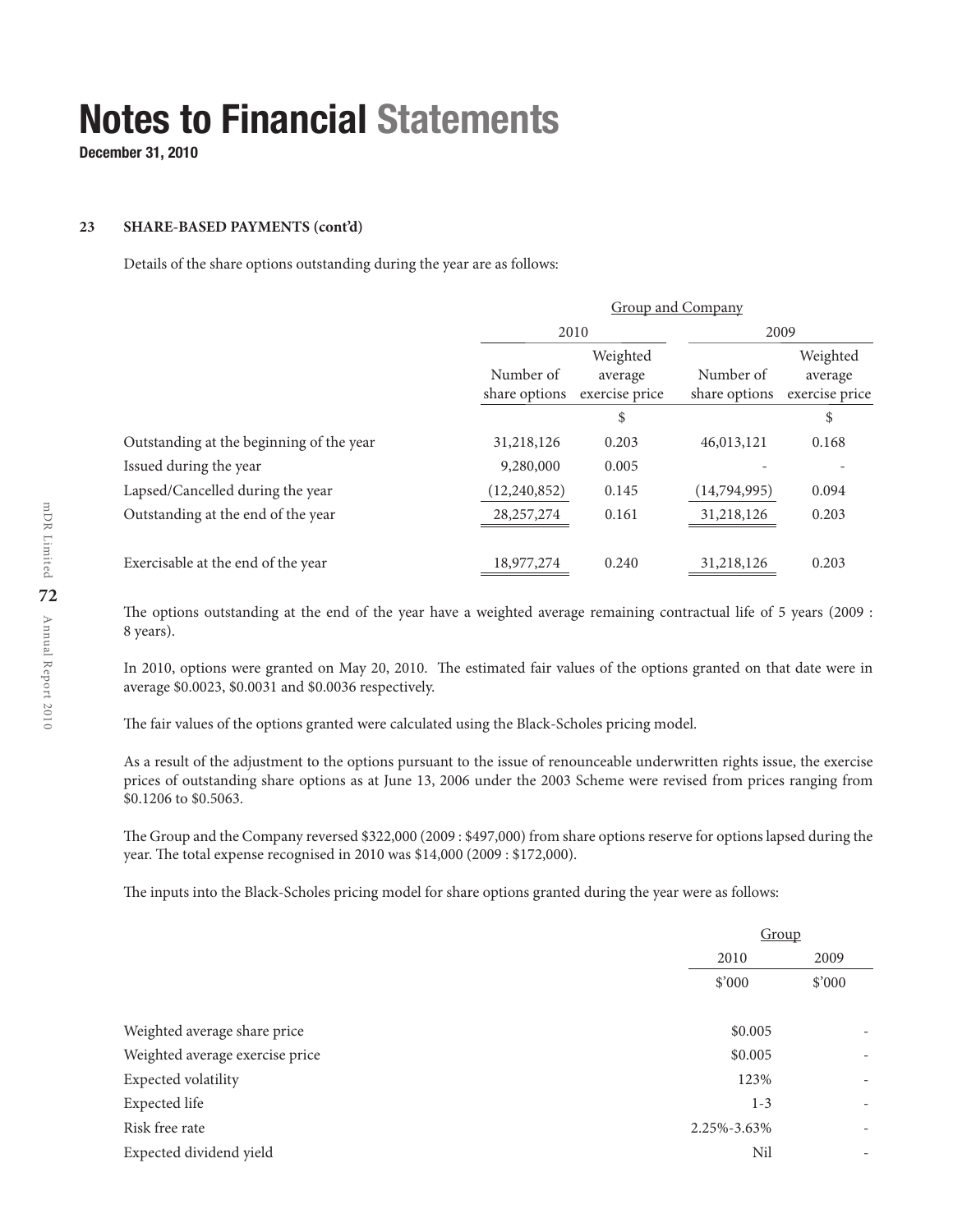**December 31, 2010**

### **24 REVENUE**

|                                                           | Group           |                 |  |
|-----------------------------------------------------------|-----------------|-----------------|--|
|                                                           | 2010            | 2009            |  |
|                                                           | $$^{\prime}000$ | $$^{\prime}000$ |  |
| After-market services income                              | 18,775          | 19,783          |  |
| Distribution management solutions income                  |                 |                 |  |
| Sale of goods                                             | 245,115         | 159,655         |  |
| Incentive income                                          | 51,889          | 45,241          |  |
|                                                           | 297,004         | 204,896         |  |
|                                                           |                 |                 |  |
| Revenue from continuing operations                        | 315,779         | 224,679         |  |
| After-market services income from discontinued operations | 139             | 5,236           |  |
|                                                           | 315,918         | 229,915         |  |

Revenue from provision of after-market services comprises retrofit services and repair management services, and sales of parts and accessories.

Revenue from provision of distribution management solutions comprises the sale of mobile communication products and the provision of distribution management solutions for mobile communication products.

### **25 COST OF SALES**

Cost of sales represents cost of inventory recognised as an expense.

### **26 OTHER OPERATING INCOME**

|                 |                 | Discontinued    |                 | Total           |                 |
|-----------------|-----------------|-----------------|-----------------|-----------------|-----------------|
| 2010            | 2009            | 2010            | 2009            | 2010            | 2009            |
| $$^{\prime}000$ | $$^{\prime}000$ | $$^{\prime}000$ | $$^{\prime}000$ | $$^{\prime}000$ | $$^{\prime}000$ |
|                 |                 |                 |                 |                 |                 |
| 653             | 350             | ۰               |                 | 653             | 350             |
|                 |                 |                 |                 |                 |                 |
| 9               | 12              | 1               | 14              | 10              | 26              |
| 211             | 30              | 125             | 75              | 336             | 105             |
|                 |                 |                 |                 |                 |                 |
| 152             | -               | -               | ٠               | 152             |                 |
| 60              | 56              | 7               | (56)            | 67              | -               |
| 1,085           | 448             | 133             | 33              | 1,218           | 481             |
|                 |                 | Continuing      | Group           |                 |                 |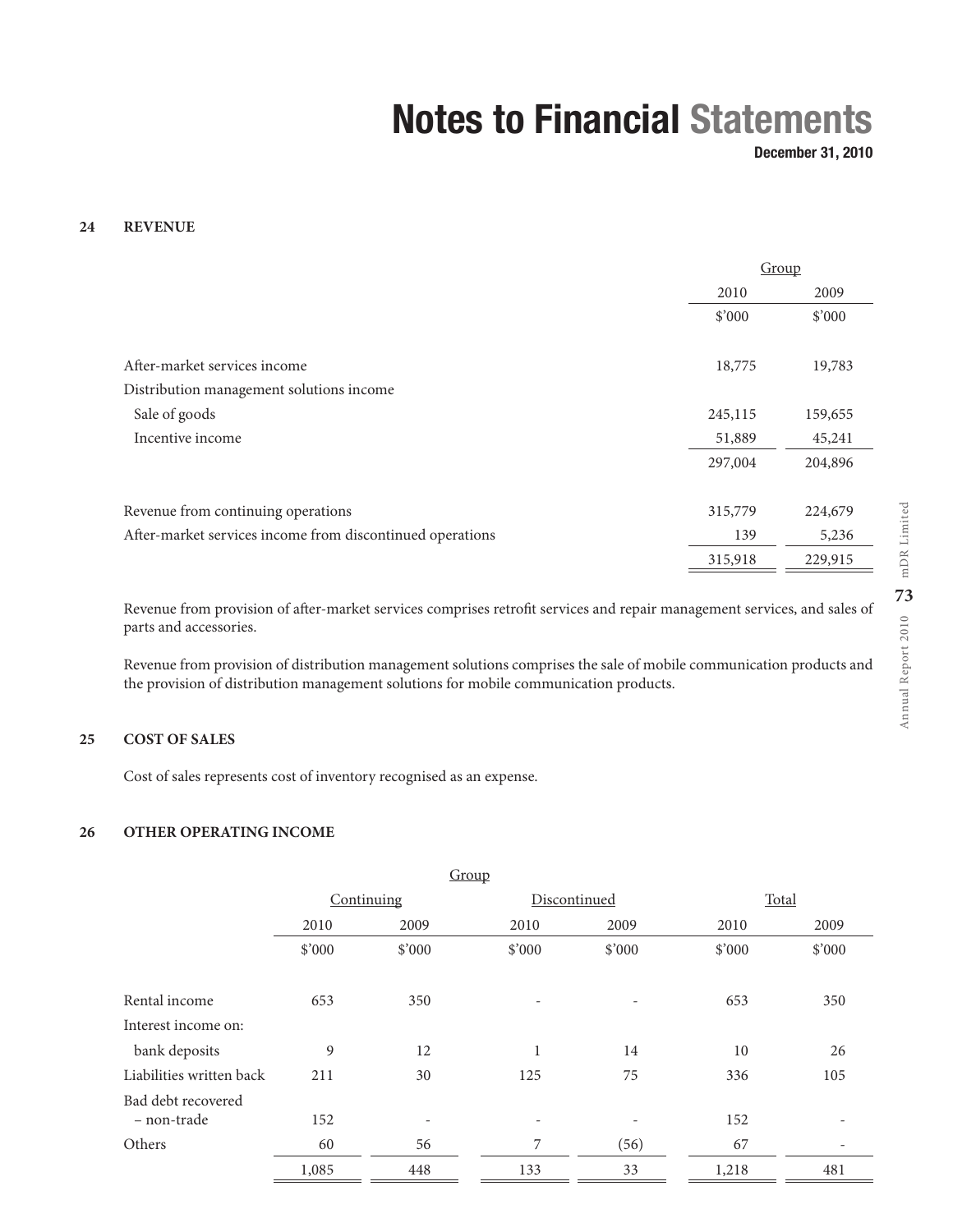**December 31, 2010**

### **27 OTHER OPERATING EXPENSES**

|                                                      | Group           |                          |                 |                 |                 |                          |
|------------------------------------------------------|-----------------|--------------------------|-----------------|-----------------|-----------------|--------------------------|
|                                                      | Continuing      |                          |                 | Discontinued    |                 | Total                    |
|                                                      | 2010            | 2009                     | 2010            | 2009            | 2010            | 2009                     |
|                                                      | $$^{\prime}000$ | $$^{\prime}000$          | $$^{\prime}000$ | $$^{\prime}000$ | $$^{\prime}000$ | \$'000                   |
|                                                      |                 |                          |                 |                 |                 |                          |
| Minimum lease payments under<br>operating leases     | 6,006           | 6,007                    | 77              | 800             | 6,083           | 6,807                    |
| Loss on disposal of plant and<br>equipment           | 7               | 497                      | 7               | 63              | 14              | 560                      |
| Plant and equipment written off                      | 13              | $\overline{c}$           | 101             | (2)             | 114             |                          |
| Impairment of goodwill on<br>consolidation           |                 | 3,087                    |                 |                 |                 | 3,087                    |
| Impairment of other goodwill (Note<br>15)            |                 | 150                      |                 |                 |                 | 150                      |
| Impairment of plant and equipment                    | 62              | $\overline{\phantom{a}}$ |                 | 246             | 62              | 246                      |
| Allowance for inventories (Note 9)                   | 847             | 379                      | 175             | 17              | 1,022           | 396                      |
| Allowance for doubtful trade<br>receivables (Note 7) | 54              | 26                       | 129             | 562             | 183             | 588                      |
| Allowance for doubtful other<br>receivables (Note 8) | 64              | 759                      | 412             | 20              | 476             | 779                      |
| Bad debts written off - trade                        | 7               | 86                       |                 | (86)            | 7               | $\overline{\phantom{a}}$ |
| Bad debts written off - non-trade                    | 11              | (43)                     | 1               | 43              | 12              |                          |
| Depreciation expenses (Note 12)                      | 797             | 965                      | 22              | 142             | 819             | 1,107                    |
| Foreign currency exchange (gains) losses             | (58)            | 492                      | 487             | (3,901)         | 429             | (3,409)                  |
|                                                      | 7,810           | 12,407                   | 1,411           | (2,096)         | 9,221           | 10,311                   |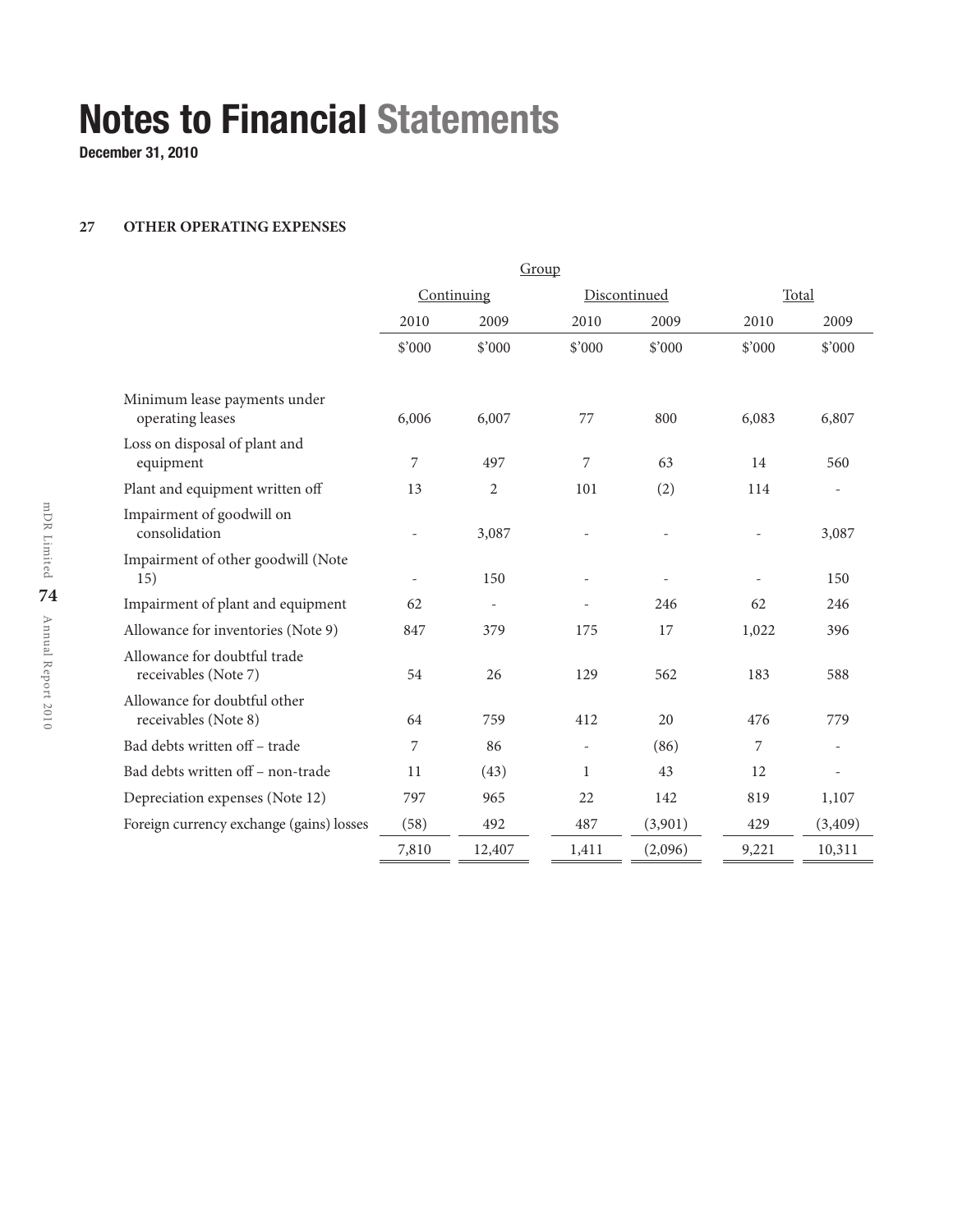**December 31, 2010**

### **28 FINANCE COST**

|                                       | Group                      |                 |        |                 |                 |                 |
|---------------------------------------|----------------------------|-----------------|--------|-----------------|-----------------|-----------------|
|                                       | Continuing<br>Discontinued |                 |        | Total           |                 |                 |
|                                       | 2010                       | 2009            | 2010   | 2009            | 2010            | 2009            |
|                                       | $$^{\prime}000$            | $$^{\prime}000$ | \$3000 | $$^{\prime}000$ | $$^{\prime}000$ | $$^{\prime}000$ |
| Interest on bank loans and overdrafts | 762                        | 890             | 10     |                 | 772             | 892             |

### **29 INCOME TAX EXPENSE**

|                                         | Group           |                 |                 |                 |                 |                 |
|-----------------------------------------|-----------------|-----------------|-----------------|-----------------|-----------------|-----------------|
|                                         |                 | Continuing      | Discontinued    |                 | Total           |                 |
|                                         | 2010            | 2009            | 2010            | 2009            | 2010            | 2009            |
|                                         | $$^{\prime}000$ | $$^{\prime}000$ | $$^{\prime}000$ | $$^{\prime}000$ | $$^{\prime}000$ | $$^{\prime}000$ |
| Current tax                             | 900             | 388             | (2)             | (8)             | 898             | 380             |
| Deferred tax (Note 20)                  | 109             | 23              | 9               | ٠               | 118             | 23              |
|                                         | 1,009           | 411             | 7               | (8)             | 1,016           | 403             |
| Under provision of current tax in prior |                 |                 |                 |                 |                 |                 |
| years                                   | 282             | 2,173           |                 |                 | 282             | 2,173           |
| Tax expense (credit)                    | 1,291           | 2,584           | 7               | (8)             | 1,298           | 2,576           |

Taxation for other jurisdictions is calculated at the rates prevailing in the relevant jurisdictions.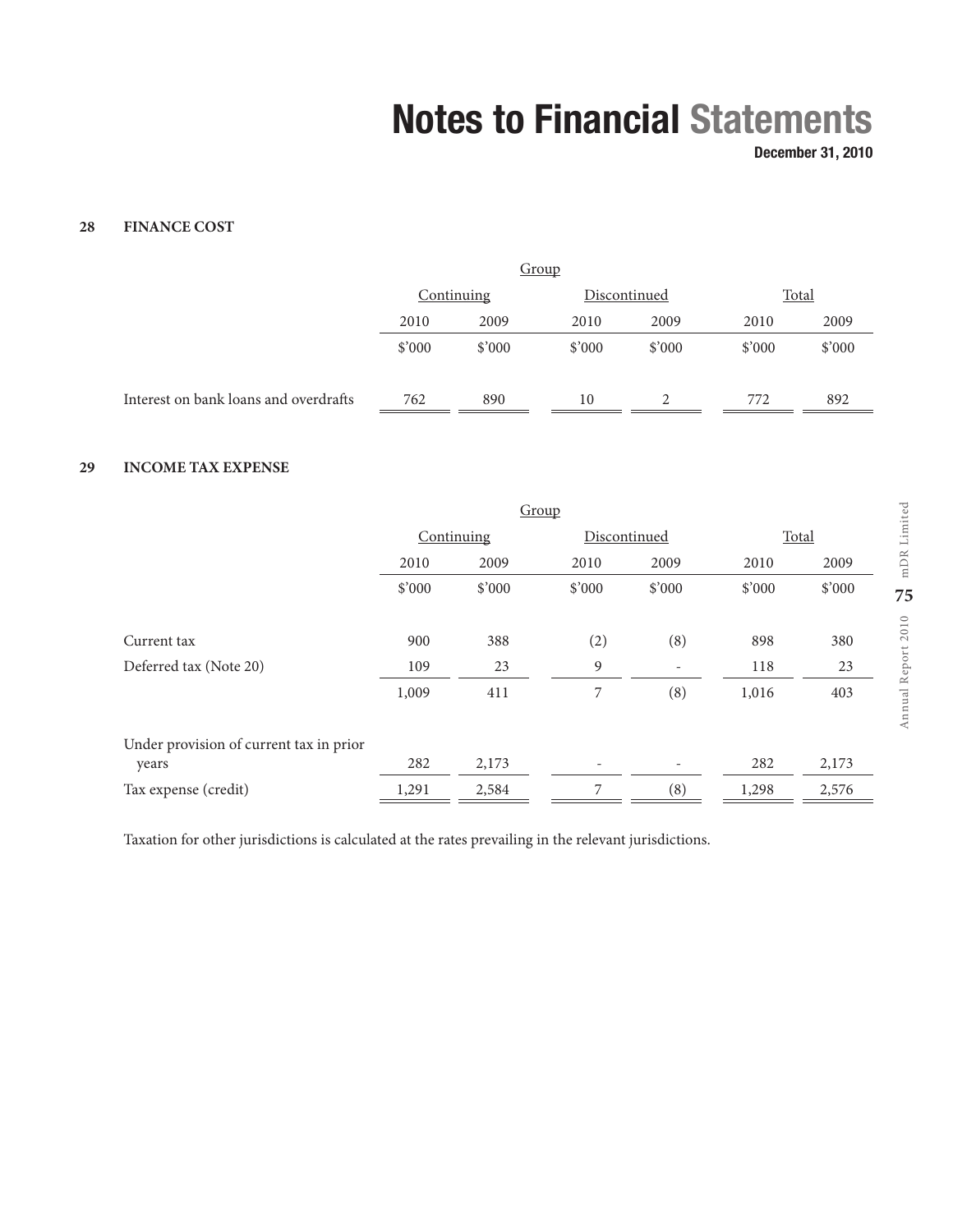**December 31, 2010**

### **29 INCOME TAX EXPENSE (cont'd)**

The income tax expense for the Group varied from the amount of income tax expense determined by applying the Singapore tax rate of 17% (2009:17%) to profit (loss) before income tax as a result of the following:

|                                                                               |                 | Group           |
|-------------------------------------------------------------------------------|-----------------|-----------------|
|                                                                               | 2010            | 2009            |
|                                                                               | $$^{\prime}000$ | $$^{\prime}000$ |
| Profit (Loss) before tax                                                      | 7,540           | (50)            |
|                                                                               |                 |                 |
| Tax expense (credit) at the statutory rate                                    | 1,282           | (9)             |
| Non-deductible items                                                          | 431             | 1,861           |
| Non-taxable items                                                             | (1,075)         |                 |
| Deferred tax assets related to unabsorbed losses utilised                     | (105)           | (591)           |
| Effect of different tax rate of subsidiaries operating in other jurisdictions | 483             | 888             |
| Others                                                                        |                 | (1,746)         |
|                                                                               | 1,016           | 403             |
| Under provision in prior years - current tax                                  | 282             | 2,173           |
| <b>Net</b>                                                                    | 1,298           | 2,576           |

The total charge for the year can be reconciled to the accounting profit as follows:

|                           |                 | Group           |  |  |
|---------------------------|-----------------|-----------------|--|--|
|                           | 2010            | 2009            |  |  |
|                           | $$^{\prime}000$ | $$^{\prime}000$ |  |  |
| Profit (Loss) before tax: |                 |                 |  |  |
| continuing operations     | 4,840           | (1,217)         |  |  |
| discontinued operation    | 2,700           | 1,167           |  |  |
|                           | 7,540           | (50)            |  |  |

Subject to agreement with the relevant tax authorities, the Group has unabsorbed tax losses of \$21,664,000 (2009: \$20,449,000) available for offset against future taxable profits provided that the provisions of relevant countries' tax legislations are complied with. The related tax benefits of \$3,683,000 (2009: \$3,476,000) have not been recognised in the financial statements.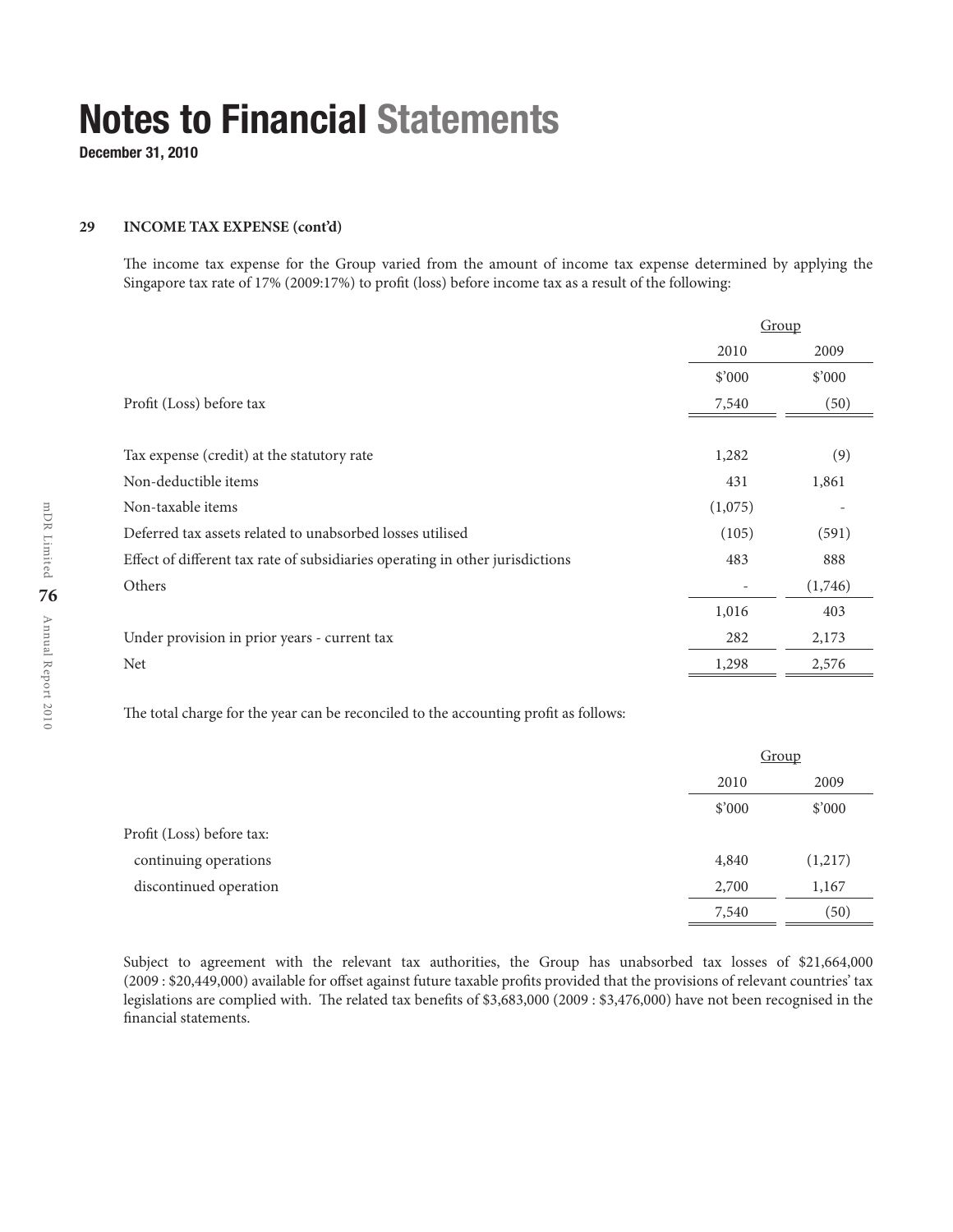**December 31, 2010**

### **30 DISCONTINUED OPERATIONS**

As part of the Group's streamlining exercise to dispose and de-register dormant companies with no foreseeable future business activities, the following subsidiaries were disposed during the year:

- a) ACCS PRC Limited, a wholly-owned subsidiary held through Accord Customer Care Solution (Asia) Limited was deregistered.
- b) mDR (New Zealand) Ltd, a wholly-owned subsidiary was placed under liquidation.
- c) Accord Customer Care Solution (Asia) Limited, Accord Customer Care Solutions (Suzhou) Co Ltd and Accord CCS (Thailand) Co. Ltd, the wholly-owned subsidiaries and Pacific Cellular (Thailand) Limited, a majority-owned subsidiary, were sold to unrelated parties at S\$1 each.
- d) mDR Services (India) Private Limited and Accord Customer Care Solutions (India) Private Limited, both the wholly owned subsidiaries were sold to unrelated parties at Indian Rp1 each.
- e) PT Accord Express Customer Care Solutions, a wholly-owned subsidiary, and PT Accord Customer Care Solutions, a majority-owned subsidiary, were deregistered.

The comparative income statement is re-represented as if the operations had been discontinued from the start of the comparative year.

In 2009, the Group commenced liquidation of its wholly-owned subsidiaries Accord Customer Care Solutions (Aust) Pty. Ltd., Accord Customer Care Solutions (NSW) Pty. Ltd. and Accord Customer Care Solutions (Network) Pty. Ltd. and deregistered mDR (HK) Limited. The Group also divested its interest in a recycling and recovery subsidiary, Environment Management Technology Pte Ltd which had not made any material contribution to the Group's revenue and profit.

The results of the discontinued operations and the re-measurement of the disposal entities are as follows:

|                                                                           | Group           |                 |
|---------------------------------------------------------------------------|-----------------|-----------------|
|                                                                           | 2010            | 2009            |
|                                                                           | $$^{\prime}000$ | $$^{\prime}000$ |
| Revenue                                                                   | 139             | 5,236           |
| Cost of sales                                                             | (236)           | (1, 359)        |
| Gross (loss) profit                                                       | (97)            | 3,877           |
| Other operating income                                                    | 133             | 33              |
| Administrative expenses                                                   | (380)           | (2, 453)        |
| Other operating expenses <sup>(1)</sup>                                   | (1, 411)        | 2,096           |
| Finance costs                                                             | (10)            | (2)             |
| (Loss) Profit before tax                                                  | (1,765)         | 3,551           |
| Income tax (expense) credit                                               | (7)             | 8               |
| (Loss) Profit for the year                                                | (1,772)         | 3,559           |
| Gain (Loss) arising from de-consolidation of disposed subsidiaries        | 4,465           | (2, 384)        |
| Profit from discontinued operations attributable to owners of the Company | 2,693           | 1,175           |
|                                                                           |                 |                 |

(1) Included in other operating expenses is a loss of \$487,000 (2009 : gain of \$3,901,000) representing exchange differences.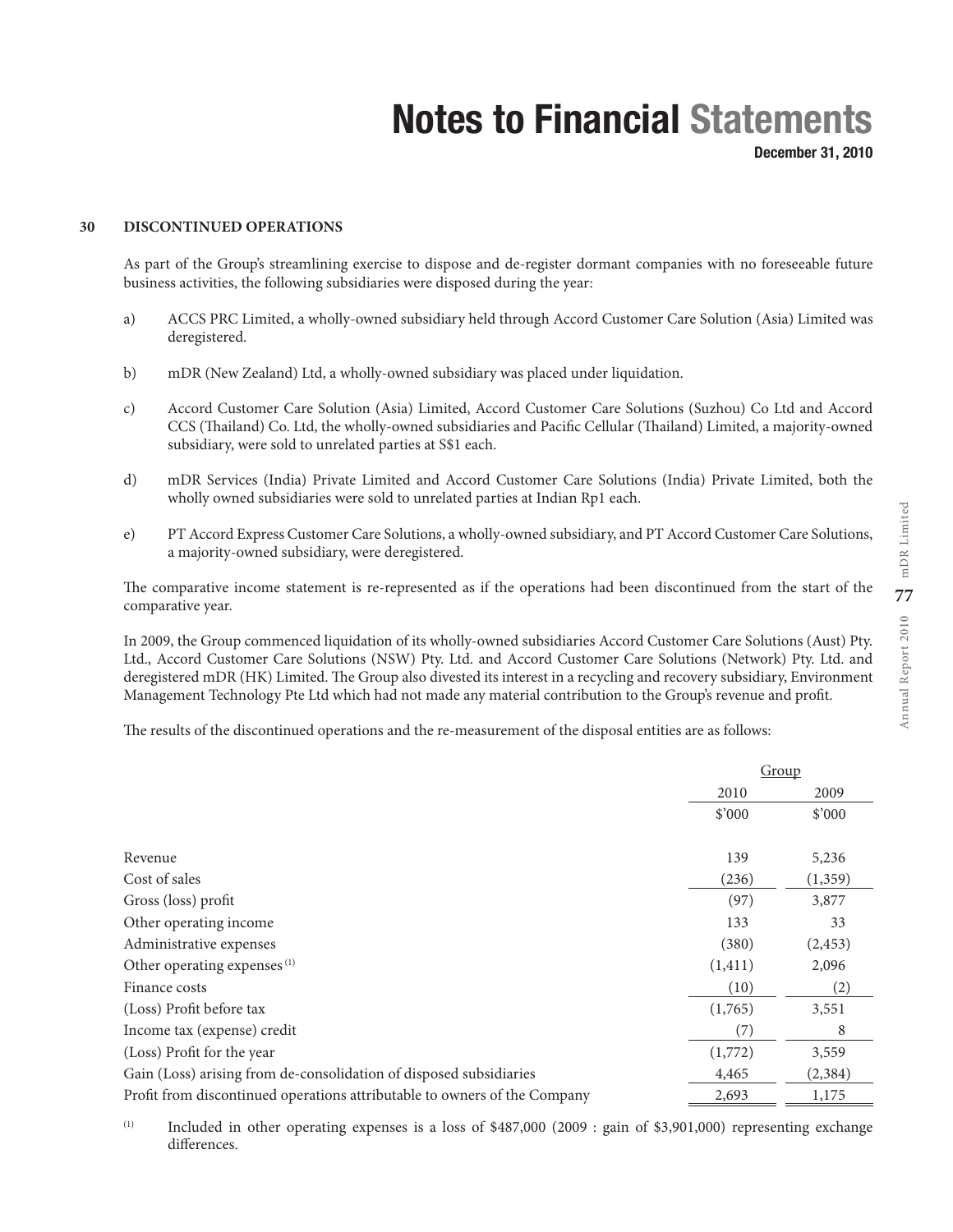**December 31, 2010**

### **30 DISCONTINUED OPERATIONS (cont'd)**

Details of the disposal are as follows:

|                                                  | 2010            | 2009            |
|--------------------------------------------------|-----------------|-----------------|
|                                                  | $$^{\prime}000$ | \$'000          |
| Book values of net assets disposed               |                 |                 |
| <b>Non-current asset</b>                         |                 |                 |
| Plant and equipment                              | 33              | 37              |
| <b>Current assets</b>                            |                 |                 |
| Cash and bank balances                           | 136             | 725             |
| Trade and other receivables                      | 355             | 581             |
| Inventories                                      | 20              | 119             |
| Total current assets                             | 511             | 1,425           |
| Non-current liabilities                          |                 |                 |
| Deferred tax liabilities                         | (79)            |                 |
| <b>Current liabilities</b>                       |                 |                 |
| Trade and other payables                         | (1,755)         | (786)           |
| Net (liabilities) assets derecognised            | (1,290)         | 676             |
|                                                  |                 |                 |
| Total consideration, satisfied by cash           |                 |                 |
|                                                  |                 |                 |
|                                                  | 2010            | 2009            |
|                                                  | $$^{\prime}000$ | $$^{\prime}000$ |
| Gain (Loss) on disposal:                         |                 |                 |
| Consideration received                           |                 |                 |
| Net (liabilities) assets derecognised            | 1,290           | (676)           |
| Non-controlling interest derecognised            | 139             |                 |
| Reclassification of currency translation reserve | 3,036           | (1,708)         |
| Gain (Loss) on disposal                          | 4,465           | (2, 384)        |

During the year, discontinued operations contributed a deficit of \$910,000 (2009 : surplus of \$310,000) to the Group's net operating cash flows and paid \$10,000 (2009: \$2,000) in respect of financing activities.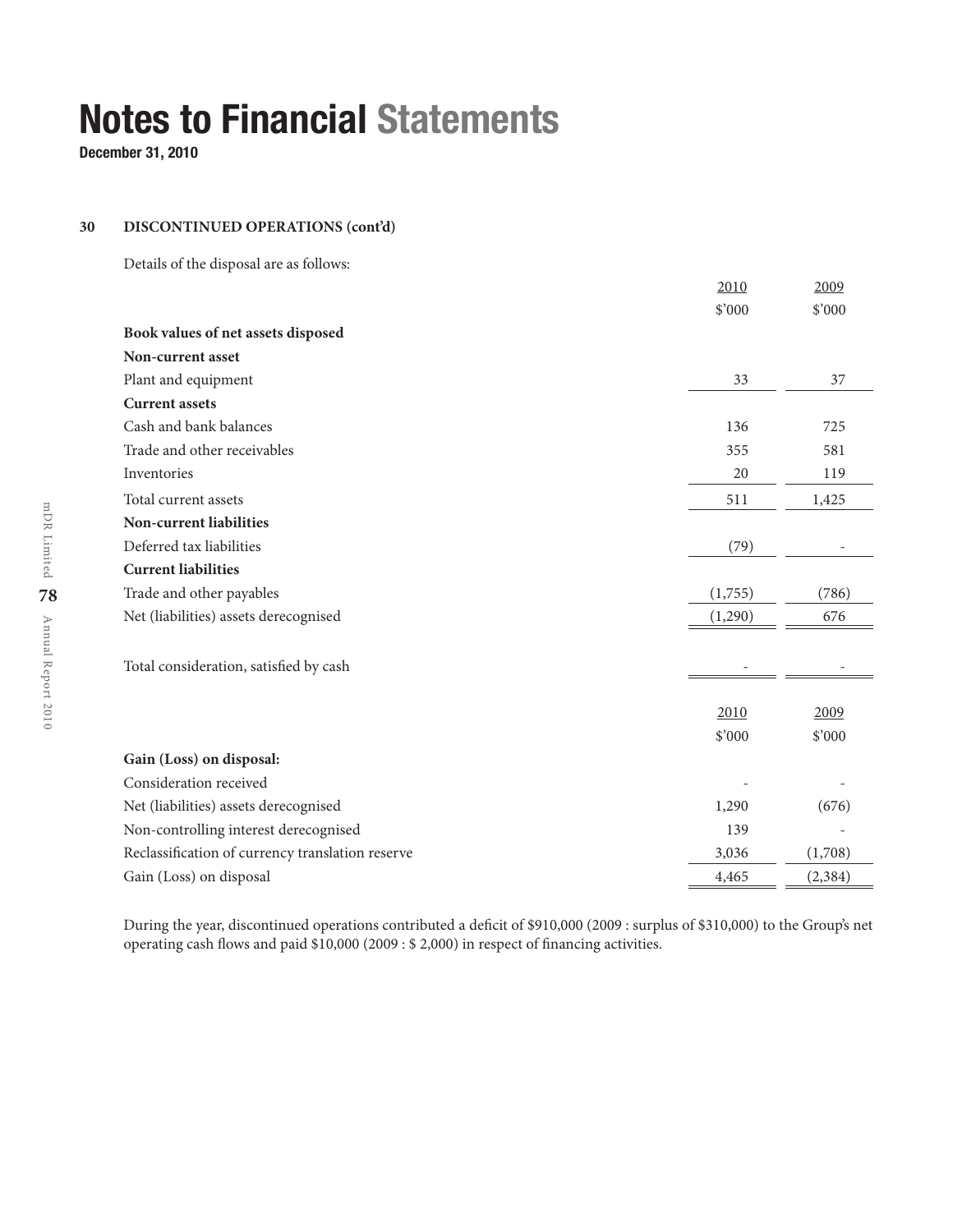**December 31, 2010**

### **31 PROFIT (LOSS) FOR THE YEAR**

Profit (Loss) for the year has been arrived at after charging (crediting):

|                                                                   | Group                      |                 |                          |            |                          |                 |
|-------------------------------------------------------------------|----------------------------|-----------------|--------------------------|------------|--------------------------|-----------------|
|                                                                   | Continuing<br>Discontinued |                 |                          | Total      |                          |                 |
|                                                                   | 2010                       | 2009            | 2010                     | 2009       | 2010                     | 2009            |
|                                                                   | $$^{\prime}000$            | $$^{\prime}000$ | $$^{\prime}000$          | \$'000     | \$'000                   | $$^{\prime}000$ |
| Depreciation and amortisation:                                    |                            |                 |                          |            |                          |                 |
| Depreciation of plant and equipment                               | 797                        | 965             | 22                       | 142        | 819                      | 1,107           |
| Impairment of plant and equipment                                 | 62                         |                 | $\overline{\phantom{a}}$ | 246        | 62                       | 246             |
| Impairment of goodwill                                            |                            | 3,237           |                          |            | $\overline{\phantom{a}}$ | 3,237           |
| Total depreciation, amortisation and impairment                   | 859                        | 4,202           | 22                       | 388        | 881                      | 4,590           |
| Directors' remuneration:                                          |                            |                 |                          |            |                          |                 |
| - of the Company                                                  | 778                        | 530             |                          |            | 778                      | 530             |
| - of the subsidiaries                                             | 16                         | 631             |                          |            | 16                       | 631             |
| Total directors' remuneration                                     | 794                        | 1,161           |                          |            | 794                      | 1,161           |
| Directors' fee                                                    | 192                        | 219             |                          |            | <u>192</u>               | <u>219</u>      |
| Employee benefits expense<br>(including directors' remuneration): |                            |                 |                          |            |                          |                 |
| Share-based payments equity settled                               | 14                         | 172             |                          |            | 14                       | 172             |
| Defined contribution plans                                        | 1,095                      | 1,121           | (11)                     | 164        | 1,084                    | 1,285           |
| Others                                                            | 12,880                     | 12,612          | 213                      | 2,432      | 13,093                   | 15,044          |
| Total employee benefits expense                                   | 13,989                     | 13,905          | 202                      | 2,596      | 14,191                   | 16,501          |
| Impairment loss on financial assets:                              |                            |                 |                          |            |                          |                 |
| Impairment loss recognised on trade receivables                   | 54                         | 26              | 129                      | 562        | 183                      | 588             |
| Impairment loss recognised on other receivables                   | 64                         | 759             | 412                      | $20\,$     | 476                      | 779             |
| Total impairment loss on financial assets                         | <u> 118 </u>               | <u>785 </u>     | 541                      | <u>582</u> | <u>659</u>               | 1,367           |
| Net foreign exchange (gains) losses                               | (58)                       | 492             | 487                      | (3,901)    | 429                      | (3,409)         |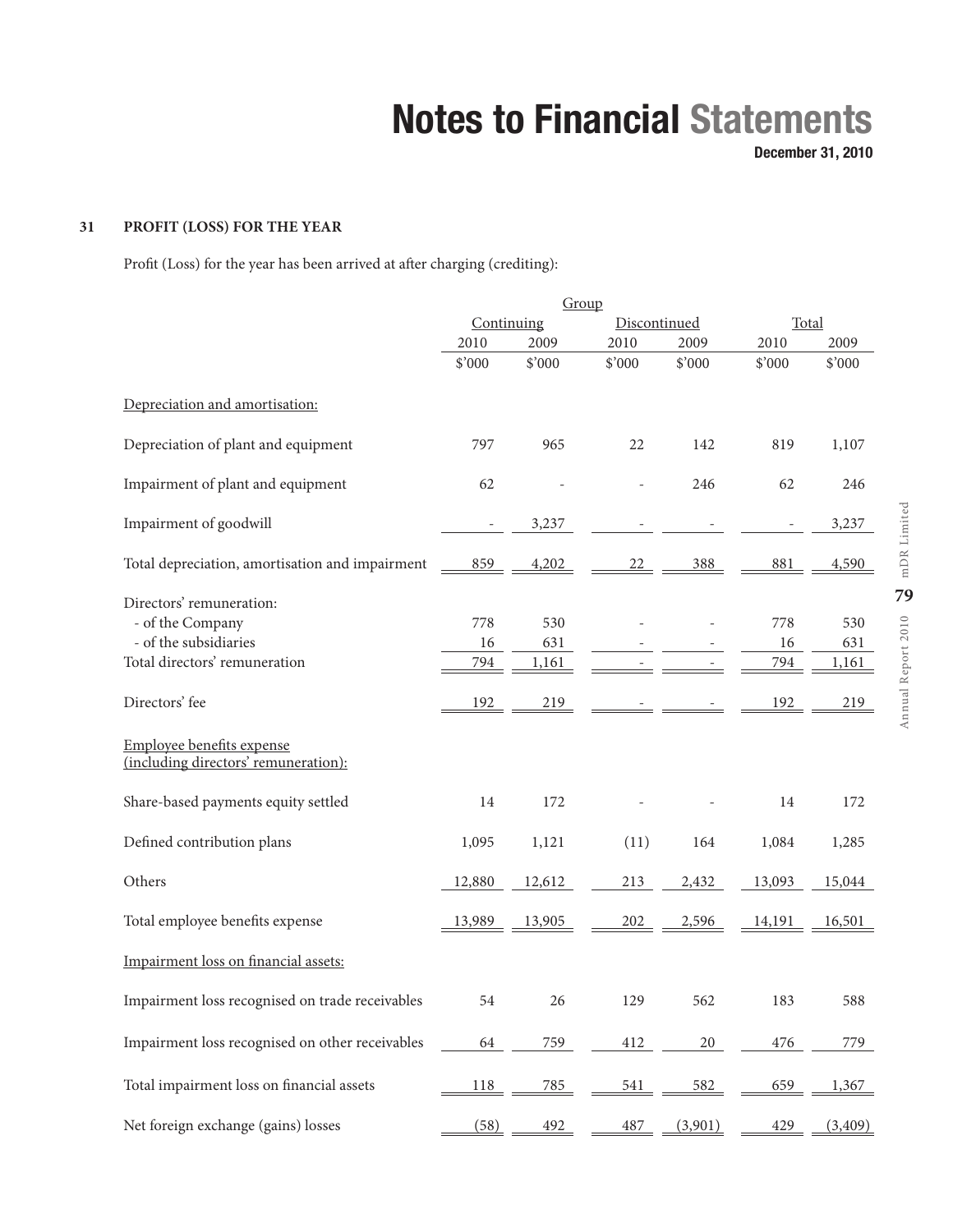**December 31, 2010**

### **32 EARNINGS (LOSSES) PER SHARE**

### *From continuing and discontinued operations*

The calculation of the basic and diluted earnings (losses) per share attributable to the ordinary owners of the Company is based on the following data:

### **Earnings (Losses)**

|                                                                                                                                      | Group         |                             |  |
|--------------------------------------------------------------------------------------------------------------------------------------|---------------|-----------------------------|--|
|                                                                                                                                      | 2010          | 2009                        |  |
|                                                                                                                                      | \$3000        | $$^{\prime}000$             |  |
| Earnings (losses) for the purposes of basic earnings per share<br>(Profit (loss) for the year attributable to owners of the Company) | 4,963         | (2,561)                     |  |
| Effect of dilutive potential ordinary shares:<br>Interest on convertible loan notes (net of tax)                                     | 204           |                             |  |
| Earnings (Losses) for the purposes of diluted earnings (losses) per share                                                            | 5,167         | (2,561)                     |  |
| Number of shares                                                                                                                     |               |                             |  |
|                                                                                                                                      | 2010          | 2009                        |  |
| Weighted average number of ordinary shares for the purposes<br>of basic earnings (losses) per share                                  |               | 3,137,931,704 2,209,198,830 |  |
| Effect of dilutive potential ordinary shares:<br>Convertible loan notes                                                              | 1,012,059,868 |                             |  |
| Weighted average number of ordinary shares for the purposes<br>of diluted earnings (losses) per share                                |               | 4,149,991,572 2,209,198,830 |  |

In 2010, the share options are antidilutive and hence disregarded in the calculation of diluted earnings (losses) per share.

In 2009, the convertible loan notes and share options are antidilutive and hence disregarded in the calculation of diluted earnings (losses) per share.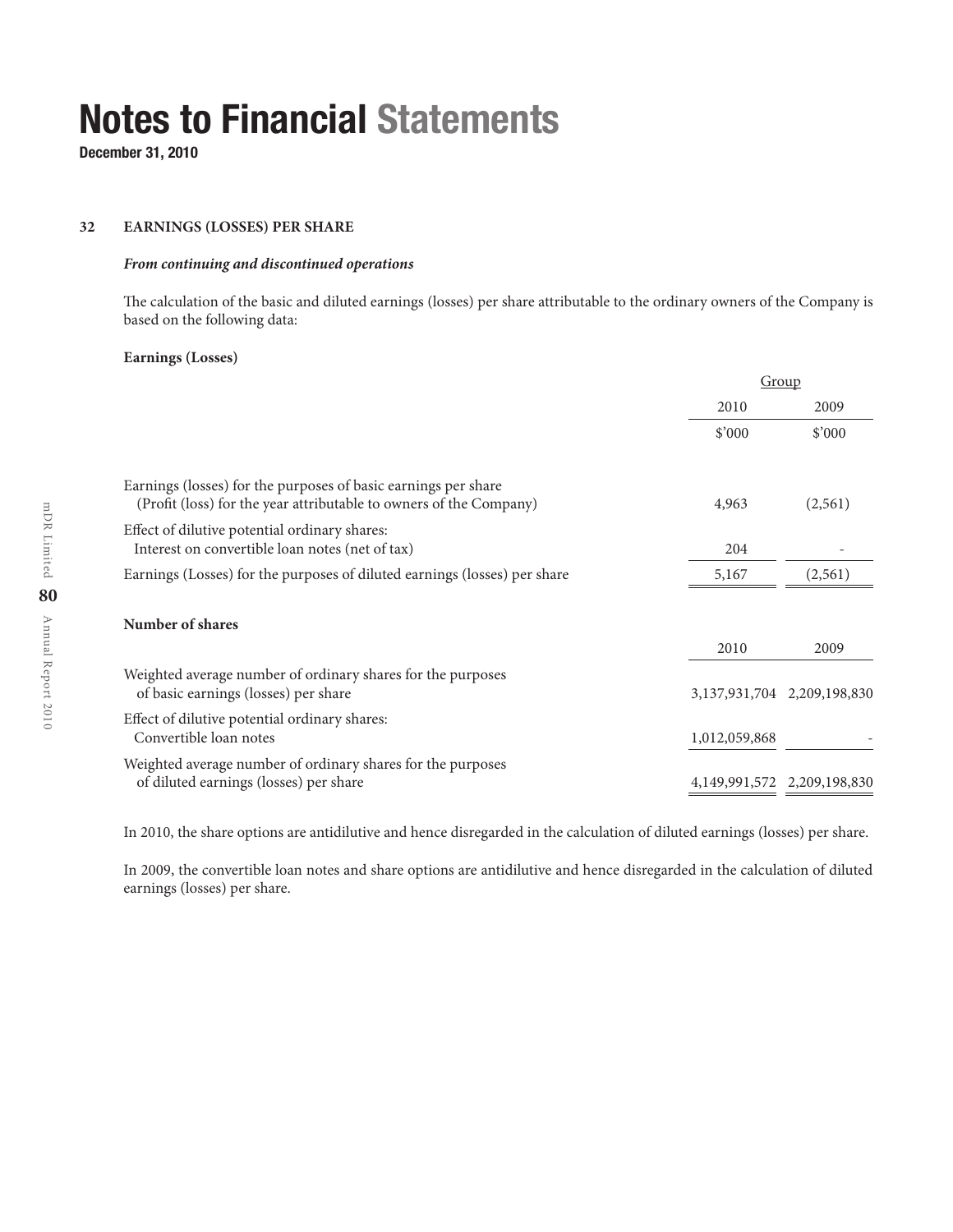**December 31, 2010**

### **32 EARNINGS (LOSSES) PER SHARE (cont'd)**

#### *From continuing operations*

The calculation of the basic and diluted earnings (losses) per share from continuing operations attributable to the ordinary owners of the Company is based on the following data:

Earnings figure are calculated as follows:

|                                                                                                         | Group  |                 |
|---------------------------------------------------------------------------------------------------------|--------|-----------------|
|                                                                                                         | 2010   | 2009            |
|                                                                                                         | \$3000 | $$^{\prime}000$ |
| Profit (Loss) for the year attributable to owners of the Company                                        | 4,963  | (2,561)         |
| Less:                                                                                                   |        |                 |
| Profit for the year from discontinued operations                                                        | 2,693  | 1,175           |
| Earnings (Losses) for the purposes of basic earnings (losses)<br>per share from continuing operations   | 2,270  | (3,736)         |
| Effect of dilutive potential ordinary shares:                                                           |        |                 |
| Interest on convertible loan notes (net of tax)                                                         | 204    |                 |
| Earnings (Losses) for the purposes of diluted earnings (losses)<br>per share from continuing operations | 2,474  | (3,736)         |

#### *From discontinued operations*

Basic earnings per share for the discontinued operations is 0.09 cents per share (2009 : 0.05 cents per share) and diluted earnings per share for the discontinued operations is 0.06 cents per share (2009 : 0.05 cents per share), based on the profit for the year from the discontinued operations of \$2,693,000 (2009 : \$1,175,000) and denominators detailed above for basic and diluted earnings per share.

### **33 CONTINGENT LIABILITIES AND GUARANTEES (SECURED)**

A subsidiary has a banker's guarantee amounting to \$3,000,000 (2009 : \$3,000,000) issued in favour of an equipment principal, entered in the normal course of business and under supply agreements. These are supported by a corporate guarantee from the Company and secured by fixed deposits of \$2,224,000 (2009 : \$1,715,000) (Note 6).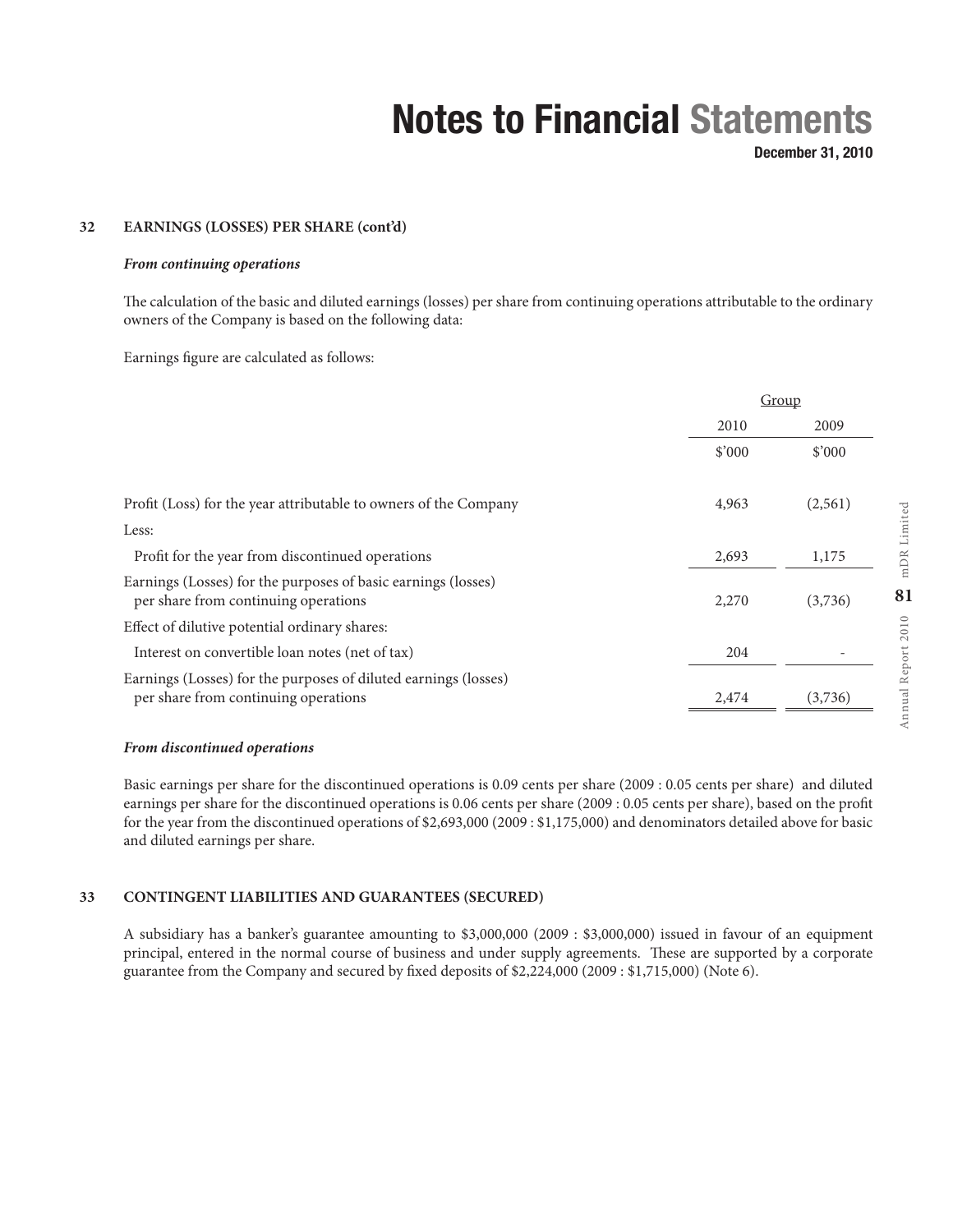**December 31, 2010**

### **34 OPERATING LEASE ARRANGEMENTS**

|                                                          | Group           |                 |
|----------------------------------------------------------|-----------------|-----------------|
|                                                          | 2010            | 2009            |
|                                                          | $$^{\prime}000$ | $$^{\prime}000$ |
| Minimum lease payments under operating leases recognised |                 |                 |
| as an expense during the year                            | 6,083           | 6,807           |

At the end of the reporting period, the Group has outstanding commitments under non-cancellable operating leases, which fall due as follows:

|                                       | Group           |                 |  |
|---------------------------------------|-----------------|-----------------|--|
|                                       | 2010            | 2009            |  |
|                                       | $$^{\prime}000$ | $$^{\prime}000$ |  |
| Within one year                       | 6,741           | 6,351           |  |
| In the second to fifth year inclusive | 6,761           | 5,386           |  |
|                                       | 13,502          | 11,737          |  |
|                                       |                 |                 |  |

Operating lease payments represent rentals payable by the Group for its office premises and service centres. Leases are negotiated for an average term of 2 years and rentals are fixed for an average of 2 years.

#### **35 SUBSEQUENT EVENTS**

On February 17, 2011, the convertible notes (Note 17) expired with all outstanding notes fully converted into equity shares.

On March 22, 2011, the Company served a redemption notice to redeem the outstanding Class A convertible bonds amounting to \$4.96 million.

### **36 SEGMENT INFORMATION**

For management purposes, the Group is organised in two business segments, After-Market Services ("AMS") and Distribution Management Solutions ("DMS"). AMS provides retrofi t services and repair management services for consumer electronic products and mobile telecommunication equipment whereas DMS is a retailer of mobile telecommunication equipment. The segments are the basis which the Group reports information to the Group's chief operating decision maker for the purposes of resource allocation and assessment of the segment information.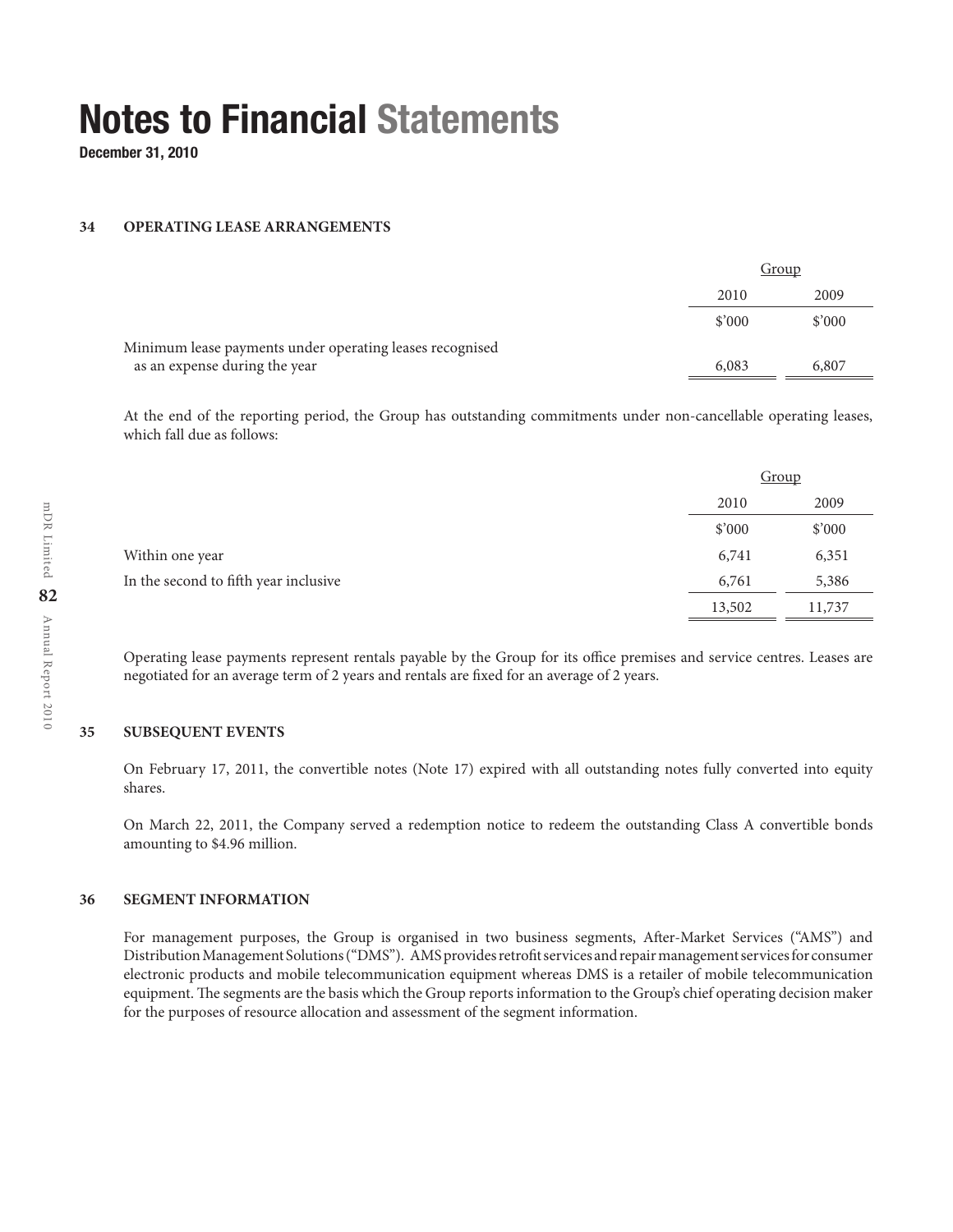**December 31, 2010**

### **36 SEGMENT INFORMATION (cont'd)**

### *Segment revenues and results*

The following is an analysis of the Group's revenue and results by reportable segment:

|                                                                              | Group           |            |                 |                 |                 |           |
|------------------------------------------------------------------------------|-----------------|------------|-----------------|-----------------|-----------------|-----------|
|                                                                              |                 | Continuing |                 |                 | Discontinued    |           |
|                                                                              | AMS             | <b>DMS</b> | Unallocated     | Total           | AMS             | Total     |
|                                                                              | $$^{\prime}000$ | \$'000     | $$^{\prime}000$ | $$^{\prime}000$ | $$^{\prime}000$ | \$'000    |
| 2010                                                                         |                 |            |                 |                 |                 |           |
| Segment revenue                                                              |                 |            |                 |                 |                 |           |
| External                                                                     | 18,775          | 297,004    |                 | 315,779         | 139             | 315,918   |
| Inter-segment                                                                |                 |            |                 |                 |                 |           |
|                                                                              | 18,775          | 297,004    |                 | 315,779         | 139             | 315,918   |
| Segment result                                                               | (2,228)         | 6,681      |                 | 4,453           | (1, 386)        | 3,067     |
| Rental income                                                                | 36              | 617        |                 | 653             |                 | 653       |
| Gain from disposal of discontinued<br>operations                             |                 |            |                 |                 | 4,465           | 4,465     |
| Net foreign exchange gain (loss)                                             |                 |            |                 | 58              | (487)           | (429)     |
| Loss on disposal of plant and equipment                                      |                 |            |                 | (7)             | (7)             | (14)      |
| Change in fair value of financial liabilities<br>designated as at fair value |                 |            |                 | 234             |                 | 234       |
| Liabilities written back                                                     |                 |            |                 | 211             | 125             | 336       |
| Finance costs                                                                |                 |            |                 | (762)           | (10)            | (772)     |
|                                                                              |                 |            |                 |                 |                 |           |
| Net profit for the year                                                      |                 |            |                 | 4,840           | 2,700           | 7,540     |
| Income tax expense                                                           |                 |            |                 | (1,291)         | (7)             | (1, 298)  |
| Net profit for the year                                                      |                 |            |                 | 3,549           | 2,693           | 6,242     |
| <b>Segment assets</b>                                                        | 5,972           | 52,880     |                 | 58,852          |                 | 58,852    |
| <b>Segment liabilities</b>                                                   | (12, 145)       | (26, 396)  | (1, 926)        | (40, 467)       |                 | (40, 467) |
| Other segment information                                                    |                 |            |                 |                 |                 |           |
| Capital expenditure                                                          | 20              | 1,219      |                 | 1,239           |                 | 1,239     |
| Depreciation and amortisation                                                | 95              | 702        |                 | 797             | 22              | 819       |
| Impairment of plant and equipment                                            | 62              |            |                 | 62              |                 | 62        |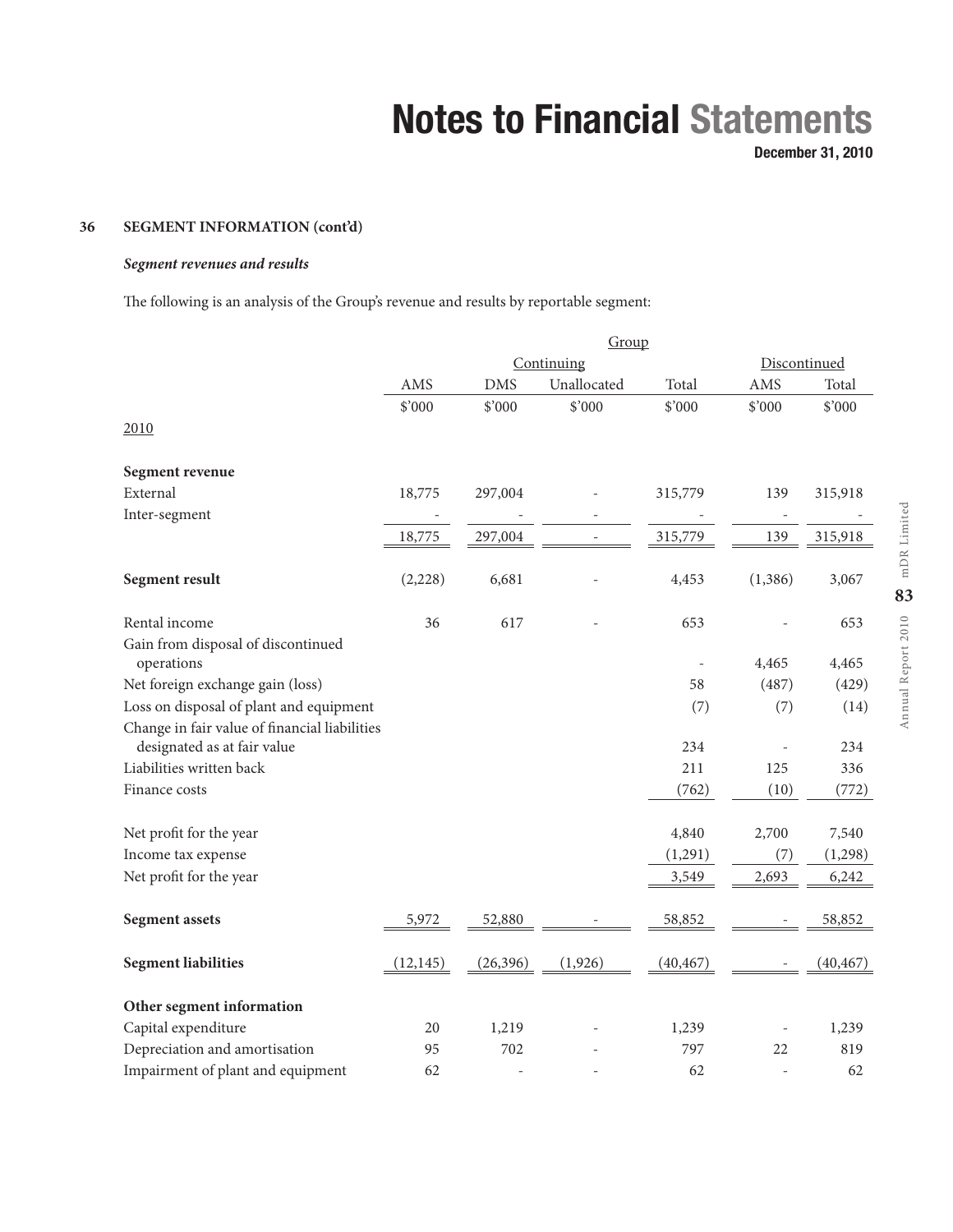**December 31, 2010**

### **36 SEGMENT INFORMATION (cont'd)**

|                                                  | Group     |                 |             |           |                 |          |
|--------------------------------------------------|-----------|-----------------|-------------|-----------|-----------------|----------|
|                                                  |           | Continuing      |             |           | Discontinued    |          |
|                                                  | AMS       | <b>DMS</b>      | Unallocated | Total     | AMS             | Total    |
|                                                  | \$'000    | $$^{\prime}000$ | \$'000      | \$'000    | $$^{\prime}000$ | \$'000   |
| 2009                                             |           |                 |             |           |                 |          |
| Segment revenue                                  |           |                 |             |           |                 |          |
| External                                         | 19,783    | 204,896         |             | 224,679   | 5,236           | 229,915  |
| Inter-segment                                    |           |                 |             |           |                 |          |
|                                                  | 19,783    | 204,896         |             | 224,679   | 5,236           | 229,915  |
| Segment result                                   | (3,686)   | 1,008           |             | (2,678)   | (360)           | (3,038)  |
| Rental income                                    |           | 350             |             | 350       |                 | 350      |
| Loss from disposal of<br>discontinued operations |           |                 |             |           |                 |          |
| Net foreign exchange                             |           |                 |             |           | (2, 384)        | (2, 384) |
| (loss) gain                                      |           |                 |             | (492)     | 3,901           | 3,409    |
| Loss on disposal of                              |           |                 |             |           |                 |          |
| plant and equipment                              |           |                 |             | (497)     | (63)            | (560)    |
| Change in fair value of                          |           |                 |             |           |                 |          |
| financial liabilities designated                 |           |                 |             |           |                 |          |
| as at fair value                                 |           |                 |             | 2,960     |                 | 2,960    |
| Liabilities written back                         |           |                 |             | 30        | 75              | 105      |
| Finance costs                                    |           |                 |             | (890)     | (2)             | (892)    |
| Net (loss) profit for the year                   |           |                 |             | (1,217)   | 1,167           | (50)     |
| Income tax (expense) credit                      |           |                 |             | (2, 584)  | 8               | (2,576)  |
| Net (loss) profit for the year                   |           |                 |             | (3,801)   | 1,175           | (2,626)  |
|                                                  |           |                 |             |           |                 |          |
| <b>Segment assets</b>                            | 5,248     | 51,430          |             | 56,678    | 1,422           | 58,100   |
| <b>Segment liabilities</b>                       | (16, 635) | (28, 625)       | (937)       | (46, 197) | (1,788)         | (47,985) |
| Other segment information                        |           |                 |             |           |                 |          |
| Capital expenditure                              | 42        | 888             |             | 930       |                 | 930      |
| Depreciation and amortisation                    | 291       | 674             |             | 965       | 142             | 1,107    |
| Impairment of plant and equipment                |           |                 |             |           | 246             | 246      |
| Impairment of goodwill                           | 3,087     | 150             |             | 3,237     |                 | 3,237    |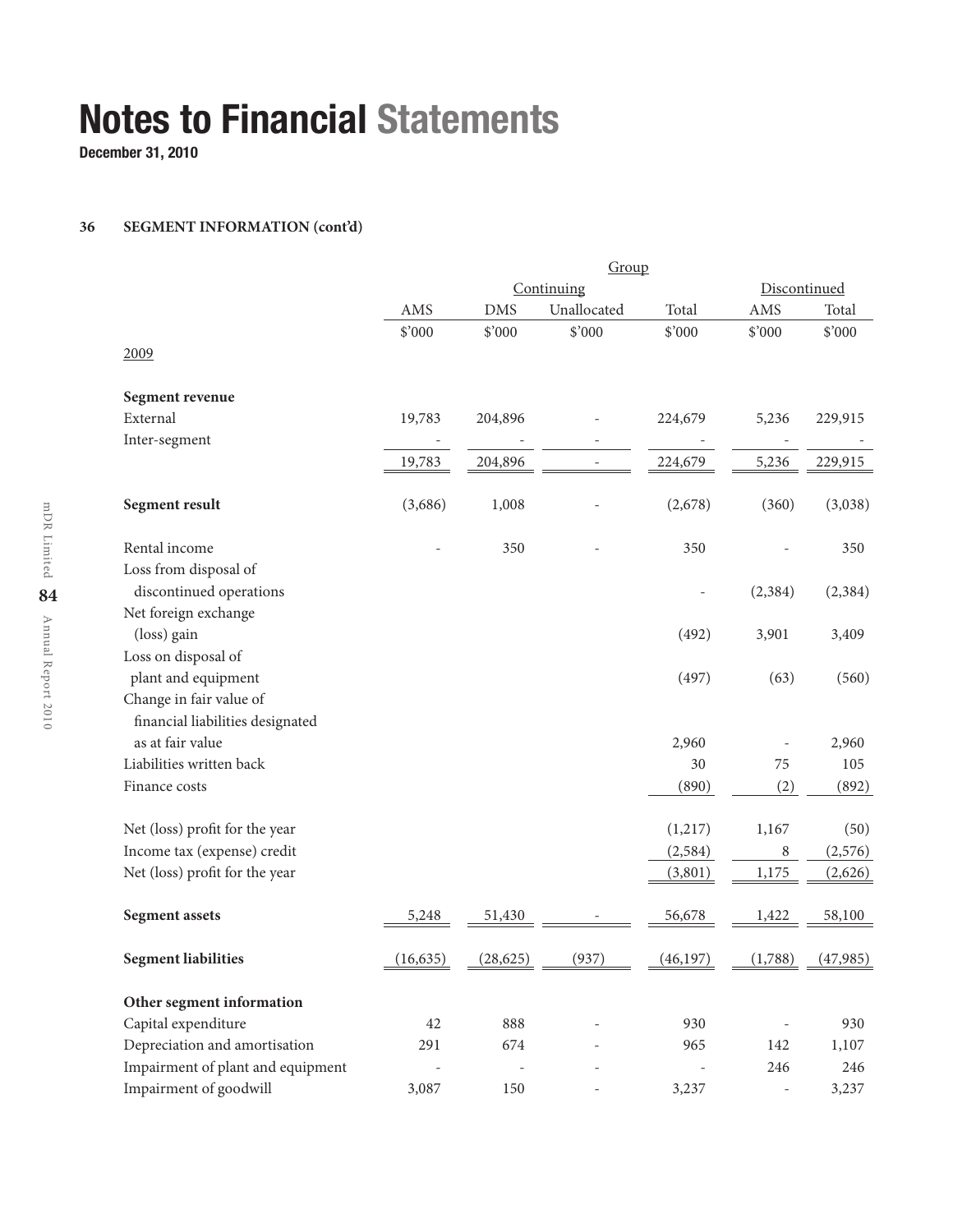**December 31, 2010**

### **36 SEGMENT INFORMATION (cont'd)**

Revenue reported above represents revenue generated from external customers. There were no inter-segment sales during the year.

The accounting policies of the reportable segments are the same as the Group's accounting policies described in Note 2. Segment profit represents the profit earned by each segment without allocation of central administration costs and directors' salaries, share of profits of associates, investment revenue and finance costs, and income tax expense. This is the measure reported to the chief operating decision maker for the purposes of resource allocation and assessment of segment performance.

For the purposes of monitoring segment performance and allocating resources between segments, the chief operating decision maker monitors the tangible, intangible and financial assets attributable to each segment.

All assets are allocated to reportable segments.

#### Geographical information

|                                   |                 | Revenue from<br>external customers |
|-----------------------------------|-----------------|------------------------------------|
|                                   | 2010            | 2009                               |
|                                   | $$^{\prime}000$ | $$^{\circ}000$                     |
| Singapore                         | 314,465         | 223,584                            |
| Malaysia                          | 1,314           | 1,095                              |
| Continuing operations             | 315,779         | 224,679                            |
| Discontinued operations (Note 30) | 139             | 5,236                              |
|                                   | 315,918         | 229,915                            |
|                                   |                 | Non-current assets                 |
|                                   | 2010            | 2009                               |
|                                   | $$^{\prime}000$ | $$^{\prime}000$                    |
| Singapore                         | 4,376           | 4,057                              |
| Malaysia                          | 75              | $205\,$                            |
| Continuing operations             | 4,451           | 4,262                              |
| Discontinued operations           |                 | 128                                |
| Total                             | 4,451           | 4,390                              |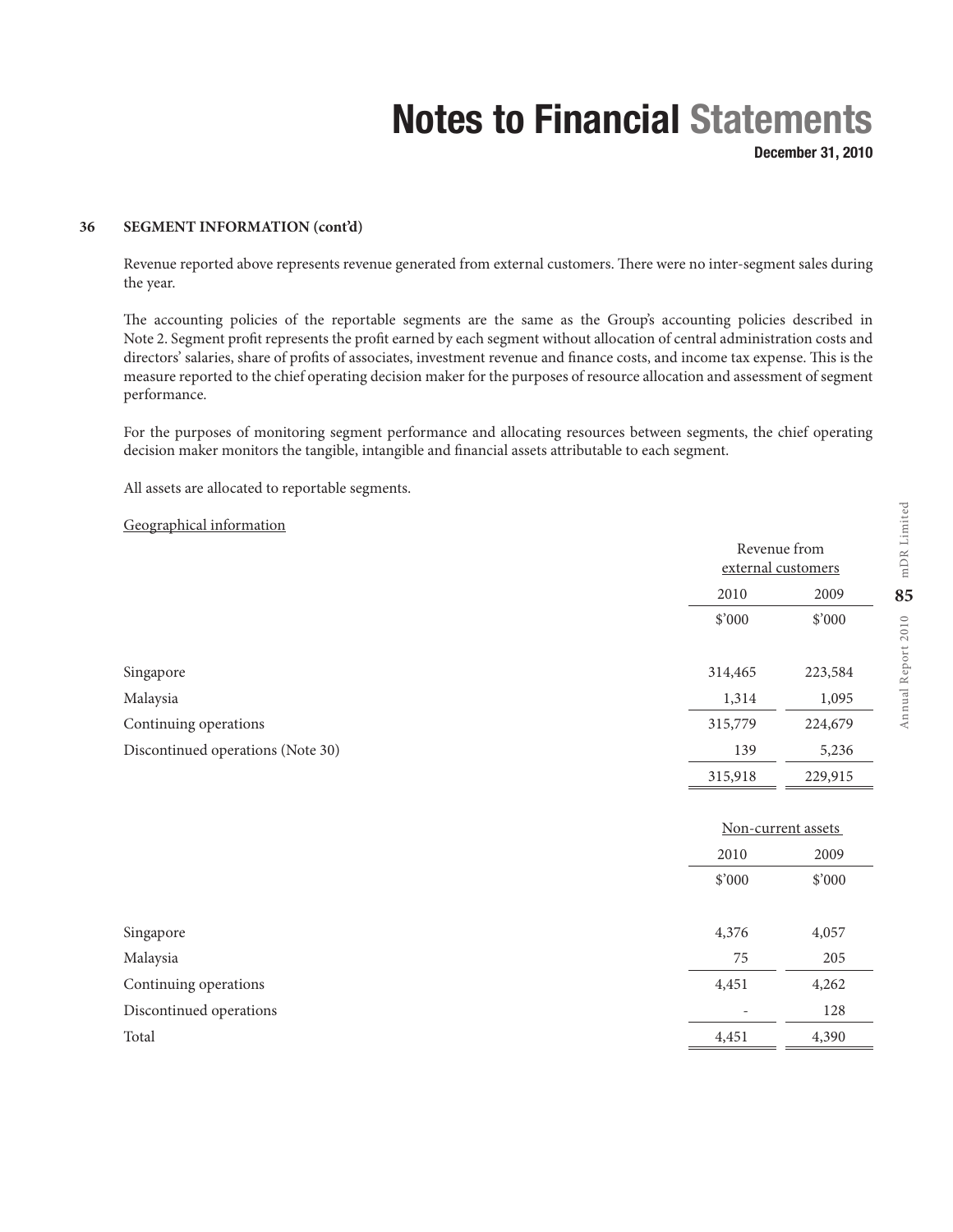**December 31, 2010**

### **36 SEGMENT INFORMATION (cont'd)**

### Information about major customers

Included in revenues arising from After-Market Services are revenues of \$13,753,000 (2009: \$7,769,000) and \$1,899,000 (2009 \$6,907,000) which arose from sales to the segment's two major customers respectively.

Included in revenues arising from Distribution Management Solutions are revenues of \$34,135,000 (2009: \$29,527,000) and \$26,077,000 (2009 : \$20,199,000) which arose from sales to the segment's two major customers respectively.

### **37 RECLASSIFICATIONS AND COMPARATIVE FIGURES**

Certain reclassifications have been made to the prior year's financial statements to enhance comparability with the current year's financial statements.

As a result, certain line items have been amended in the statement of financial position and the related notes to the financial statements. Comparative figures have been adjusted to conform to the current year's presentation.

The items were reclassified as follows:

|                   | Company                        |                                   |  |
|-------------------|--------------------------------|-----------------------------------|--|
|                   | Previously<br>reported<br>2009 | After<br>reclassification<br>2009 |  |
|                   | $$^{\prime}000$                | $$^{\prime}000$                   |  |
| Trade receivables | 6,072                          | 2,241                             |  |
| Other receivables | 9,065                          | 12,896                            |  |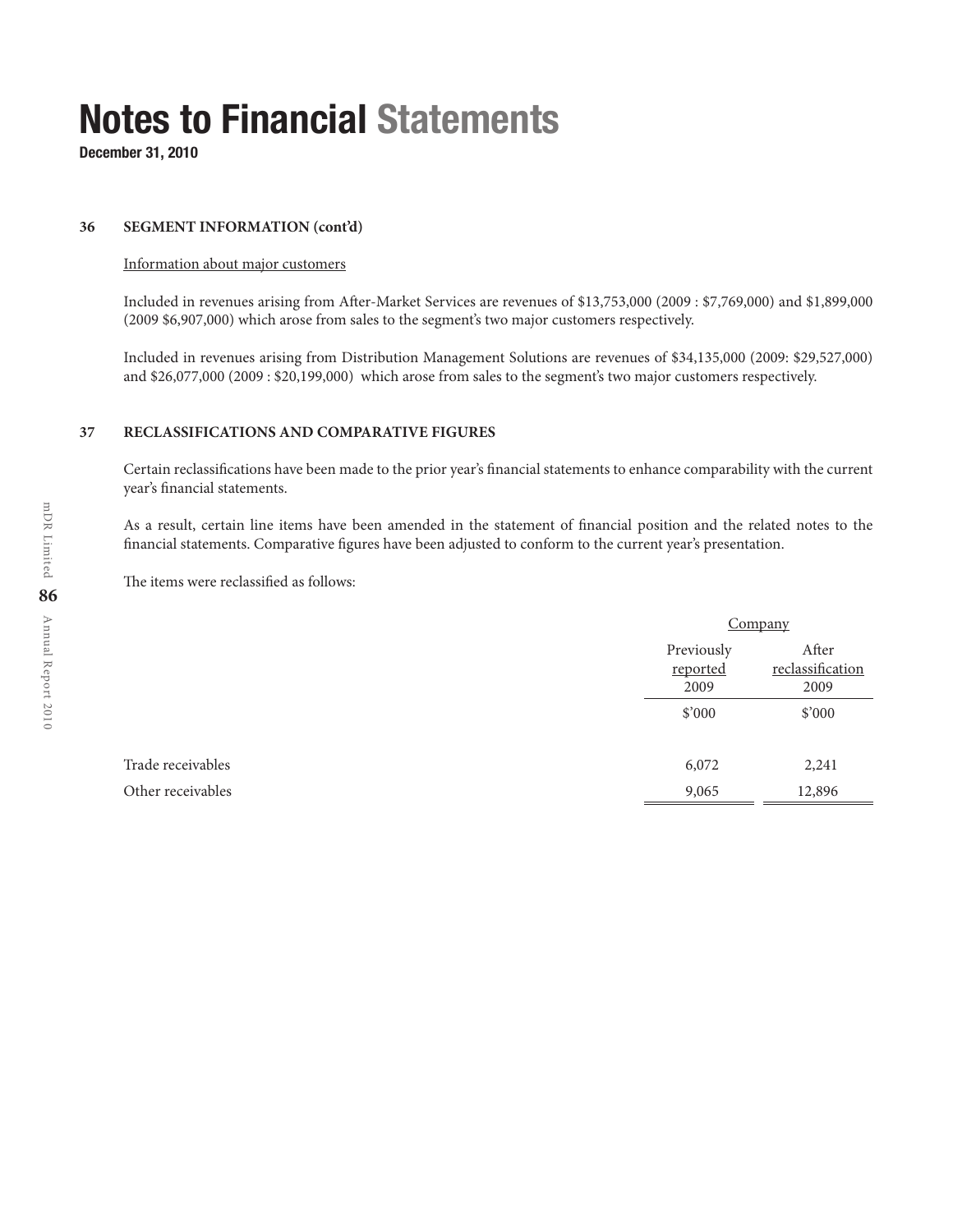# **Statistics of Shareholdings**

**AS AT 15 MARCH 2011**

### **mDR LIMITED**

| Issued and Paid Up Capital | S\$110,832,541     |
|----------------------------|--------------------|
| Class of Shares            | Ordinary           |
| Voting Rights              | One Vote per share |

### **DISTRIBUTION OF SHAREHOLDINGS**

| SIZE OF              | NO. OF              |        |               |        |
|----------------------|---------------------|--------|---------------|--------|
| <b>SHAREHOLDINGS</b> | <b>SHAREHOLDERS</b> | $\%$   | NO. OF SHARES | %      |
|                      |                     |        |               |        |
| $1 - 999$            | 140                 | 1.34   | 55,853        | 0.00   |
| $1,000 - 10,000$     | 1,940               | 18.60  | 12,880,728    | 0.34   |
| $10,001 - 1,000,000$ | 7,858               | 75.35  | 1,190,451,932 | 31.76  |
| 1,000,001 AND ABOVE  | 491                 | 4.71   | 2,545,228,119 | 67.90  |
| <b>TOTAL</b>         | 10,429              | 100.00 | 3,748,616,632 | 100.00 |

### **TWENTY LARGEST SHAREHOLDERS**

| NO. | <b>NAME</b>                             | <b>NO. OF SHARES</b> | $\%$  |
|-----|-----------------------------------------|----------------------|-------|
|     |                                         |                      |       |
| 1   | <b>TAN HOR THYE</b>                     | 171,092,337          | 4.56  |
| 2   | <b>ISHWAR DASS</b>                      | 140,000,000          | 3.73  |
| 3   | POH TIAN PENG                           | 137,924,959          | 3.68  |
| 4   | OCBC SECURITIES PRIVATE LTD             | 133,295,366          | 3.56  |
| 5   | DBS NOMINEES PTE LTD                    | 78,725,100           | 2.10  |
| 6   | UNITED OVERSEAS BANK NOMINEES (PTE) LTD | 77,938,610           | 2.08  |
| 7   | <b>CHONG SHIN LEONG</b>                 | 70,000,000           | 1.87  |
| 8   | TAN KAH BOH ROBERT                      | 45,000,000           | 1.20  |
| 9   | OCBC NOMINEES SINGAPORE PRIVATE LIMITED | 39,061,000           | 1.04  |
| 10  | PHILLIP SECURITIES PTE LTD              | 35,470,758           | 0.95  |
| 11  | RAFFLES NOMINEES (PTE) LTD              | 33,151,330           | 0.88  |
| 12  | TEO PHECK CHER                          | 29,447,000           | 0.79  |
| 13  | KIM ENG SECURITIES PTE. LTD.            | 28,377,500           | 0.76  |
| 14  | <b>TAN NG KUANG</b>                     | 23,146,394           | 0.62  |
| 15  | <b>UOB KAY HIAN PTE LTD</b>             | 22,261,500           | 0.59  |
| 16  | <b>CHAN HING KA ANTHONY</b>             | 20,000,000           | 0.53  |
| 17  | <b>LEAW KEH JUAN</b>                    | 20,000,000           | 0.53  |
| 18  | NG CHOO PEE                             | 19,100,000           | 0.51  |
| 19  | ABN AMRO CLEARING BANK N.V.             | 18,650,000           | 0.50  |
| 20  | NG SWEE HUA                             | 15,500,000           | 0.41  |
|     | <b>TOTAL</b>                            | 1,158,141,854        | 30.89 |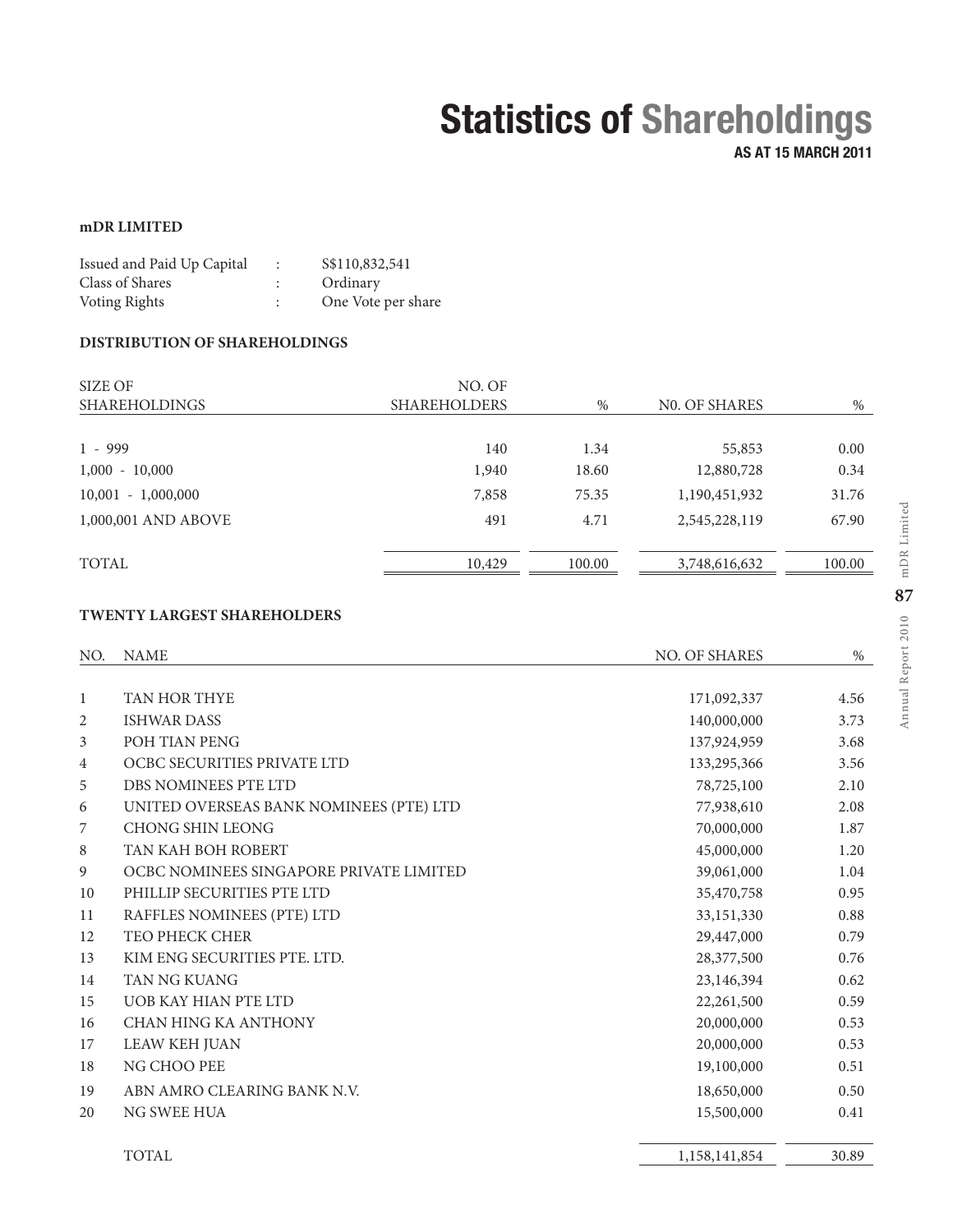# **Statistics of Shareholdings**

**AS AT 15 MARCH 2011**

### **SUBSTANTIAL SHAREHOLDERS**

There is no substantial shareholder recorded in the Register of Substantial Shareholders as of 15 March 2011.

### **PERCENTAGE OF SHAREHOLDINGS IN PUBLIC HANDS**

Based on the information provided, to the best knowledge of the Directors of the Company, approximately 99.99% of the Company's shares are held in the hands of public as at 15 March 2011.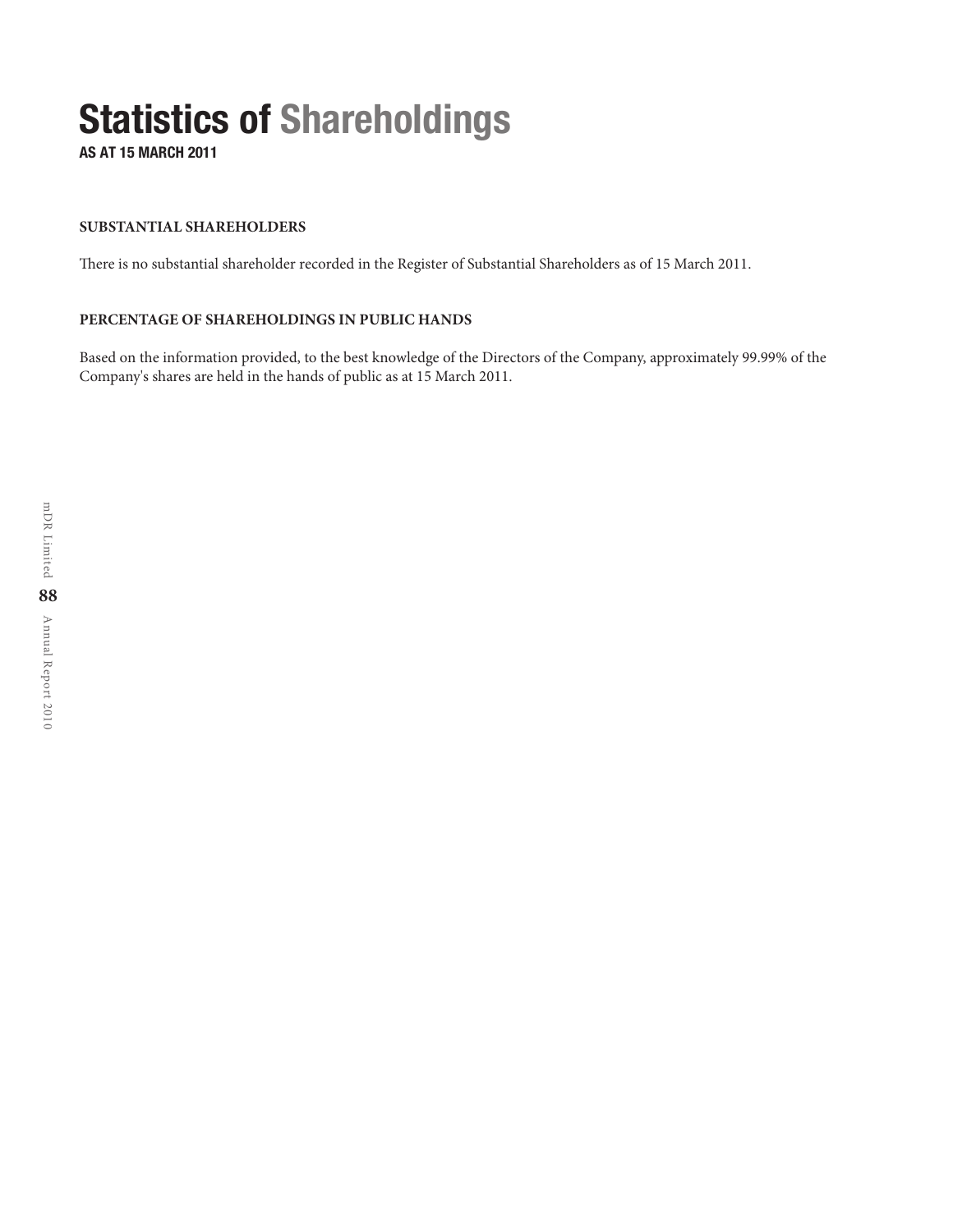### **mDR LIMITED**

(Company Registration No. 200009059G) (Incorporated in Singapore with limited liability)

NOTICE IS HEREBY GIVEN that the Annual General Meeting of mDR Limited ("the Company") will be held at Paramount Hotel, 25 Marine Parade, Singapore 449536 on Friday, 29 April 2011 at 4.00 p.m. for the following purposes:

### **AS ORDINARY BUSINESS**

- 1. To receive and adopt the Directors' Report and the Audited Financial Statements of the Company for the year ended 31 December 2010 together with the Auditors' Report thereon. **(Resolution1)**
- 2. To re-elect the following Directors of the Company retiring pursuant to the Articles of Association of the Company:

Mr Philip Eng Heng Nee (Retiring pursuant to Article 90) **(Resolution 2)**

*(Mr Philip Eng Heng Nee will, upon re-election as a Director of the Company, remain as Chairman of the Board of Directors and Nominating Committee. Mr Eng will also remain as member of the Audit and Remuneration Committees and will be considered independent.)*

Mr Mah Kah On (Retiring pursuant to Article 90) **(Resolution 3)**

*(Mr Mah Kah On will, upon re-election as a Director of the Company, remain as Chairman of Audit Committee and member of Remuneration and Nominating Committees and will be considered independent.)*

3. To approve the payment of Directors' fees of S\$192,000 for the year ended 31 December 2010 (2009: S\$219,375 ).

#### **(Resolution 4)**

- 4. To re-appoint Deloitte and Touche LLP as the Auditors of the Company and to authorise the Directors of the Company to fix their remuneration. **(Resolution 5) (Resolution 5) (Resolution 5)**
- 5. To transact any other ordinary business which may properly be transacted at an Annual General Meeting.

#### **AS SPECIAL BUSINESS**

To consider and if thought fit, to pass the following resolutions as Ordinary Resolutions, with or without any modifications:

#### 6. **Authority to issue shares**

That pursuant to Section 161 of the Companies Act, Cap. 50 and Rule 806 of the Listing Manual of the Singapore Exchange Securities Trading Limited, the Directors of the Company be authorised and empowered to:

(a) (i) issue shares in the Company ("shares") whether by way of rights, bonus or otherwise; and/or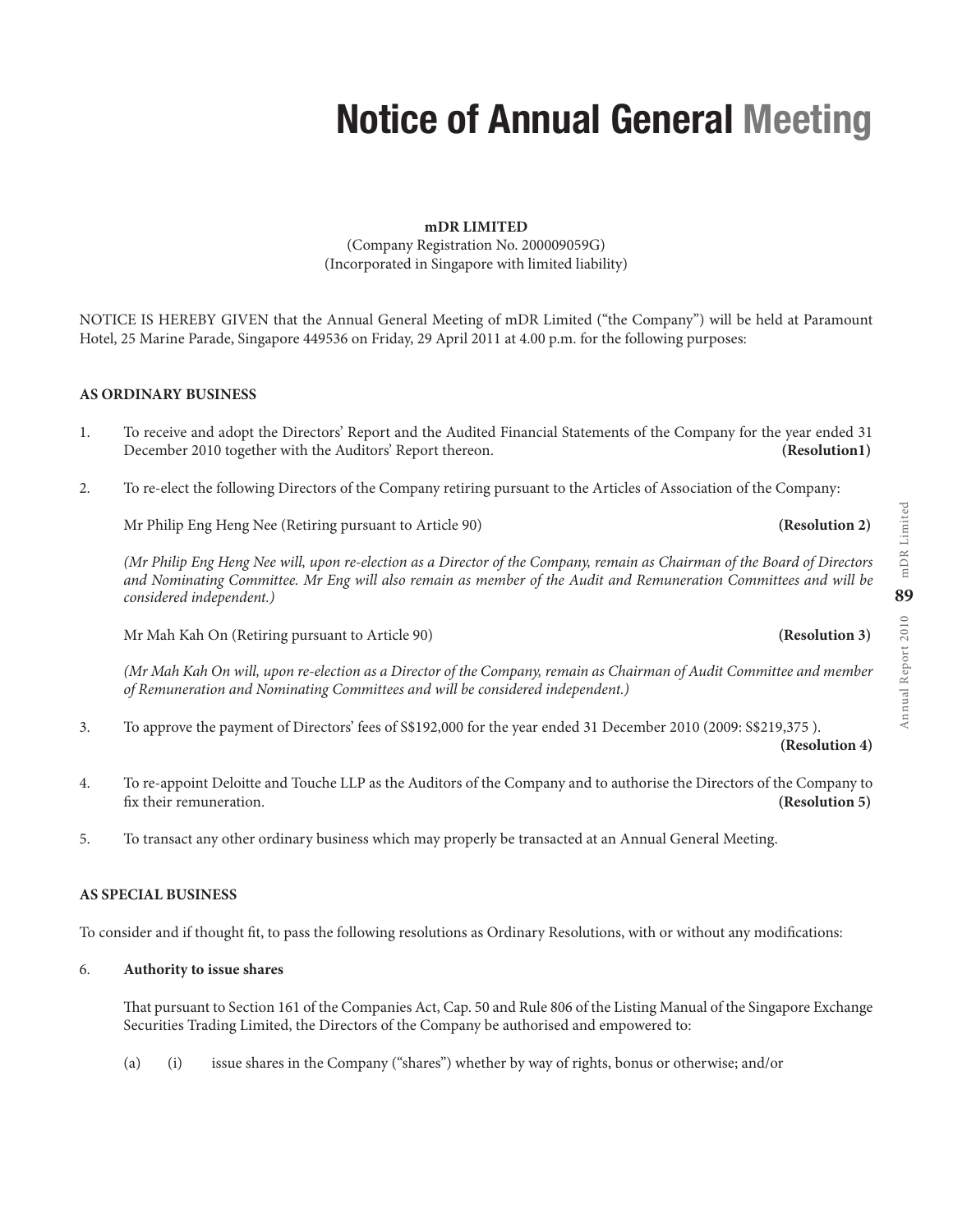- (ii) make or grant offers, agreements or options (collectively, "Instruments") that might or would require shares to be issued, including but not limited to the creation and issue of (as well as adjustments to) options, warrants, debentures or other instruments convertible into shares, at any time and upon such terms and conditions and for such purposes and to such persons as the Directors of the Company may in their absolute discretion deem fit; and
- (b) (notwithstanding the authority conferred by this Resolution may have ceased to be in force) issue shares in pursuance of any Instrument made or granted by the Directors of the Company while this Resolution was in force,

### provided that:

- (1) the aggregate number of shares (including shares to be issued in pursuance of the Instruments, made or granted pursuant to this Resolution) to be issued pursuant to this Resolution shall not exceed fifty per centum (50%) of the total number of issued shares (excluding treasury shares) in the capital of the Company (as calculated in accordance with sub-paragraph (2) below), of which the aggregate number of shares and Instruments to be issued other than on a pro rata basis to existing shareholders of the Company shall not exceed twenty per centum (20%) of the total number of issued shares (excluding treasury shares) in the capital of the Company (as calculated in accordance with sub-paragraph (2) below);
- (2) (subject to such calculation as may be prescribed by the Singapore Exchange Securities Trading Limited) for the purpose of determining the aggregate number of shares that may be issued under sub-paragraph (1) above, the total number of issued shares (excluding treasury shares) shall be based on the total number of issued shares (excluding treasury shares) in the capital of the Company at the time of the passing of this Resolution, after adjusting for:
	- (a) new shares arising from the conversion or exercise of any convertible securities;
	- (b) new shares arising from exercising share options or vesting of share awards which are outstanding or subsisting at the time of the passing of this Resolution; and
	- (c) any subsequent bonus issue, consolidation or subdivision of shares;
- (3) in exercising the authority conferred by this Resolution, the Company shall comply with the provisions of the Listing Manual of the Singapore Exchange Securities Trading Limited for the time being in force (unless such compliance has been waived by the Singapore Exchange Securities Trading Limited) and the Articles of Association of the Company; and
- (4) unless revoked or varied by the Company in a general meeting, such authority shall continue in force until the conclusion of the next Annual General Meeting of the Company or the date by which the next Annual General Meeting of the Company is required by law to be held, whichever is earlier. [See Explanatory Note (i)] **(Resolution 6)**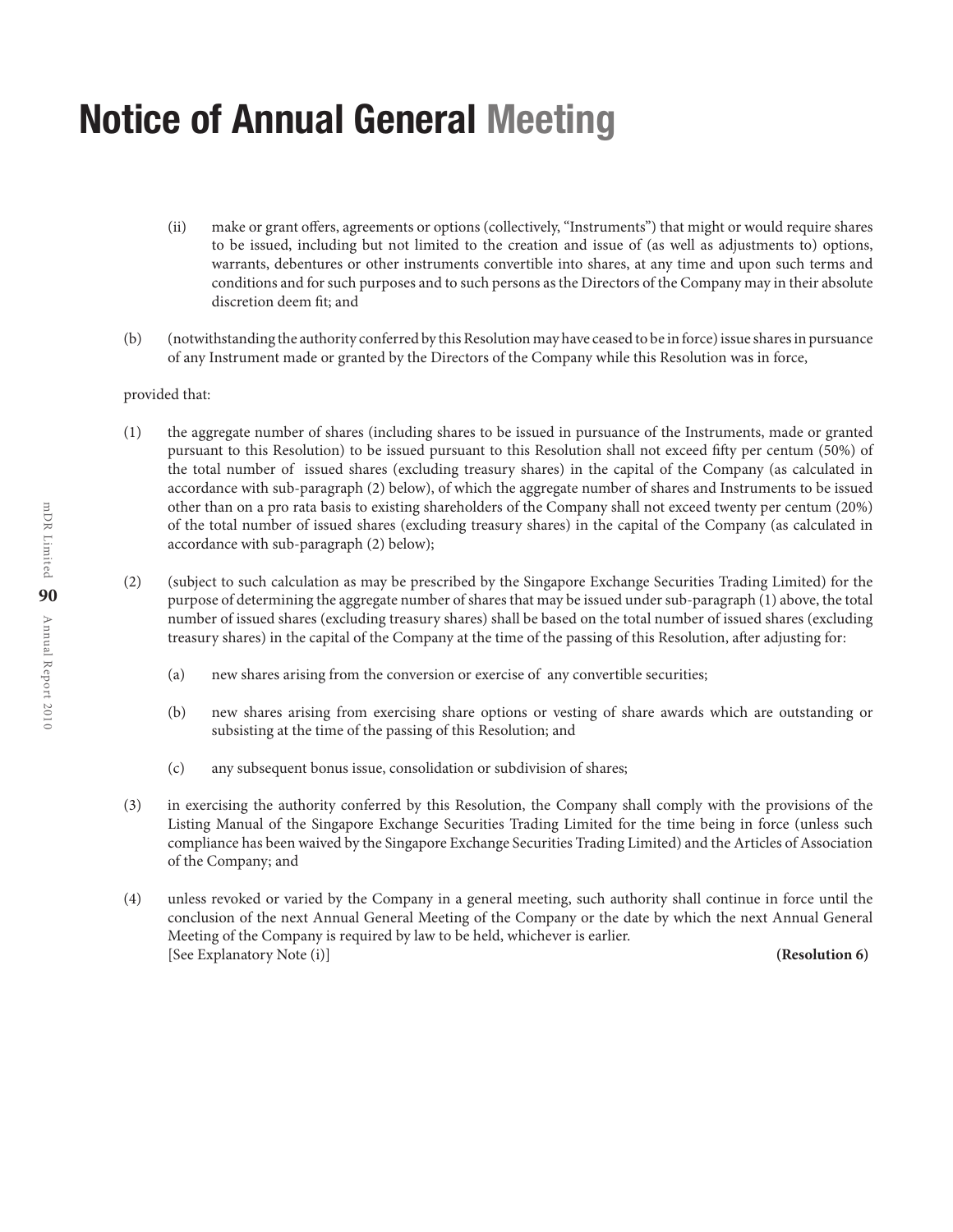### 7. **Authority to issue shares under the mDR Share Option Scheme 2003**

That pursuant to Section 161 of the Companies Act, Cap. 50, the Directors of the Company be authorised and empowered to offer and grant options under the mDR Share Option Scheme 2003 ("the Scheme") and to issue from time to time such number of shares in the capital of the Company as may be required to be issued pursuant to the exercise of options granted by the Company under the Scheme, whether granted during the subsistence of this authority or otherwise, provided always that the aggregate number of additional ordinary shares to be issued pursuant to the Scheme shall not exceed fifteen per centum (15%) of the total number of issued shares (excluding treasury shares) in the capital of the Company from time to time and that such authority shall, unless revoked or varied by the Company in a general meeting, continue in force until the conclusion of the next Annual General Meeting of the Company or the date by which the next Annual General Meeting of the Company is required by law to be held, whichever is earlier. [See Explanatory Note (ii)] **(Resolution 7)**

By Order of the Board

Chiang Chai Foong Secretary Singapore, 11 April 2011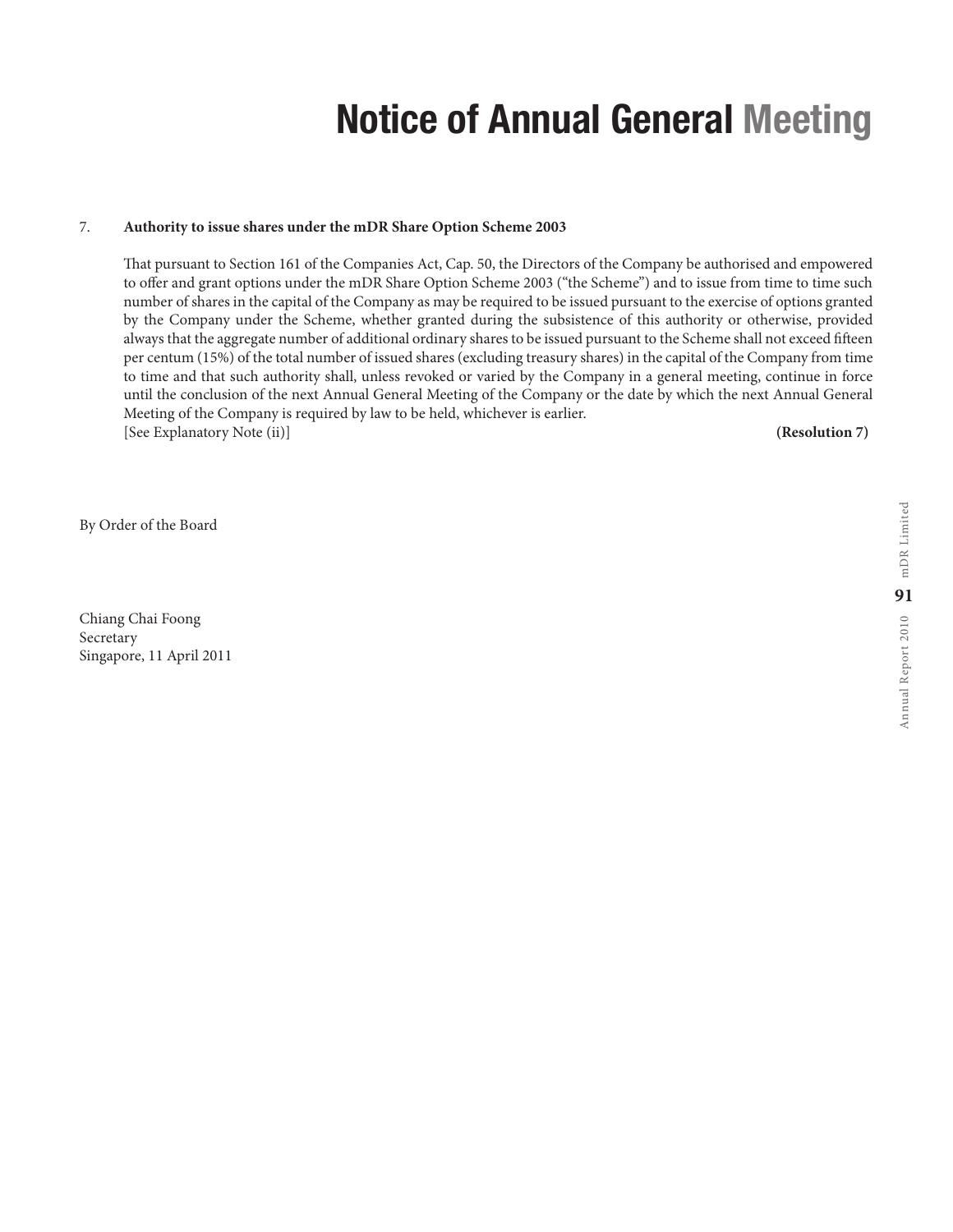### **Explanatory Notes:**

(i) The Ordinary Resolution 6 in item 6 above, if passed, will empower the Directors of the Company, effective until the conclusion of the next Annual General Meeting of the Company, or the date by which the next Annual General Meeting of the Company is required by law to be held or such authority is varied or revoked by the Company in a general meeting, whichever is the earlier, to issue shares, make or grant instruments convertible into shares and to issue shares pursuant to such instruments, up to a number not exceeding, in total, 50% of the total number of issued shares (excluding treasury shares) in the capital of the Company, of which up to 20% may be issued other than on a pro-rata basis to shareholders.

For determining the aggregate number of shares that may be issued, the total number of issued shares (excluding treasury shares) will be calculated based on the total number of issued shares (excluding treasury shares) in the capital of the Company at the time this Ordinary Resolution is passed after adjusting for new shares arising from the conversion or exercise of any convertible securities or share options or vesting of share awards which are outstanding or subsisting at the time when this Ordinary Resolution is passed and any subsequent bonus issue, consolidation or subdivision of shares.

(ii) The Ordinary Resolution 7 in item 7 above, if passed, will empower the Directors of the Company, effective until the conclusion of the next Annual General Meeting of the Company, or the date by which the next Annual General Meeting of the Company is required by law to be held or such authority is varied or revoked by the Company in a general meeting], whichever is the earlier, to issue shares in the Company pursuant to the exercise of options granted or to be granted under the Scheme up to a number not exceeding in aggregate (for the entire duration of the Scheme) fifteen per centum (15%) of the total number of issued shares (excluding treasury shares) in the capital of the Company from time to time.

### **Notes:**

- 1. A Member entitled to attend and vote at the Annual General Meeting (the "Meeting") is entitled to appoint a proxy to attend and vote in his/her stead. A proxy need not be a Member of the Company.
- 2. The instrument appointing a proxy must be deposited at the Registered Office of the Company at 53 Ubi Crescent, Singapore 408594 not less than forty-eight (48) hours before the time appointed for holding the Meeting.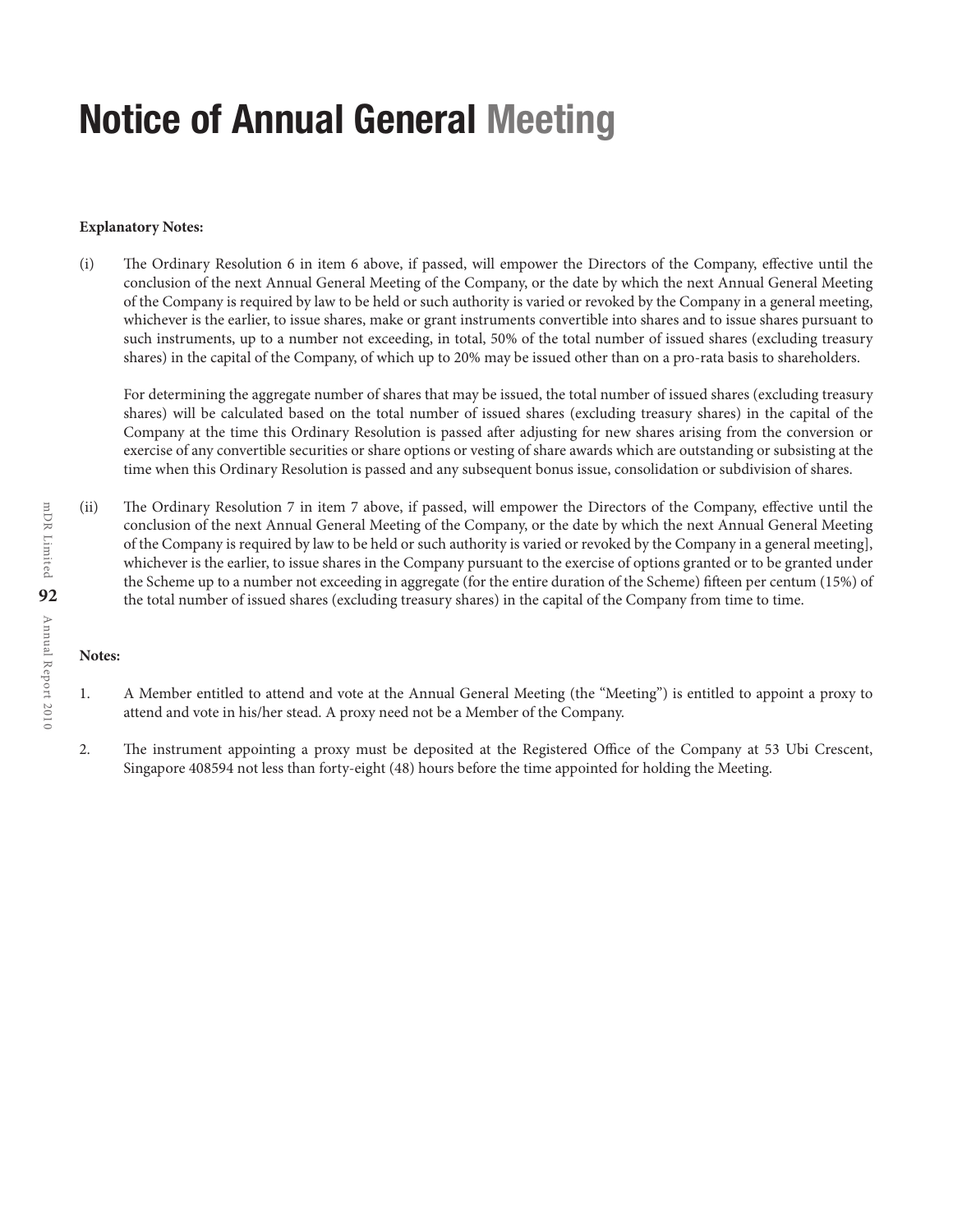

[Company Registration No. 200009059G] (Incorporated In the Republic of Singapore)

### **PROXY FORM**

*(Please see notes overleaf before comp leting this Form)*

### **IMPORTANT:**

- 1. For investors who have used their CPF monies to buy mDR Limited's shares, this Report is forwarded to them at the request of the CPF Approved Nominees and is sent solely FOR INFORMATION ONLY.
- 2. This Proxy Form is not valid for use by CPF investors and shall be ineffective for all intents and purposes if used or purported to be used by them.
- 3. CPF investors who wish to attend the Meeting as an observer must submit their requests through their CPF Approved Nominees within the time frame specified. If they also wish to vote, they must submit their voting instructions to the CPF Approved Nominees within the time frame specified to enable them to vote on their behalf.

| 01 |  |  |  |  |  |  |  |  |  |  |  |  |  |  |  |  |  |  |  |  |  |  |  |  |  |
|----|--|--|--|--|--|--|--|--|--|--|--|--|--|--|--|--|--|--|--|--|--|--|--|--|--|

 $- - -$ 

being a member/members mDR Limited (the "Company"), hereby appoint:

| Name           | NRIC/Passport No. | <b>Proportion of Shareholdings</b> |      |  |  |  |  |  |
|----------------|-------------------|------------------------------------|------|--|--|--|--|--|
|                |                   | No. of Shares                      | $\%$ |  |  |  |  |  |
| <b>Address</b> |                   |                                    |      |  |  |  |  |  |
|                |                   |                                    |      |  |  |  |  |  |
|                |                   |                                    |      |  |  |  |  |  |

and/or (delete as appropriate)

| Name           | NRIC/Passport No. |               | <b>Proportion of Shareholdings</b> |
|----------------|-------------------|---------------|------------------------------------|
|                |                   | No. of Shares | $\%$                               |
| <b>Address</b> |                   |               |                                    |
|                |                   |               |                                    |
|                |                   |               |                                    |

or failing the person, or either or both of the persons, referred to above, the Chairman of the Meeting as my/our proxy/proxies to vote for me/us on my/our behalf at the Annual General Meeting (the "Meeting") of the Company to be held on 29 April 2011 at 4.00 p.m. and at any adjournment thereof. I/We direct my/our proxy/proxies to vote for or against the Resolutions proposed at the Meeting as indicated hereunder. If no specific direction as to voting is given or in the event of any other matter arising at the Meeting and at any adjournment thereof, the proxy/proxies will vote or abstain from voting at his/her discretion. The authority herein includes the right to demand or to join in demanding a poll and to vote on a poll.

### **(Please indicate your vote "For" or "Against" with a tick [√] within the box provided.)**

| No. | <b>Resolutions relating to:</b>                                            | For | <b>Against</b> |
|-----|----------------------------------------------------------------------------|-----|----------------|
|     | Directors' Report and Audited Accounts for the year ended 31 December 2010 |     |                |
|     | Re-election of Mr Philip Eng Heng Nee as a Director                        |     |                |
| 3   | Re-election of Mr Mah Kah On as a Director                                 |     |                |
| 4   | Approval of Directors' fees amounting to S\$192,000                        |     |                |
|     | Re-appointment of Deloitte & Touche LLP as Auditors                        |     |                |
| 6   | Authority to issue new shares                                              |     |                |
|     | Authority to issue shares under the mDR Share Option Scheme 2003           |     |                |

Dated this \_\_\_\_\_\_\_\_\_\_\_\_\_\_\_\_\_\_\_ day of \_\_\_\_\_\_\_\_\_\_\_\_\_\_\_\_\_\_\_\_\_\_\_\_\_\_\_ 2011

| Total number of Shares in: | No. of Shares |
|----------------------------|---------------|
| (a) CDP Register           |               |
| (b) Register of Members    |               |

*Signature of Shareholder(s)*

*or, Common Seal of Corporate Shareholder*

\*Delete where inapplicable

**IMPORTANT: Please read notes overleaf**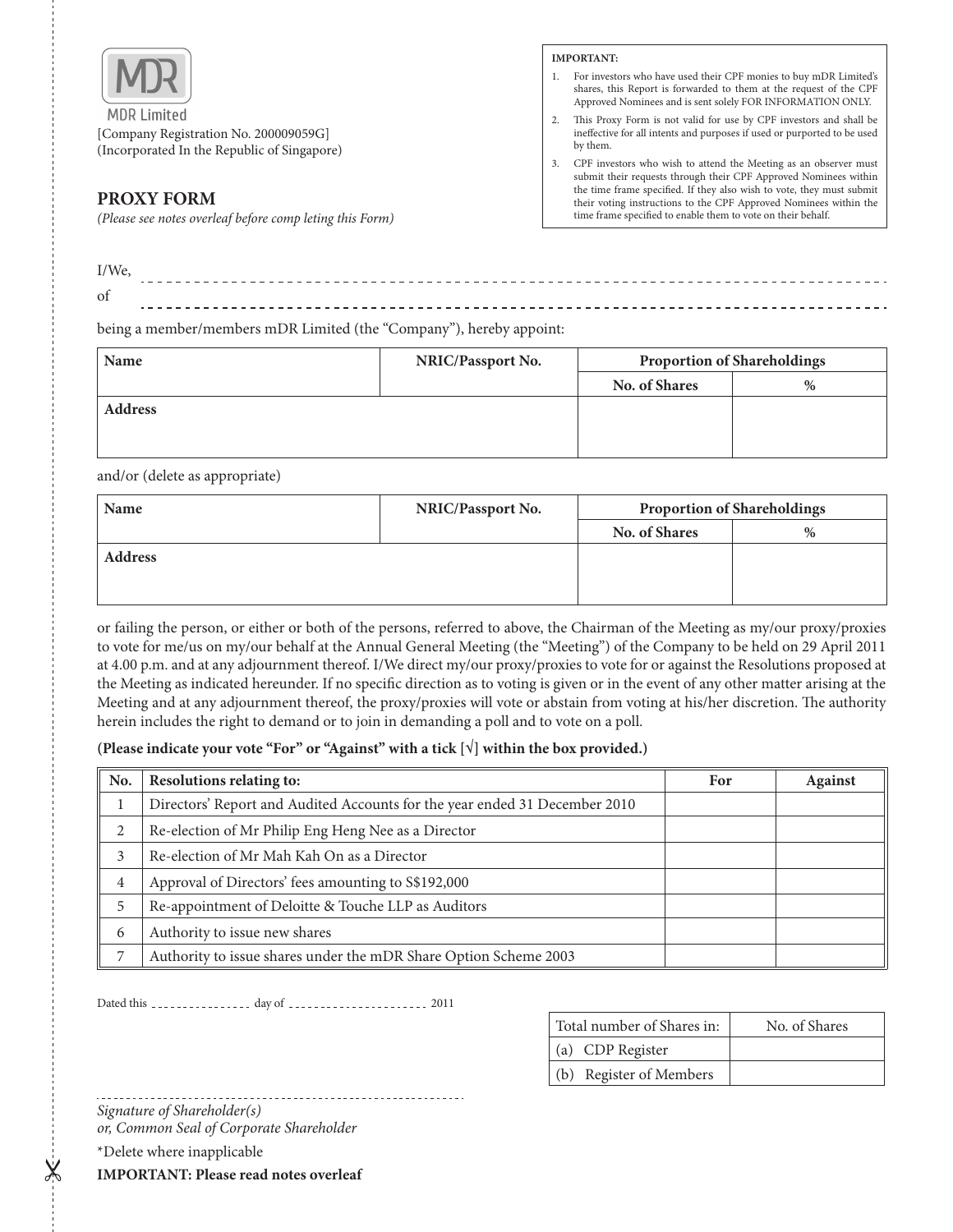#### **Notes:**

- 1. Please insert the total number of Shares held by you. If you have Shares entered against your name in the Depository Register (as defined in Section 130A of the Companies Act, Chapter 50 of Singapore), you should insert that number of Shares. If you have Shares registered in your name in the Register of Members, you should insert that number of Shares. If you have Shares entered against your name in the Depository Register and Shares registered in your name in the Register of Members, you should insert the aggregate number of Shares entered against your name in the Depository Register and registered in your name in the Register of Members. If no number is inserted, the instrument appointing a proxy or proxies shall be deemed to relate to all the Shares held by you.
- 2. A member of the Company entitled to attend and vote at a meeting of the Company is entitled to appoint one or two proxies to attend and vote in his/her stead. A proxy need not be a member of the Company.
- 3. Where a member appoints two proxies, the appointments shall be invalid unless he/she specifies the proportion of his/her shareholding (expressed as a percentage of the whole) to be represented by each proxy.
- 4. Completion and return of this instrument appointing a proxy shall not preclude a member from attending and voting at the Meeting. Any appointment of a proxy or proxies shall be deemed to be revoked if a member attends the meeting in person, and in such event, the Company reserves the right to refuse to admit any person or persons appointed under the instrument of proxy to the Meeting.
- 5. The instrument appointing a proxy or proxies must be deposited at the registered office of the Company at 53 Ubi Crescent Singapore 408594 (Attn: Company Secretary, Tel: 6347 8934) not less than forty-eight (48) hours before the time appointed for the Meeting.
- 6. The instrument appointing a proxy or proxies must be under hand of the appointor or of his attorney duly authorised in writing. Where the instrument appointing a proxy or proxies is executed by a corporation, it must be executed either under its seal or under the hand of an officer or attorney duly authorised. Where the instrument appointing a proxy or proxies is executed by an attorney on behalf of the appointor, the letter or power of attorney or a duly certified copy thereof must be lodged with the instrument.
- 7. A corporation which is a member may authorise by resolution of its directors or other governing body such person as it thinks fi t to act as its representative at the Meeting, in accordance with Section 179 of the Companies Act, Chapter 50 of Singapore.

#### **General:**

The Company shall be entitled to reject the instrument appointing a proxy or proxies if it is incomplete, improperly completed or illegible, or where the true intentions of the appointor are not ascertainable from the instructions of the appointor specified in the instrument appointing a proxy or proxies. In addition, in the case of Shares entered in the Depository Register, the Company may reject any instrument appointing a proxy or proxies lodged if the member, being the appointor, is not shown to have Shares entered against his name in the Depository Register as at forty-eight (48) hours before the time appointed for holding the Meeting, as certified by The Central Depository (Pte) Limited to the Company.



Affix Stamp

Company Secretary **mDR Limited** 53 Ubi Crescent Singapore 408594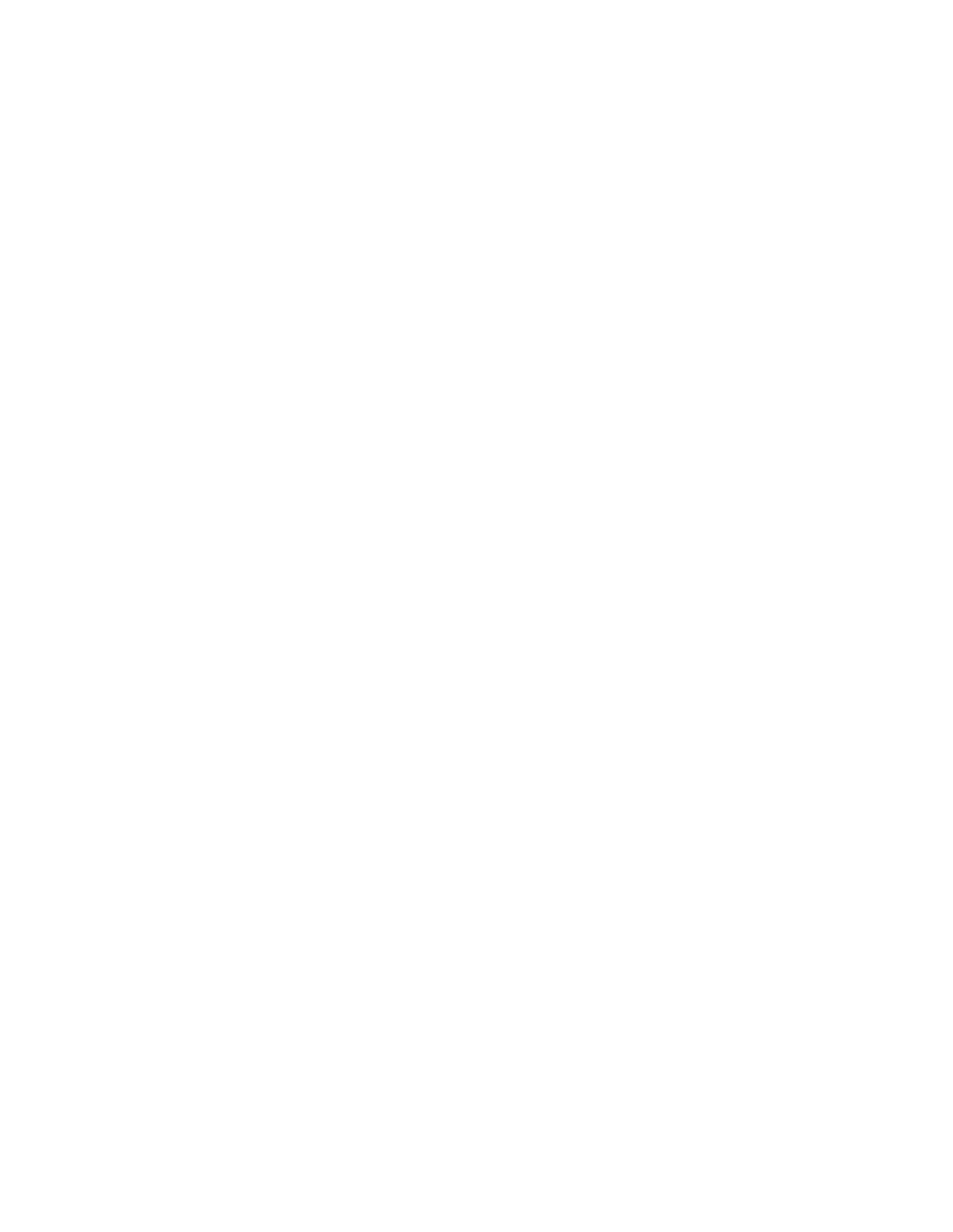### Corporate Information

### **Board of Directors** Philip Eng Heng Nee *Chairman*

Ong Ghim Choon *Executive Director/Chief Executive Officer*

Mah Kah On *Independent Non-Executive Director*

Tham Khai Wor *Independent Non-Executive Director*

### **Audit Committee** Mah Kah On *Chairman*

Philip Eng Heng Nee Tham Khai Wor

**Nomination Committee** Philip Eng Heng Nee *Chairman*

Mah Kah On Tham Khai Wor

### **Remuneration Committee** Tham Khai Wor *Chairman*

Philip Eng Heng Nee Mah Kah On

### **Registered Office**

53 Ubi Crescent Singapore 408594 T : (65) 6347 8911 F : (65) 6347 8903 W: www.m-dr.com

**Share Registrar** Boardroom Corporate & Advisory Services Pte Ltd 50 Raffles Place Singapore Land Tower #32-01 Singapore 048623

### **Auditors**

Deloitte & Touche LLP Certified Public Accountants 6 Shenton Way #32-00 DBS Building Tower Two Singapore 608839 Partner-in-charge: Ng Peck Hoon (Audit engagement partner since the financial year ended 31 December 2010)

### **Company Secretary**

Chiang Chai Foong *ACIS*